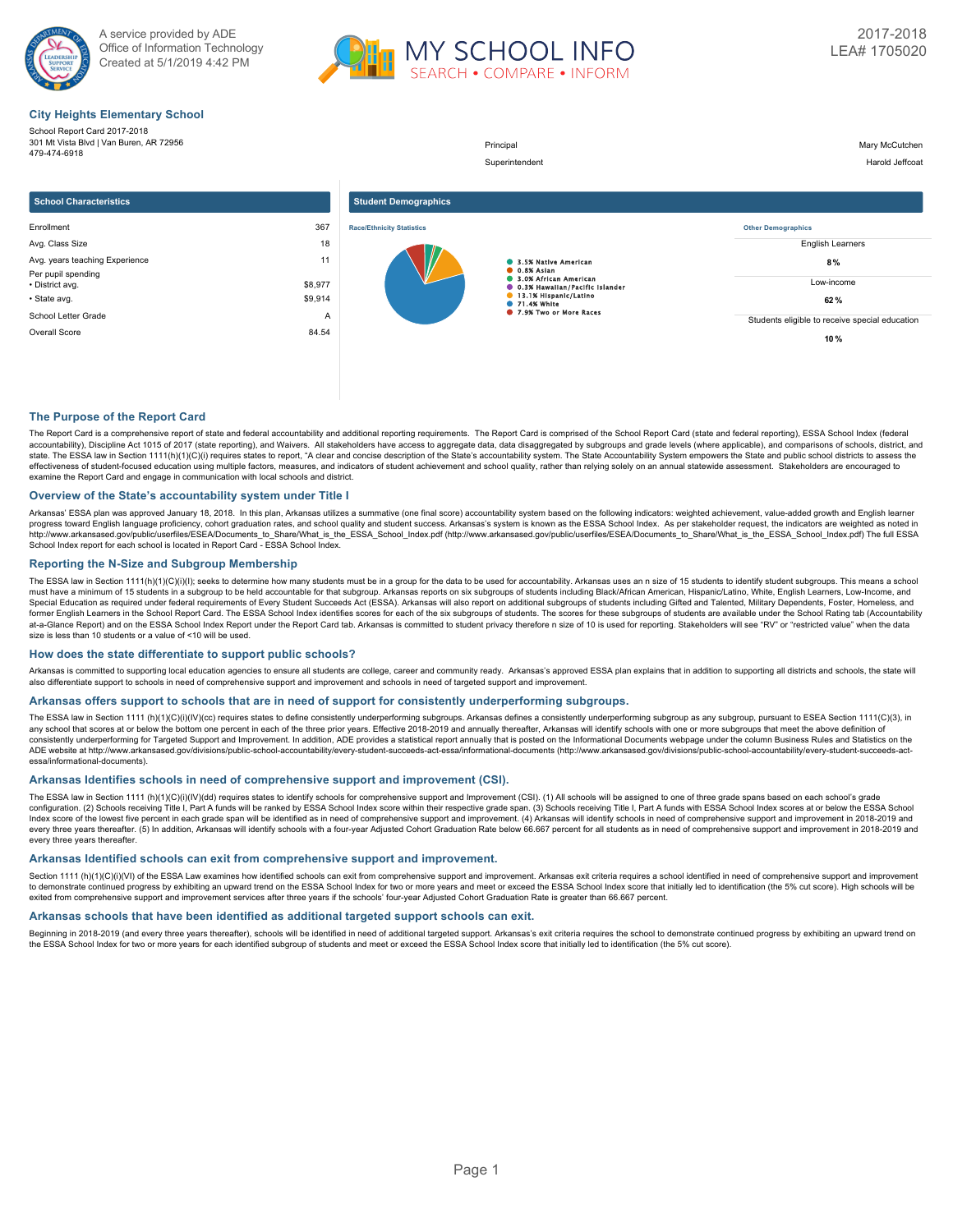



| Van Buren School District - 1705000 | City Heights Elementary School - 1705020 |
|-------------------------------------|------------------------------------------|

| District<br>Avg<br>State Avg<br>In Need<br>Ready or<br>Ready or<br>Ready or<br>% Tested<br>of Support<br>Close<br>Exceeding<br>Exceeding<br>Exceeding<br>Ready<br>Exceeding<br><b>3rd Grade Literacy</b><br>57.81<br>100.00<br>20.31<br>21.88<br>17.19<br>40.63<br>38.96<br>All Students Percentage of Students<br>41.54<br>13<br>14<br>11<br>26<br>37<br>All Students Number of Students<br>35.29<br>100.00<br>0.00<br>0.00<br>0.00<br>0.00<br>24.18<br>African American<br>100.00<br>28.89<br>35.12<br>Hispanic<br>100.00<br>25.00<br>12.50<br>0.00<br>62.50<br>62.50<br>18.37<br>18.37<br>20.41<br>42.86<br>63.27<br>41.16<br>48.56<br>Caucasian<br>100.00<br>Economically Disadvantaged<br>29.41<br>100.00<br>23.53<br>17.65<br>29.41<br>47.06<br>34.47<br>33.15<br>Non-Economically Disadvantaged<br>10.00<br>20.00<br>16.67<br>53.33<br>70.00<br>48.10<br>58.99<br>100.00<br><b>Students with Disabilities</b><br>22.22<br>100.00<br>55.56<br>22.22<br>11.11<br>11.11<br>22.22<br>15.27<br><b>Students without Disabilities</b><br>100.00<br>14.55<br>21.82<br>18.18<br>45.45<br>63.64<br>42.36<br>45.88<br>$0(0.00\%)$<br>Students with the most significant cognitive disabilities who take an alternate assessment: Number (Percent)<br>Current English Learners (EL)<br>100.00<br>40.00<br>20.00<br>0.00<br>40.00<br>40.00<br>29.23<br>34.18<br>Non-English Learners (includes Former EL Monitored 1-4 years)<br>22.03<br>40.68<br>40.48<br>100.00<br>18.64<br>18.64<br>59.32<br>42.57<br>Former English Learner (Monitored 1-4 years)<br>$---$<br>$\overline{a}$<br>$\overline{\phantom{a}}$<br>$\cdots$<br>$\overline{\phantom{a}}$<br>$\cdots$<br>$\cdots$<br>$\cdots$<br>Recently Arrived English Learners (RAEL) Excluded from Accountability Indicators: Number (Percent)<br>$0(0.00\%)$<br>Homeless<br>0.00<br>$\cdots$<br>---<br>$\overline{\phantom{a}}$<br>$\overline{\phantom{a}}$<br>---<br>$\cdots$<br>$\cdots$<br>Children in Foster Care<br>0.00<br>$---$<br>$\hspace{0.05cm} \ldots$<br>$\hspace{1.5cm} \textbf{---}$<br>$\hspace{0.05cm} \ldots$<br>$\cdots$<br>$\cdots$<br>$\cdots$<br>Children with Parent on Active Military Duty<br>50.00<br>0.00<br>80.00<br>52.17<br>100.00<br>0.00<br>50.00<br>50.00<br>0.00<br>84.62<br>87.87<br>Gifted and Talented<br>100.00<br>11.11<br>11.11<br>77.78<br>88.89<br><b>Female Students</b><br>100.00<br>18.75<br>12.50<br>21.88<br>43.64<br>46.86<br>46.88<br>68.75<br>Male Students<br>34.43<br>100.00<br>21.88<br>31.25<br>12.50<br>34.38<br>46.88<br>36.57 |         |        |        |      |      | 2017-2018 |      |      |       |
|------------------------------------------------------------------------------------------------------------------------------------------------------------------------------------------------------------------------------------------------------------------------------------------------------------------------------------------------------------------------------------------------------------------------------------------------------------------------------------------------------------------------------------------------------------------------------------------------------------------------------------------------------------------------------------------------------------------------------------------------------------------------------------------------------------------------------------------------------------------------------------------------------------------------------------------------------------------------------------------------------------------------------------------------------------------------------------------------------------------------------------------------------------------------------------------------------------------------------------------------------------------------------------------------------------------------------------------------------------------------------------------------------------------------------------------------------------------------------------------------------------------------------------------------------------------------------------------------------------------------------------------------------------------------------------------------------------------------------------------------------------------------------------------------------------------------------------------------------------------------------------------------------------------------------------------------------------------------------------------------------------------------------------------------------------------------------------------------------------------------------------------------------------------------------------------------------------------------------------------------------------------------------------------------------------------------------------------------------------------------------------------------------------------------------------------------------------------------------------------------------------------------------------|---------|--------|--------|------|------|-----------|------|------|-------|
|                                                                                                                                                                                                                                                                                                                                                                                                                                                                                                                                                                                                                                                                                                                                                                                                                                                                                                                                                                                                                                                                                                                                                                                                                                                                                                                                                                                                                                                                                                                                                                                                                                                                                                                                                                                                                                                                                                                                                                                                                                                                                                                                                                                                                                                                                                                                                                                                                                                                                                                                    |         |        |        |      |      |           |      |      |       |
|                                                                                                                                                                                                                                                                                                                                                                                                                                                                                                                                                                                                                                                                                                                                                                                                                                                                                                                                                                                                                                                                                                                                                                                                                                                                                                                                                                                                                                                                                                                                                                                                                                                                                                                                                                                                                                                                                                                                                                                                                                                                                                                                                                                                                                                                                                                                                                                                                                                                                                                                    |         |        |        |      |      |           |      |      |       |
|                                                                                                                                                                                                                                                                                                                                                                                                                                                                                                                                                                                                                                                                                                                                                                                                                                                                                                                                                                                                                                                                                                                                                                                                                                                                                                                                                                                                                                                                                                                                                                                                                                                                                                                                                                                                                                                                                                                                                                                                                                                                                                                                                                                                                                                                                                                                                                                                                                                                                                                                    |         |        |        |      |      |           |      |      |       |
|                                                                                                                                                                                                                                                                                                                                                                                                                                                                                                                                                                                                                                                                                                                                                                                                                                                                                                                                                                                                                                                                                                                                                                                                                                                                                                                                                                                                                                                                                                                                                                                                                                                                                                                                                                                                                                                                                                                                                                                                                                                                                                                                                                                                                                                                                                                                                                                                                                                                                                                                    |         |        |        |      |      |           |      |      |       |
|                                                                                                                                                                                                                                                                                                                                                                                                                                                                                                                                                                                                                                                                                                                                                                                                                                                                                                                                                                                                                                                                                                                                                                                                                                                                                                                                                                                                                                                                                                                                                                                                                                                                                                                                                                                                                                                                                                                                                                                                                                                                                                                                                                                                                                                                                                                                                                                                                                                                                                                                    |         |        |        |      |      |           |      |      |       |
|                                                                                                                                                                                                                                                                                                                                                                                                                                                                                                                                                                                                                                                                                                                                                                                                                                                                                                                                                                                                                                                                                                                                                                                                                                                                                                                                                                                                                                                                                                                                                                                                                                                                                                                                                                                                                                                                                                                                                                                                                                                                                                                                                                                                                                                                                                                                                                                                                                                                                                                                    |         |        |        |      |      |           |      |      |       |
|                                                                                                                                                                                                                                                                                                                                                                                                                                                                                                                                                                                                                                                                                                                                                                                                                                                                                                                                                                                                                                                                                                                                                                                                                                                                                                                                                                                                                                                                                                                                                                                                                                                                                                                                                                                                                                                                                                                                                                                                                                                                                                                                                                                                                                                                                                                                                                                                                                                                                                                                    |         |        |        |      |      |           |      |      |       |
|                                                                                                                                                                                                                                                                                                                                                                                                                                                                                                                                                                                                                                                                                                                                                                                                                                                                                                                                                                                                                                                                                                                                                                                                                                                                                                                                                                                                                                                                                                                                                                                                                                                                                                                                                                                                                                                                                                                                                                                                                                                                                                                                                                                                                                                                                                                                                                                                                                                                                                                                    |         |        |        |      |      |           |      |      |       |
|                                                                                                                                                                                                                                                                                                                                                                                                                                                                                                                                                                                                                                                                                                                                                                                                                                                                                                                                                                                                                                                                                                                                                                                                                                                                                                                                                                                                                                                                                                                                                                                                                                                                                                                                                                                                                                                                                                                                                                                                                                                                                                                                                                                                                                                                                                                                                                                                                                                                                                                                    |         |        |        |      |      |           |      |      |       |
|                                                                                                                                                                                                                                                                                                                                                                                                                                                                                                                                                                                                                                                                                                                                                                                                                                                                                                                                                                                                                                                                                                                                                                                                                                                                                                                                                                                                                                                                                                                                                                                                                                                                                                                                                                                                                                                                                                                                                                                                                                                                                                                                                                                                                                                                                                                                                                                                                                                                                                                                    |         |        |        |      |      |           |      |      |       |
|                                                                                                                                                                                                                                                                                                                                                                                                                                                                                                                                                                                                                                                                                                                                                                                                                                                                                                                                                                                                                                                                                                                                                                                                                                                                                                                                                                                                                                                                                                                                                                                                                                                                                                                                                                                                                                                                                                                                                                                                                                                                                                                                                                                                                                                                                                                                                                                                                                                                                                                                    |         |        |        |      |      |           |      |      |       |
|                                                                                                                                                                                                                                                                                                                                                                                                                                                                                                                                                                                                                                                                                                                                                                                                                                                                                                                                                                                                                                                                                                                                                                                                                                                                                                                                                                                                                                                                                                                                                                                                                                                                                                                                                                                                                                                                                                                                                                                                                                                                                                                                                                                                                                                                                                                                                                                                                                                                                                                                    |         |        |        |      |      |           |      |      |       |
|                                                                                                                                                                                                                                                                                                                                                                                                                                                                                                                                                                                                                                                                                                                                                                                                                                                                                                                                                                                                                                                                                                                                                                                                                                                                                                                                                                                                                                                                                                                                                                                                                                                                                                                                                                                                                                                                                                                                                                                                                                                                                                                                                                                                                                                                                                                                                                                                                                                                                                                                    |         |        |        |      |      |           |      |      |       |
|                                                                                                                                                                                                                                                                                                                                                                                                                                                                                                                                                                                                                                                                                                                                                                                                                                                                                                                                                                                                                                                                                                                                                                                                                                                                                                                                                                                                                                                                                                                                                                                                                                                                                                                                                                                                                                                                                                                                                                                                                                                                                                                                                                                                                                                                                                                                                                                                                                                                                                                                    |         |        |        |      |      |           |      |      |       |
|                                                                                                                                                                                                                                                                                                                                                                                                                                                                                                                                                                                                                                                                                                                                                                                                                                                                                                                                                                                                                                                                                                                                                                                                                                                                                                                                                                                                                                                                                                                                                                                                                                                                                                                                                                                                                                                                                                                                                                                                                                                                                                                                                                                                                                                                                                                                                                                                                                                                                                                                    |         |        |        |      |      |           |      |      |       |
|                                                                                                                                                                                                                                                                                                                                                                                                                                                                                                                                                                                                                                                                                                                                                                                                                                                                                                                                                                                                                                                                                                                                                                                                                                                                                                                                                                                                                                                                                                                                                                                                                                                                                                                                                                                                                                                                                                                                                                                                                                                                                                                                                                                                                                                                                                                                                                                                                                                                                                                                    |         |        |        |      |      |           |      |      |       |
|                                                                                                                                                                                                                                                                                                                                                                                                                                                                                                                                                                                                                                                                                                                                                                                                                                                                                                                                                                                                                                                                                                                                                                                                                                                                                                                                                                                                                                                                                                                                                                                                                                                                                                                                                                                                                                                                                                                                                                                                                                                                                                                                                                                                                                                                                                                                                                                                                                                                                                                                    |         |        |        |      |      |           |      |      |       |
|                                                                                                                                                                                                                                                                                                                                                                                                                                                                                                                                                                                                                                                                                                                                                                                                                                                                                                                                                                                                                                                                                                                                                                                                                                                                                                                                                                                                                                                                                                                                                                                                                                                                                                                                                                                                                                                                                                                                                                                                                                                                                                                                                                                                                                                                                                                                                                                                                                                                                                                                    |         |        |        |      |      |           |      |      |       |
|                                                                                                                                                                                                                                                                                                                                                                                                                                                                                                                                                                                                                                                                                                                                                                                                                                                                                                                                                                                                                                                                                                                                                                                                                                                                                                                                                                                                                                                                                                                                                                                                                                                                                                                                                                                                                                                                                                                                                                                                                                                                                                                                                                                                                                                                                                                                                                                                                                                                                                                                    |         |        |        |      |      |           |      |      |       |
|                                                                                                                                                                                                                                                                                                                                                                                                                                                                                                                                                                                                                                                                                                                                                                                                                                                                                                                                                                                                                                                                                                                                                                                                                                                                                                                                                                                                                                                                                                                                                                                                                                                                                                                                                                                                                                                                                                                                                                                                                                                                                                                                                                                                                                                                                                                                                                                                                                                                                                                                    |         |        |        |      |      |           |      |      |       |
|                                                                                                                                                                                                                                                                                                                                                                                                                                                                                                                                                                                                                                                                                                                                                                                                                                                                                                                                                                                                                                                                                                                                                                                                                                                                                                                                                                                                                                                                                                                                                                                                                                                                                                                                                                                                                                                                                                                                                                                                                                                                                                                                                                                                                                                                                                                                                                                                                                                                                                                                    |         |        |        |      |      |           |      |      |       |
|                                                                                                                                                                                                                                                                                                                                                                                                                                                                                                                                                                                                                                                                                                                                                                                                                                                                                                                                                                                                                                                                                                                                                                                                                                                                                                                                                                                                                                                                                                                                                                                                                                                                                                                                                                                                                                                                                                                                                                                                                                                                                                                                                                                                                                                                                                                                                                                                                                                                                                                                    |         |        |        |      |      |           |      |      |       |
|                                                                                                                                                                                                                                                                                                                                                                                                                                                                                                                                                                                                                                                                                                                                                                                                                                                                                                                                                                                                                                                                                                                                                                                                                                                                                                                                                                                                                                                                                                                                                                                                                                                                                                                                                                                                                                                                                                                                                                                                                                                                                                                                                                                                                                                                                                                                                                                                                                                                                                                                    | Migrant | 100.00 | 100.00 | 0.00 | 0.00 | 0.00      | 0.00 | 0.00 | 20.27 |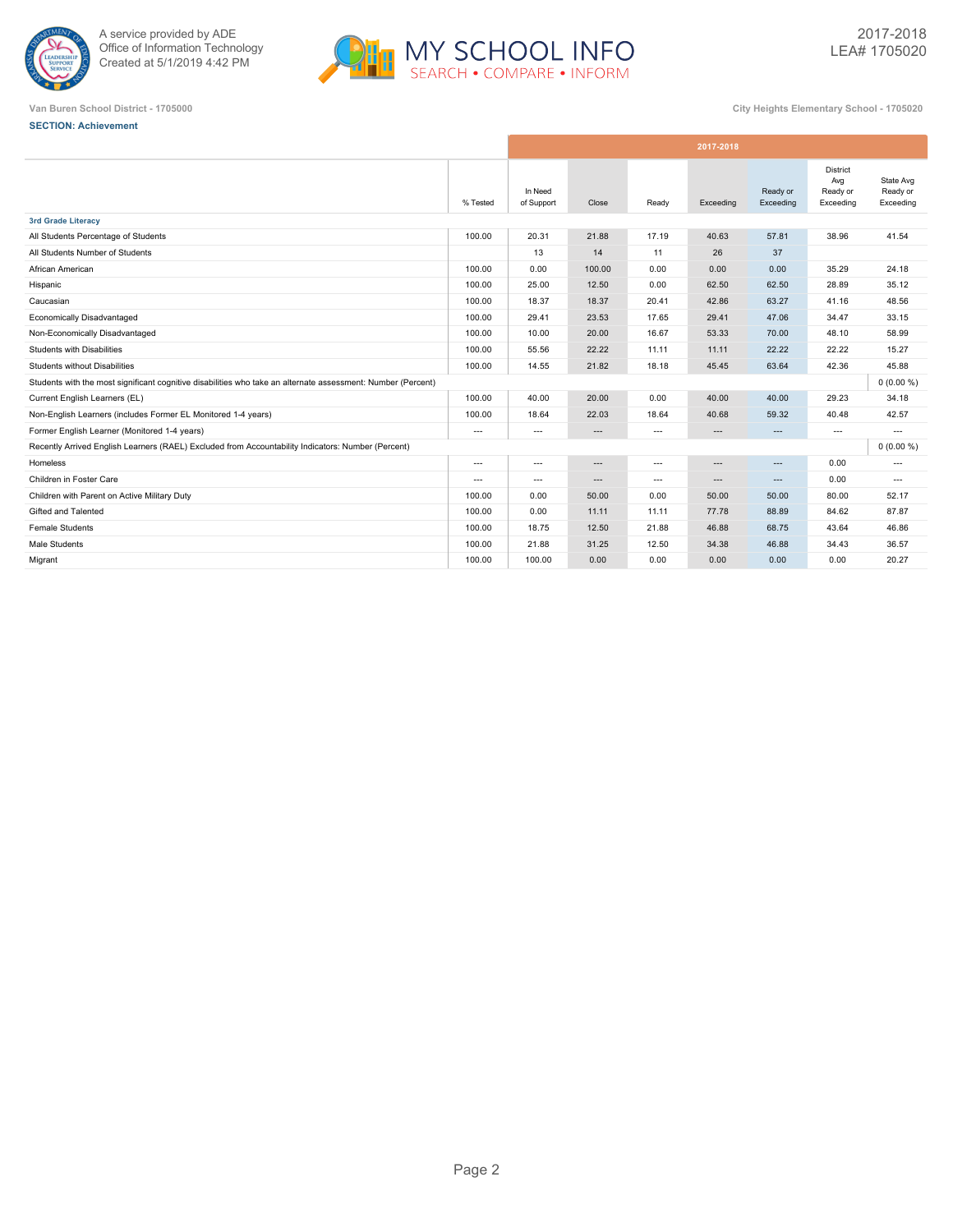



### **SECTIO**

| <b>SECTION: Achievement</b>                                                                                  |               |                          |          |                          |           |                       |                                          |                                    |
|--------------------------------------------------------------------------------------------------------------|---------------|--------------------------|----------|--------------------------|-----------|-----------------------|------------------------------------------|------------------------------------|
|                                                                                                              |               |                          |          |                          | 2017-2018 |                       |                                          |                                    |
|                                                                                                              | % Tested      | In Need<br>of Support    | Close    | Ready                    | Exceeding | Ready or<br>Exceeding | District<br>Avg<br>Ready or<br>Exceeding | State Avg<br>Ready or<br>Exceeding |
| <b>3rd Grade Mathematics</b>                                                                                 |               |                          |          |                          |           |                       |                                          |                                    |
| All Students Percentage of Students                                                                          | 100.00        | 1.59                     | 22.22    | 33.33                    | 42.86     | 76.19                 | 55.95                                    | 59.28                              |
| All Students Number of Students                                                                              |               | N <sub>10</sub>          | 14       | 21                       | 27        | 48                    |                                          |                                    |
| African American                                                                                             | 100.00        | 0.00                     | 50.00    | 50.00                    | 0.00      | 50.00                 | 47.06                                    | 40.85                              |
| Hispanic                                                                                                     | 100.00        | 0.00                     | 37.50    | 0.00                     | 62.50     | 62.50                 | 48.89                                    | 53.75                              |
| Caucasian                                                                                                    | 100.00        | 2.08                     | 18.75    | 35.42                    | 43.75     | 79.17                 | 57.27                                    | 66.72                              |
| Economically Disadvantaged                                                                                   | 100.00        | 3.03                     | 30.30    | 36.36                    | 30.30     | 66.67                 | 49.53                                    | 51.51                              |
| Non-Economically Disadvantaged                                                                               | 100.00        | 0.00                     | 13.33    | 30.00                    | 56.67     | 86.67                 | 68.99                                    | 75.45                              |
| Students with Disabilities                                                                                   | 100.00        | 11.11                    | 33.33    | 44.44                    | 11.11     | 55.56                 | 28.40                                    | 24.30                              |
| <b>Students without Disabilities</b>                                                                         | 100.00        | 0.00                     | 20.37    | 31.48                    | 48.15     | 79.63                 | 61.56                                    | 65.07                              |
| Students with the most significant cognitive disabilities who take an alternate assessment: Number (Percent) |               |                          |          |                          |           |                       |                                          | $0(0.00\%)$                        |
| Current English Learners (EL)                                                                                | 100.00        | 0.00                     | 60.00    | 0.00                     | 40.00     | 40.00                 | 46.15                                    | 52.00                              |
| Non-English Learners (includes Former EL Monitored 1-4 years)                                                | 100.00        | 1.72                     | 18.97    | 36.21                    | 43.10     | 79.31                 | 57.49                                    | 60.30                              |
| Former English Learner (Monitored 1-4 years)                                                                 | $\sim$ $\sim$ | $\hspace{0.05cm} \ldots$ | $\cdots$ | $\hspace{0.05cm} \ldots$ | $\cdots$  | $\cdots$              | $\cdots$                                 | ---                                |
| Recently Arrived English Learners (RAEL) Excluded from Accountability Indicators: Number (Percent)           |               |                          |          |                          |           |                       |                                          | $0(0.00\%)$                        |
| Homeless                                                                                                     | $\sim$ $\sim$ | $\hspace{0.05cm} \ldots$ | $\cdots$ | $\hspace{0.05cm} \ldots$ | $\cdots$  | $\sim$ $\sim$         | 0.00                                     | $---$                              |
| Children in Foster Care                                                                                      | $---$         | $\hspace{0.05cm} \ldots$ | $\cdots$ | $\hspace{0.05cm} \ldots$ | $\cdots$  | $\cdots$              | 50.00                                    | $---$                              |
| Children with Parent on Active Military Duty                                                                 | 100.00        | 0.00                     | 50.00    | 0.00                     | 50.00     | 50.00                 | 80.00                                    | 69.57                              |
| Gifted and Talented                                                                                          | 100.00        | 0.00                     | 0.00     | 22.22                    | 77.78     | 100.00                | 100.00                                   | 96.39                              |
| <b>Female Students</b>                                                                                       | 100.00        | 0.00                     | 29.03    | 29.03                    | 41.94     | 70.97                 | 55.32                                    | 60.42                              |
| Male Students                                                                                                | 100.00        | 3.13                     | 15.63    | 37.50                    | 43.75     | 81.25                 | 56.56                                    | 58.21                              |

Migrant 100.00 0.00 100.00 0.00 0.00 0.00 27.27 43.19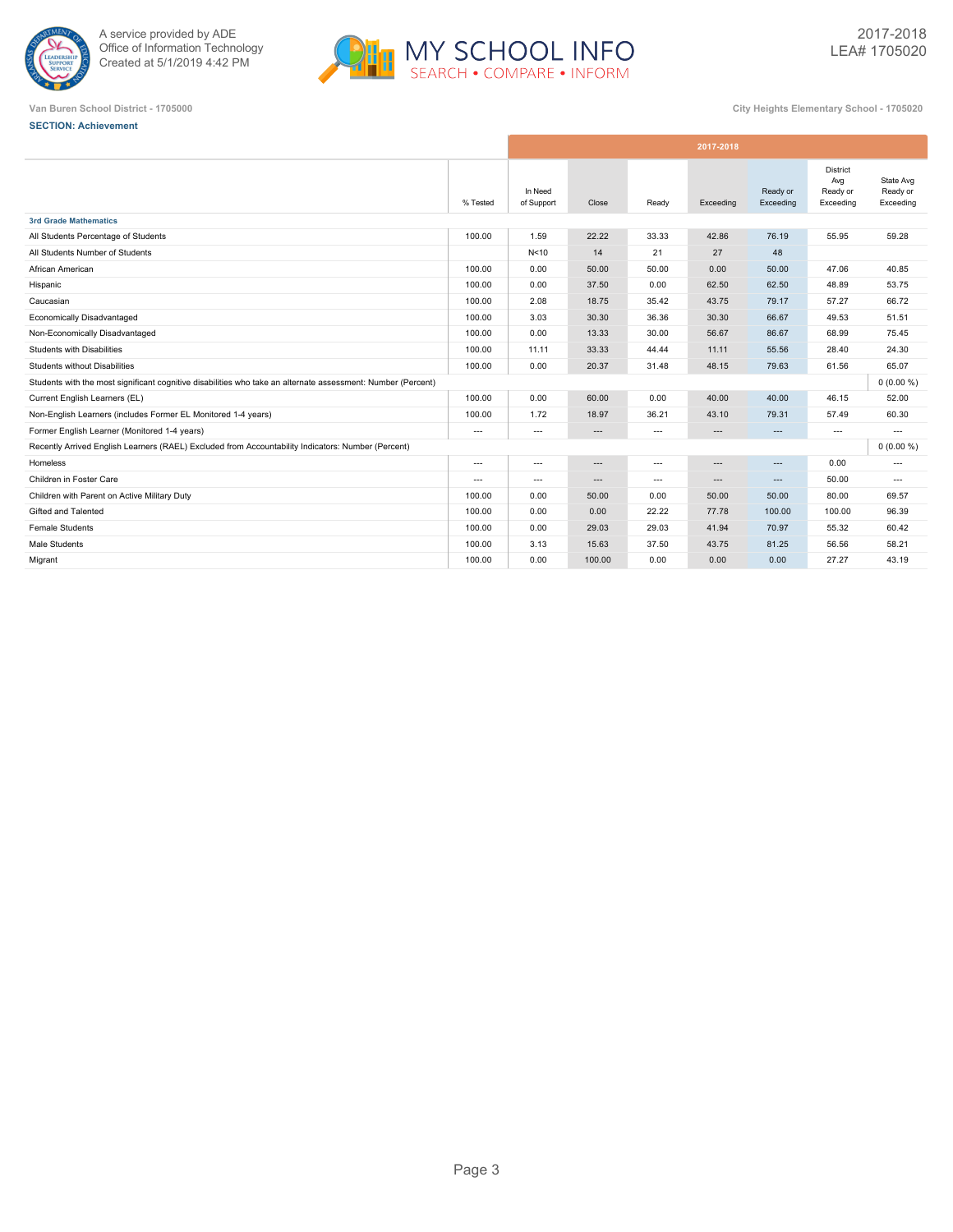



|  | City Holebto Elementon: Cobool |  |
|--|--------------------------------|--|

|                                                                                                              |          |                          |                   |       | 2017-2018                |                          |                                          |                                    |
|--------------------------------------------------------------------------------------------------------------|----------|--------------------------|-------------------|-------|--------------------------|--------------------------|------------------------------------------|------------------------------------|
|                                                                                                              | % Tested | In Need<br>of Support    | Close             | Ready | Exceeding                | Ready or<br>Exceeding    | District<br>Avg<br>Ready or<br>Exceeding | State Avg<br>Ready or<br>Exceeding |
| <b>4th Grade Literacy</b>                                                                                    |          |                          |                   |       |                          |                          |                                          |                                    |
| All Students Percentage of Students                                                                          | 100.00   | 17.02                    | 25.53             | 21.28 | 36.17                    | 57.45                    | 37.44                                    | 42.39                              |
| All Students Number of Students                                                                              |          | N <sub>10</sub>          | 12                | 10    | 17                       | 27                       |                                          |                                    |
| African American                                                                                             | ---      | $---$                    | $\cdots$          | $---$ | $\cdots$                 | $\cdots$                 | 18.18                                    | ---                                |
| Hispanic                                                                                                     | 100.00   | 50.00                    | 0.00              | 25.00 | 25.00                    | 50.00                    | 30.59                                    | 36.05                              |
| Caucasian                                                                                                    | 100.00   | 13.16                    | 28.95             | 18.42 | 39.47                    | 57.89                    | 40.84                                    | 50.43                              |
| Economically Disadvantaged                                                                                   | 100.00   | 25.93                    | 22.22             | 22.22 | 29.63                    | 51.85                    | 31.11                                    | 32.78                              |
| Non-Economically Disadvantaged                                                                               | 100.00   | 5.00                     | 30.00             | 20.00 | 45.00                    | 65.00                    | 51.80                                    | 62.54                              |
| Students with Disabilities                                                                                   | 100.00   | 50.00                    | 33.33             | 0.00  | 16.67                    | 16.67                    | 23.73                                    | 12.80                              |
| <b>Students without Disabilities</b>                                                                         | 100.00   | 12.20                    | 24.39             | 24.39 | 39.02                    | 63.41                    | 39.49                                    | 47.01                              |
| Students with the most significant cognitive disabilities who take an alternate assessment: Number (Percent) |          |                          |                   |       |                          |                          |                                          | $0(0.00\%)$                        |
| Current English Learners (EL)                                                                                | 100.00   | 50.00                    | 0.00              | 25.00 | 25.00                    | 50.00                    | 28.07                                    | 33.91                              |
| Non-English Learners (includes Former EL Monitored 1-4 years)                                                | 100.00   | 13.95                    | 27.91             | 20.93 | 37.21                    | 58.14                    | 38.79                                    | 43.44                              |
| Former English Learner (Monitored 1-4 years)                                                                 | ---      | $\hspace{0.05cm} \ldots$ | $\qquad \qquad -$ | $---$ | $\cdots$                 | $\cdots$                 | $\overline{\phantom{a}}$                 | ---                                |
| Recently Arrived English Learners (RAEL) Excluded from Accountability Indicators: Number (Percent)           |          |                          |                   |       |                          |                          |                                          | $0(0.00\%)$                        |
| Homeless                                                                                                     | ---      | $---$                    | ---               | $---$ | $\overline{\phantom{a}}$ | $\overline{\phantom{a}}$ | 16.67                                    | ---                                |
| Children in Foster Care                                                                                      | $---$    | $---$                    | $---$             | $---$ | $---$                    | $\cdots$                 | 50.00                                    | $---$                              |
| Children with Parent on Active Military Duty                                                                 | $---$    | $---$                    | $---$             | $---$ | $---$                    | $---$                    | $---$                                    | $---$                              |
| Gifted and Talented                                                                                          | 100.00   | 0.00                     | 25.00             | 0.00  | 75.00                    | 75.00                    | 82.76                                    | 88.33                              |
| <b>Female Students</b>                                                                                       | 100.00   | 20.83                    | 25.00             | 20.83 | 33.33                    | 54.17                    | 39.13                                    | 48.08                              |
| Male Students                                                                                                | 100.00   | 13.04                    | 26.09             | 21.74 | 39.13                    | 60.87                    | 35.71                                    | 36.95                              |
| Migrant                                                                                                      | 100.00   | 0.00                     | 0.00              | 0.00  | 100.00                   | 100.00                   | 33.33                                    | 22.63                              |
|                                                                                                              |          |                          |                   |       |                          |                          |                                          |                                    |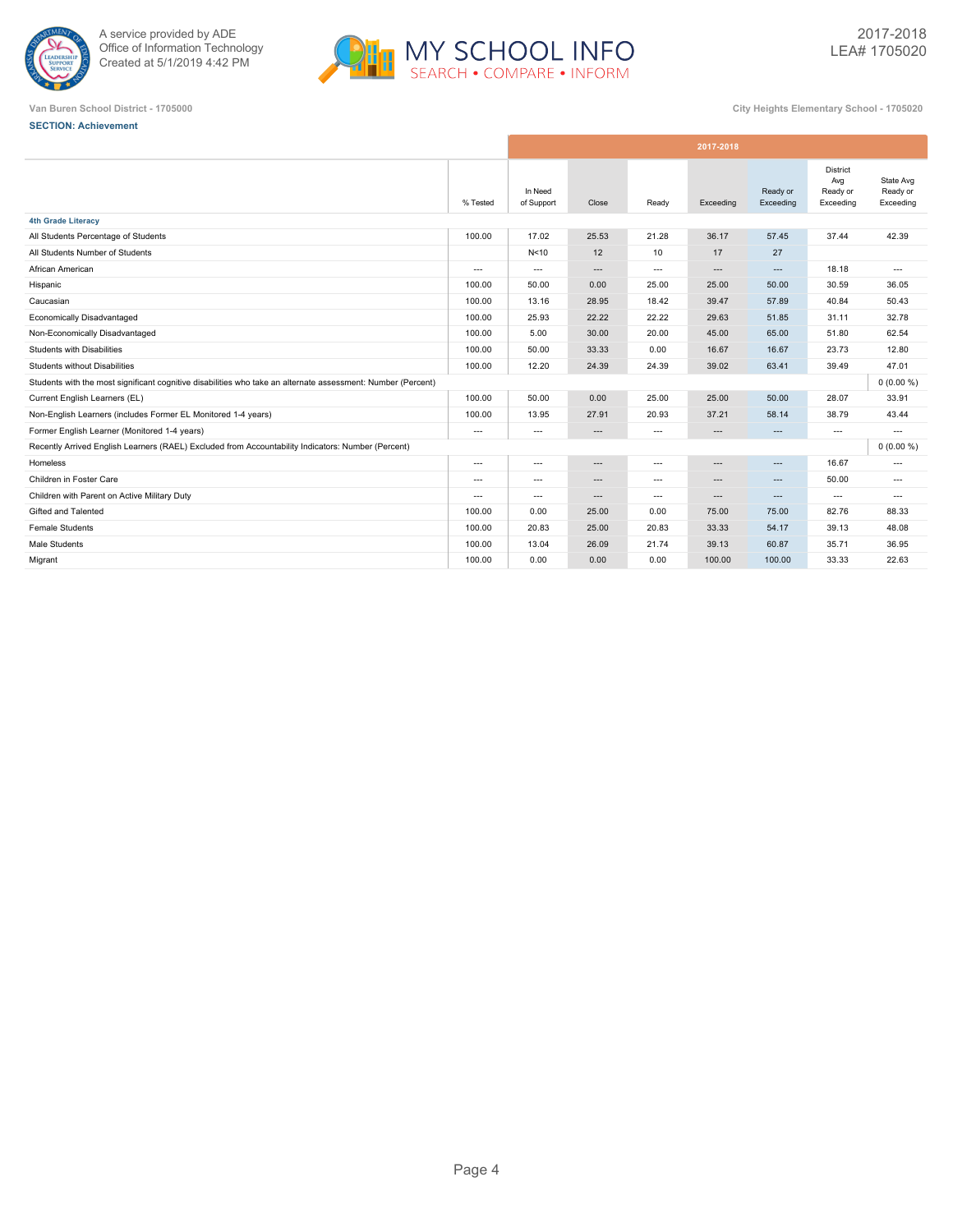



| Van Buren School District - 1705000 | City Heights Elementary School - 1705020 |
|-------------------------------------|------------------------------------------|
|                                     |                                          |

|                                                                                                              |          |                       |                          |       | 2017-2018 |                               |                                          |                                    |
|--------------------------------------------------------------------------------------------------------------|----------|-----------------------|--------------------------|-------|-----------|-------------------------------|------------------------------------------|------------------------------------|
|                                                                                                              | % Tested | In Need<br>of Support | Close                    | Ready | Exceeding | Ready or<br>Exceeding         | District<br>Avg<br>Ready or<br>Exceeding | State Avg<br>Ready or<br>Exceeding |
| <b>4th Grade Mathematics</b>                                                                                 |          |                       |                          |       |           |                               |                                          |                                    |
| All Students Percentage of Students                                                                          | 100.00   | 2.13                  | 4.26                     | 59.57 | 34.04     | 93.62                         | 56.39                                    | 52.34                              |
| All Students Number of Students                                                                              |          | N <sub>10</sub>       | N <sub>10</sub>          | 28    | 16        | 44                            |                                          |                                    |
| African American                                                                                             | $---$    | ---                   | $\overline{\phantom{a}}$ | $---$ | $---$     | $---$                         | 27.27                                    | $---$                              |
| Hispanic                                                                                                     | 100.00   | 0.00                  | 0.00                     | 50.00 | 50.00     | 100.00                        | 45.88                                    | 49.09                              |
| Caucasian                                                                                                    | 100.00   | 2.63                  | 2.63                     | 60.53 | 34.21     | 94.74                         | 60.45                                    | 60.81                              |
| Economically Disadvantaged                                                                                   | 100.00   | 3.70                  | 3.70                     | 55.56 | 37.04     | 92.59                         | 50.16                                    | 43.04                              |
| Non-Economically Disadvantaged                                                                               | 100.00   | 0.00                  | 5.00                     | 65.00 | 30.00     | 95.00                         | 70.50                                    | 71.85                              |
| <b>Students with Disabilities</b>                                                                            | 100.00   | 16.67                 | 33.33                    | 50.00 | 0.00      | 50.00                         | 37.29                                    | 20.27                              |
| Students without Disabilities                                                                                | 100.00   | 0.00                  | 0.00                     | 60.98 | 39.02     | 100.00                        | 59.24                                    | 57.35                              |
| Students with the most significant cognitive disabilities who take an alternate assessment: Number (Percent) |          |                       |                          |       |           |                               |                                          | $0(0.00\%)$                        |
| Current English Learners (EL)                                                                                | 100.00   | 0.00                  | 0.00                     | 50.00 | 50.00     | 100.00                        | 52.63                                    | 46.93                              |
| Non-English Learners (includes Former EL Monitored 1-4 years)                                                | 100.00   | 2.33                  | 4.65                     | 60.47 | 32.56     | 93.02                         | 56.93                                    | 53.01                              |
| Former English Learner (Monitored 1-4 years)                                                                 | $---$    | ---                   | $\cdots$                 | ---   | $\cdots$  | $\hspace{1.5cm} \textbf{---}$ | $---$                                    | $\cdots$                           |
| Recently Arrived English Learners (RAEL) Excluded from Accountability Indicators: Number (Percent)           |          |                       |                          |       |           |                               |                                          | $0(0.00\%)$                        |
| Homeless                                                                                                     | ---      | ---                   | $\overline{\phantom{a}}$ | $---$ | $---$     | $\cdots$                      | 33.33                                    | $\cdots$                           |
| Children in Foster Care                                                                                      | $---$    | $---$                 | $\qquad \qquad -$        | $---$ | $\cdots$  | $\cdots$                      | 50.00                                    | $---$                              |
| Children with Parent on Active Military Duty                                                                 | $---$    | $---$                 | $\qquad \qquad -$        | $---$ | $---$     | $\cdots$                      | $\overline{a}$                           | $\cdots$                           |
| Gifted and Talented                                                                                          | 100.00   | 0.00                  | 0.00                     | 25.00 | 75.00     | 100.00                        | 100.00                                   | 91.25                              |
| <b>Female Students</b>                                                                                       | 100.00   | 4.17                  | 4.17                     | 66.67 | 25.00     | 91.67                         | 52.61                                    | 53.15                              |
| Male Students                                                                                                | 100.00   | 0.00                  | 4.35                     | 52.17 | 43.48     | 95.65                         | 60.27                                    | 51.57                              |
| Migrant                                                                                                      | 100.00   | 0.00                  | 0.00                     | 0.00  | 100.00    | 100.00                        | 33.33                                    | 34.91                              |
|                                                                                                              |          |                       |                          |       |           |                               |                                          |                                    |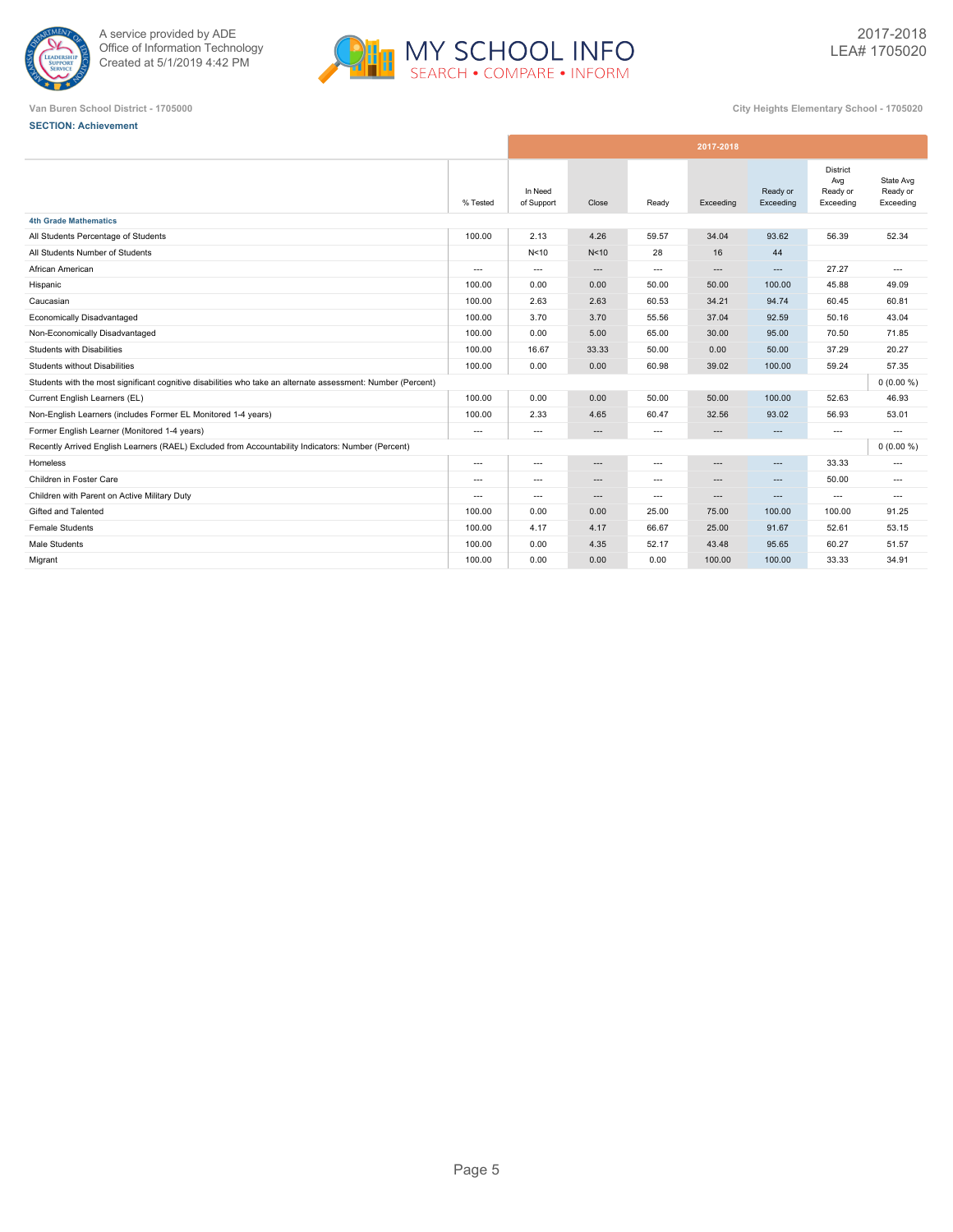



|                                                                                                              |                          |                          |                          |       | 2017-2018 |                       |                                          |                                    |
|--------------------------------------------------------------------------------------------------------------|--------------------------|--------------------------|--------------------------|-------|-----------|-----------------------|------------------------------------------|------------------------------------|
|                                                                                                              | % Tested                 | In Need<br>of Support    | Close                    | Ready | Exceeding | Ready or<br>Exceeding | District<br>Avg<br>Ready or<br>Exceeding | State Avg<br>Ready or<br>Exceeding |
| <b>5th Grade Literacy</b>                                                                                    |                          |                          |                          |       |           |                       |                                          |                                    |
| All Students Percentage of Students                                                                          | 100.00                   | 20.00                    | 26.00                    | 32.00 | 22.00     | 54.00                 | 42.67                                    | 41.00                              |
| All Students Number of Students                                                                              |                          | 10                       | 13                       | 16    | 11        | 27                    |                                          |                                    |
| African American                                                                                             | 100.00                   | 0.00                     | 100.00                   | 0.00  | 0.00      | 0.00                  | 50.00                                    | 20.01                              |
| Hispanic                                                                                                     | 100.00                   | 14.29                    | 42.86                    | 35.71 | 7.14      | 42.86                 | 36.67                                    | 34.56                              |
| Caucasian                                                                                                    | 100.00                   | 20.69                    | 17.24                    | 34.48 | 27.59     | 62.07                 | 44.44                                    | 49.31                              |
| Economically Disadvantaged                                                                                   | 100.00                   | 21.05                    | 26.32                    | 34.21 | 18.42     | 52.63                 | 36.98                                    | 31.77                              |
| Non-Economically Disadvantaged                                                                               | 100.00                   | 16.67                    | 25.00                    | 25.00 | 33.33     | 58.33                 | 54.79                                    | 59.73                              |
| Students with Disabilities                                                                                   | 100.00                   | 37.50                    | 25.00                    | 37.50 | 0.00      | 37.50                 | 25.64                                    | 11.76                              |
| <b>Students without Disabilities</b>                                                                         | 100.00                   | 16.67                    | 26.19                    | 30.95 | 26.19     | 57.14                 | 46.17                                    | 45.57                              |
| Students with the most significant cognitive disabilities who take an alternate assessment: Number (Percent) |                          |                          |                          |       |           |                       |                                          | $0(0.00\%)$                        |
| Current English Learners (EL)                                                                                | 100.00                   | 12.50                    | 50.00                    | 37.50 | 0.00      | 37.50                 | 25.00                                    | 31.37                              |
| Non-English Learners (includes Former EL Monitored 1-4 years)                                                | 100.00                   | 21.43                    | 21.43                    | 30.95 | 26.19     | 57.14                 | 45.34                                    | 42.20                              |
| Former English Learner (Monitored 1-4 years)                                                                 | $---$                    | $\cdots$                 | $\cdots$                 | $---$ | $\cdots$  | $---$                 | $---$                                    | $---$                              |
| Recently Arrived English Learners (RAEL) Excluded from Accountability Indicators: Number (Percent)           |                          |                          |                          |       |           |                       |                                          | $0(0.00\%)$                        |
| Homeless                                                                                                     | $\hspace{0.05cm} \ldots$ | $\hspace{0.05cm} \ldots$ | $\hspace{0.05cm} \ldots$ | $---$ | $\cdots$  | $- - -$               | 14.29                                    | $- - -$                            |
| Children in Foster Care                                                                                      | $---$                    | $\overline{\phantom{a}}$ | $---$                    | $---$ | $---$     | $\cdots$              | $\overline{a}$                           | $\cdots$                           |
| Children with Parent on Active Military Duty                                                                 | 100.00                   | 0.00                     | 0.00                     | 0.00  | 100.00    | 100.00                | 100.00                                   | 54.75                              |
| Gifted and Talented                                                                                          | 100.00                   | 0.00                     | 0.00                     | 0.00  | 100.00    | 100.00                | 91.18                                    | 87.26                              |
| <b>Female Students</b>                                                                                       | 100.00                   | 15.00                    | 25.00                    | 45.00 | 15.00     | 60.00                 | 49.27                                    | 46.25                              |
| Male Students                                                                                                | 100.00                   | 23.33                    | 26.67                    | 23.33 | 26.67     | 50.00                 | 37.30                                    | 35.95                              |
| Migrant                                                                                                      | $---$                    | $---$                    | $\cdots$                 | $---$ | $\cdots$  | $---$                 | 0.00                                     | $---$                              |
|                                                                                                              |                          |                          |                          |       |           |                       |                                          |                                    |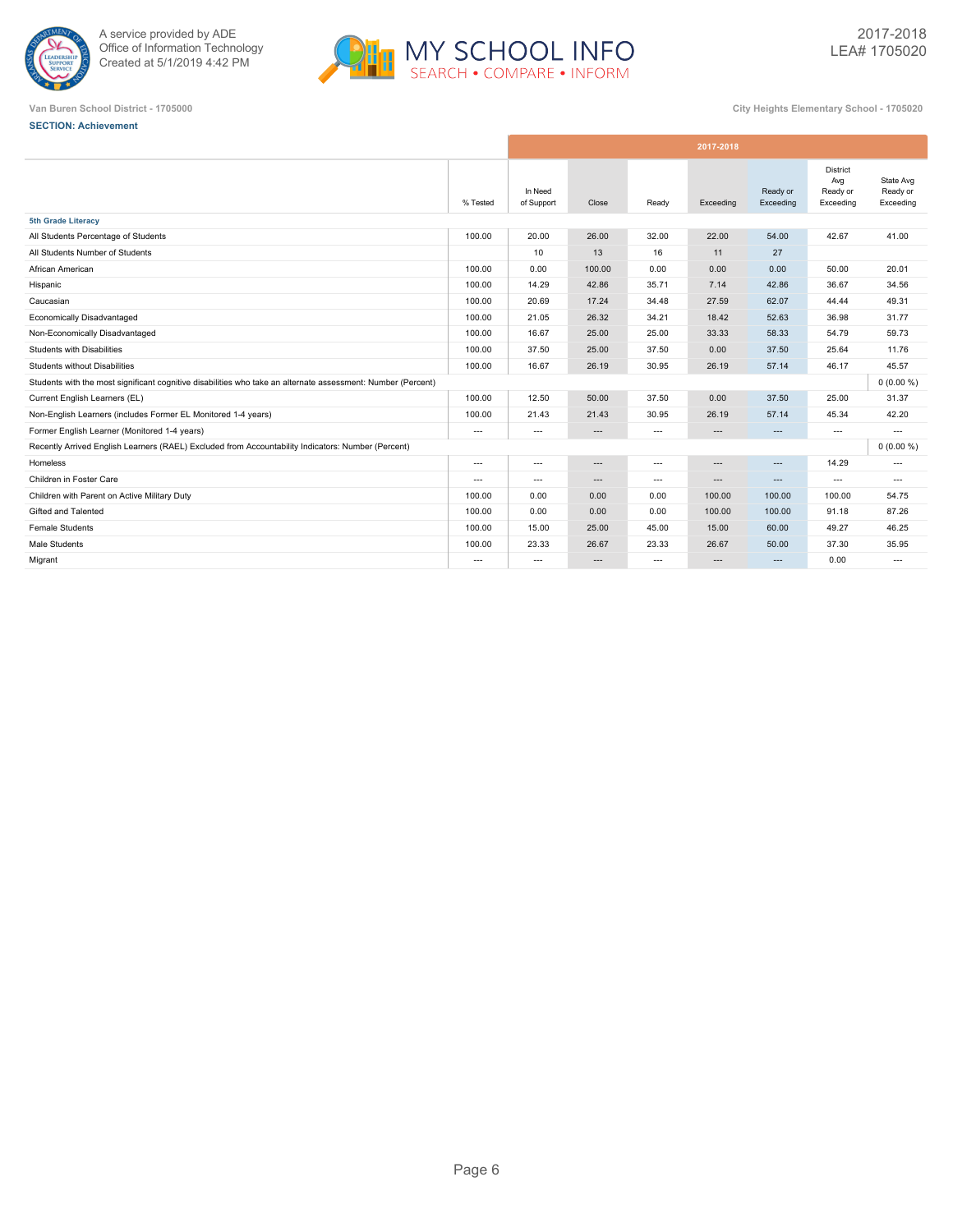



|                                                                                                              |                          |                          |                               |       | 2017-2018 |                       |                                                 |                                    |
|--------------------------------------------------------------------------------------------------------------|--------------------------|--------------------------|-------------------------------|-------|-----------|-----------------------|-------------------------------------------------|------------------------------------|
|                                                                                                              | % Tested                 | In Need<br>of Support    | Close                         | Ready | Exceeding | Ready or<br>Exceeding | <b>District</b><br>Avg<br>Ready or<br>Exceeding | State Avg<br>Ready or<br>Exceeding |
| <b>5th Grade Mathematics</b>                                                                                 |                          |                          |                               |       |           |                       |                                                 |                                    |
| All Students Percentage of Students                                                                          | 100.00                   | 0.00                     | 32.00                         | 46.00 | 22.00     | 68.00                 | 53.51                                           | 49.99                              |
| All Students Number of Students                                                                              |                          | N <sub>10</sub>          | 16                            | 23    | 11        | 34                    |                                                 |                                    |
| African American                                                                                             | 100.00                   | 0.00                     | 100.00                        | 0.00  | 0.00      | 0.00                  | 25.00                                           | 26.58                              |
| Hispanic                                                                                                     | 100.00                   | 0.00                     | 42.86                         | 42.86 | 14.29     | 57.14                 | 54.44                                           | 47.64                              |
| Caucasian                                                                                                    | 100.00                   | 0.00                     | 27.59                         | 41.38 | 31.03     | 72.41                 | 52.63                                           | 57.98                              |
| Economically Disadvantaged                                                                                   | 100.00                   | 0.00                     | 28.95                         | 55.26 | 15.79     | 71.05                 | 50.97                                           | 41.12                              |
| Non-Economically Disadvantaged                                                                               | 100.00                   | 0.00                     | 41.67                         | 16.67 | 41.67     | 58.33                 | 58.90                                           | 67.99                              |
| Students with Disabilities                                                                                   | 100.00                   | 0.00                     | 75.00                         | 25.00 | 0.00      | 25.00                 | 32.05                                           | 18.64                              |
| <b>Students without Disabilities</b>                                                                         | 100.00                   | 0.00                     | 23.81                         | 50.00 | 26.19     | 76.19                 | 57.94                                           | 54.89                              |
| Students with the most significant cognitive disabilities who take an alternate assessment: Number (Percent) |                          |                          |                               |       |           |                       |                                                 | $0(0.00\%)$                        |
| Current English Learners (EL)                                                                                | 100.00                   | 0.00                     | 50.00                         | 37.50 | 12.50     | 50.00                 | 53.33                                           | 46.35                              |
| Non-English Learners (includes Former EL Monitored 1-4 years)                                                | 100.00                   | 0.00                     | 28.57                         | 47.62 | 23.81     | 71.43                 | 53.54                                           | 50.44                              |
| Former English Learner (Monitored 1-4 years)                                                                 | $\hspace{0.05cm} \ldots$ | $\hspace{0.05cm} \ldots$ | $\cdots$                      | $---$ | $\cdots$  | $---$                 | $\overline{\phantom{a}}$                        | ---                                |
| Recently Arrived English Learners (RAEL) Excluded from Accountability Indicators: Number (Percent)           |                          |                          |                               |       |           |                       |                                                 | $0(0.00\%)$                        |
| Homeless                                                                                                     | $---$                    | $---$                    | $---$                         | $---$ | $---$     | $---$                 | 14.29                                           | $- - -$                            |
| Children in Foster Care                                                                                      | $---$                    | $\overline{\phantom{a}}$ | $\hspace{1.5cm} \textbf{---}$ | $---$ | $---$     | $\cdots$              | $---$                                           | $\cdots$                           |
| Children with Parent on Active Military Duty                                                                 | 100.00                   | 0.00                     | 0.00                          | 0.00  | 100.00    | 100.00                | 100.00                                          | 65.61                              |
| Gifted and Talented                                                                                          | 100.00                   | 0.00                     | 0.00                          | 0.00  | 100.00    | 100.00                | 97.06                                           | 88.97                              |
| <b>Female Students</b>                                                                                       | 100.00                   | 0.00                     | 40.00                         | 50.00 | 10.00     | 60.00                 | 53.43                                           | 50.87                              |
| <b>Male Students</b>                                                                                         | 100.00                   | 0.00                     | 26.67                         | 43.33 | 30.00     | 73.33                 | 53.57                                           | 49.14                              |
| Migrant                                                                                                      | $---$                    | $---$                    | $\cdots$                      | $---$ | $\cdots$  | $---$                 | 33.33                                           | $---$                              |
|                                                                                                              |                          |                          |                               |       |           |                       |                                                 |                                    |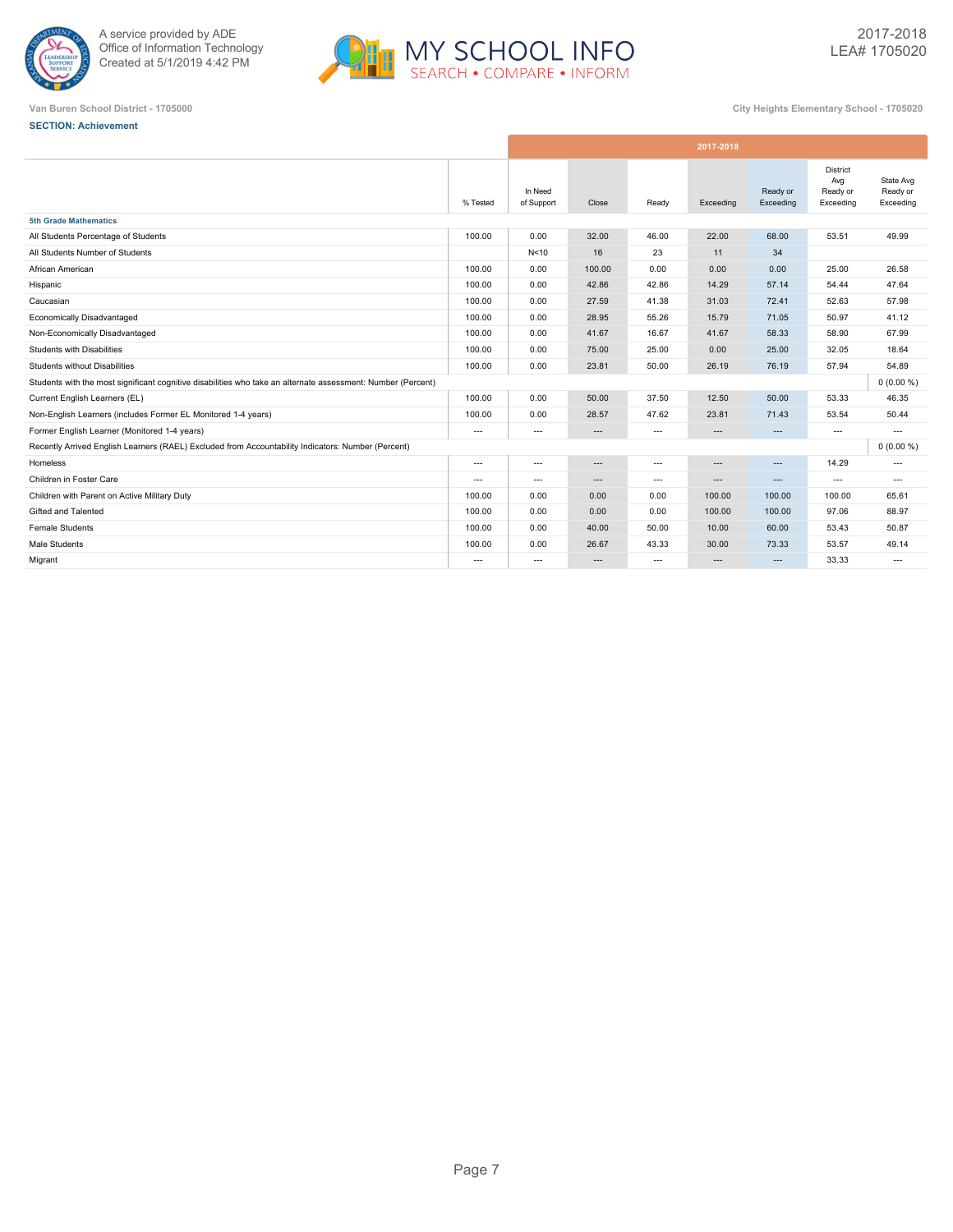



### SECTIO

| <b>SECTION: Achievement</b>                                                                                  |                     |                        |                          |                          |                          |                       |                                                 |                                    |
|--------------------------------------------------------------------------------------------------------------|---------------------|------------------------|--------------------------|--------------------------|--------------------------|-----------------------|-------------------------------------------------|------------------------------------|
|                                                                                                              |                     |                        |                          |                          | 2017-2018                |                       |                                                 |                                    |
|                                                                                                              | % Tested            | In Need<br>of Support  | Close                    | Ready                    | Exceeding                | Ready or<br>Exceeding | <b>District</b><br>Avg<br>Ready or<br>Exceeding | State Avg<br>Ready or<br>Exceeding |
| 3rd Grade Science                                                                                            |                     |                        |                          |                          |                          |                       |                                                 |                                    |
| All Students Percentage of Students                                                                          | 100.00              | 25.00                  | 14.06                    | 23.44                    | 37.50                    | 60.94                 | 34.05                                           | 38.61                              |
| All Students Number of Students                                                                              |                     | 16                     | N <sub>10</sub>          | 15                       | 24                       | 39                    |                                                 |                                    |
| African American                                                                                             | 100.00              | 100.00                 | 0.00                     | 0.00                     | 0.00                     | 0.00                  | 11.76                                           | 19.71                              |
| Hispanic                                                                                                     | 100.00              | 12.50                  | 12.50                    | 25.00                    | 50.00                    | 75.00                 | 26.44                                           | 29.49                              |
| Caucasian                                                                                                    | 100.00              | 22.45                  | 14.29                    | 24.49                    | 38.78                    | 63.27                 | 36.01                                           | 47.05                              |
| Economically Disadvantaged                                                                                   | 100.00              | 29.41                  | 14.71                    | 29.41                    | 26.47                    | 55.88                 | 28.39                                           | 30.11                              |
| Non-Economically Disadvantaged                                                                               | 100.00              | 20.00                  | 13.33                    | 16.67                    | 50.00                    | 66.67                 | 45.22                                           | 56.15                              |
| <b>Students with Disabilities</b>                                                                            | 100.00              | 66.67                  | 11.11                    | 22.22                    | 0.00                     | 22.22                 | 8.82                                            | 11.89                              |
| <b>Students without Disabilities</b>                                                                         | 100.00              | 18.18                  | 14.55                    | 23.64                    | 43.64                    | 67.27                 | 38.35                                           | 42.59                              |
| Students with the most significant cognitive disabilities who take an alternate assessment: Number (Percent) |                     |                        |                          |                          |                          |                       |                                                 | $0(0.00\%)$                        |
| Current English Learners (EL)                                                                                | 100.00              | 20.00                  | 20.00                    | 40.00                    | 20.00                    | 60.00                 | 26.56                                           | 27.96                              |
| Non-English Learners (includes Former EL Monitored 1-4 years)                                                | 100.00              | 25.42                  | 13.56                    | 22.03                    | 38.98                    | 61.02                 | 35.24                                           | 40.12                              |
| Former English Learner (Monitored 1-4 years)                                                                 | $\cdots$            | $\cdots$               | $\hspace{0.05cm} \ldots$ | $  -$                    | $---$                    | $\cdots$              | $\cdots$                                        | ---                                |
| Recently Arrived English Learners (RAEL) Excluded from Accountability Indicators: Number (Percent)           |                     |                        |                          |                          |                          |                       |                                                 | $0(0.00\%)$                        |
| Homeless                                                                                                     | $\qquad \qquad - -$ | $\qquad \qquad \cdots$ | $\hspace{0.05cm} \ldots$ | $\hspace{0.05cm} \ldots$ | $\hspace{0.05cm} \ldots$ | $\cdots$              | 0.00                                            | $\hspace{0.05cm} \ldots$           |
| Children in Foster Care                                                                                      | ---                 | $---$                  | $\cdots$                 | $\hspace{0.05cm} \ldots$ | $\hspace{0.05cm} \ldots$ | $\cdots$              | 50.00                                           | $---$                              |
| Children with Parent on Active Military Duty                                                                 | 100.00              | 50.00                  | 0.00                     | 0.00                     | 50.00                    | 50.00                 | 60.00                                           | 48.40                              |
| Gifted and Talented                                                                                          | 100.00              | 0.00                   | 0.00                     | 0.00                     | 100.00                   | 100.00                | 84.62                                           | 85.93                              |
| <b>Female Students</b>                                                                                       | 100.00              | 25.00                  | 15.63                    | 18.75                    | 40.63                    | 59.38                 | 32.62                                           | 38.35                              |
|                                                                                                              |                     |                        |                          |                          |                          |                       |                                                 |                                    |

Male Students 100.00 25.00 12.50 28.13 34.38 62.50 35.47 38.86 Migrant 100.00 100.00 0.00 0.00 0.00 0.00 0.00 24.07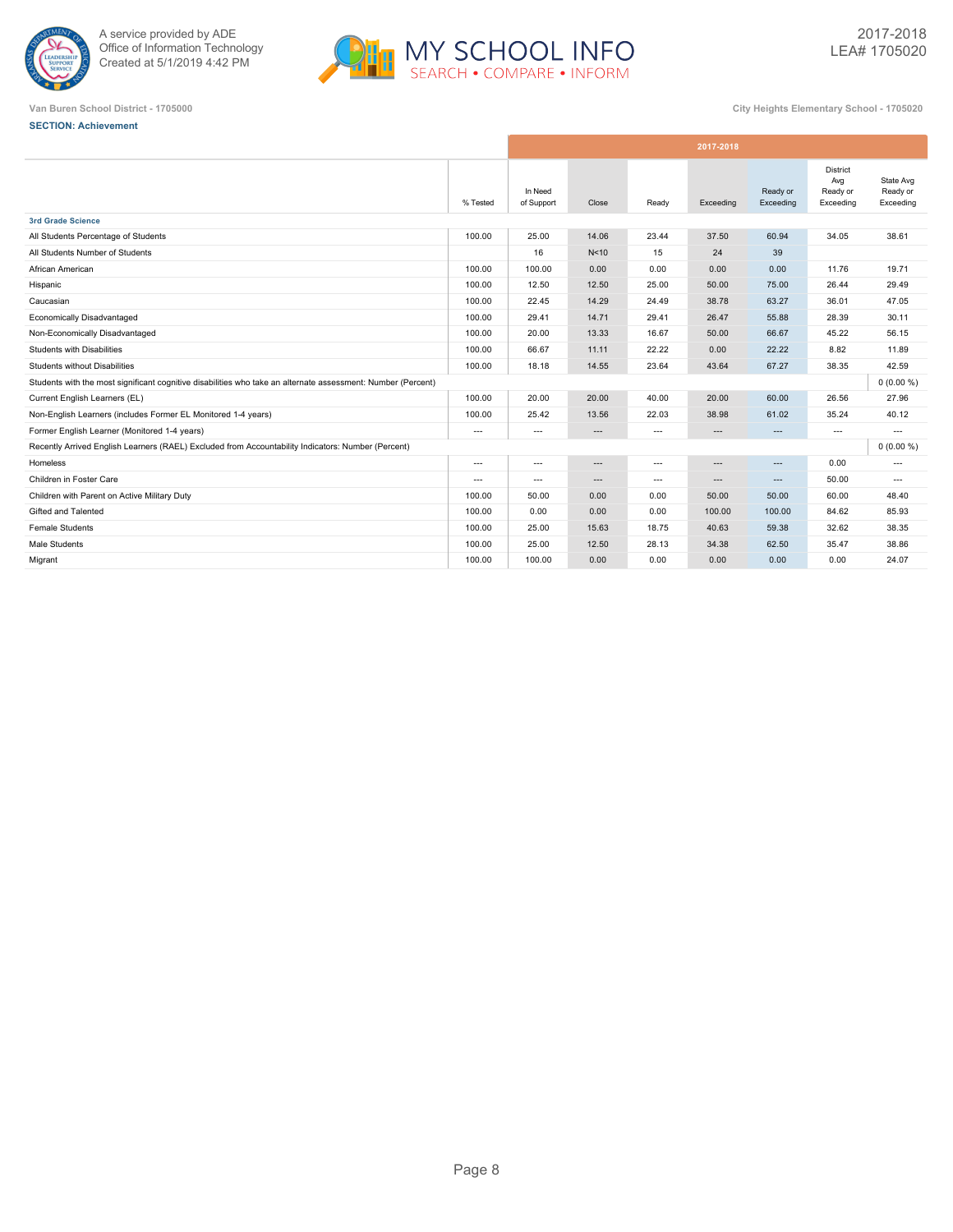



### **Van Buren School District - 1705**

## **SECTION: Achievement**

| Van Buren School District - 1705000 |          |                       |          |       |                      |                                        | City Heights Elementary School - 1705020 |                                    |
|-------------------------------------|----------|-----------------------|----------|-------|----------------------|----------------------------------------|------------------------------------------|------------------------------------|
| <b>SECTION: Achievement</b>         |          |                       |          |       |                      |                                        |                                          |                                    |
|                                     |          |                       |          |       | 2017-2018            |                                        |                                          |                                    |
|                                     | % Tested | In Need<br>of Support | Close    | Ready | Exceeding            | Ready or<br>Exceeding                  | District<br>Avg<br>Ready or<br>Exceeding | State Avg<br>Ready or<br>Exceeding |
| <b>4th Grade Science</b>            |          |                       |          |       |                      |                                        |                                          |                                    |
| All Students Percentage of Students | 100.00   | 12.77                 | 27.66    | 40.43 | 19.15                | 59.57                                  | 35.15                                    | 42.17                              |
| All Students Number of Students     |          | N<10                  | 13       | 19    | N<10                 | 28                                     |                                          |                                    |
| African American                    | $---$    | $---$                 | $\cdots$ | $---$ | $\cdots$             | $\hspace{0.1em} \ldots \hspace{0.1em}$ | 10.00                                    | $\qquad \qquad \cdots$             |
| Hispanic                            | 100.00   | 25.00                 | 50.00    | 25.00 | 0.00                 | 25.00                                  | 22.62                                    | 33.11                              |
| Caucasian                           | 100.00   | 10.53                 | 28.95    | 36.84 | 23.68                | 60.53                                  | 38.87                                    | 51.24                              |
|                                     | $\cdots$ | $\sim$ $\sim$ $\sim$  | $\cdots$ | $  -$ | $\sim$ $\sim$ $\sim$ | $  -$                                  | $- - -$                                  | ----                               |

| Economically Disadvantaged                                                                                   | 100.00 | 18.52 | 22.22    | 40.74 | 18.52         | 59.26   | 26.47 | 32.82             |
|--------------------------------------------------------------------------------------------------------------|--------|-------|----------|-------|---------------|---------|-------|-------------------|
| Non-Economically Disadvantaged                                                                               | 100.00 | 5.00  | 35.00    | 40.00 | 20.00         | 60.00   | 54.81 | 61.61             |
| Students with Disabilities                                                                                   | 100.00 | 50.00 | 16.67    | 33.33 | 0.00          | 33.33   | 6.52  | 11.39             |
| <b>Students without Disabilities</b>                                                                         | 100.00 | 7.32  | 29.27    | 41.46 | 21.95         | 63.41   | 38.48 | 46.48             |
| Students with the most significant cognitive disabilities who take an alternate assessment: Number (Percent) |        |       |          |       |               |         |       | $0(0.00\%)$       |
| Current English Learners (EL)                                                                                | 100.00 | 25.00 | 50.00    | 25.00 | 0.00          | 25.00   | 22.81 | 29.44             |
| Non-English Learners (includes Former EL Monitored 1-4 years)                                                | 100.00 | 11.63 | 25.58    | 41.86 | 20.93         | 62.79   | 36.98 | 43.76             |
| Former English Learner (Monitored 1-4 years)                                                                 | $---$  | $---$ | $\cdots$ | $---$ | $\sim$ $\sim$ | $---$   | $---$ | $\qquad \qquad -$ |
|                                                                                                              |        |       |          |       |               |         |       |                   |
| Recently Arrived English Learners (RAEL) Excluded from Accountability Indicators: Number (Percent)           |        |       |          |       |               |         |       | $0(0.00\%)$       |
| Homeless                                                                                                     | $---$  | $---$ | $\cdots$ | $---$ | $---$         | $- - -$ | 33.33 | $\qquad \qquad -$ |
| Children in Foster Care                                                                                      | $---$  | $---$ | $\cdots$ | $---$ | $---$         | $- - -$ | 50.00 | $\qquad \qquad -$ |
| Children with Parent on Active Military Duty                                                                 | $---$  | $---$ | $\cdots$ | $---$ | $\sim$ $\sim$ | $- - -$ | $---$ | $\qquad \qquad -$ |
| Gifted and Talented                                                                                          | 100.00 | 0.00  | 0.00     | 50.00 | 50.00         | 100.00  | 89.66 | 87.12             |
| Female Students                                                                                              | 100.00 | 20.83 | 25.00    | 41.67 | 12.50         | 54.17   | 31.44 | 41.85             |
| Male Students                                                                                                | 100.00 | 4.35  | 30.43    | 39.13 | 26.09         | 65.22   | 39.15 | 42.48             |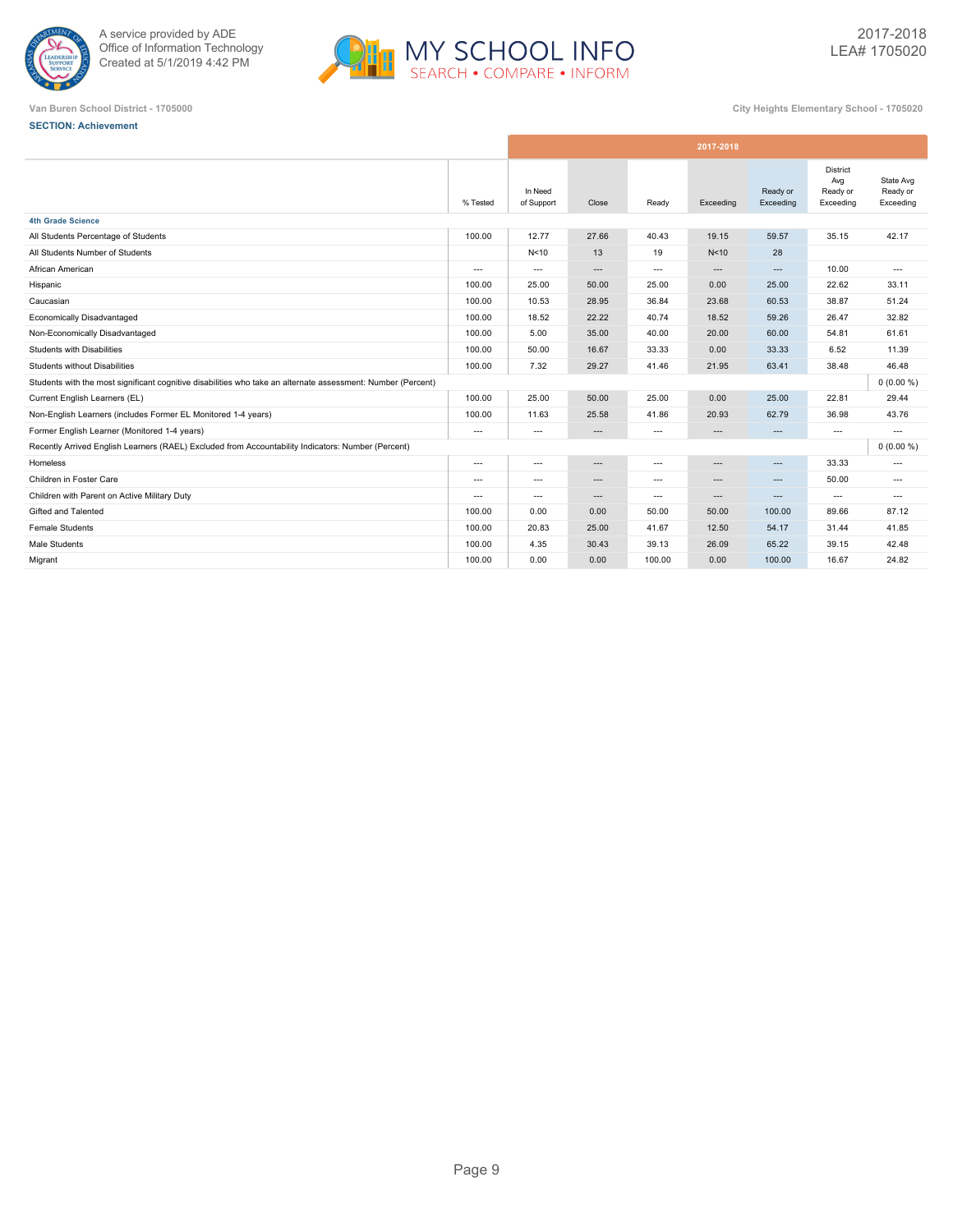

**5th Grade Science**



## **Van Buren School District - 1705000 City Heights Elementary School - 1705020**

| <b>JEY HUN. ACHIBYBINGHI</b>                                                                                 |                          |                          |                          |                        |                          |                               |                                          |                                    |
|--------------------------------------------------------------------------------------------------------------|--------------------------|--------------------------|--------------------------|------------------------|--------------------------|-------------------------------|------------------------------------------|------------------------------------|
|                                                                                                              |                          |                          |                          |                        | 2017-2018                |                               |                                          |                                    |
|                                                                                                              | % Tested                 | In Need<br>of Support    | Close                    | Ready                  | Exceeding                | Ready or<br>Exceeding         | District<br>Avg<br>Ready or<br>Exceeding | State Avg<br>Ready or<br>Exceeding |
| <b>5th Grade Science</b>                                                                                     |                          |                          |                          |                        |                          |                               |                                          |                                    |
| All Students Percentage of Students                                                                          | 100.00                   | 14.00                    | 24.00                    | 40.00                  | 22.00                    | 62.00                         | 40.04                                    | 41.01                              |
| All Students Number of Students                                                                              |                          | N <sub>10</sub>          | 12                       | 20                     | 11                       | 31                            |                                          |                                    |
| African American                                                                                             | 100.00                   | 100.00                   | 0.00                     | 0.00                   | 0.00                     | 0.00                          | 25.00                                    | 18.23                              |
| Hispanic                                                                                                     | 100.00                   | 21.43                    | 28.57                    | 42.86                  | 7.14                     | 50.00                         | 36.67                                    | 35.62                              |
| Caucasian                                                                                                    | 100.00                   | 6.90                     | 20.69                    | 37.93                  | 34.48                    | 72.41                         | 42.28                                    | 49.72                              |
| Economically Disadvantaged                                                                                   | 100.00                   | 18.42                    | 23.68                    | 44.74                  | 13.16                    | 57.89                         | 38.59                                    | 32.22                              |
| Non-Economically Disadvantaged                                                                               | 100.00                   | 0.00                     | 25.00                    | 25.00                  | 50.00                    | 75.00                         | 43.15                                    | 58.85                              |
| <b>Students with Disabilities</b>                                                                            | 100.00                   | 25.00                    | 37.50                    | 37.50                  | 0.00                     | 37.50                         | 14.10                                    | 15.24                              |
| <b>Students without Disabilities</b>                                                                         | 100.00                   | 11.90                    | 21.43                    | 40.48                  | 26.19                    | 66.67                         | 45.38                                    | 45.04                              |
| Students with the most significant cognitive disabilities who take an alternate assessment: Number (Percent) |                          |                          |                          |                        |                          |                               |                                          | $0(0.00\%)$                        |
| Current English Learners (EL)                                                                                | 100.00                   | 12.50                    | 37.50                    | 50.00                  | 0.00                     | 50.00                         | 28.33                                    | 32.55                              |
| Non-English Learners (includes Former EL Monitored 1-4 years)                                                | 100.00                   | 14.29                    | 21.43                    | 38.10                  | 26.19                    | 64.29                         | 41.81                                    | 42.06                              |
| Former English Learner (Monitored 1-4 years)                                                                 | $\qquad \qquad - -$      | $\hspace{0.05cm} \cdots$ | $\qquad \qquad - -$      | $\qquad \qquad \cdots$ | $\hspace{0.05cm} \cdots$ | $\hspace{1.5cm} \textbf{---}$ | $\hspace{0.05cm} \ldots$                 | ---                                |
| Recently Arrived English Learners (RAEL) Excluded from Accountability Indicators: Number (Percent)           |                          |                          |                          |                        |                          |                               |                                          | $0(0.00\%)$                        |
| Homeless                                                                                                     | $\sim$ $\sim$            | $---$                    | $\cdots$                 | $\cdots$               | $\cdots$                 | $\cdots$                      | 14.29                                    | $\cdots$                           |
| Children in Foster Care                                                                                      | $\hspace{0.05cm} \ldots$ | $\hspace{0.05cm} \cdots$ | $\hspace{0.05cm} \ldots$ | $\qquad \qquad \cdots$ | $\hspace{0.05cm} \cdots$ | $\hspace{1.5cm} \textbf{---}$ | $\hspace{0.05cm} \ldots$                 | $\cdots$                           |
| Children with Parent on Active Military Duty                                                                 | 100.00                   | 0.00                     | 0.00                     | 0.00                   | 100.00                   | 100.00                        | 100.00                                   | 53.63                              |
| Gifted and Talented                                                                                          | 100.00                   | 0.00                     | 0.00                     | 0.00                   | 100.00                   | 100.00                        | 94.12                                    | 86.05                              |
| <b>Female Students</b>                                                                                       | 100.00                   | 30.00                    | 20.00                    | 35.00                  | 15.00                    | 50.00                         | 38.05                                    | 40.38                              |
| Male Students                                                                                                | 100.00                   | 3.33                     | 26.67                    | 43.33                  | 26.67                    | 70.00                         | 41.67                                    | 41.63                              |
| Migrant                                                                                                      | $---$                    | $---$                    | $---$                    | $---$                  | $---$                    | $---$                         | 11.11                                    | $\cdots$                           |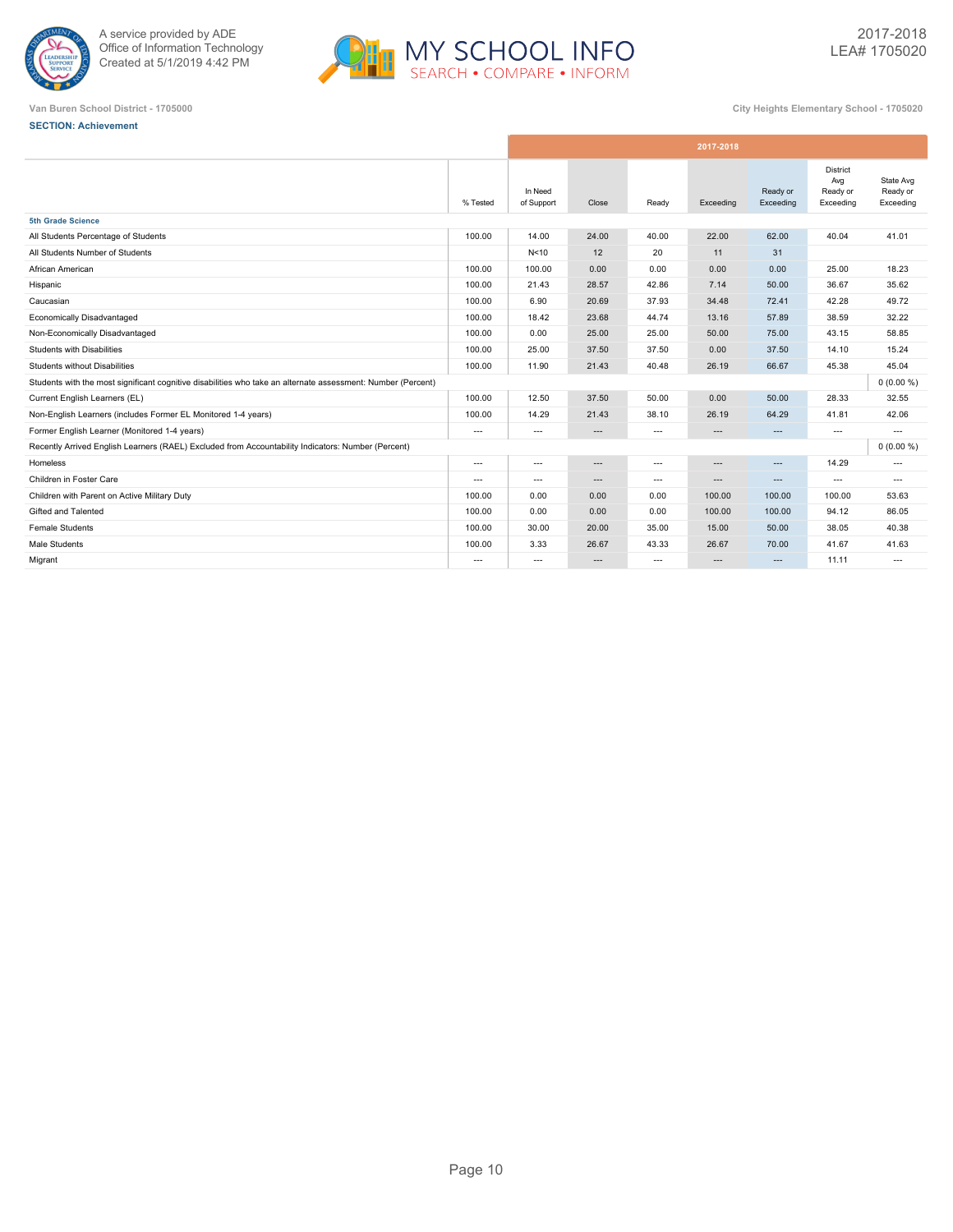

**SECTION: Growth**



|                                                               | <b>ELA</b>        | Math                     | Content                  | <b>Science</b>           | <b>ELP</b> | Content<br>with ELP  |
|---------------------------------------------------------------|-------------------|--------------------------|--------------------------|--------------------------|------------|----------------------|
| Grade 1                                                       |                   |                          |                          |                          |            |                      |
| All Students                                                  | $\cdots$          | $  -$                    | $\hspace{0.05cm} \ldots$ | $\sim$ $\sim$            | 77.9207    | $\cdots$             |
| African-American                                              | $\qquad \qquad -$ | $\hspace{0.05cm} \ldots$ | $\hspace{0.05cm} \ldots$ | $\cdots$                 | $\cdots$   | $\cdots$             |
| Hispanic                                                      | $\qquad \qquad -$ | $\hspace{0.05cm} \ldots$ | $\hspace{0.05cm} \ldots$ | $\sim$ $\sim$            | 77.9207    | $\cdots$             |
| Caucasian                                                     | $---$             | $\hspace{0.05cm} \ldots$ | $\hspace{0.05cm} \ldots$ | $\hspace{0.05cm} \ldots$ | $\cdots$   | $\cdots$             |
| Economically Disadvantaged                                    | $---$             | $\hspace{0.05cm} \ldots$ | $\hspace{0.05cm} \ldots$ | $\hspace{0.05cm} \ldots$ | 77.5977    | $\cdots$             |
| Non-Economically Disadvantaged                                | $---$             | $\hspace{0.05cm} \ldots$ | $\hspace{0.05cm} \ldots$ | $\sim$ $\sim$            | 79.5355    | $\cdots$             |
| Students with Disabilities                                    | $- - -$           | $---$                    | $---$                    | $---$                    | $---$      | $---$                |
| Students without Disabilities                                 | $- - -$           | $---$                    | $---$                    | $---$                    | 77.9207    | $---$                |
| Current English Learners (EL)                                 | $\cdots$          | $\sim$ $\sim$            | $\sim$ $\sim$            | $\sim$ $\sim$ $\sim$     | 77.9207    | $\cdots$             |
| Non-English Learners (includes Former EL Monitored 1-4 years) | $\cdots$          | $\sim$ $\sim$            | $\sim$                   | $\sim$ $\sim$            | $\cdots$   | $\cdots$             |
| Former English Learner (Monitored 1-4 years)                  | $\cdots$          | $\hspace{0.05cm} \ldots$ | $\hspace{0.05cm} \ldots$ | $\sim$ $\sim$ $\sim$     | $\cdots$   | $\cdots$             |
| Homeless                                                      | $---$             | $\sim$ $\sim$            | $\hspace{0.05cm} \ldots$ | $\hspace{0.05cm} \ldots$ | $\cdots$   | $\cdots$             |
| Children in Foster Care                                       | $- - -$           | $---$                    | $- - -$                  | $---$                    | $- - -$    | $---$                |
| Children with Parent on Active Military Duty                  | $---$             | $---$                    | $---$                    | $---$                    | $---$      | $\cdots$             |
| Gifted and Talented                                           | $---$             | $\hspace{0.05cm} \ldots$ | $\sim$ $\sim$            | $\hspace{0.05cm} \ldots$ | $\cdots$   | $\cdots$             |
| Female Students                                               | $---$             | $\sim$ $\sim$            | $\hspace{0.05cm} \ldots$ | $\sim$ $\sim$ $\sim$     | 81.5817    | $\cdots$             |
| Male Students                                                 | $---$             | $\hspace{0.05cm} \ldots$ | $\hspace{0.05cm} \ldots$ | $\sim$ $\sim$ $\sim$     | 59.6159    | $\cdots$             |
| Migrant                                                       | $---$             | $\cdots$                 | $\hspace{0.05cm} \ldots$ | $\hspace{0.05cm} \ldots$ | $\cdots$   | $\cdots$             |
|                                                               |                   |                          |                          |                          |            |                      |
|                                                               | <b>ELA</b>        | Math                     | Content                  | <b>Science</b>           | <b>ELP</b> | Content<br>with El D |

|                                                               |                   |                          |                          |                          |          | -----------              |
|---------------------------------------------------------------|-------------------|--------------------------|--------------------------|--------------------------|----------|--------------------------|
| Grade 2                                                       |                   |                          |                          |                          |          |                          |
| All Students                                                  | $---$             | $---$                    | $---$                    | $\hspace{0.05cm} \ldots$ | 93.6475  | $\hspace{0.05cm} \ldots$ |
| African-American                                              | $---$             | $---$                    | $---$                    | $\sim$ $\sim$            | $\cdots$ | $\hspace{0.05cm} \ldots$ |
| Hispanic                                                      | $---$             | $---$                    | $---$                    | $---$                    | 93.6475  | $---$                    |
| Caucasian                                                     | $\qquad \qquad -$ | $---$                    | $---$                    | $---$                    | $\cdots$ | $\cdots$                 |
| Economically Disadvantaged                                    | $---$             | $---$                    | $---$                    | $---$                    | 93.6475  | $---$                    |
| Non-Economically Disadvantaged                                | $---$             | $---$                    | $---$                    | $---$                    | $\cdots$ | $\hspace{0.05cm} \ldots$ |
| Students with Disabilities                                    | $---$             | $---$                    | $---$                    | $\hspace{0.05cm} \ldots$ | 72.6730  | $\hspace{0.05cm} \ldots$ |
| Students without Disabilities                                 | $---$             | $---$                    | $---$                    | $---$                    | 114.6220 | $\hspace{0.05cm} \ldots$ |
| Current English Learners (EL)                                 | $---$             | $---$                    | $  -$                    | $---$                    | 93.6475  | $---$                    |
| Non-English Learners (includes Former EL Monitored 1-4 years) | $---$             | $---$                    | $---$                    | $---$                    | $---$    | $---$                    |
| Former English Learner (Monitored 1-4 years)                  | $\cdots$          | $\hspace{0.05cm} \ldots$ | $\hspace{0.05cm} \ldots$ | $\hspace{0.05cm} \ldots$ | $\cdots$ | $\hspace{0.05cm} \ldots$ |
| Homeless                                                      | $---$             | $---$                    | $---$                    | $---$                    | $---$    | $\hspace{0.05cm} \ldots$ |
| Children in Foster Care                                       | $---$             | $---$                    | $---$                    | $---$                    | $---$    | $---$                    |
| Children with Parent on Active Military Duty                  | $---$             | $---$                    | $---$                    | $---$                    | $---$    | $---$                    |
| Gifted and Talented                                           | $\cdots$          | $\hspace{0.05cm} \ldots$ | $\hspace{0.05cm} \ldots$ | $\sim$ $\sim$            | $\cdots$ | $\hspace{0.05cm} \ldots$ |
| Female Students                                               | $---$             | $\hspace{0.05cm} \ldots$ | $\hspace{0.05cm} \ldots$ | $\hspace{0.05cm} \ldots$ | 93.6475  | $\hspace{0.05cm} \ldots$ |
| Male Students                                                 | ---               | $---$                    | $\cdots$                 | $\cdots$                 | $\cdots$ | $\cdots$                 |
| Migrant                                                       | $---$             | $---$                    | $---$                    | $---$                    | 93.6475  | $---$                    |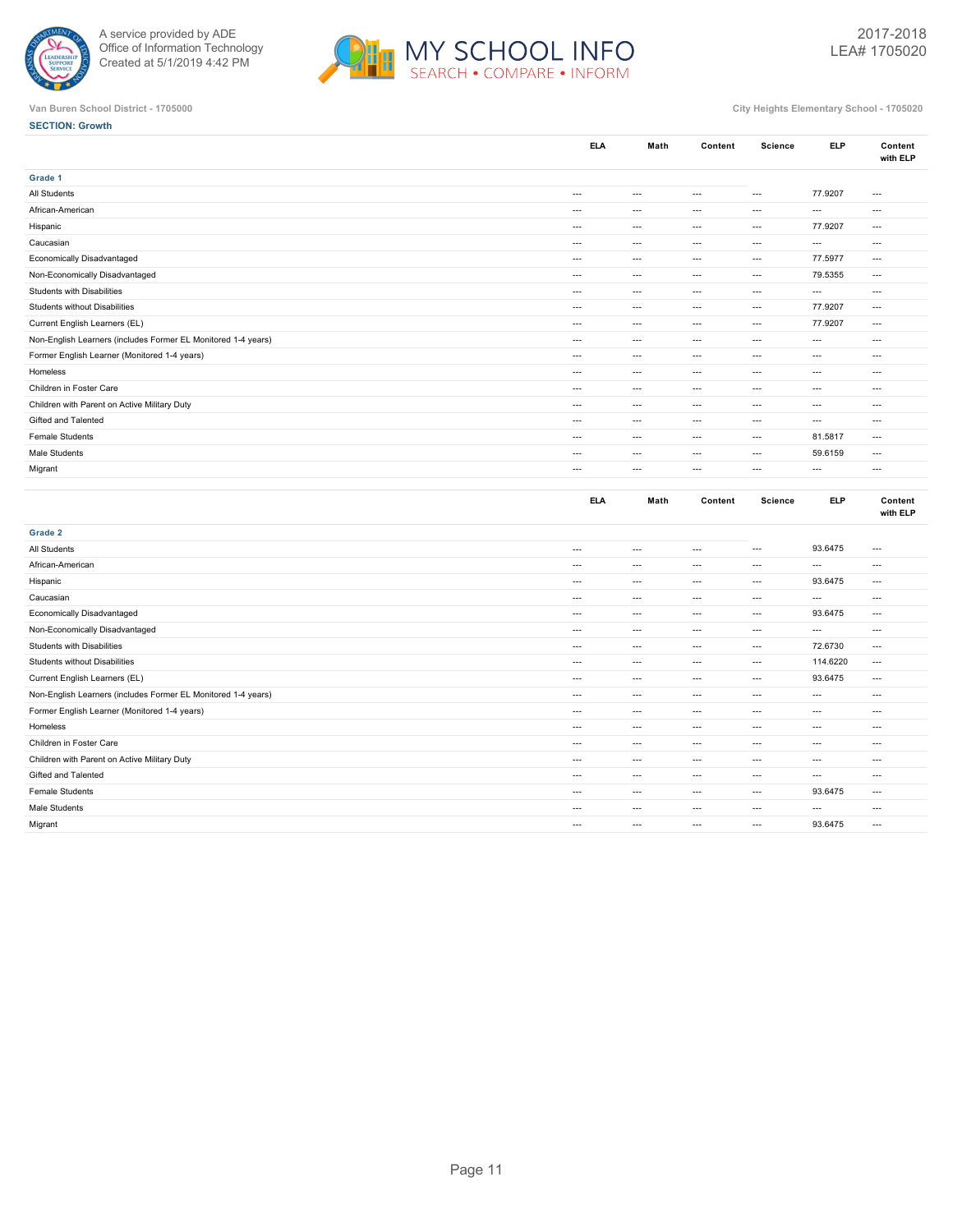

**SECTION: Growth**



**Van Buren School District - 1705000 City Heights Elementary School - 1705020**

|                                                               | <b>ELA</b>               | Math                     | Content                  | <b>Science</b>           | <b>ELP</b>               | Content<br>with ELP      |
|---------------------------------------------------------------|--------------------------|--------------------------|--------------------------|--------------------------|--------------------------|--------------------------|
| Grade 3                                                       |                          |                          |                          |                          |                          |                          |
| All Students                                                  | 94.0488                  | 88.3459                  | 91.1895                  | $\overline{a}$           | 98.6937                  | 91.8717                  |
| African-American                                              | 110.9746                 | 86.6065                  | 98.7906                  | $\overline{a}$           | ---                      | $\overline{a}$           |
| Hispanic                                                      | 96.3806                  | 90.8017                  | 93.5912                  | $\overline{\phantom{a}}$ | 98.6937                  | 95.7780                  |
| Caucasian                                                     | 92.7803                  | 88.9243                  | 90.8559                  | $\overline{\phantom{a}}$ | ---                      | $\overline{a}$           |
| Economically Disadvantaged                                    | 90.6002                  | 88.4325                  | 89.5581                  | $\overline{\phantom{a}}$ | 99.6768                  | 91.0036                  |
| Non-Economically Disadvantaged                                | 97.3824                  | 88.2594                  | 92.8209                  | $\overline{\phantom{a}}$ | 93.7786                  | 92.8518                  |
| <b>Students with Disabilities</b>                             | 95.7109                  | 89.2322                  | 92.4715                  | $\overline{\phantom{a}}$ | $---$                    | $\overline{\phantom{a}}$ |
| <b>Students without Disabilities</b>                          | 93.7496                  | 88.1895                  | 90.9632                  | $---$                    | 98.6937                  | 91.7770                  |
| Current English Learners (EL)                                 | 95.7003                  | 90.5101                  | 93.1052                  | $\overline{\phantom{a}}$ | 98.6937                  | 95.8995                  |
| Non-English Learners (includes Former EL Monitored 1-4 years) | 93.8618                  | 88.1054                  | 90.9766                  | ---                      | ---                      | ---                      |
| Former English Learner (Monitored 1-4 years)                  | $\overline{\phantom{a}}$ | $\overline{\phantom{a}}$ | ---                      | ---                      | ---                      | ---                      |
| Homeless                                                      | $\cdots$                 | $\overline{\phantom{a}}$ | ---                      | $\overline{\phantom{a}}$ | $---$                    | $\overline{\phantom{a}}$ |
| Children in Foster Care                                       | $\overline{\phantom{a}}$ | $\overline{\phantom{a}}$ | $\overline{a}$           | $\overline{\phantom{a}}$ | $\overline{a}$           | $\overline{\phantom{a}}$ |
| Children with Parent on Active Military Duty                  | 106.6100                 | 84.0445                  | 95.3272                  | $\overline{\phantom{a}}$ | $\overline{a}$           | $\overline{a}$           |
| Gifted and Talented                                           | 92.9207                  | 84.1021                  | 88.5114                  | $\sim$ $\sim$            | ---                      | $\cdots$                 |
| Female Students                                               | 95.5548                  | 89.5893                  | 92.5312                  | $\overline{\phantom{a}}$ | 96.5584                  | 92.8973                  |
| Male Students                                                 | 92.5929                  | 87.1026                  | 89.8477                  | $\cdots$                 | 100.8291                 | 90.8460                  |
| Migrant                                                       | 85.7425                  | 76.7149                  | 81.2287                  | $\overline{a}$           | 94.4402                  | 87.8345                  |
|                                                               |                          |                          |                          |                          |                          |                          |
|                                                               | <b>ELA</b>               | Math                     | Content                  | <b>Science</b>           | <b>ELP</b>               | Content                  |
| Grade 4                                                       |                          |                          |                          |                          |                          | with ELP                 |
| All Students                                                  | 94.0789                  | 84.9213                  | 89.5001                  | 81.7398                  | 74.6642                  | 88.2890                  |
| African-American                                              | $\overline{\phantom{a}}$ | $\overline{\phantom{a}}$ | $\overline{\phantom{a}}$ | $\overline{\phantom{a}}$ | $\overline{\phantom{a}}$ | $\overline{\phantom{a}}$ |
| Hispanic                                                      | 112.7319                 | 95.3259                  | 104.0289                 | 81.7302                  | 74.6642                  | 89.3465                  |
| Caucasian                                                     | 92.3206                  | 84.4334                  | 88.3770                  | 81.5872                  | $\overline{\phantom{a}}$ | ---                      |
| Economically Disadvantaged                                    | 94.1901                  | 84.0530                  | 89.1216                  | 80.2104                  | 74.6642                  | 87.1274                  |
| Non-Economically Disadvantaged                                | 93.9400                  | 86.0066                  | 89.9733                  | 83.6516                  | $\overline{a}$           | $---$                    |
| Students with Disabilities                                    | 88.5425                  | 92.0150                  | 90.2787                  | 77.4999                  | ---                      | ---                      |
| Students without Disabilities                                 | 94.7710                  | 84.0346                  | 89.4028                  | 82.2698                  | 74.6642                  | 88.0629                  |
| Current English Learners (EL)                                 | 112.7319                 | 95.3259                  | 104.0289                 | 81.7302                  | 74.6642                  | 89.3465                  |
| Non-English Learners (includes Former EL Monitored 1-4 years) | 92.2591                  | 83.9062                  | 88.0827                  | 81.7408                  | $\overline{\phantom{a}}$ | $\overline{\phantom{a}}$ |
| Former English Learner (Monitored 1-4 years)                  | $-$                      | $---$                    | $\overline{a}$           | $---$                    | $---$                    | $---$                    |
| Homeless                                                      | $\overline{\phantom{a}}$ | $\overline{\phantom{a}}$ | ---                      | $---$                    | $\overline{a}$           | $---$                    |
| Children in Foster Care                                       | $-$                      | $---$                    | $\overline{a}$           | $---$                    | $\overline{a}$           | $---$                    |
| Children with Parent on Active Military Duty                  | $\overline{\phantom{a}}$ | $\overline{\phantom{a}}$ | $\overline{\phantom{a}}$ | $\overline{\phantom{a}}$ | $\overline{\phantom{a}}$ | ---                      |
| Gifted and Talented                                           | 93.4638                  | 74.0751                  | 83.7694                  | 86.7703                  | $\overline{a}$           | $\overline{\phantom{a}}$ |
| <b>Female Students</b>                                        | 95.2687                  | 84.9209                  | 90.0948                  | 79.8575                  | 72.1715                  | 88.6610                  |

Migrant 132.2052 109.7854 120.9953 82.8318 87.1205 104.0579 132.2052 109.7854 120.9953 82.8318 87.1205 104.0579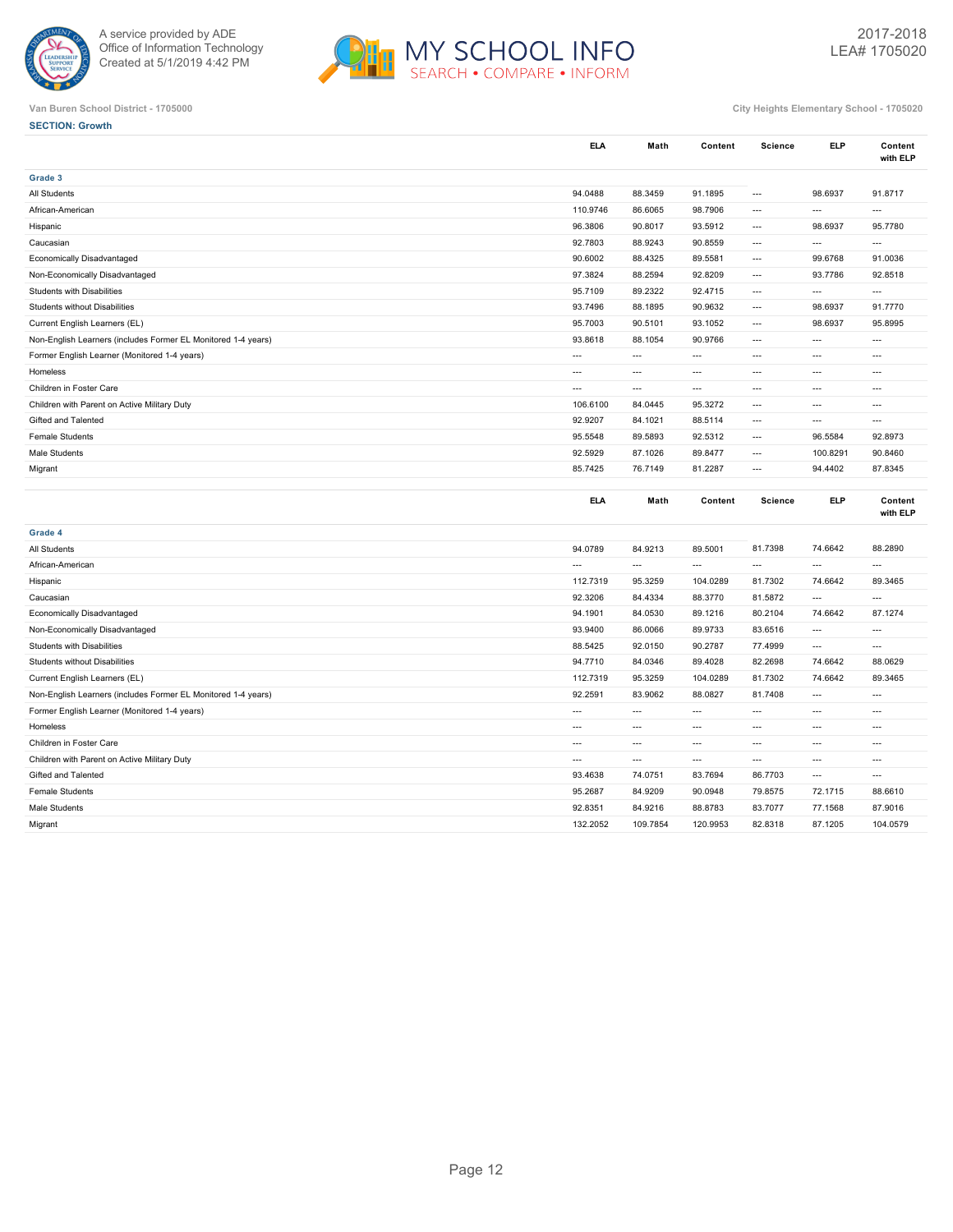

**SECTION: Growth**



**Van Buren School District - 1705000 City Heights Elementary School - 1705020**

|                                                               | <b>ELA</b>               | Math                     | Content        | <b>Science</b>           | <b>ELP</b>               | Content<br>with ELP      |
|---------------------------------------------------------------|--------------------------|--------------------------|----------------|--------------------------|--------------------------|--------------------------|
| Grade 5                                                       |                          |                          |                |                          |                          |                          |
| All Students                                                  | 92.8341                  | 87.6532                  | 90.2436        | 86.8580                  | 78.2272                  | 88.4634                  |
| African-American                                              | 104.2463                 | 95.3316                  | 99.7889        | 91.8572                  | ---                      | ---                      |
| Hispanic                                                      | 94.1174                  | 88.7473                  | 91.4323        | 89.7850                  | 78.2272                  | 86.1503                  |
| Caucasian                                                     | 93.6564                  | 87.5857                  | 90.6210        | 86.6664                  | $\hspace{0.05cm} \ldots$ | $\cdots$                 |
| Economically Disadvantaged                                    | 93.0155                  | 88.2682                  | 90.6419        | 86.4731                  | 78.2272                  | 88.2772                  |
| Non-Economically Disadvantaged                                | 92.3201                  | 85.9106                  | 89.1153        | 87.9485                  | ---                      | $\overline{\phantom{a}}$ |
| Students with Disabilities                                    | 91.4266                  | 90.6637                  | 91.0452        | 89.8618                  | 73.1799                  | 86.1728                  |
| Students without Disabilities                                 | 93.1304                  | 87.0194                  | 90.0749        | 86.2256                  | 81.2556                  | 89.0494                  |
| Current English Learners (EL)                                 | 93.9418                  | 87.2319                  | 90.5869        | 95.4978                  | 78.2272                  | 84.4071                  |
| Non-English Learners (includes Former EL Monitored 1-4 years) | 92.6009                  | 87.7419                  | 90.1714        | 85.0391                  | ---                      | ---                      |
| Former English Learner (Monitored 1-4 years)                  | $\cdots$                 | $\overline{\phantom{a}}$ | ---            | $\overline{\phantom{a}}$ | ---                      | $\cdots$                 |
| Homeless                                                      | $-$                      | $---$                    | $\overline{a}$ | $---$                    | $---$                    | $---$                    |
| Children in Foster Care                                       | $-$                      | $\overline{a}$           | ---            | $---$                    | $---$                    | $---$                    |
| Children with Parent on Active Military Duty                  | 117.6052                 | 87.2844                  | 102.4448       | 71.6743                  | $\overline{\phantom{a}}$ | $\hspace{0.05cm} \ldots$ |
| Gifted and Talented                                           | 121.3835                 | 92.7515                  | 107.0675       | 82.7566                  | ---                      | $\overline{a}$           |
| <b>Female Students</b>                                        | 93.1717                  | 88.8702                  | 91.0210        | 87.9269                  | 76.6477                  | 88.8650                  |
| Male Students                                                 | 92.6362                  | 86.9397                  | 89.7880        | 86.2314                  | 79.1750                  | 88.2272                  |
| Migrant                                                       | $\overline{a}$           | $\overline{a}$           | $\overline{a}$ | $\overline{a}$           | $\overline{\phantom{a}}$ | $\overline{\phantom{a}}$ |
|                                                               |                          |                          |                |                          |                          |                          |
|                                                               | <b>ELA</b>               | Math                     | Content        | <b>Science</b>           | <b>ELP</b>               | Content<br>with ELP      |
| <b>All Grades</b>                                             |                          |                          |                |                          |                          |                          |
| All Students                                                  | 93.6853                  | 87.1143                  | 90.3979        | 84.3270                  | 83.5175                  | 89.3872                  |
| African-American                                              | 108.7318                 | 89.5149                  | 99.1233        | 91.8572                  | $\overline{a}$           | $\overline{a}$           |
| Hispanic                                                      | 97.9742                  | 90.5285                  | 94.2514        | 87.7713                  | 83.5175                  | 88.6698                  |
| Caucasian                                                     | 92.8535                  | 87.1138                  | 89.9848        | 83.8093                  | ---                      | ---                      |
| Economically Disadvantaged                                    | 92.5532                  | 87.1395                  | 89.8495        | 83.8194                  | 83.2559                  | 88.4491                  |
| Non-Economically Disadvantaged                                | 95.2921                  | 87.0781                  | 91.1851        | 85.2629                  | 86.6571                  | 91.0436                  |
| Students with Disabilities                                    | 92.5238                  | 90.3852                  | 91.4545        | 85.1072                  | 73.0532                  | 88.6235                  |
| <b>Students without Disabilities</b>                          | 93.8850                  | 86.5565                  | 90.2177        | 84.1970                  | 85.4202                  | 89.5187                  |
| Current English Learners (EL)                                 | 98.7036                  | 90.1233                  | 94.4134        | 90.9086                  | 83.5175                  | 87.9750                  |
| Non-English Learners (includes Former EL Monitored 1-4 years) | 93.0010                  | 86.7071                  | 89.8544        | 83.3273                  | $\overline{a}$           | $\hspace{0.05cm} \ldots$ |
| Former English Learner (Monitored 1-4 years)                  | $\overline{a}$           | $\overline{a}$           | $\overline{a}$ | ---                      | $\overline{a}$           | $\cdots$                 |
| Homeless                                                      | $\overline{\phantom{a}}$ | ---                      | ---            | $\overline{a}$           | ---                      | $\overline{\phantom{a}}$ |
| Children in Foster Care                                       | $\overline{a}$           | $\overline{a}$           | $\overline{a}$ | $\overline{a}$           | $---$                    | $---$                    |
| Children with Parent on Active Military Duty                  | 110.2750                 | 85.1245                  | 97.6997        | 71.6743                  | $---$                    | $---$                    |
| Gifted and Talented                                           | 99.7456                  | 83.7780                  | 91.7618        | 84.7635                  | $\hspace{0.05cm} \ldots$ | $\cdots$                 |
| <b>Female Students</b>                                        | 94.8723                  | 87.8808                  | 91.3639        | 83.2870                  | 83.9443                  | 90.0546                  |
| Male Students                                                 | 92.6742                  | 86.4519                  | 89.5630        | 85.1427                  | 82.9356                  | 88.7706                  |

Migrant 108.9739 93.2502 101.1120 82.8318 92.2139 95.1799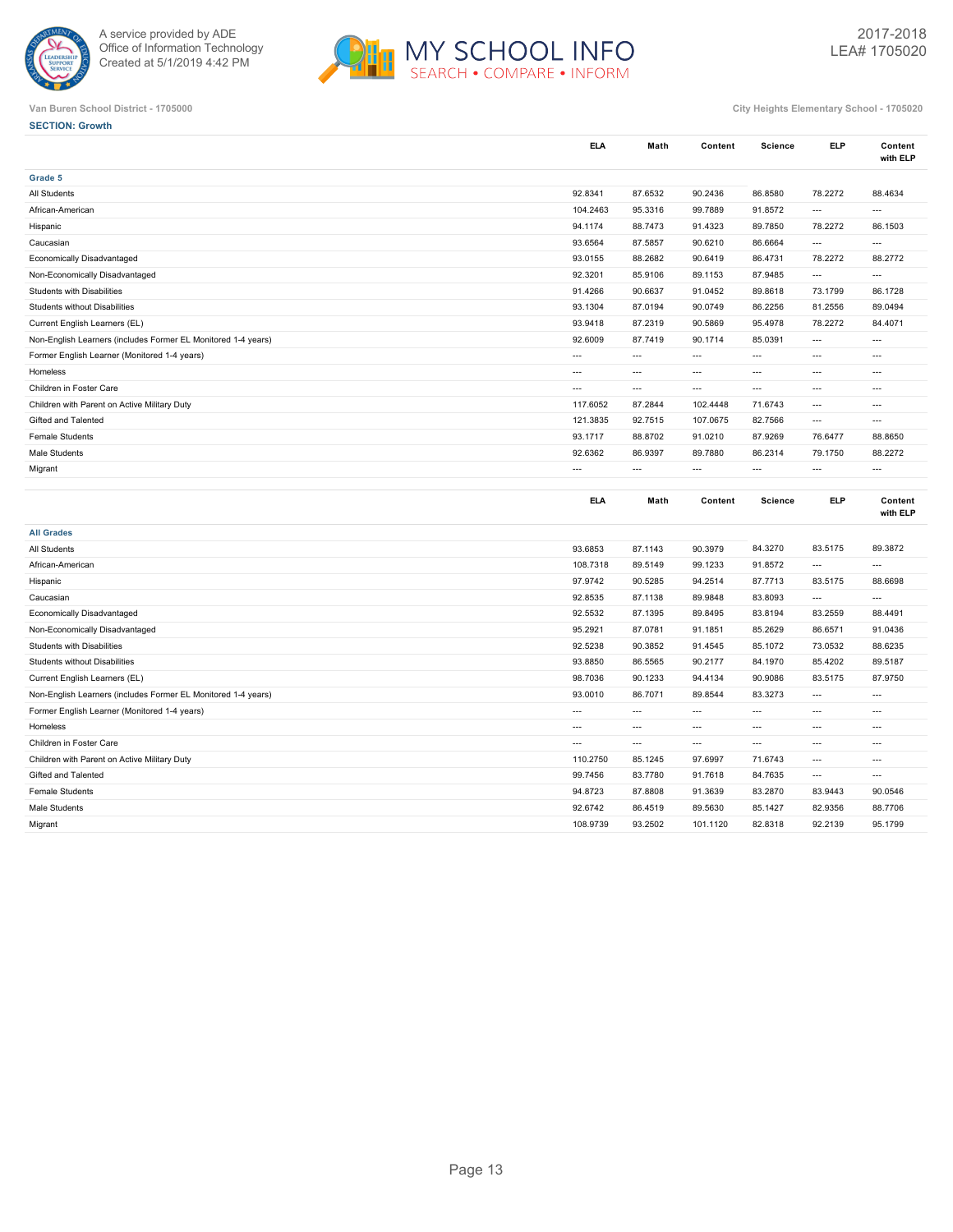

A service provided by ADE Office of Information Technology Created at 5/1/2019 4:42 PM



## **SECTION: English Language Proficiency for ELL**

|           |                  | 2015-2016            |                    |                  | 2016-2017            |                    | 2017-2018        |                      |                    |  |
|-----------|------------------|----------------------|--------------------|------------------|----------------------|--------------------|------------------|----------------------|--------------------|--|
|           | <b>EL Tested</b> | Number<br>Proficient | EL %<br>Proficient | <b>EL Tested</b> | Number<br>Proficient | EL %<br>Proficient | <b>EL Tested</b> | Number<br>Proficient | EL %<br>Proficient |  |
| Grade All | 26               |                      | 3.85 %             | 30               | 6                    | 20.00 %            | 29               | $\overline{7}$       | 24.14 %            |  |
| Grade K   | 3                | $\mathbf 0$          | .00%               | 5                | 0                    | $.00 \%$           | 3                | 0                    | $.00\%$            |  |
| Grade 01  | 6                | $\mathbf 0$          | $.00 \%$           | 3                | $\mathbf 0$          | $.00 \%$           | 6                | 0                    | .00%               |  |
| Grade 02  | $\overline{2}$   |                      | 50.00 %            | 6                | $\overline{2}$       | 33.33 %            | $\overline{2}$   |                      | 50.00 %            |  |
| Grade 03  | 8                | $\mathbf 0$          | .00%               | $\overline{2}$   |                      | 50.00 %            | 6                | 3                    | 50.00 %            |  |
| Grade 04  | 3                | $\mathbf 0$          | $.00\%$            | 10               | $\overline{2}$       | 20.00 %            | $\overline{4}$   |                      | 25.00 %            |  |
| Grade 05  | 4                | 0                    | .00%               | $\overline{4}$   |                      | 25.00 %            | 8                | $\overline{2}$       | 25.00 %            |  |
|           |                  |                      |                    |                  |                      |                    |                  |                      |                    |  |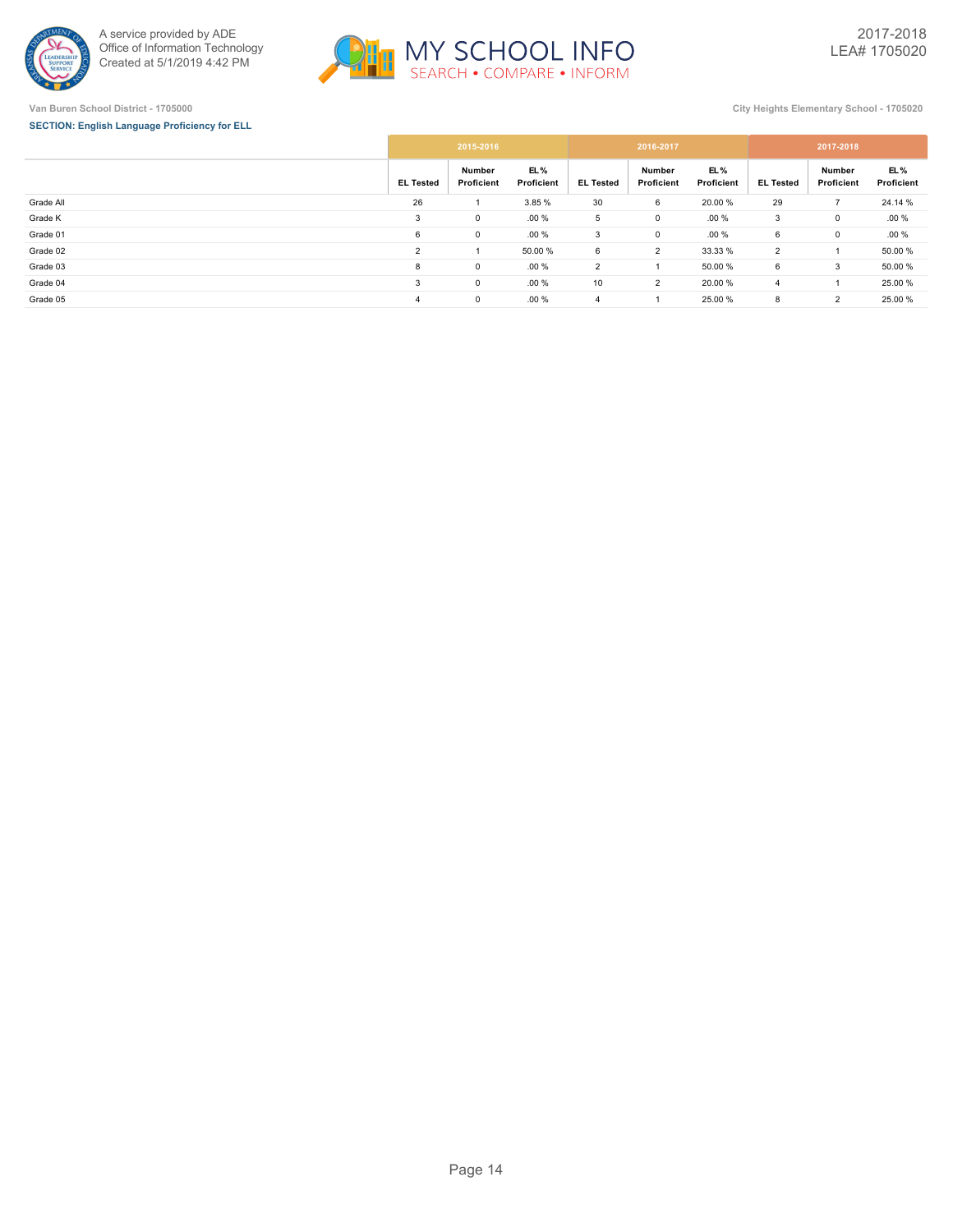



|                                                                  | <b>Student</b><br>Engagement | <b>Science</b><br>Achievement | Reading<br>Achievement | <b>Science</b><br>Growth | <b>ACT</b><br>Composite | <b>High School</b><br><b>Final GPA</b> | Community<br>Learning<br><b>Services</b><br>Credits | Computer<br>Science<br>Credits | On-Time<br>Credits | <b>ACT</b><br><b>Benchmark</b><br><b>Readiness</b> | AP/IB/CC<br>Credits | Total    |
|------------------------------------------------------------------|------------------------------|-------------------------------|------------------------|--------------------------|-------------------------|----------------------------------------|-----------------------------------------------------|--------------------------------|--------------------|----------------------------------------------------|---------------------|----------|
| Kindergarten                                                     |                              |                               |                        |                          |                         |                                        |                                                     |                                |                    |                                                    |                     |          |
| All Students                                                     | 85.71                        | $\cdots$                      | $\cdots$               |                          |                         |                                        | $---$                                               | $---$                          |                    |                                                    |                     | 85.71    |
| African-American                                                 | 100.00                       | $\cdots$                      | $\cdots$               | $\cdots$                 | $---$                   |                                        | $\cdots$                                            | $\cdots$                       |                    | $\cdots$                                           | $\cdots$            | 100.00   |
| Hispanic                                                         | 71.43                        | $---$                         | $\cdots$               |                          |                         |                                        | $---$                                               | $---$                          |                    |                                                    |                     | 71.43    |
| Caucasian                                                        | 86.73                        | $\cdots$                      | $\cdots$               | $- - -$                  | $---$                   | $---$                                  | $\cdots$                                            | $\cdots$                       | $\cdots$           | $---$                                              |                     | 86.73    |
| Economically Disadvantaged                                       | 82.05                        | $\cdots$                      | $\cdots$               | $\cdots$                 | $---$                   |                                        | $---$                                               | $\cdots$                       |                    | $\cdots$                                           |                     | 82.05    |
| Non-Economically Disadvantaged                                   | 91.67                        | $\cdots$                      | $\cdots$               | $\cdots$                 | $---$                   |                                        | $\cdots$                                            | $\cdots$                       |                    | $---$                                              | $\cdots$            | 91.67    |
| Students with Disabilities                                       | 87.50                        | $\cdots$                      | $\cdots$               | $\cdots$                 | $---$                   | $\cdots$                               | $---$                                               | $\cdots$                       |                    | $---$                                              | $\cdots$            | 87.50    |
| Students without Disabilities                                    | 85.29                        | $\cdots$                      | $\cdots$               | $---$                    |                         |                                        | $---$                                               | $---$                          |                    |                                                    |                     | 85.29    |
| Current English Learners (EL)                                    | 66.67                        | $\cdots$                      | $\cdots$               | $\cdots$                 | $---$                   |                                        | $---$                                               | $\cdots$                       |                    | $---$                                              | $---$               | 66.67    |
| Non-English Learners (includes Former EL Monitored 1-4<br>years) | 86.67                        | $\cdots$                      | $\cdots$               |                          |                         |                                        | $---$                                               | $---$                          |                    |                                                    |                     | 86.67    |
| Former English Learner (Monitored 1-4 years)                     | $\sim$                       | $---$                         | $\cdots$               | $\cdots$                 | $---$                   |                                        | $---$                                               | $\cdots$                       |                    | $---$                                              | $---$               | $---$    |
| Homeless                                                         | 50.00                        | $\cdots$                      | $\cdots$               | $\cdots$                 | $---$                   | $\cdots$                               | $---$                                               | $\cdots$                       |                    | $\cdots$                                           | $---$               | 50.00    |
| Children in Foster Care                                          | 100.00                       | $---$                         | $\cdots$               |                          |                         |                                        | $---$                                               | $---$                          |                    |                                                    |                     | 100.00   |
| Children with Parent on Active Military Duty                     | 100.00                       | $\cdots$                      | $\cdots$               | $\cdots$                 |                         | ---                                    | $---$                                               | $\cdots$                       |                    |                                                    | $---$               | 100.00   |
| Gifted and Talented                                              | $\cdots$                     | $\cdots$                      | $---$                  | $\cdots$                 | $---$                   | $---$                                  | $---$                                               | $\cdots$                       |                    | $\cdots$                                           | $---$               | $\cdots$ |
| Female Students                                                  | 81.82                        | $\cdots$                      | $\cdots$               | $\cdots$                 | $---$                   |                                        | $---$                                               | $\cdots$                       |                    | $\cdots$                                           | $---$               | 81.82    |
| <b>Male Students</b>                                             | 90.00                        | $\cdots$                      | $\cdots$               | $\cdots$                 | $\cdots$                | $\cdots$                               | $\cdots$                                            | $\cdots$                       |                    | $\cdots$                                           | $\cdots$            | 90.00    |
| Migrant                                                          | $---$                        | $---$                         | $\cdots$               |                          |                         |                                        | $---$                                               | $---$                          |                    |                                                    |                     | $\cdots$ |
|                                                                  |                              |                               |                        |                          |                         |                                        |                                                     |                                |                    |                                                    |                     |          |

|                                                                  | <b>Student</b><br>Engagement | Science<br>Achievement | Reading<br>Achievement | Science<br>Growth | <b>ACT</b><br>Composite | <b>High School</b><br><b>Final GPA</b> | Community<br>Learning<br><b>Services</b><br>Credits | Computer<br>Science<br>Credits | On-Time<br>Credits | <b>ACT</b><br><b>Benchmark</b><br><b>Readiness</b> | AP/IB/CC<br>Credits | Total    |
|------------------------------------------------------------------|------------------------------|------------------------|------------------------|-------------------|-------------------------|----------------------------------------|-----------------------------------------------------|--------------------------------|--------------------|----------------------------------------------------|---------------------|----------|
| Grade 1                                                          |                              |                        |                        |                   |                         |                                        |                                                     |                                |                    |                                                    |                     |          |
| All Students                                                     | 82.86                        | $\cdots$               | $\cdots$               | $\cdots$          | $\cdots$                | $\cdots$                               | $\cdots$                                            | $- - -$                        | $\cdots$           | $\sim$                                             | $\cdots$            | 82.86    |
| African-American                                                 | 87.50                        | $---$                  | $\cdots$               | $\cdots$          | $\sim$                  | $\cdots$                               | $---$                                               | $\cdots$                       | $\sim$             | $\sim$                                             | $\cdots$            | 87.50    |
| Hispanic                                                         | 81.25                        | $---$                  | $\sim$                 | $\cdots$          | $\cdots$                | $-1$                                   | $---$                                               | $\cdots$                       | $\sim$             | $-1$                                               | $\cdots$            | 81.25    |
| Caucasian                                                        | 84.69                        | $\cdots$               | $\cdots$               | $\sim$            | $\sim$                  | $-1$                                   | $---$                                               | $\cdots$                       | $\sim$             | $\sim$                                             | $\cdots$            | 84.69    |
| Economically Disadvantaged                                       | 83.82                        | $\cdots$               | $\cdots$               | $\cdots$          | $\cdots$                | $\cdots$                               |                                                     | $\cdots$                       | $\sim$             | $-1$                                               | $\cdots$            | 83.82    |
| Non-Economically Disadvantaged                                   | 81.94                        | $\cdots$               | $\cdots$               | $\cdots$          | $\sim$                  | $-1$                                   | $---$                                               | $\cdots$                       | $\sim$             | $-1$                                               | $\cdots$            | 81.94    |
| Students with Disabilities                                       | 92.86                        | $\cdots$               | $\cdots$               | $\cdots$          | $\sim$                  | $\cdots$                               | $---$                                               | $\cdots$                       | $\sim$             | $\sim$                                             | $\cdots$            | 92.86    |
| Students without Disabilities                                    | 81.75                        | $---$                  | $\cdots$               | $\cdots$          | $\sim$                  | $\cdots$                               | $---$                                               | $\cdots$                       | $\sim$             | $-1$                                               | $\cdots$            | 81.75    |
| Current English Learners (EL)                                    | 83.33                        | $\cdots$               | $\cdots$               | $\cdots$          | $\sim$                  | $\cdots$                               | $---$                                               | $\cdots$                       | $\sim$             | $-1$                                               | $\cdots$            | 83.33    |
| Non-English Learners (includes Former EL Monitored 1-4<br>years) | 82.81                        | $\cdots$               | $\cdots$               | $\cdots$          | $\cdots$                | $\cdots$                               | $\cdots$                                            | $\cdots$                       | $\cdots$           | $\sim$                                             | $\cdots$            | 82.81    |
| Former English Learner (Monitored 1-4 years)                     | $\cdots$                     | $---$                  | $\cdots$               | $\cdots$          | $\sim$                  | $\cdots$                               |                                                     | $\cdots$                       | $\sim$             | $-1$                                               | $\cdots$            | $\cdots$ |
| Homeless                                                         | 0.00                         | $---$                  | $\cdots$               | $\cdots$          | $\cdots$                | $\cdots$                               | $\cdots$                                            | $- - -$                        | $\cdots$           | $\sim$                                             | $\cdots$            | 0.00     |
| Children in Foster Care                                          | $- - -$                      | $---$                  | $\cdots$               | $\cdots$          | $\sim$                  | $-1$                                   | $---$                                               | $\cdots$                       | $\sim$             | $-1$                                               | $\cdots$            | $\cdots$ |
| Children with Parent on Active Military Duty                     | 100.00                       | $---$                  | $\cdots$               | $\cdots$          | $\sim$                  | $-1$                                   | $---$                                               | $\cdots$                       | $\sim$             | $\sim$                                             | $\cdots$            | 100.00   |
| Gifted and Talented                                              | $- - -$                      | $\cdots$               | $\cdots$               | $\cdots$          | $\sim$                  | $-1$                                   | $---$                                               | $\cdots$                       | $\sim$             | $\sim$                                             | $\cdots$            | $-1$     |
| Female Students                                                  | 88.24                        | $\cdots$               | $\cdots$               | $\cdots$          | $\sim$                  | $\cdots$                               | $---$                                               | $\cdots$                       | $\sim$             | $\sim$                                             | $\cdots$            | 88.24    |
| Male Students                                                    | 77.78                        | $\cdots$               | $\cdots$               | $\cdots$          | $\sim$                  | $\cdots$                               | $\cdots$                                            | $\cdots$                       | $\cdots$           | $-1$                                               | $\cdots$            | 77.78    |
| Migrant                                                          | 100.00                       | $\cdots$               | $\cdots$               | $\cdots$          | $\cdots$                | $-1$                                   | $---$                                               | $\cdots$                       | $\sim$             | $-1$                                               | $\cdots$            | 100.00   |
|                                                                  |                              |                        |                        |                   |                         |                                        |                                                     |                                |                    |                                                    |                     |          |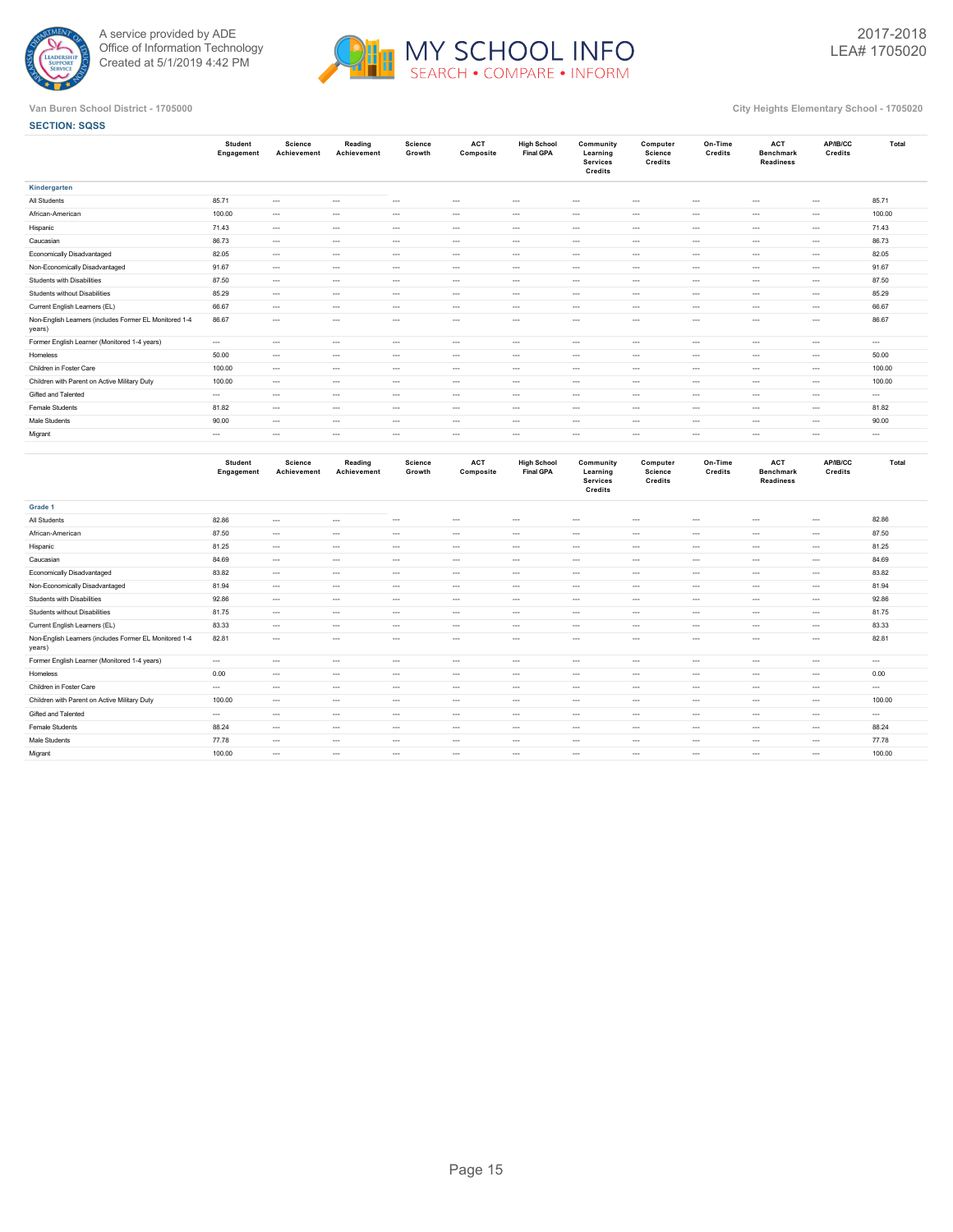



|                                                                  | <b>Student</b><br>Engagement | Science<br>Achievement | Reading<br>Achievement | Science<br>Growth | <b>ACT</b><br>Composite | <b>High School</b><br><b>Final GPA</b> | Community<br>Learning<br><b>Services</b><br>Credits | Computer<br>Science<br>Credits | On-Time<br>Credits | <b>ACT</b><br><b>Benchmark</b><br><b>Readiness</b> | AP/IB/CC<br>Credits | Total    |
|------------------------------------------------------------------|------------------------------|------------------------|------------------------|-------------------|-------------------------|----------------------------------------|-----------------------------------------------------|--------------------------------|--------------------|----------------------------------------------------|---------------------|----------|
| Grade 2                                                          |                              |                        |                        |                   |                         |                                        |                                                     |                                |                    |                                                    |                     |          |
| All Students                                                     | 87.01                        | $---$                  | $\cdots$               | $\cdots$          | $\cdots$                | $\cdots$                               | $---$                                               | $\cdots$                       | $\sim$             | $\sim$                                             | $\cdots$            | 87.01    |
| African-American                                                 | 50.00                        | $---$                  | $\cdots$               | $\cdots$          | $\cdots$                | $\cdots$                               | $---$                                               | $\cdots$                       | $\sim$             | $\cdots$                                           | $\cdots$            | 50.00    |
| Hispanic                                                         | 81.25                        | $---$                  | $\cdots$               | $\cdots$          | $\sim$                  | $\cdots$                               | $\cdots$                                            | $\cdots$                       | $\sim$             | $\cdots$                                           | $\cdots$            | 81.25    |
| Caucasian                                                        | 89.42                        | $---$                  | $\cdots$               | $\cdots$          | $\cdots$                | $\cdots$                               | $---$                                               | $\cdots$                       | $\sim$             | $\cdots$                                           | $\cdots$            | 89.42    |
| Economically Disadvantaged                                       | 84.04                        | $---$                  | $\cdots$               | $\cdots$          | $\cdots$                | $\cdots$                               | $---$                                               | $\cdots$                       | $\cdots$           | $\cdots$                                           | $\cdots$            | 84.04    |
| Non-Economically Disadvantaged                                   | 91.67                        | $---$                  | $\cdots$               | $\cdots$          | $\cdots$                | $\cdots$                               | $---$                                               | $\cdots$                       | $\cdots$           | $\cdots$                                           | $\cdots$            | 91.67    |
| Students with Disabilities                                       | 90.91                        | $---$                  | $\cdots$               | $\cdots$          | $\cdots$                | $\cdots$                               | $---$                                               | $\cdots$                       | $\cdots$           | $\cdots$                                           | $\cdots$            | 90.91    |
| Students without Disabilities                                    | 86.36                        | $---$                  | $\cdots$               | $\cdots$          | $\cdots$                | $\cdots$                               | $---$                                               | $\cdots$                       | $\sim$             | $\cdots$                                           | $\cdots$            | 86.36    |
| Current English Learners (EL)                                    | 75.00                        | $---$                  | $\cdots$               | $\cdots$          | $\cdots$                | $\cdots$                               | $---$                                               | $\cdots$                       | $\cdots$           | $\cdots$                                           | $\cdots$            | 75.00    |
| Non-English Learners (includes Former EL Monitored 1-4<br>years) | 87.33                        | $---$                  | $\cdots$               | $\cdots$          | $\sim$                  | $\cdots$                               | $\cdots$                                            | $\cdots$                       | $\sim$             | $\sim$                                             | $\cdots$            | 87.33    |
| Former English Learner (Monitored 1-4 years)                     | $\cdots$                     | $---$                  | $\cdots$               | $\sim$ $\sim$     | $\cdots$                | $\cdots$                               | $\cdots$                                            | $\sim$ $\sim$                  | $\sim$             | $\cdots$                                           | $\cdots$            | $\cdots$ |
| Homeless                                                         | $\cdots$                     | $---$                  | $\cdots$               | $\cdots$          | $\cdots$                | $\cdots$                               | $---$                                               | $\cdots$                       | $\cdots$           | $\cdots$                                           | $\cdots$            | $\cdots$ |
| Children in Foster Care                                          | $\cdots$                     | $---$                  | $\cdots$               | $\cdots$          | $\cdots$                | $\cdots$                               | $---$                                               | $\cdots$                       | $\sim$             | $\cdots$                                           | $\cdots$            | $\cdots$ |
| Children with Parent on Active Military Duty                     | 75.00                        | $---$                  | $\cdots$               | $\cdots$          | $\cdots$                | $\cdots$                               | $---$                                               | $\cdots$                       | $\cdots$           | $\cdots$                                           | $\cdots$            | 75.00    |
| Gifted and Talented                                              | 100.00                       | $---$                  | $\cdots$               | $\cdots$          | $\cdots$                | $\cdots$                               | $---$                                               | $\cdots$                       | $\sim$             | $\cdots$                                           | $\cdots$            | 100.00   |
| Female Students                                                  | 84.62                        | $---$                  | $\cdots$               | $\cdots$          | $\cdots$                | $\cdots$                               | $---$                                               | $\cdots$                       | $\sim$             | $\cdots$                                           | $\cdots$            | 84.62    |
| Male Students                                                    | 89.47                        | $\cdots$               | $\cdots$               | $\cdots$          | $\cdots$                | $\cdots$                               | $\cdots$                                            | $\cdots$                       | $\sim$             | $\cdots$                                           | $\cdots$            | 89.47    |
| Migrant                                                          | 75.00                        | $\cdots$               | $\cdots$               | $\cdots$          | $\cdots$                | $\cdots$                               | $\cdots$                                            | $\cdots$                       | $\sim$             | $\cdots$                                           | $\cdots$            | 75.00    |
|                                                                  |                              |                        |                        |                   |                         |                                        |                                                     |                                |                    |                                                    |                     |          |

|                                                                  | <b>Student</b><br>Engagement | Science<br>Achievement | Reading<br>Achievement | Science<br>Growth | <b>ACT</b><br>Composite | <b>High School</b><br><b>Final GPA</b> | Community<br>Learning<br><b>Services</b><br>Credits | Computer<br>Science<br>Credits | On-Time<br>Credits | <b>ACT</b><br><b>Benchmark</b><br><b>Readiness</b> | AP/IB/CC<br>Credits | Total    |
|------------------------------------------------------------------|------------------------------|------------------------|------------------------|-------------------|-------------------------|----------------------------------------|-----------------------------------------------------|--------------------------------|--------------------|----------------------------------------------------|---------------------|----------|
| Grade 3                                                          |                              |                        |                        |                   |                         |                                        |                                                     |                                |                    |                                                    |                     |          |
| All Students                                                     | 86.99                        | 57.63                  | 59.32                  | $\cdots$          | $\sim$                  | $- - -$                                | $\cdots$                                            | $\cdots$                       | $\cdots$           | $\sim$                                             | $\cdots$            | 69.37    |
| African-American                                                 | 100.00                       | 0.00                   | 0.00                   | $\cdots$          | $\sim$                  | $\cdots$                               | $\cdots$                                            | $\cdots$                       | $\cdots$           | $\sim$                                             | $---$               | 33.33    |
| Hispanic                                                         | 87.50                        | 75.00                  | 62.50                  | $\cdots$          | $\cdots$                | $\cdots$                               | $\cdots$                                            |                                | $\cdots$           | $\cdots$                                           | $---$               | 75.00    |
| Caucasian                                                        | 87.07                        | 60.00                  | 62.22                  | $\cdots$          | $\sim$                  | $\cdots$                               | $\cdots$                                            | $\cdots$                       | $\cdots$           | $\cdots$                                           | $---$               | 71.28    |
| Economically Disadvantaged                                       | 84.21                        | 48.28                  | 55.17                  | $\cdots$          | $\sim$                  | $\cdots$                               | $\cdots$                                            | $---$                          | $\cdots$           | $\cdots$                                           | $---$               | 64.58    |
| Non-Economically Disadvantaged                                   | 90.00                        | 66.67                  | 63.33                  | $\cdots$          | $\sim$                  | $\cdots$                               | $\cdots$                                            |                                | $\cdots$           | $\sim$                                             | $\cdots$            | 74.21    |
| Students with Disabilities                                       | 90.00                        | 22.22                  | 22.22                  | $\cdots$          | $\sim$                  | $\cdots$                               | $\cdots$                                            | $\cdots$                       | $\cdots$           | $\sim$                                             | $\cdots$            | 46.43    |
| Students without Disabilities                                    | 86.51                        | 64.00                  | 66.00                  | $\cdots$          | $\cdots$                | $\cdots$                               | $\cdots$                                            | $---$                          | $\cdots$           | $\cdots$                                           | $\cdots$            | 73.31    |
| Current English Learners (EL)                                    | 75.00                        | 60.00                  | 40.00                  | $\cdots$          | $\sim$                  | $\cdots$                               | $\cdots$                                            | $\cdots$                       | $\cdots$           | $\cdots$                                           | $---$               | 59.38    |
| Non-English Learners (includes Former EL Monitored 1-4<br>years) | 88.06                        | 57.41                  | 61.11                  | $\cdots$          | $\sim$                  | $\cdots$                               | $\cdots$                                            | $\cdots$                       | $\cdots$           | $\sim$                                             | $---$               | 70.29    |
| Former English Learner (Monitored 1-4 years)                     | $\cdots$                     | $\cdots$               | $\cdots$               | $\cdots$          | $\sim$                  | $- - -$                                | $\cdots$                                            | $\cdots$                       | $\cdots$           | $\sim$                                             | $\cdots$            | $\cdots$ |
| Homeless                                                         | $\cdots$                     | $\cdots$               | $\cdots$               | $\cdots$          | $\sim$                  | $\cdots$                               | $\cdots$                                            | $\cdots$                       | $\cdots$           | $\sim$                                             | $\cdots$            | $\cdots$ |
| Children in Foster Care                                          | $\cdots$                     | $---$                  | $---$                  | $\cdots$          | $\cdots$                | $\cdots$                               | $\cdots$                                            | $---$                          | $\cdots$           | $\cdots$                                           | $---$               | $\cdots$ |
| Children with Parent on Active Military Duty                     | 100.00                       | 50.00                  | 50.00                  | $\cdots$          | $\sim$                  | $\cdots$                               | $\cdots$                                            | $---$                          | $\cdots$           | $\cdots$                                           | $---$               | 66.67    |
| Gifted and Talented                                              | 83.33                        | 100.00                 | 88.89                  | $\cdots$          | $\sim$                  | $\cdots$                               | $\cdots$                                            | $---$                          | $\cdots$           | $\cdots$                                           | $---$               | 90.74    |
| Female Students                                                  | 84.72                        | 55.17                  | 65.52                  | $\cdots$          | $\sim$                  | $\cdots$                               | $\cdots$                                            | $---$                          | $\cdots$           | $\sim$                                             | $---$               | 69.68    |
| Male Students                                                    | 89.19                        | 60.00                  | 53.33                  | $\cdots$          | $\sim$                  | $\cdots$                               | $\cdots$                                            | $---$                          | $\cdots$           | $\cdots$                                           | $---$               | 69.07    |
| Migrant                                                          | 50.00                        | 0.00                   | 0.00                   | $\cdots$          | $\sim$                  | $\cdots$                               | $\cdots$                                            | $\cdots$                       | $\cdots$           | $\cdots$                                           | $---$               | 16.67    |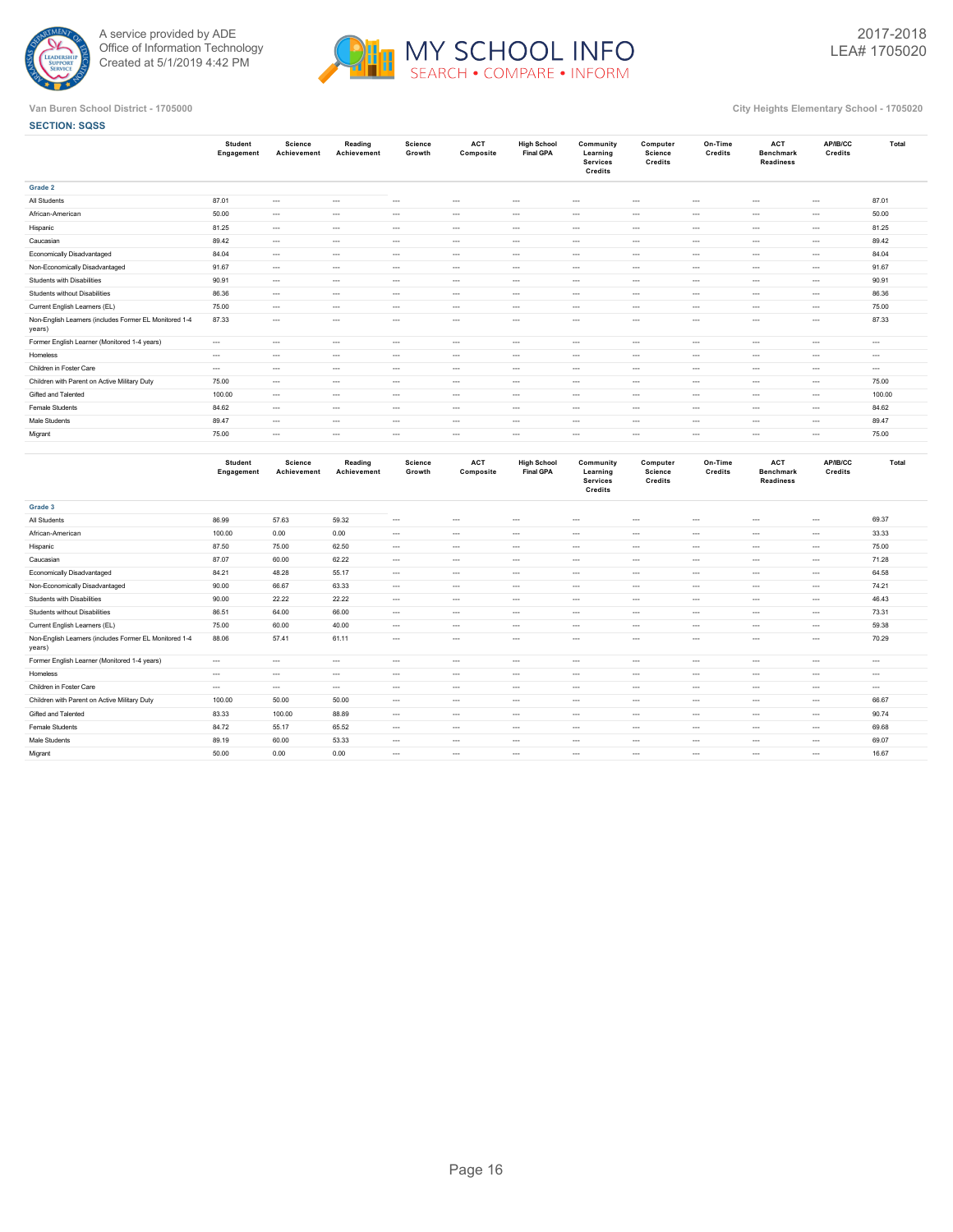



|                                                                  | Student<br>Engagement | Science<br>Achievement | Reading<br>Achievement | Science<br>Growth | <b>ACT</b><br>Composite | <b>High School</b><br><b>Final GPA</b> | Community<br>Learning<br><b>Services</b><br>Credits | Computer<br>Science<br>Credits | On-Time<br>Credits | <b>ACT</b><br><b>Benchmark</b><br><b>Readiness</b> | AP/IB/CC<br>Credits | Total    |
|------------------------------------------------------------------|-----------------------|------------------------|------------------------|-------------------|-------------------------|----------------------------------------|-----------------------------------------------------|--------------------------------|--------------------|----------------------------------------------------|---------------------|----------|
| Grade 4                                                          |                       |                        |                        |                   |                         |                                        |                                                     |                                |                    |                                                    |                     |          |
| All Students                                                     | 86.61                 | 60.00                  | 64.44                  | 59.09             | $\cdots$                | $\cdots$                               | $\cdots$                                            | $\cdots$                       | $\cdots$           | $\sim$                                             | $\cdots$            | 68.68    |
| African-American                                                 | $\cdots$              | $---$                  | $\cdots$               | $\cdots$          | $\cdots$                | $\cdots$                               | $---$                                               | $\cdots$                       | $\sim$             | $-1$                                               | $\cdots$            | $\cdots$ |
| Hispanic                                                         | 87.50                 | 33.33                  | 33.33                  | 50.00             | $\cdots$                | $\cdots$                               | $\cdots$                                            | $\cdots$                       | $\sim$             | $\sim$                                             | $\cdots$            | 53.85    |
| Caucasian                                                        | 86.36                 | 59.46                  | 67.57                  | 59.72             | $\cdots$                | $\sim$                                 | $\cdots$                                            | $\cdots$                       | $\sim$             | $\cdots$                                           | $\cdots$            | 69.16    |
| Economically Disadvantaged                                       | 85.48                 | 60.00                  | 64.00                  | 54.17             | $\cdots$                | $\sim$                                 | $---$                                               | $\cdots$                       | $\sim$             | $\cdots$                                           | $\cdots$            | 67.14    |
| Non-Economically Disadvantaged                                   | 88.00                 | 60.00                  | 65.00                  | 65.00             | $\cdots$                | $\cdots$                               | $---$                                               | $\cdots$                       | $\sim$             | $\sim$ $\sim$                                      | $\cdots$            | 70.59    |
| Students with Disabilities                                       | 94.44                 | 20.00                  | 40.00                  | 50.00             | $\cdots$                | $\cdots$                               | $\cdots$                                            | $\cdots$                       | $\cdots$           | $\cdots$                                           | $\cdots$            | 58.33    |
| Students without Disabilities                                    | 85.11                 | 65.00                  | 67.50                  | 60.26             | $\cdots$                | $\cdots$                               | $\cdots$                                            | $\cdots$                       | $\sim$             | $\sim$ $\sim$                                      | $\cdots$            | 70.18    |
| Current English Learners (EL)                                    | 87.50                 | 33.33                  | 33.33                  | 50.00             | $\cdots$                | $\cdots$                               | $\cdots$                                            | $\cdots$                       | $\cdots$           | $\cdots$                                           | $\cdots$            | 53.85    |
| Non-English Learners (includes Former EL Monitored 1-4<br>years) | 86.54                 | 61.90                  | 66.67                  | 59.76             | $\cdots$                | $\cdots$                               | $\cdots$                                            | $\cdots$                       | $\cdots$           | $\sim$ $\sim$                                      | $\cdots$            | 69.77    |
| Former English Learner (Monitored 1-4 years)                     | $\sim$ $\sim$         | $\cdots$               | $\cdots$               | $\sim$ $\sim$     | $\cdots$                | $\cdots$                               | $\cdots$                                            | $\sim$ $\sim$                  | $\sim$             | $\cdots$                                           | $\cdots$            | $\cdots$ |
| Homeless                                                         | $\sim$ $\sim$         | $\cdots$               | $\cdots$               | $\sim$ $\sim$     | $\cdots$                | $\cdots$                               | $\cdots$                                            | $\sim$ $\sim$                  | $\sim$             | $\cdots$                                           | $\cdots$            | $---$    |
| Children in Foster Care                                          | 0.00                  | $\cdots$               | $\cdots$               | $\cdots$          | $\sim$                  | $\cdots$                               | $\cdots$                                            | $\cdots$                       | $\cdots$           | $\cdots$                                           | $\cdots$            | 0.00     |
| Children with Parent on Active Military Duty                     | $\cdots$              | $\cdots$               | $\cdots$               | $\cdots$          | $\cdots$                | $\sim$                                 | $\cdots$                                            | $\cdots$                       | $\sim$             | $\sim$ $\sim$                                      | $\cdots$            | $---$    |
| Gifted and Talented                                              | 100.00                | 100.00                 | 75.00                  | 75.00             | $\cdots$                | $\cdots$                               | $---$                                               | $\cdots$                       | $\sim$             | $\sim$                                             | $\cdots$            | 87.50    |
| <b>Female Students</b>                                           | 88.46                 | 54.55                  | 63.64                  | 54.55             | $\cdots$                | $\cdots$                               | $---$                                               | $\cdots$                       | $\sim$             | $-1$                                               | $\cdots$            | 66.30    |
| Male Students                                                    | 85.00                 | 65.22                  | 65.22                  | 63.64             | $\cdots$                | $\cdots$                               | $---$                                               | $\cdots$                       | $\sim$             | $-1$                                               | $\cdots$            | 70.92    |
| Migrant                                                          | 100.00                | 100.00                 | 100.00                 | 50.00             | $\sim$                  | $\cdots$                               | $\cdots$                                            | $\cdots$                       | $\cdots$           | $-1$                                               | $\cdots$            | 87.50    |
|                                                                  |                       |                        |                        |                   |                         |                                        |                                                     |                                |                    |                                                    |                     |          |

|                                                                  | <b>Student</b><br>Engagement | Science<br>Achievement | Reading<br>Achievement | Science<br>Growth | <b>ACT</b><br>Composite | <b>High School</b><br><b>Final GPA</b> | Community<br>Learning<br><b>Services</b><br>Credits | Computer<br>Science<br>Credits | On-Time<br>Credits | <b>ACT</b><br><b>Benchmark</b><br><b>Readiness</b> | AP/IB/CC<br>Credits | Total  |
|------------------------------------------------------------------|------------------------------|------------------------|------------------------|-------------------|-------------------------|----------------------------------------|-----------------------------------------------------|--------------------------------|--------------------|----------------------------------------------------|---------------------|--------|
| Grade 5                                                          |                              |                        |                        |                   |                         |                                        |                                                     |                                |                    |                                                    |                     |        |
| All Students                                                     | 83.04                        | 63.83                  | 52.17                  | 69.32             | $\sim$                  | $\cdots$                               | $---$                                               | $\cdots$                       | $\cdots$           | $\sim$                                             | $---$               | 67.88  |
| African-American                                                 | 50.00                        | 0.00                   | 0.00                   | 100.00            | $-1$                    | $\cdots$                               | $---$                                               | $\cdots$                       | $\cdots$           | $\cdots$                                           | $---$               | 37.50  |
| Hispanic                                                         | 88.46                        | 53.85                  | 30.77                  | 79.17             | $\sim$                  | $\cdots$                               | $---$                                               | $---$                          | $\cdots$           | $\cdots$                                           | $---$               | 62.75  |
| Caucasian                                                        | 80.00                        | 75.00                  | 66.67                  | 64.81             | $-1$                    | $\cdots$                               | $\cdots$                                            | $---$                          | $\cdots$           | $\cdots$                                           | $---$               | 72.22  |
| Economically Disadvantaged                                       | 81.71                        | 60.00                  | 50.00                  | 70.31             | $\sim$                  | $\cdots$                               | $\cdots$                                            | $\cdots$                       | $\sim$             | $\cdots$                                           | $---$               | 66.20  |
| Non-Economically Disadvantaged                                   | 86.67                        | 75.00                  | 58.33                  | 66.67             | $\sim$ $\sim$           | $\cdots$                               | $\cdots$                                            | $---$                          | $\cdots$           | $\cdots$                                           | $---$               | 72.55  |
| Students with Disabilities                                       | 83.33                        | 37.50                  | 25.00                  | 81.25             | $\sim$                  | $\cdots$                               | $\cdots$                                            | $\cdots$                       | $\cdots$           | $\cdots$                                           | $\cdots$            | 59.72  |
| Students without Disabilities                                    | 82.95                        | 69.23                  | 57.89                  | 66.67             | $\sim$                  | $\cdots$                               | $---$                                               | $---$                          | $\cdots$           | $\cdots$                                           | $---$               | 69.75  |
| Current English Learners (EL)                                    | 93.75                        | 50.00                  | 25.00                  | 93.75             | $\sim$ $\sim$           | $\cdots$                               | $---$                                               | $---$                          | $\cdots$           | $\cdots$                                           | $\cdots$            | 65.63  |
| Non-English Learners (includes Former EL Monitored 1-4<br>years) | 81.25                        | 66.67                  | 57.89                  | 63.89             | $\sim$ $\sim$           | $\cdots$                               | $\cdots$                                            | $---$                          | $\cdots$           | $\sim$                                             | $\cdots$            | 68.32  |
| Former English Learner (Monitored 1-4 years)                     | $- - -$                      | $\cdots$               | $\cdots$               | $\cdots$          | $\sim$                  | $- - -$                                | $---$                                               | $\cdots$                       | $\sim$             | $\sim$                                             | $\cdots$            | $---$  |
| Homeless                                                         | 100.00                       | $---$                  | $\cdots$               | $\cdots$          | $\sim$                  | $\cdots$                               | $\cdots$                                            | $\cdots$                       | $\cdots$           | $\cdots$                                           | $\cdots$            | 100.00 |
| Children in Foster Care                                          | $- - -$                      | $\cdots$               | $---$                  | $\sim$            | $\sim$                  | $\cdots$                               | $\cdots$                                            | $\cdots$                       | $\cdots$           | $\sim$                                             | $---$               | $---$  |
| Children with Parent on Active Military Duty                     | 100.00                       | 100.00                 | 100.00                 | 50.00             | $\sim$ $\sim$           | $\cdots$                               | $---$                                               | $---$                          | $\cdots$           | $\cdots$                                           | $---$               | 87.50  |
| Gifted and Talented                                              | 87.50                        | 100.00                 | 100.00                 | 62.50             | $\sim$ $\sim$           | $\cdots$                               | $\cdots$                                            | $---$                          | $\cdots$           | $\cdots$                                           | $---$               | 87.50  |
| Female Students                                                  | 80.00                        | 52.63                  | 52.63                  | 78.13             | $\sim$                  | $\cdots$                               | $---$                                               | $---$                          | $\cdots$           | $\sim$                                             | $\cdots$            | 65.54  |
| Male Students                                                    | 84.72                        | 71.43                  | 51.85                  | 64.29             | $\sim$ $\sim$           | $\cdots$                               | $\cdots$                                            | $\cdots$                       | $\cdots$           | $\cdots$                                           | $\cdots$            | 69.33  |
| Migrant                                                          | $- - -$                      | $\cdots$               | $---$                  | $\sim$            | $\sim$                  | $\cdots$                               | $\cdots$                                            | $\cdots$                       | $\cdots$           | $\cdots$                                           | $---$               | $---$  |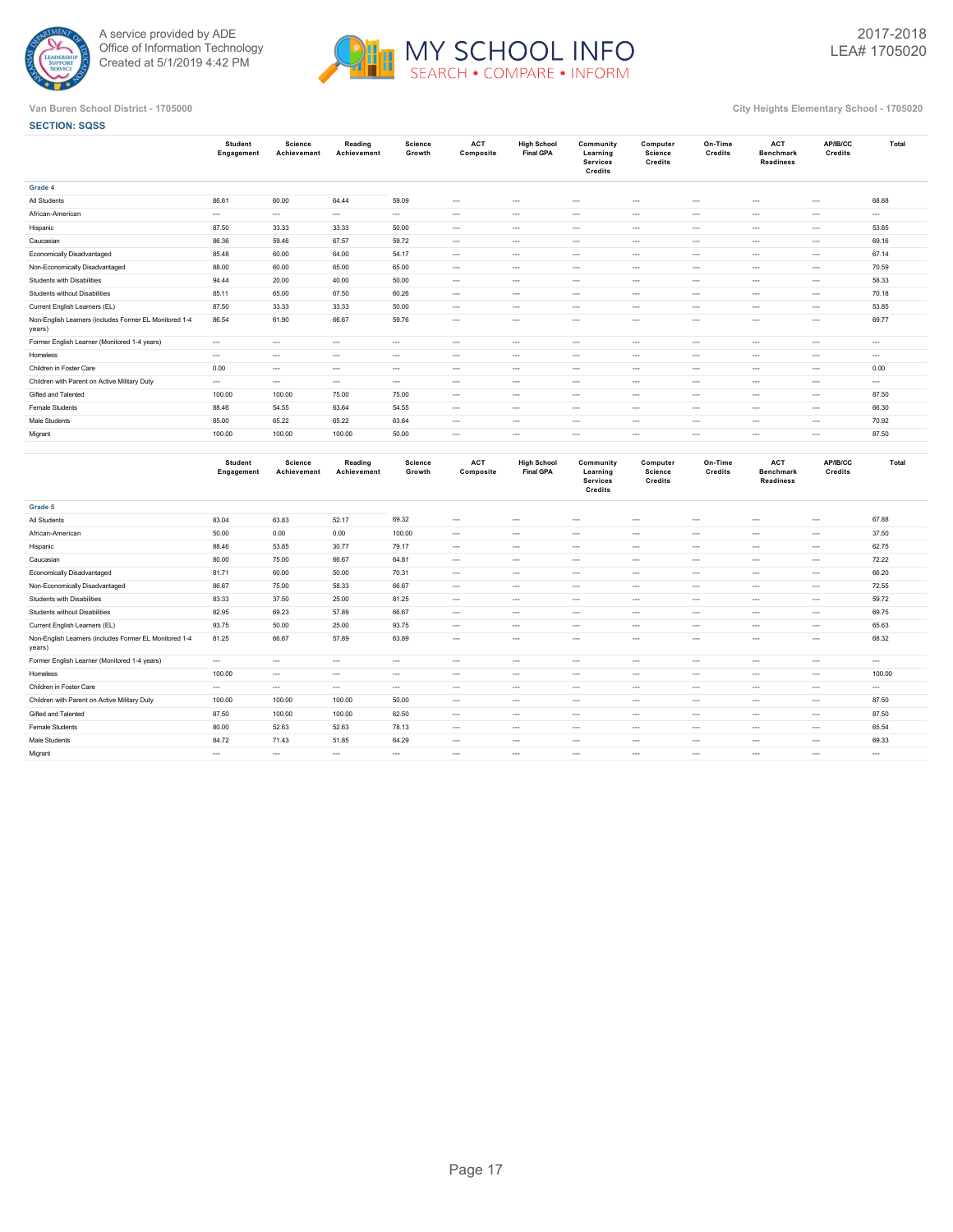



|                                                                  | <b>Student</b><br>Engagement | Science<br>Achievement | Reading<br>Achievement | Science<br>Growth | <b>ACT</b><br>Composite | <b>High School</b><br><b>Final GPA</b> | Community<br>Learning<br><b>Services</b><br>Credits | Computer<br>Science<br>Credits | On-Time<br>Credits | ACT<br><b>Benchmark</b><br><b>Readiness</b> | AP/IB/CC<br>Credits | Total    |
|------------------------------------------------------------------|------------------------------|------------------------|------------------------|-------------------|-------------------------|----------------------------------------|-----------------------------------------------------|--------------------------------|--------------------|---------------------------------------------|---------------------|----------|
| <b>All Grades</b>                                                |                              |                        |                        |                   |                         |                                        |                                                     |                                |                    |                                             |                     |          |
| All Students                                                     | 85.44                        | 60.26                  | 58.67                  | 64.20             | $\cdots$                | $\cdots$                               | $\cdots$                                            | $\cdots$                       | $\cdots$           | $\cdots$                                    | $---$               | 73.09    |
| African-American                                                 | 77.27                        | 0.00                   | 0.00                   | 100.00            | $\cdots$                | $\cdots$                               | $\cdots$                                            | $\cdots$                       | $\cdots$           | $\cdots$                                    | $---$               | 52.78    |
| Hispanic                                                         | 83.33                        | 58.33                  | 41.67                  | 73.33             | $\cdots$                | $\cdots$                               | $\cdots$                                            | $\cdots$                       | $\cdots$           | $\cdots$                                    | $---$               | 67.57    |
| Caucasian                                                        | 86.06                        | 63.64                  | 65.14                  | 61.90             | $\cdots$                | $\cdots$                               | $\cdots$                                            | $\cdots$                       | $\cdots$           | $\cdots$                                    | $---$               | 75.04    |
| Economically Disadvantaged                                       | 83.48                        | 56.18                  | 55.68                  | 63.39             | $\cdots$                | $\cdots$                               | $\cdots$                                            | $\cdots$                       | $\cdots$           | $\cdots$                                    | $---$               | 70.52    |
| Non-Economically Disadvantaged                                   | 88.18                        | 66.13                  | 62.90                  | 65.63             | $\cdots$                | $\cdots$                               | $\cdots$                                            | $\cdots$                       | $\cdots$           | $\cdots$                                    | $---$               | 76.79    |
| Students with Disabilities                                       | 89.34                        | 27.27                  | 27.27                  | 69.23             | $\cdots$                | $\cdots$                               | $\cdots$                                            | $\cdots$                       | $\cdots$           | $\cdots$                                    | $---$               | 63.98    |
| Students without Disabilities                                    | 84.73                        | 65.89                  | 64.06                  | 63.33             | $\cdots$                | $\cdots$                               | $\cdots$                                            | $\cdots$                       | $\sim$             | $\cdots$                                    | $---$               | 74.70    |
| Current English Learners (EL)                                    | 82.76                        | 50.00                  | 31.25                  | 81.82             | $\cdots$                | $\cdots$                               | $\cdots$                                            | $\cdots$                       |                    | $\cdots$                                    | $---$               | 63.89    |
| Non-English Learners (includes Former EL Monitored 1-4<br>years) | 85.66                        | 61.48                  | 61.94                  | 61.69             | $\cdots$                | $\cdots$                               | $\cdots$                                            | $\cdots$                       | $\cdots$           | $\cdots$                                    | $---$               | 74.02    |
| Former English Learner (Monitored 1-4 years)                     | $\cdots$                     | $\cdots$               | $\cdots$               | $\cdots$          | $\cdots$                | $\cdots$                               | $\cdots$                                            | $\cdots$                       | $\cdots$           | $\cdots$                                    | $---$               | $\cdots$ |
| Homeless                                                         | 50.00                        | $\cdots$               | $\cdots$               | $\cdots$          | $\cdots$                | $\cdots$                               | $\cdots$                                            | $\cdots$                       | $\sim$             | $\cdots$                                    | $---$               | 50.00    |
| Children in Foster Care                                          | 50.00                        | $\cdots$               | $\cdots$               | $\cdots$          | $\cdots$                | $\cdots$                               | $\cdots$                                            | $\cdots$                       | $\sim$             | $\cdots$                                    | $---$               | 50.00    |
| Children with Parent on Active Military Duty                     | 94.44                        | 66.67                  | 66.67                  | 50.00             | $\cdots$                | $\cdots$                               | $\cdots$                                            | $\cdots$                       | $\cdots$           | $\cdots$                                    | $---$               | 81.25    |
| Gifted and Talented                                              | 89.47                        | 100.00                 | 88.24                  | 68.75             | $\cdots$                | $\cdots$                               | $\cdots$                                            | $\cdots$                       | $\cdots$           | $\cdots$                                    | $---$               | 89.34    |
| Female Students                                                  | 84.84                        | 54.29                  | 61.43                  | 64.47             | $\cdots$                | $\cdots$                               | $\cdots$                                            | $\cdots$                       | $\sim$             | $\cdots$                                    | $\cdots$            | 72.40    |
| Male Students                                                    | 85.99                        | 65.43                  | 56.25                  | 64.00             | $\cdots$                | $\cdots$                               | $\cdots$                                            | $\cdots$                       | $\cdots$           | $\cdots$                                    | $---$               | 73.68    |
| Migrant                                                          | 80.00                        | 50.00                  | 50.00                  | 50.00             | $\cdots$                | $\cdots$                               | $\cdots$                                            | $\cdots$                       | $\cdots$           | $\cdots$                                    | $---$               | 65.00    |
|                                                                  |                              |                        |                        |                   |                         |                                        |                                                     |                                |                    |                                             |                     |          |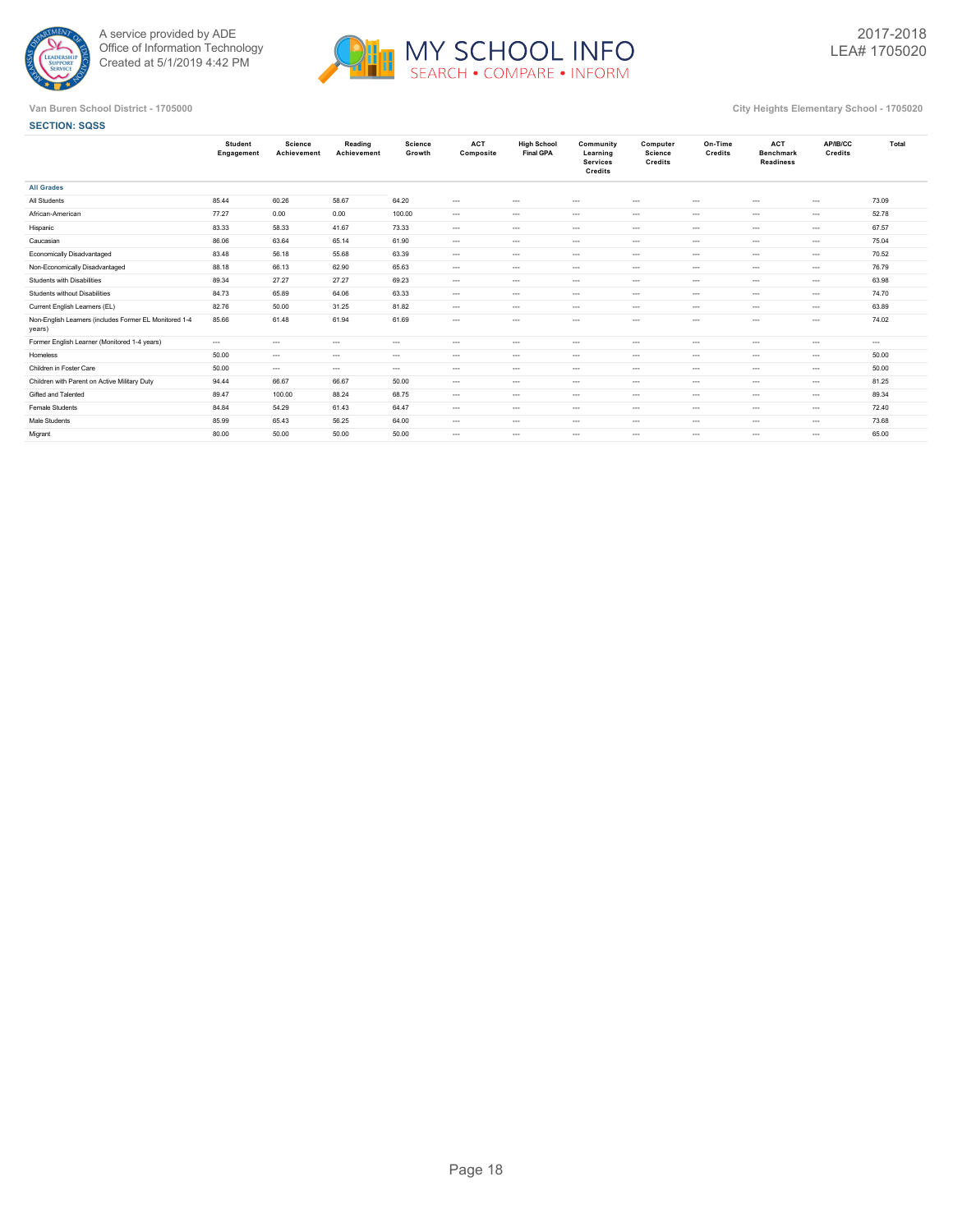



## **SECTION: Graduation Rates**

|                                                                                         |                          | 2017-2018       |              |
|-----------------------------------------------------------------------------------------|--------------------------|-----------------|--------------|
|                                                                                         | School                   | <b>District</b> | <b>State</b> |
| <b>Four-Year Graduation Rate</b>                                                        |                          |                 |              |
| Four-Year Graduation Rate All Students                                                  | $---$                    | 87.3%           | 89.2%        |
| Four-Year Graduation Rate African-American                                              | $\cdots$                 | 100.0%          | 85.6%        |
| Four-Year Graduation Rate Hispanic                                                      | $\cdots$                 | 85.1%           | 85.8%        |
| Four-Year Graduation Rate Caucasian                                                     | $---$                    | 86.4%           | 91.2%        |
| Four-Year Graduation Rate Economically Disadvantaged                                    | $---$                    | 85.0%           | 86.8%        |
| Four-Year Graduation Rate Non-Economically Disadvantaged                                | N/A                      | N/A             | N/A          |
| Four-Year Graduation Rate Students with Disabilities                                    | $---$                    | 80.4 %          | 84.6%        |
| Four-Year Graduation Rate Students without Disabilities                                 | <b>N/A</b>               | N/A             | N/A          |
| Four-Year Graduation Rate Current English Learners (EL)                                 | $---$                    | 84.6%           | 82.7%        |
| Four-Year Graduation Rate Non-English Learners (includes Former EL Monitored 1-4 years) | <b>N/A</b>               | N/A             | N/A          |
| Four-Year Graduation Rate Homeless                                                      | $---$                    | 52.6%           | 81.3%        |
| Four-Year Graduation Rate Children in Foster Care                                       | $\hspace{0.05cm} \ldots$ | 0.0%            | 73.5%        |
| Four-Year Graduation Rate Children with Parent on Active Military Duty                  | $---$                    | 100.0%          | 94.3%        |
| Four-Year Graduation Rate Gifted and Talented                                           | $---$                    | 97.4 %          | 97.8%        |
| Four-Year Graduation Rate Female Students                                               | $---$                    | 89.8%           | 92.0%        |
| Four-Year Graduation Rate Male Students                                                 | $\hspace{0.05cm} \ldots$ | 84.8%           | 86.6%        |
| Four-Year Graduation Rate Migrant                                                       | $---$                    | 85.7%           | 82.8%        |
|                                                                                         |                          |                 |              |

|                                                                                         |                          | 2017-2018       |              |
|-----------------------------------------------------------------------------------------|--------------------------|-----------------|--------------|
|                                                                                         | School                   | <b>District</b> | <b>State</b> |
| <b>Five-Year Graduation Rate</b>                                                        |                          |                 |              |
| Five-Year Graduation Rate All Students                                                  | $\hspace{0.05cm} \ldots$ | 92.1%           | 90.7%        |
| Five-Year Graduation Rate African-American                                              | $---$                    | 100.0%          | 87.7%        |
| Five-Year Graduation Rate Hispanic                                                      | $\cdots$                 | 91.2%           | 89.2%        |
| Five-Year Graduation Rate Caucasian                                                     | $---$                    | 91.9%           | 92.1%        |
| Five-Year Graduation Rate Economically Disadvantaged                                    | $\hspace{0.05cm} \ldots$ | 89.0%           | 88.0%        |
| Five-Year Graduation Rate Non-Economically Disadvantaged                                | N/A                      | N/A             | N/A          |
| Five-Year Graduation Rate Students with Disabilities                                    | $---$                    | 89.8%           | 87.7%        |
| Five-Year Graduation Rate Students without Disabilities                                 | N/A                      | N/A             | N/A          |
| Five-Year Graduation Rate Current English Learners (EL)                                 | $---$                    | 95.2%           | 86.3%        |
| Five-Year Graduation Rate Non-English Learners (includes Former EL Monitored 1-4 years) | N/A                      | N/A             | N/A          |
| Five-Year Graduation Rate Homeless                                                      | $---$                    | 100.0%          | 88.5%        |
| Five-Year Graduation Rate Children in Foster Care                                       | $---$                    | 100.0%          | 87.5 %       |
| Five-Year Graduation Rate Children with Parent on Active Military Duty                  | $\cdots$                 | $\cdots$        | 100.0%       |
| Five-Year Graduation Rate Gifted and Talented                                           | $---$                    | $\cdots$        | 100.0%       |
| Five-Year Graduation Rate Female Students                                               | $---$                    | 92.0%           | 92.7%        |
| Five-Year Graduation Rate Male Students                                                 | $---$                    | 92.3%           | 88.8%        |
| Five-Year Graduation Rate Migrant                                                       | $---$                    | 94.1%           | 85.9%        |
|                                                                                         |                          |                 |              |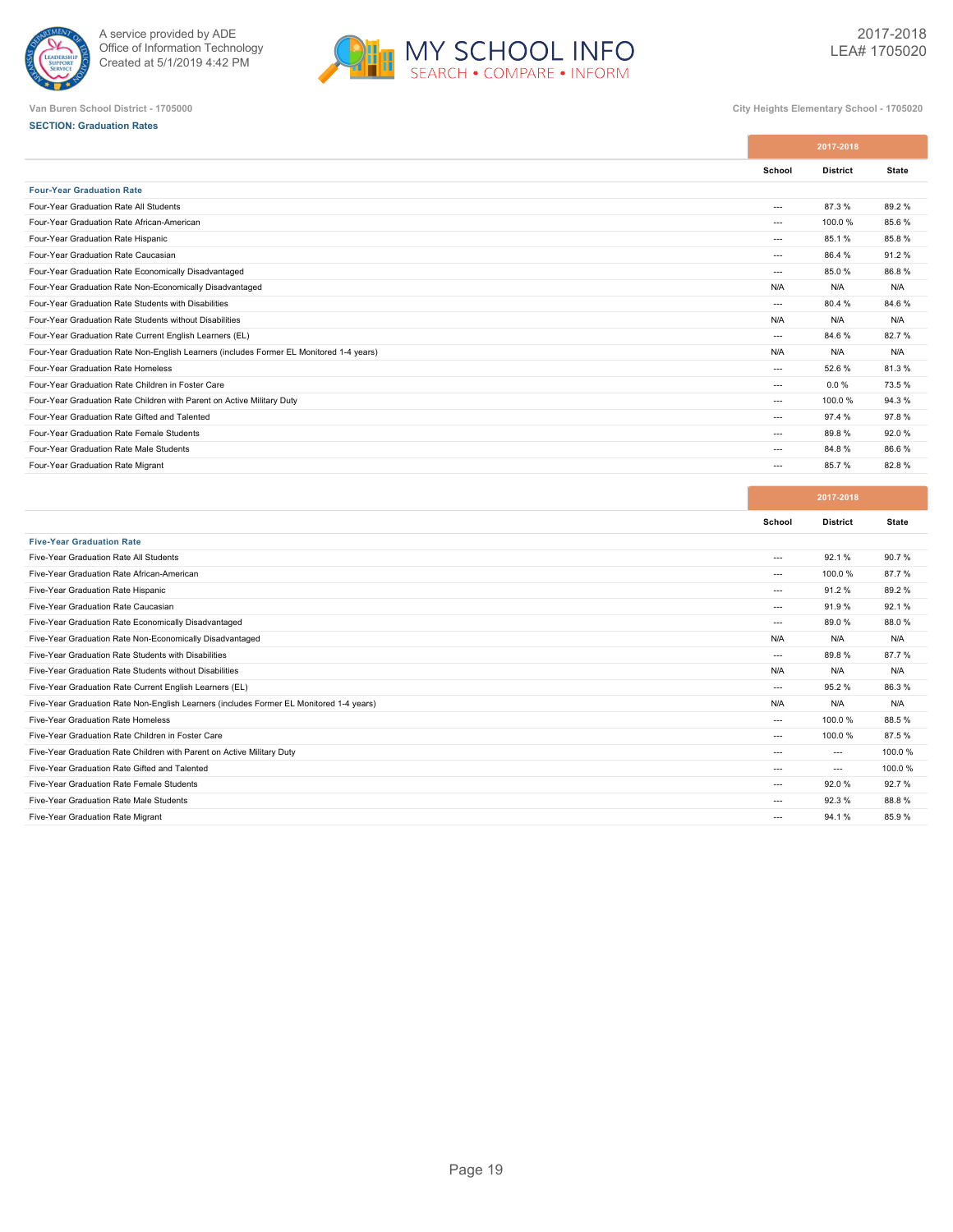



## **SECTION: College Readiness**

**Van Buren School District - 1705000 City Heights Elementary School - 1705020**

|                                                               |                          | 2017-2018                |              |
|---------------------------------------------------------------|--------------------------|--------------------------|--------------|
|                                                               | School                   | <b>District</b>          | <b>State</b> |
| <b>American College Test (ACT)</b>                            |                          |                          |              |
| Participation in Grade 11 Statewide ACT Administration        |                          | 416                      | 31,425       |
| District Provided Remediation for Students Taking ACT         |                          |                          |              |
| Number of Students Taking ACT in Grades 9-11                  |                          | 562                      | 40,561       |
| Number of Graduates that have taken ACT in High School        |                          | 388                      | 29,421       |
| <b>ACT Reading Average</b>                                    |                          | 20.54                    | 20.32        |
| <b>ACT English Average</b>                                    |                          | 19.28                    | 19.44        |
| <b>ACT Math Average</b>                                       |                          | 19.39                    | 19.12        |
| <b>ACT Science Average</b>                                    |                          | 19.86                    | 19.95        |
| <b>ACT Composite Average</b>                                  |                          | 19.94                    | 19.86        |
| <b>SAT® by College Board</b>                                  |                          |                          |              |
| Number of Students Taking SAT College Admission Test          |                          | $\overline{2}$           | 1,388        |
| SAT Critical Reading Mean                                     |                          | 610                      | 589          |
| SAT Math Mean                                                 |                          | 530                      | 569          |
| <b>SAT Writing Mean</b>                                       |                          |                          |              |
| <b>Advanced Placement Courses (AP)</b>                        |                          |                          |              |
| Number of Students Taking Advanced Placement (AP) Courses     |                          | 361                      | 29,031       |
| Number of AP Exams Taken                                      |                          | 538                      | 45,874       |
| Number of AP Exams Scored 3, 4, or 5                          |                          | 199                      | 15,869       |
| <b>International Baccalaureate Courses</b>                    |                          |                          |              |
| Number of Students Taking International Baccalaureate Courses | $\overline{a}$           | $\hspace{0.05cm} \ldots$ | 460          |
| <b>College Going Rates</b>                                    |                          |                          |              |
| All Students                                                  | $\overline{\phantom{a}}$ | 48.9%                    | 49.1%        |
| African-American                                              | $---$                    | 35.7%                    | 45.0%        |
| Hispanic                                                      | $\overline{a}$           | 46.9%                    | 38.9%        |
| Caucasian                                                     | $\overline{\phantom{a}}$ | 50.2%                    | 52.4 %       |
| Economically Disadvantaged                                    | $\overline{\phantom{a}}$ | 36.4%                    | 41.3%        |
| Students with Disabilities                                    | $\overline{a}$           | 0.0%                     | 15.1 %       |
| Current English Learners (EL)                                 | $\overline{\phantom{a}}$ | 37.5%                    | 24.0%        |
| Homeless                                                      | $\hspace{0.05cm} \cdots$ | 40.0%                    | 33.7%        |
| Children in Foster Care                                       | $\overline{a}$           | $0.0 \%$                 | 40.9%        |
| Children with Parent on Active Military Duty                  | $\overline{a}$           | $0.0 \%$                 | 58.9%        |
| Gifted and Talented                                           | $\overline{\phantom{a}}$ | 86.1%                    | 69.8%        |
| <b>College Credit Accumulation Rates</b>                      |                          |                          |              |
| All Students                                                  | $\overline{a}$           | 64.8%                    | 54.1%        |
| African-American                                              | $\overline{a}$           | 40.0%                    | 37.9%        |
| Hispanic                                                      | $\hspace{0.05cm} \cdots$ | 61.1%                    | 49.7%        |
| Caucasian                                                     | $\overline{\phantom{a}}$ | 63.6%                    | 58.9%        |
| Economically Disadvantaged                                    | $\overline{a}$           | 50.0%                    | 42.9%        |
| Students with Disabilities                                    | $\overline{\phantom{a}}$ | 0.0 %                    | 30.2%        |
| Current English Learners (EL)                                 | $\overline{a}$           | 55.6%                    | 32.5 %       |
| Homeless                                                      | $\overline{\phantom{a}}$ | 23.1%                    | 35.0%        |
| Children in Foster Care                                       | $\overline{a}$           | 0.0%                     | 51.6%        |
| Children with Parent on Active Military Duty                  | $\cdots$                 | 100.0%                   | 60.8%        |
| Gifted and Talented                                           | ---                      | 72.7%                    | 76.5%        |

\* The College Credit Accumulation Rate definition from the U.S. Department of Education gives high school graduates two years at an institution of higher education to complete at least one year's worth of college credit th a degree. Students graduating in the last school year listed have not yet had two years to complete a year of college credit. Only a basic level of suppression had been applied to CGR and CCAR datasets.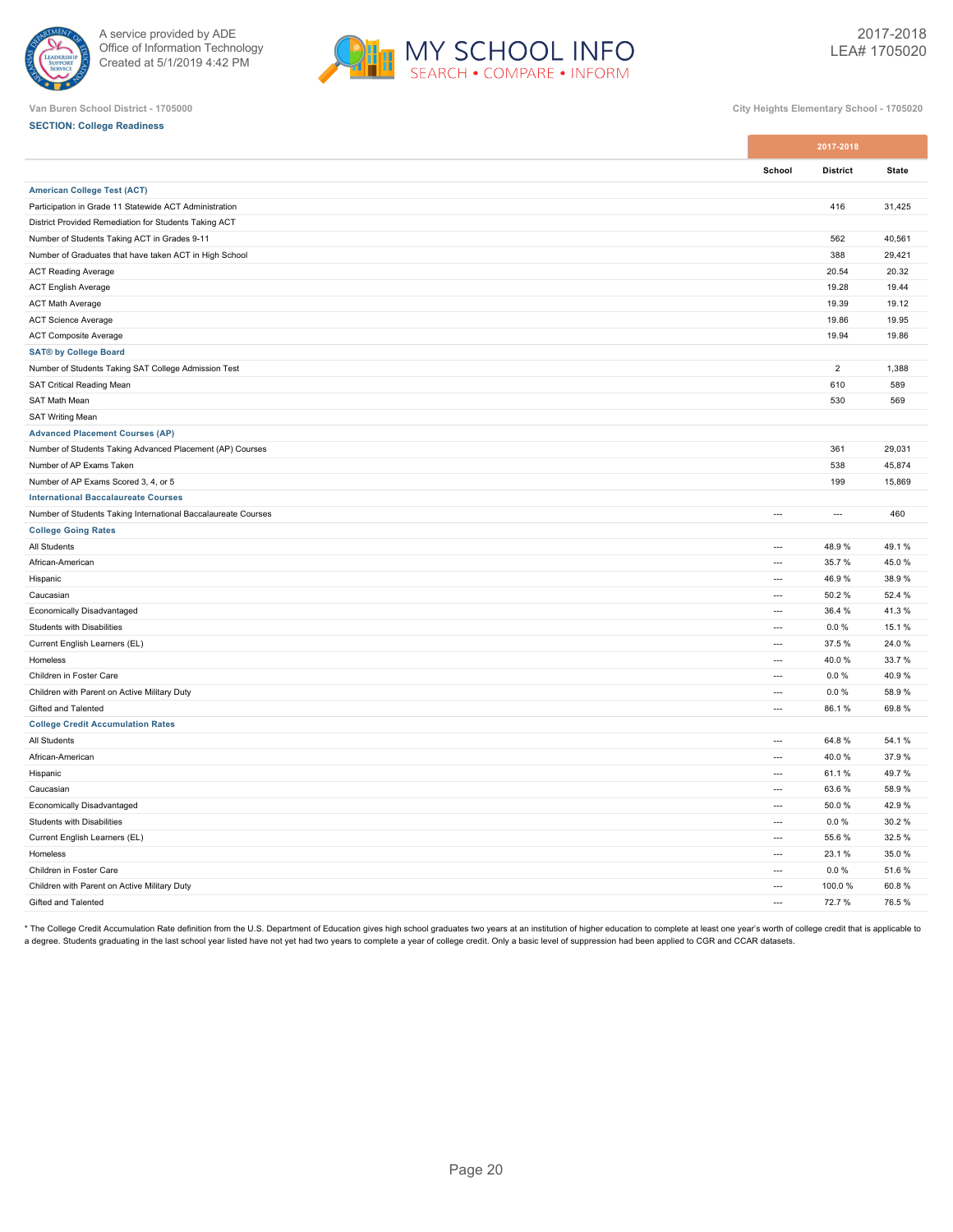



| <b>SECTION: School Performance</b>                              |         |                 |              |
|-----------------------------------------------------------------|---------|-----------------|--------------|
|                                                                 |         | 2017-2018       |              |
|                                                                 | School  | <b>District</b> | <b>State</b> |
| 2018 School Performance Rating                                  | Α       |                 |              |
| Overall Points for School Rating                                | 84.54   |                 |              |
| Count of Schools with Rating = A                                |         | 3               | 152          |
| Count of Schools with Rating = B                                |         | $\overline{2}$  | 313          |
| Count of Schools with Rating = C                                |         | 6               | 380          |
| Count of Schools with Rating = D                                |         | 0               | 145          |
| Count of Schools with Rating = F                                |         | 0               | 44           |
| District Provides Textbooks or Digital Resources for all Pupils |         |                 |              |
| District Provides Textbooks or Digital Resources for all Pupils |         | Υ               | 100 %        |
| <b>Annual Accreditation Status</b>                              |         |                 |              |
| Accredited                                                      | Y       | 12              | 1,046        |
| <b>Accredited Cited</b>                                         | N       | 0               | 5            |
| Accredited Probationary                                         | $\sf N$ | $\mathbf 0$     | $\mathbf{1}$ |
| <b>Attendance Rate</b>                                          |         |                 |              |
| Attendance Rate All Students                                    | 94.88%  | 93.36 %         | 93.92 %      |
| Attendance Rate African American                                | 92.87%  | 93.68 %         | 93.83%       |
| Attendance Rate Hispanic                                        | 94.46%  | 94.48 %         | 93.95 %      |
| Attendance Rate Caucasian                                       | 95.07%  | 92.96 %         | 93.53 %      |
| Attendance Rate Economically Disadvantaged                      | 94.61%  | 92.75 %         | 93.65 %      |
| Attendance Rate Non-Economically Disadvantaged                  | 95.54 % | 93.49 %         | 93.63 %      |
| Attendance Rate Students with Disabilities                      | 94.67%  | 94.14 %         | 93.8%        |
| Attendance Rate Students without Disabilities                   | 94.92%  | 93.29 %         | 93.93 %      |
| Attendance Rate English Learners (EL)                           | 95.58 % | 94.69 %         | 94.79%       |
| Attendance Rate Non-EL (includes Former EL Monitored 1-4 years) | 95.58%  | 94.71 %         | 94.96 %      |
| Attendance Rate Former EL (Monitored 1-4 years)                 |         | 95.15 %         | 95.64 %      |
| Attendance Rate Homeless                                        |         | 83.36 %         | 90.32 %      |
| Attendance Rate Children in Foster Care                         | 95.94 % | 95.9%           | 92.95 %      |
| Attendance Rate Children with Parent on Active Military Duty    | 96.38%  | 94.76 %         | 94.51%       |
| Attendance Rate Gifted and Talented                             | 95.41%  | 94.81%          | 95.79 %      |
| Attendance Rate Female Students                                 | 94.76%  | 92.84 %         | 93.83 %      |
| Attendance Rate Male Students                                   | 94.98%  | 93.76 %         | 93.96 %      |
| Attendance Rate Migrant                                         | 95.05%  | 93.87 %         | 92.07%       |
| <b>Dropout Rate</b>                                             |         |                 |              |
| Dropout Rate                                                    |         | 2.20%           | 2.36 %       |
| <b>College Remediation Rate</b>                                 |         |                 |              |
| College Remediation Rate                                        |         | 64.4%           | 62.8%        |
| <b>Enrollment</b>                                               |         |                 |              |
| October 1 Enrollment                                            | 367     | 5,798           | 479,258      |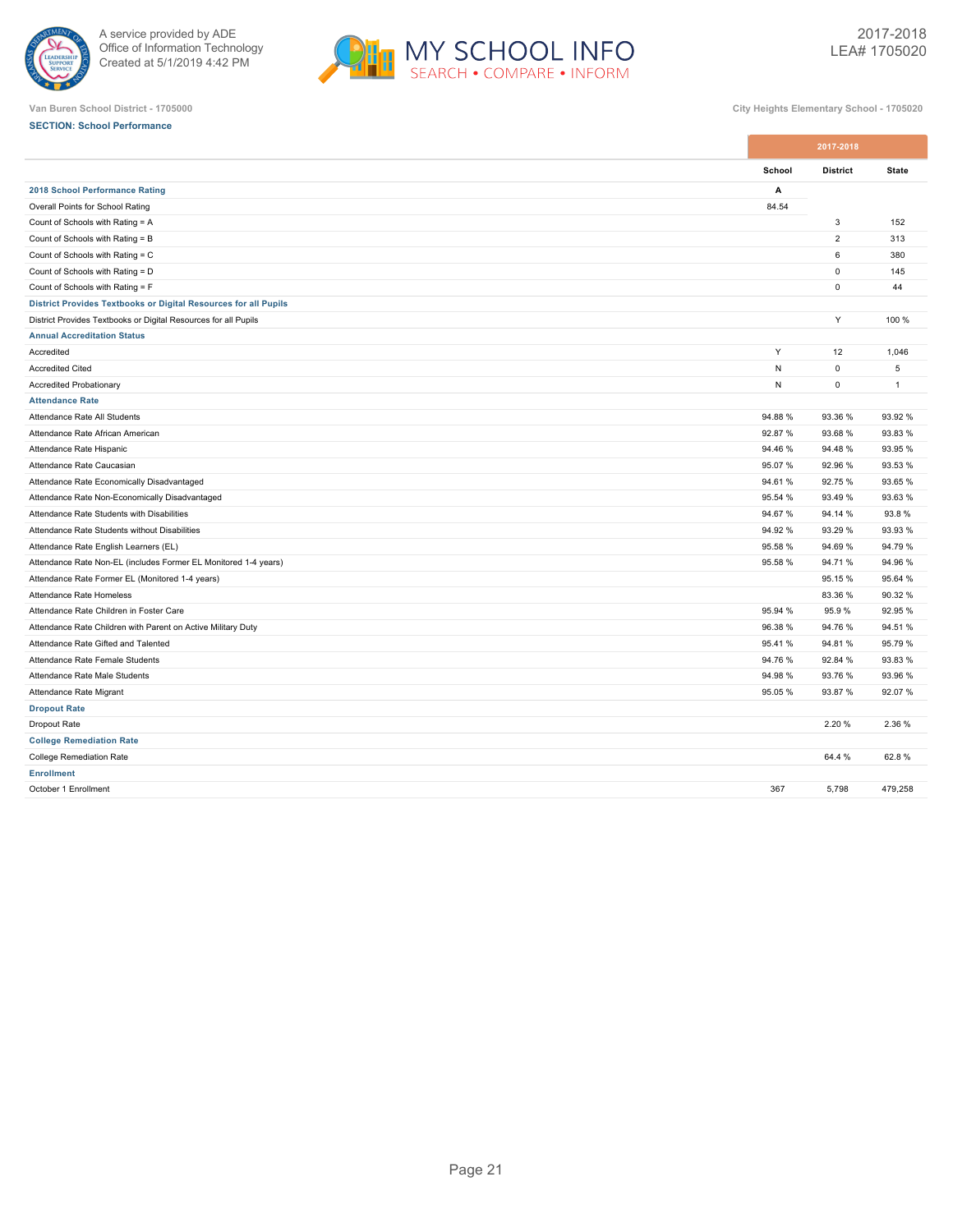



# **SECTION: School Environment**

| .                                                    |        |                 | State<br>100 %<br>100 %<br>100 %<br>100 %<br>979<br>840<br>852<br>3,339<br>66 |
|------------------------------------------------------|--------|-----------------|-------------------------------------------------------------------------------|
|                                                      |        | 2017-2018       |                                                                               |
|                                                      | School | <b>District</b> |                                                                               |
| Discipline Policies Distributed to Parents           | Y      | 100 %           |                                                                               |
| Discipline Training Provided to Staff                | Y      | 100 %           |                                                                               |
| Parental Involvement Plan Adopted                    | Y      | 100 %           |                                                                               |
| District Alternative Learning Environment Compliance |        | Y               |                                                                               |
| Expulsions                                           |        | 6               |                                                                               |
| Weapons Incidents                                    |        | 13              |                                                                               |
| <b>Staff Assaults</b>                                |        |                 |                                                                               |
| <b>Student Assaults</b>                              |        |                 |                                                                               |
| Referrals to Law Enforcement                         |        |                 |                                                                               |
| School-related Arrests                               |        |                 | 10                                                                            |
|                                                      |        |                 |                                                                               |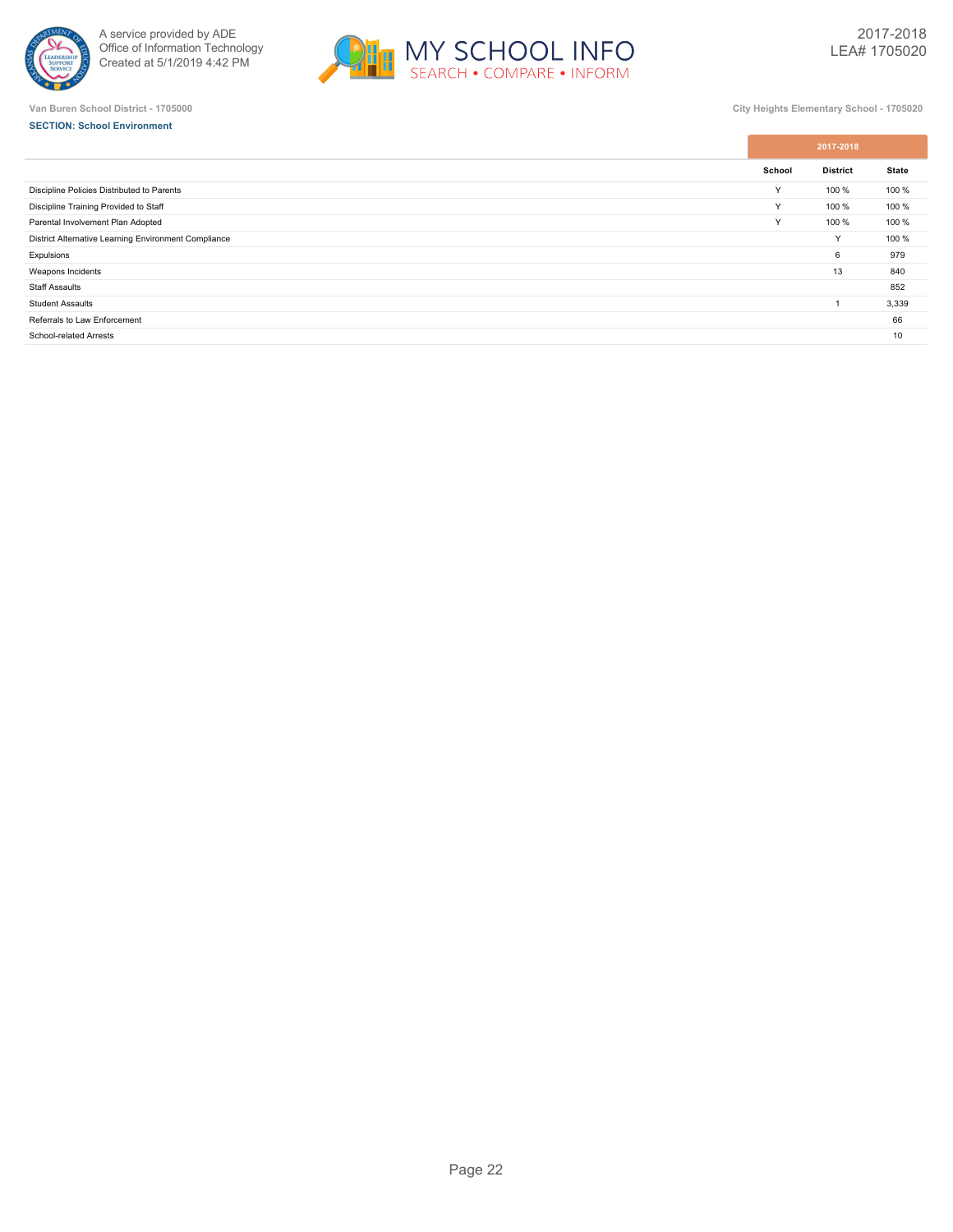

**SECTION: Retention**



|                                         |             | 2017-2018       |        |
|-----------------------------------------|-------------|-----------------|--------|
|                                         | School      | <b>District</b> | State  |
| Number of Students Retained at Grade 1  | $\mathbf 0$ | $\overline{2}$  | 1,085  |
| Percent of Students Retained at Grade 1 | 0.00%       | 0.46%           | 2.95 % |
| Number of Students Retained at Grade 2  |             |                 | 369    |
| Percent of Students Retained at Grade 2 | 1.35 %      | 0.21%           | 1.00 % |
| Number of Students Retained at Grade 3  | $\mathbf 0$ | $^{\circ}$      | 158    |
| Percent of Students Retained at Grade 3 | 0.00%       | 0.00%           | 0.42%  |
| Number of Students Retained at Grade 4  | $\mathbf 0$ | $\mathbf 0$     | 86     |
| Percent of Students Retained at Grade 4 | 0.00%       | 0.00%           | 0.22%  |
| Number of Students Retained at Grade 5  | $\mathbf 0$ | $\mathbf 0$     | 74     |
| Percent of Students Retained at Grade 5 | 0.00%       | 0.00%           | 0.19%  |
| Number of Students Retained at Grade 6  | $\mathbf 0$ |                 | 139    |
| Percent of Students Retained at Grade 6 | 0.00%       | 0.23%           | 0.38%  |
| Number of Students Retained at Grade 7  | $\mathbf 0$ | $\mathbf 0$     | 209    |
| Percent of Students Retained at Grade 7 | 0.00%       | 0.00%           | 0.57%  |
| Number of Students Retained at Grade 8  | $\mathbf 0$ | $\mathbf 0$     | 222    |
| Percent of Students Retained at Grade 8 | 0.00%       | 0.00%           | 0.61%  |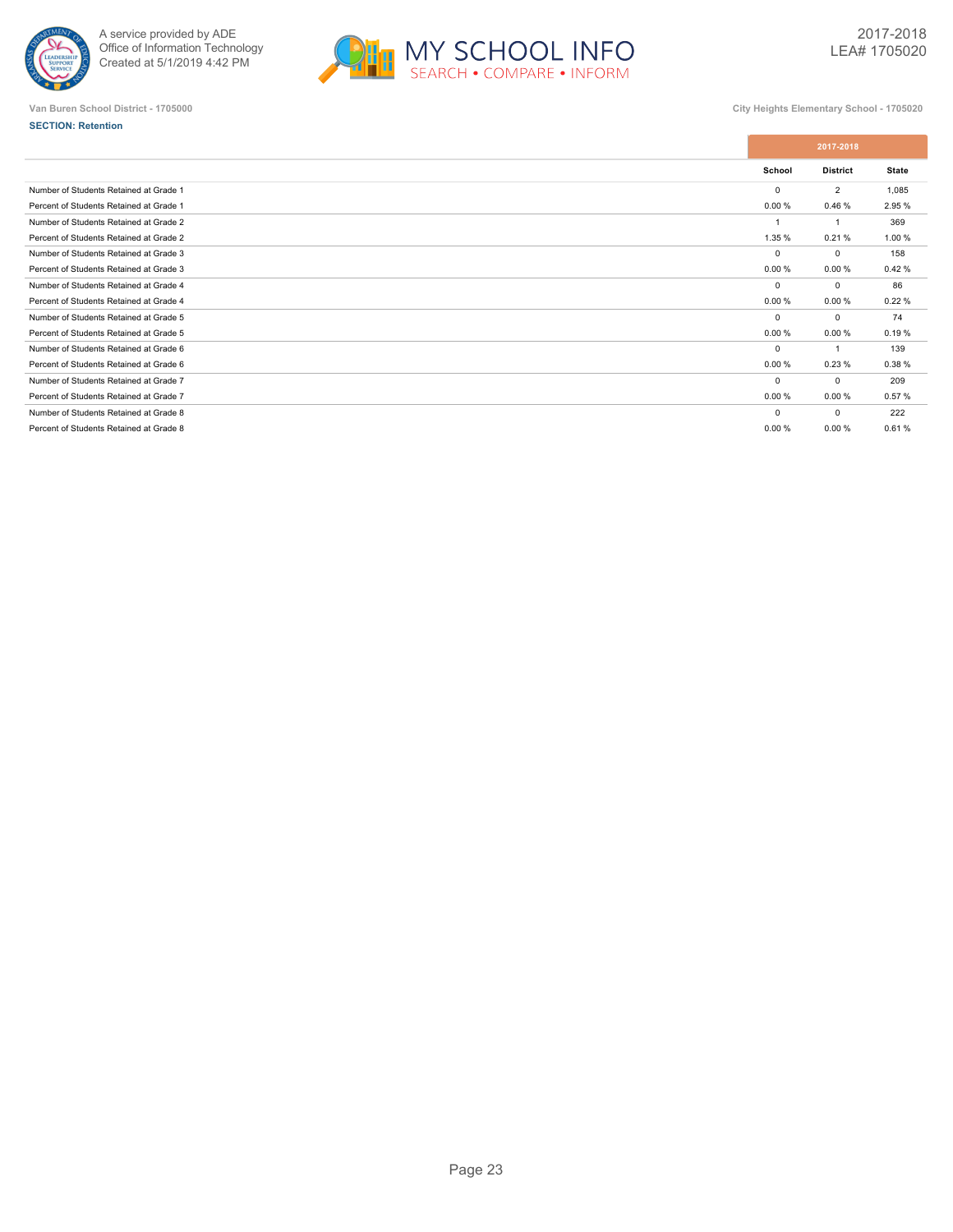



| <b>SECTION: Teacher Quality</b>                                                    |                          |                          |                          |
|------------------------------------------------------------------------------------|--------------------------|--------------------------|--------------------------|
|                                                                                    |                          | 2017-2018                |                          |
|                                                                                    | School                   | <b>District</b>          | State                    |
| % Teachers Completely Certified (Licensed)                                         | 100.0%                   | 92.0%                    | 96.8%                    |
| % Teachers with Emergency / Provisional Credentials                                | 0.0%                     | 0.0%                     | $0.0 \%$                 |
| % Teachers with Bachelor's Degree                                                  | 100.0%                   | 74.0%                    | 53.0 %                   |
| % Teachers with Master's Degree                                                    | 0.0%                     | 25.0%                    | 42.0%                    |
| % Teachers with Advanced Degree                                                    | 0.0%                     | 1.0%                     | 1.0%                     |
| All Economic Levels (All Quartiles All Schools)                                    |                          |                          |                          |
|                                                                                    | School                   | <b>District</b>          | <b>State</b>             |
| Number of Teachers (Certified Teachers)                                            | 24                       | 469                      | 41,834                   |
| Number of Teachers Evaluated this year under Teacher Excellence and Support System | 8                        | 106                      | 8,035                    |
| Number of Teachers Proficient or Above under Teacher Excellence and Support System | 8                        | 104                      | 7,845                    |
| Number Certified by National Board for Professional Teaching Standards             | $\mathbf{1}$             | 37                       | 2,287                    |
| Number of Teachers Teaching with Emergency/Provisional Credentials                 | $\mathsf 0$              | 6                        | 765                      |
| Percentage Teaching with Emergency/Provisional Credentials                         | 0.0%                     | 1.3%                     | 1.8%                     |
| Number of Teachers Teaching Out-of-field                                           | $\mathbf{1}$             | 19                       | 1,459                    |
| Percentage of Teachers Teaching Out-of-field                                       | 4.2%                     | 4.1%                     | 3.5%                     |
| Number of Inexperienced Teachers                                                   | 5                        | 57                       | 7,134                    |
| Percentage of Teachers who are Inexperienced                                       | 20.8%                    | 12.2%                    | 17.1 %                   |
| Number of Teachers, Principals, and Assistant Principals                           | 26                       | 493                      | 43,663                   |
| Number of Inexperienced Teachers, Principals, and Assistant Principals             | N/A                      | N/A                      | N/A                      |
| Percentage of Teachers, Principals, and Assitant Principals who are Inexperienced  | N/A                      | N/A                      | N/A                      |
| High Poverty (Highest Quartile of Schools Free and Reduced Lunch Percentage)       | School                   | <b>District</b>          | <b>State</b>             |
| Number of Teachers (Certified Teachers)                                            | $\overline{a}$           | 21                       | 9,078                    |
| Number of Teachers Evaluated this year under Teacher Excellence and Support System | ---                      | $\overline{a}$           | 1,324                    |
| Number of Teachers Proficient or Above under Teacher Excellence and Support System | $---$                    | $\hspace{0.05cm} \ldots$ | 1,262                    |
| Number Certified by National Board for Professional Teaching Standards             | ---                      | $\overline{a}$           | 339                      |
| Number of Teachers Teaching with Emergency/Provisional Credentials                 | $\overline{\phantom{a}}$ | 0                        | 281                      |
| Percentage Teaching with Emergency/Provisional Credentials                         | ---                      | 0.0%                     | 3.1%                     |
| Number of Teachers Teaching Out-of-field                                           | $\overline{a}$           | $\mathsf 0$              | 380                      |
| Percentage of Teachers Teaching Out-of-field                                       | $\overline{a}$           | 0.0%                     | 4.2%                     |
| Number of Inexperienced Teachers                                                   | $\overline{a}$           | $\mathbf{1}$             | 1,747                    |
| Percentage of Teachers who are Inexperienced                                       | $---$                    | 4.8%                     | 19.2 %                   |
| Number of Teachers, Principals, and Assistant Principals                           | $\overline{\phantom{a}}$ | 23                       | 9,504                    |
| Number of Inexperienced Teachers, Principals, and Assistant Principals             | ---                      | N/A                      | N/A                      |
| Percentage of Teachers, Principals, and Assitant Principals who are Inexperienced  | ---                      | N/A                      | N/A                      |
| Low Poverty (Lowest Quartile of Schools Free and Reduced Lunch Percentage)         |                          |                          |                          |
|                                                                                    | School                   | <b>District</b>          | State                    |
| Number of Teachers (Certified Teachers)                                            | ---                      | 64                       | 12,453                   |
| Number of Teachers Evaluated this year under Teacher Excellence and Support System | $\overline{\phantom{a}}$ | 7                        | 2,507                    |
| Number of Teachers Proficient or Above under Teacher Excellence and Support System | ---                      | $\overline{7}$           | 2,464                    |
| Number Certified by National Board for Professional Teaching Standards             | $\overline{\phantom{a}}$ | 10                       | 877                      |
| Number of Teachers Teaching with Emergency/Provisional Credentials                 | ---                      | $\overline{2}$           | 154                      |
| Percentage Teaching with Emergency/Provisional Credentials                         | $\overline{\phantom{a}}$ | 3.1%                     | 1.2%                     |
| Number of Teachers Teaching Out-of-field                                           | ---                      | $\overline{2}$           | 341                      |
| Percentage of Teachers Teaching Out-of-field                                       | $\overline{a}$           | 3.1%                     | 2.7%                     |
| Number of Inexperienced Teachers                                                   | $---$                    | $\overline{2}$           | 1,926                    |
| Percentage of Teachers who are Inexperienced                                       | ---                      | 3.1%                     | 15.5 %                   |
| Number of Teachers, Principals, and Assistant Principals                           | ---                      | 67                       | 12,978                   |
| Number of Inexperienced Teachers, Principals, and Assistant Principals             | ---                      | N/A                      | N/A                      |
| Percentage of Teachers, Principals, and Assitant Principals who are Inexperienced  | $\overline{a}$           | N/A                      | N/A                      |
| <b>School Board Members</b>                                                        |                          |                          | <b>Hours of Training</b> |
| Bob Freeman                                                                        |                          |                          | 0.00                     |
| Candice Settle-Beshears                                                            |                          |                          | 8.00                     |
| Carman Young                                                                       |                          |                          | 21.25                    |
| Christy Mayo                                                                       |                          |                          | 22.00                    |
| Kevin Bell                                                                         |                          |                          | 11.00                    |
| Lance Lanier                                                                       |                          |                          | 10.00                    |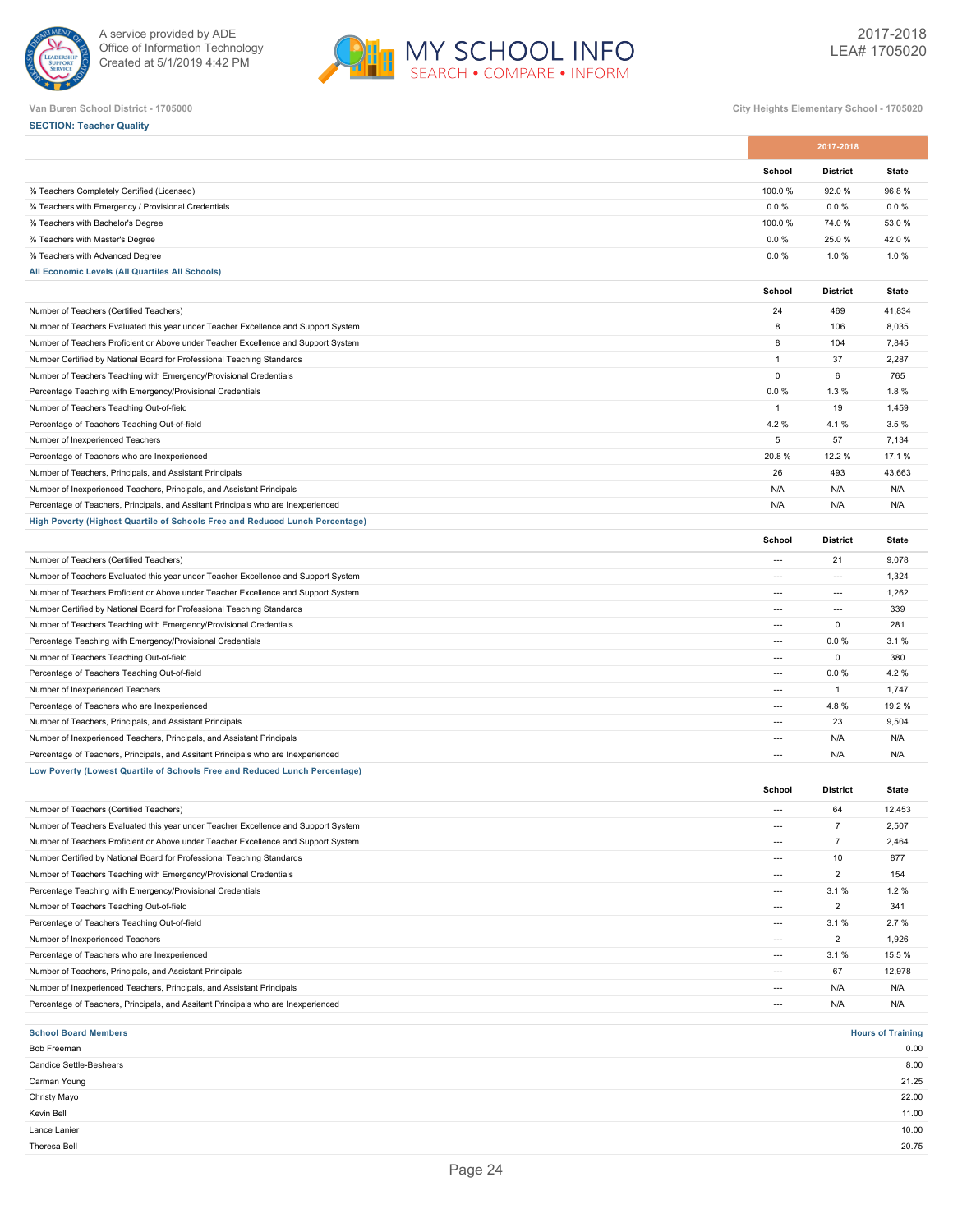

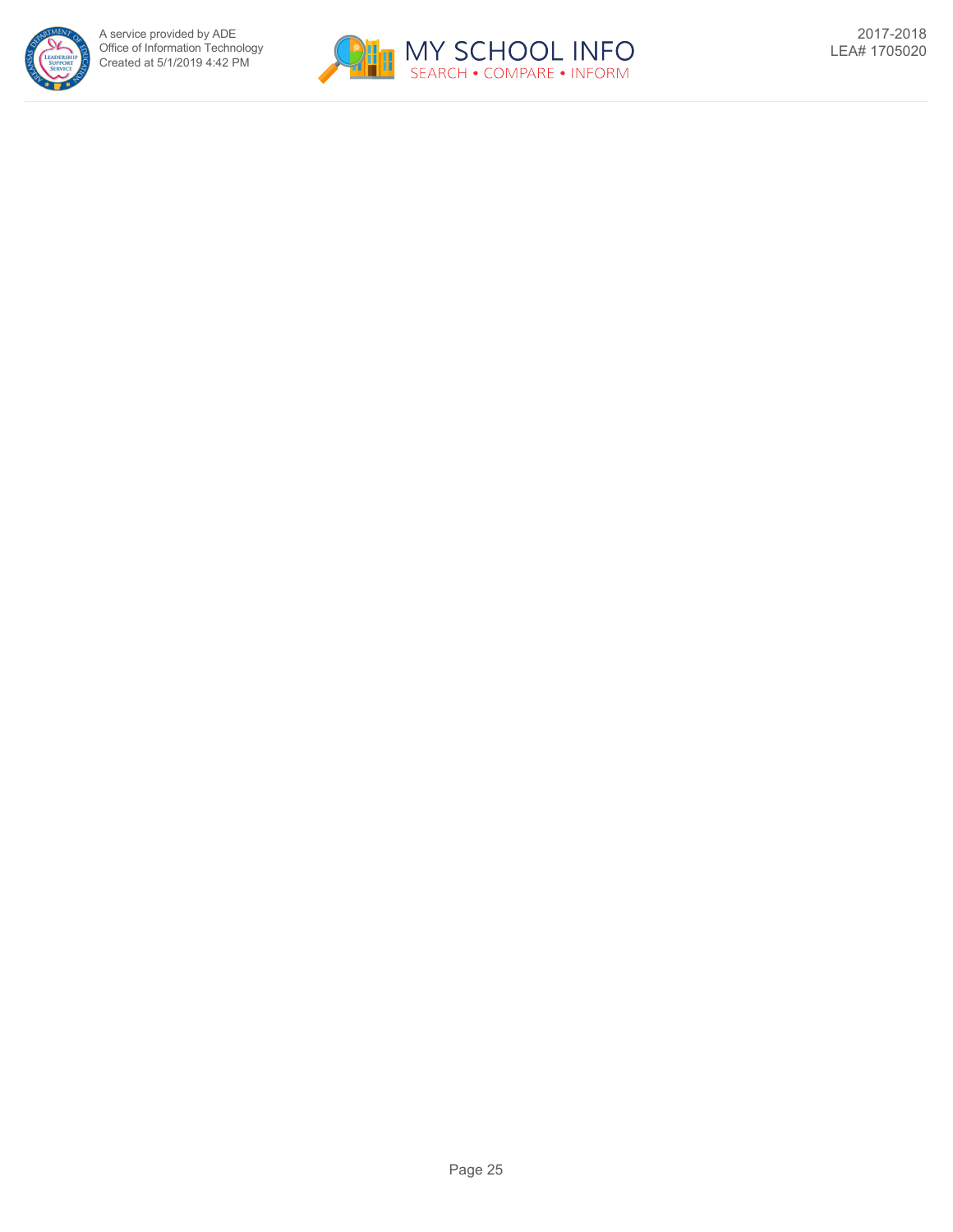



## **SECTION: School Expenditures**

|                                                      |                        |                                |             |                        | 2017-2018                      |              |                  |                     |                 |
|------------------------------------------------------|------------------------|--------------------------------|-------------|------------------------|--------------------------------|--------------|------------------|---------------------|-----------------|
| <b>State and Local Expenditures</b>                  |                        |                                |             |                        |                                |              |                  |                     |                 |
|                                                      |                        | School                         |             |                        | <b>District</b>                |              |                  | <b>State</b>        |                 |
|                                                      | Personnel <sup>*</sup> | Non-<br>Personnel *            | Total       | Personnel *            | Non-<br>Personnel *            | Total        | Personnel*       | Non-<br>Personnel * | Total           |
| Instruction                                          | \$1,408,803            | \$71.632                       | \$1,480,435 | \$22,336,531           | \$2,664,430                    | \$25,000.960 | \$1,846,546,023  | \$285,439,315       | \$2.131.985.338 |
| Support services, pupils                             | \$114,235              | \$609                          | \$114,844   | \$1,848,852            | \$53,074                       | \$1,901,926  | \$160,069,101    | \$8,503,839         | \$168,572,940   |
| Support services, instructional staff                | \$143,476              | \$65,351                       | \$208,827   | \$1,754,435            | \$1,122,945                    | \$2,877,380  | \$166,475,200    | \$70,344,838        | \$236,820,038   |
| Support services, general administration             | \$39,370               | \$11,735                       | \$51,105    | \$625,872              | \$186,558                      | \$812,431    | \$74,567,573     | \$26,093,991        | \$100,661,564   |
| Support services, school administration              | \$184,859              | \$2,237                        | \$187,096   | \$2,922,960            | \$38,258                       | \$2,961,218  | \$238,663,133    | \$8,760,219         | \$247,423,352   |
| Support services, operation and maintenance of plant | \$148,517              | \$137.240                      | \$285,757   | \$2,289,682            | \$3,012,378                    | \$5,302,060  | \$176,640,009    | \$310,699,332       | \$487,339,341   |
| Support services, student transportation             | \$80,507               | \$29,148                       | \$109,655   | \$1,279,854            | \$463,376                      | \$1,743,229  | \$111,117,482    | \$63,133,720        | \$174,251,201   |
| Business/central/other support services              | \$54,643               | \$9,779                        | \$64,422    | \$893,200              | \$185,838                      | \$1,079,038  | \$79,763,690     | \$51,636,647        | \$131,400,337   |
| Food services                                        | \$87,035               | \$54,495                       | \$141,530   | \$1,502,426            | \$980,015                      | \$2,482,441  | \$98,105,725     | \$160,750,493       | \$258,856,218   |
| Enterprise operations                                | \$0                    | \$6,640                        | \$6,640     | \$0                    | \$163,392                      | \$163,392    | \$40,418         | \$2,666,844         | \$2,707,263     |
| Other                                                | \$18,223               | \$6,883                        | \$25,106    | \$289,699              | \$109,428                      | \$399,127    | \$8,920,422      | \$2,213,308         | \$11,133,730    |
| <b>Grand Total</b>                                   | \$2,279,669            | \$395,749                      | \$2,675,419 | \$35,743,511           | \$8,979,691                    | \$44,723,203 | \$2,960,908,776  | \$990,242,548       | \$3,951,151,324 |
| State and Local Per-pupil Expenditures               | \$6,288                | \$1,092                        | \$7,380     | \$6,202                | \$1,558                        | \$7,760      | \$6,231          | \$2,084             | \$8,315         |
| <b>Federal Expenditures</b>                          |                        |                                |             |                        |                                |              |                  |                     |                 |
|                                                      |                        | School                         |             |                        | <b>District</b>                |              |                  | <b>State</b>        |                 |
|                                                      | Personnel *            | Non-<br>Personnel *            | Total       | Personnel *            | Non-<br>Personnel *            | Total        | Personnel *      | Non-<br>Personnel * | Total           |
| Instruction                                          | \$168,306              | \$54,845                       | \$223,151   | \$3,987,973            | \$1,099,964                    | \$5,087,937  | \$465,591,792    | \$60,997,050        | \$526,588,842   |
| Support services, pupils                             | S <sub>0</sub>         | \$2,840                        | \$2,840     | \$96,638               | \$309,970                      | \$406,608    | \$43,263,291     | \$33,247,903        | \$76,511,193    |
| Support services, instructional staff                | \$22,558               | \$23.081                       | \$45,640    | \$347,239              | \$344,532                      | \$691,770    | \$76,162,766     | \$39,296,794        | \$115,459,560   |
| Support services, general administration             | \$3,697                | \$2,791                        | \$6,488     | \$58,780               | \$44,368                       | \$103,149    | \$8,536,892      | \$4,085,874         | \$12,622,766    |
| Support services, school administration              | \$0                    | \$0                            | \$0         | \$0                    | \$0                            | \$0          | \$951,883        | \$58,734            | \$1,010,618     |
| Support services, operation and maintenance of plant | \$0                    | \$0                            | \$0         | \$0                    | \$14,711                       | \$14,711     | \$203,457        | \$1,551,473         | \$1,754,930     |
| Support services, student transportation             | \$7,975                | \$31                           | \$8,005     | \$126,777              | \$486                          | \$127,263    | \$7,211,281      | \$1,152,985         | \$8,364,266     |
| Business/central/other support services              | \$0                    | \$6,516                        | \$6,516     | \$0                    | \$103,589                      | \$103,589    | \$1,182,327      | \$8,688,164         | \$9,870,491     |
| Food services                                        | \$0                    | S <sub>0</sub>                 | \$0         | \$0                    | \$5,000                        | \$5,000      | \$220,700        | \$596,414           | \$817,115       |
| Enterprise operations                                | \$0                    | \$0                            | \$0         | \$0                    | \$0                            | \$0          | \$0              | \$6,054             | \$6,054         |
| Other                                                | \$0                    | \$58                           | \$58        | \$434,360              | \$37,880                       | \$472,240    | \$5,189,656      | \$1,639,119         | \$6,828,775     |
| <b>Grand Total</b>                                   | \$202,537              | \$90,161                       | \$292,698   | \$5,051,767            | \$1,960,500                    | \$7,012,267  | \$608,514,045    | \$151,320,564       | \$759,834,609   |
| Federal Per-pupil Expenditures                       | \$559                  | \$249                          | \$807       | \$877                  | \$340                          | \$1,217      | \$1,281          | \$318               | \$1,599         |
| <b>Total Expenditures</b>                            |                        |                                |             |                        |                                |              |                  |                     |                 |
|                                                      |                        | School                         |             |                        | <b>District</b>                |              |                  | <b>State</b>        |                 |
|                                                      | Personnel <sup>®</sup> | Non-<br>Personnel <sup>'</sup> | Total       | Personnel <sup>*</sup> | Non-<br>Personnel <sup>*</sup> | Total        | <b>Personnel</b> | Non-<br>Personnel * | Total           |

|                                                      |             | Personnel * |             |              | Personnel*   |              |                 | Personnel *     |                 |
|------------------------------------------------------|-------------|-------------|-------------|--------------|--------------|--------------|-----------------|-----------------|-----------------|
| Instruction                                          | \$1,577,109 | \$126,477   | \$1,703,587 | \$26,324,504 | \$3,764,393  | \$30,088,897 | \$2,312,137,815 | \$346,436,365   | \$2,658,574,180 |
| Support services, pupils                             | \$114,235   | \$3,448     | \$117,684   | \$1,945,490  | \$363,044    | \$2,308,534  | \$203,332,391   | \$41,751,742    | \$245,084,133   |
| Support services, instructional staff                | \$166,035   | \$88,433    | \$254,467   | \$2,101,674  | \$1,467,477  | \$3,569,151  | \$242,637,966   | \$109,641,632   | \$352,279,598   |
| Support services, general administration             | \$43,067    | \$14,526    | \$57,593    | \$684,653    | \$230,927    | \$915,579    | \$83,104,465    | \$30,179,866    | \$113,284,330   |
| Support services, school administration              | \$184,859   | \$2,237     | \$187,096   | \$2,922,960  | \$38,258     | \$2,961,218  | \$239,615,017   | \$8,818,953     | \$248,433,970   |
| Support services, operation and maintenance of plant | \$148,517   | \$137,240   | \$285,757   | \$2,289,682  | \$3,027,089  | \$5,316,771  | \$176,843,466   | \$312,250,805   | \$489,094,271   |
| Support services, student transportation             | \$88,482    | \$29,179    | \$117,660   | \$1,406,630  | \$463,861    | \$1,870,492  | \$118,328,762   | \$64,286,705    | \$182,615,468   |
| Business/central/other support services              | \$54,643    | \$16,295    | \$70,938    | \$893,200    | \$289,427    | \$1,182,627  | \$80,946,017    | \$60,324,811    | \$141,270,828   |
| Food services                                        | \$87,035    | \$54,495    | \$141,530   | \$1,502,426  | \$985,015    | \$2,487,441  | \$98,326,426    | \$161,346,907   | \$259,673,333   |
| Enterprise operations                                | \$0         | \$6,640     | \$6,640     | \$0          | \$163,392    | \$163,392    | \$40,418        | \$2,672,898     | \$2,713,317     |
| Other                                                | \$18,223    | \$6,941     | \$25,164    | \$724,059    | \$147,308    | \$871,367    | \$14,110,077    | \$3,852,428     | \$17,962,505    |
| <b>Grand Total</b>                                   | \$2,482,206 | \$485,911   | \$2,968,117 | \$40,795,278 | \$10,940,192 | \$51,735,470 | \$3,569,422.821 | \$1,141,563,112 | \$4,710,985,933 |
| <b>Total Per-pupil Expenditures</b>                  | \$6,847     | \$1,340     | \$8,187     | \$7,078      | \$1,898      | \$8,977      | \$7,511         | \$2,402         | \$9,914         |

\* Personnel Expenditures Salaries and Employee Benefits (Object Series 100 and 200)

\*\* Non-Personnel Expenditures = Personnel Expenditures subtracted from Total Expenditures.

|                                                         |        | 2017-2018       |               |
|---------------------------------------------------------|--------|-----------------|---------------|
|                                                         | School | <b>District</b> | State         |
| Mills Voted                                             |        | 42.6            | 38.4          |
| Average Teacher Salary                                  |        | \$50,318        | \$49,840      |
| <b>Extracurricular Expenditures</b>                     |        | \$4,585,507     | \$187,202,332 |
| Capital Expenditures                                    |        | \$4,191,955     | \$573,071,733 |
| Debt Service Expenditures                               |        | \$5,089,631     | \$294,033,249 |
| <b>Free and Reduced Meals</b>                           |        |                 |               |
| Percent of Students Eligible for Free and Reduced Meals | 62.1%  | 61.2%           | 60.2%         |
| State Free and Reduced-Price Meal Rate††                |        |                 | 60.6%         |
| National Free and Reduced-Price Meal Rate+              |        |                 | 57.9%         |
|                                                         |        |                 |               |

† Source: FNS National databank.

†† State Free and Reduced Meal Rate includes preschool and adult education students.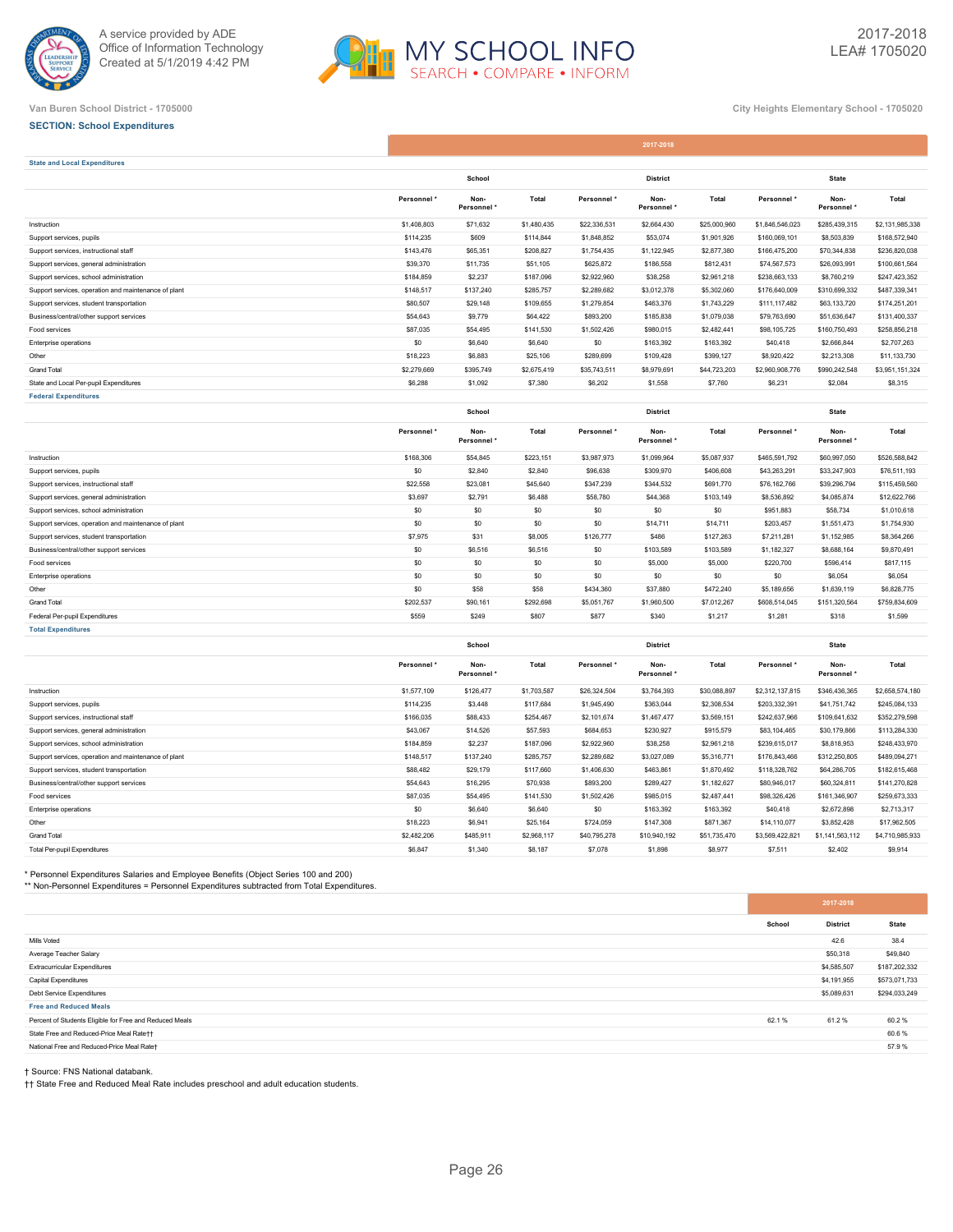

A service provided by ADE Office of Information Technology Created at 5/1/2019 4:42 PM





|                               |            | 2017-2018 |          |
|-------------------------------|------------|-----------|----------|
|                               | <b>ELA</b> | Math      | Science  |
|                               | 0.00%      | $0.00\%$  | $0.00\%$ |
| Grade 3<br>Grade 4<br>Grade 5 | 0.00%      | $0.00\%$  | $0.00\%$ |
|                               | 0.00%      | 0.00%     | $0.00\%$ |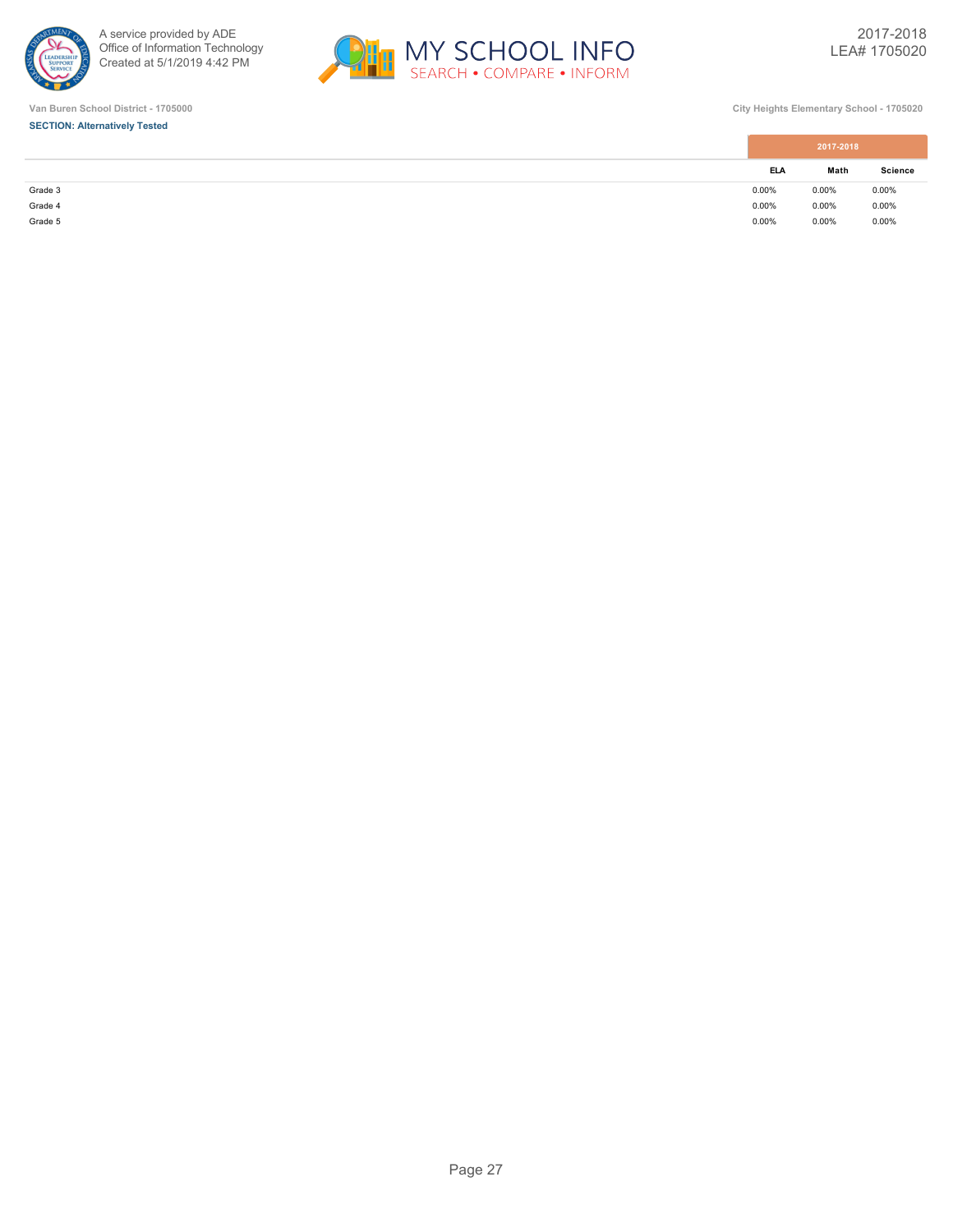



|                                                                                               |                      | 2017-2018                           |                                     |                            |                        |
|-----------------------------------------------------------------------------------------------|----------------------|-------------------------------------|-------------------------------------|----------------------------|------------------------|
|                                                                                               | $%$ Tested           | % In Need of Support                | $\%$ Close                          | % Ready                    | % Exceeds              |
| <b>Grade 3 Mathematics</b>                                                                    |                      |                                     |                                     |                            |                        |
| African-American                                                                              | 100                  | $\,$ 0 $\,$                         | $_{50}$                             | $_{50}$                    | $^{\circ}$             |
| African-American Student with Disability                                                      | 100                  | $\circ$                             | 100                                 | $\circ$                    | $^{\circ}$             |
| African-American Female                                                                       | $100\,$              | $\,$ 0                              | $\mathbf 0$                         | 100                        | $\circ$                |
| African-American Female with Disability                                                       | $\ddotsc$            | $\cdots$                            | $\cdots$                            |                            | $\cdots$               |
| African-American Female without Disability<br>African-American Female Non-English Learner     | 100<br>$100\,$       | $\,$ 0 $\,$<br>$\,$ 0 $\,$          | $\,$ 0 $\,$<br>$\mathbf 0$          | 100<br>$100\,$             | $\,$ 0 $\,$<br>$\,$ 0  |
| African-American Female Non-English Learner with Disability                                   | $\cdots$             | $\cdots$                            | $\cdots$                            | $\cdots$                   |                        |
| African-American Female Non-English Learner without Disability                                | 100                  | $\,$ 0 $\,$                         | $\,$ 0 $\,$                         | 100                        | $\circ$                |
| African-American Male                                                                         | 100                  | $\,$ 0                              | 100                                 | $\mathsf 0$                | $\circ$                |
| African-American Male with Disability                                                         | 100                  | $\,0\,$                             | 100                                 | $\circ$                    | $\,$ 0                 |
| African-American Male Non-English Learner                                                     | $100\,$              | $\,$ 0                              | 100                                 | $\mathsf{o}$               | $\circ$                |
| African-American Male Non-English Learner with Disability                                     | 100                  | $\,$ 0                              | 100                                 | $\circ$                    | $\,$ 0                 |
| African-American Student without Disability<br>African-American Non-English Learner           | 100<br>$100\,$       | $\,$ 0 $\,$<br>$\,$ 0               | $\mathbf 0$<br>$_{\rm 50}$          | 100<br>$_{50}$             | $\,$ 0 $\,$<br>$\circ$ |
| African-American Non-English Learner with Disability                                          | 100                  | $\circ$                             | 100                                 | $\circ$                    | $\circ$                |
| African-American Non-English Learner without Disability                                       | 100                  | $\,0\,$                             | $\mathbf 0$                         | 100                        | $\,$ 0 $\,$            |
| All                                                                                           | 100                  | 1.59                                | 22.22                               | 33.33                      | 42.86                  |
| Caucasian                                                                                     | 100                  | 2.08                                | 18.75                               | 35.42                      | 43.75                  |
| Caucasian Student with Disability                                                             | $100\,$              | $12.5\,$                            | $\rm{2S}$                           | $_{50}$                    | 12.5                   |
| Caucasian Female                                                                              | 100                  | $\,$ 0 $\,$                         | 26.09                               | 30.43                      | 43.48                  |
| Caucasian Female with Disability<br>Caucasian Female without Disability                       | $\cdots$<br>$100\,$  | $\cdots$<br>$\,$ 0                  | $\cdots$<br>26.09                   | $\cdots$<br>30.43          | <br>43.48              |
| Caucasian Female Non-English Learner                                                          | 100                  | $^{\circ}$                          | 26.09                               | 30.43                      | 43.48                  |
| Caucasian Female Non-English Learner with Disability                                          | $\cdots$             | $\cdots$                            | $\cdots$                            | $\cdots$                   |                        |
| Caucasian Female Non-English Learner without Disability                                       | 100                  | $\,$ 0 $\,$                         | 26.09                               | 30.43                      | 43.48                  |
| Caucasian Male                                                                                | 100                  | $\sim$                              | $12\,$                              | 40                         | 44                     |
| Caucasian Male with Disability                                                                | $100\,$              | $12.5\,$                            | $\rm{2S}$                           | $_{50}$                    | 12.5                   |
| Caucasian Male without Disability                                                             | 100                  | $\,$ 0                              | 5.88                                | 35.29                      | 58.82                  |
| Caucasian Male Non-English Learner<br>Caucasian Male Non-English Learner with Disability      | 100<br>$100\,$       | $\ddot{4}$<br>12.5                  | $12\,$<br>$\rm{2S}$                 | $40\,$<br>$_{50}$          | $44\,$<br>12.5         |
| Caucasian Male Non-English Learner without Disability                                         | 100                  | $^{\circ}$                          | 5.88                                | 35.29                      | 58.82                  |
| Caucasian Student without Disability                                                          | 100                  | $\,$ 0 $\,$                         | 17.5                                | 32.5                       | 60                     |
| Caucasian Non-English Learner                                                                 | 100                  | $2.08\,$                            | 18.75                               | 35.42                      | 43.75                  |
| Caucasian Non-English Learner with Disability                                                 | 100                  | 12.5                                | $2\!$                               | 60                         | 12.5                   |
| Caucasian Non-English Learner without Disability                                              | $100\,$              | $\,$ 0 $\,$                         | 17.5                                | 32.5                       | $_{50}$                |
| Student with Disability                                                                       | 100                  | 11.11                               | 33.33                               | 44.44<br>$\circ$           | 11.11                  |
| English Learner<br>English Learner Student with Disability                                    | 100                  | $\,$ 0 $\,$<br>$\ddot{\phantom{a}}$ | $60\,$                              |                            | $40\,$                 |
| English Learner Student without Disability                                                    | 100                  | $\,0\,$                             | 60                                  | $\,$ 0                     | 40                     |
| Female                                                                                        | 100                  | $\,$ 0 $\,$                         | 29.03                               | 29.03                      | 41.94                  |
| Female Student with Disability                                                                | $\ddotsc$            | $\ddot{\phantom{0}}$                | $\ddot{\phantom{a}}$                |                            |                        |
| Female English Learner                                                                        | 100                  | $^{\circ}$                          | 66.67                               | $\circ$                    | 33.33                  |
| Female English Learner with Disability                                                        |                      | $\ddot{\phantom{a}}$                |                                     |                            | $\cdots$               |
| Female English Learner without Disability<br>Female Student without Disability                | 100<br>100           | $\,$ 0 $\,$<br>$\,$ 0 $\,$          | 66.67<br>29.03                      | $\circ$<br>29.03           | 33.33<br>41.94         |
| Female Non-English Learner                                                                    | $100\,$              | $\,$ 0 $\,$                         | $\rm{2S}$                           | 32.14                      | 42.86                  |
| Female Non-English Learner with Disability                                                    | $\cdots$             | $\cdots$                            | $\ddotsc$                           | $\cdots$                   |                        |
| Female Non-English Learner without Disability                                                 | 100                  | $\,$ 0                              | $\rm{z}\rm{s}$                      | 32.14                      | 42.86                  |
| Hispanic                                                                                      | 100                  | $\,$ 0 $\,$                         | 37.5                                | $\,$ 0                     | 62.5                   |
| Hispanic Student with Disability                                                              | $\cdots$             | $\cdots$                            | $\cdots$                            | $\cdots$                   | $\cdots$               |
| Hispanic English Learner                                                                      | $100\,$              | $\,$ 0 $\,$                         | $60\,$                              | $\mathbb O$                | $40\,$                 |
| Hispanic English Learner with Disability<br>Hispanic English Learner without Disability       | $\cdots$<br>100      | $\cdots$<br>$\,$ 0 $\,$             | $\cdots$<br>$60\,$                  | <br>$\,$ 0                 | <br>$40\,$             |
| Hispanic Female                                                                               | $100\,$              | $\,$ 0                              | $_{\rm 50}$                         | $\mathsf{o}$               | $_{50}$                |
| Hispanic Female with Disability                                                               | $\cdots$             | $\cdots$                            | $\cdots$                            | $\cdots$                   |                        |
| Hispanic Female English Learner                                                               | 100                  | $\,$ 0 $\,$                         | 66.67                               | $\,$ 0                     | 33.33                  |
| Hispanic Female English Learner with Disability                                               |                      | $\ddot{\phantom{0}}$                |                                     |                            |                        |
| Hispanic Female English Learner without Disability                                            | 100                  | $\,0\,$                             | 66.67                               | $\circ$                    | 33.33                  |
| Hispanic Female without Disability                                                            | $100\,$              | $\,$ 0                              | $_{\rm 50}$                         | $\mathsf{o}$               | $_{50}$                |
| Hispanic Female Non-English Learner<br>Hispanic Female Non-English Learner without Disability | 100<br>100           | $\,0\,$<br>$\mathfrak o$            | $\mathbf 0$<br>$\circ$              | $\mathsf 0$<br>$\mathsf 0$ | 100<br>100             |
| Hispanic Male                                                                                 | $100\,$              | $\,$ 0 $\,$                         | $\rm{2S}$                           | $\,$ 0                     | 75                     |
| Hispanic Male with Disability                                                                 | $\cdots$             | $\cdots$                            | $\cdots$                            | $\cdots$                   |                        |
| Hispanic Male English Learner                                                                 | 100                  | $\,$ 0 $\,$                         | $_{50}$                             | $\,$ 0 $\,$                | 60                     |
| Hispanic Male English Learner with Disability                                                 | $\ldots$             | $\cdots$                            | $\cdots$                            | $\ldots$                   |                        |
| Hispanic Male English Learner without Disability                                              | 100                  | $\circ$                             | 50                                  | $\circ$                    | 50                     |
| Hispanic Male without Disability                                                              | $100\,$<br>100       | $\,$ 0 $\,$<br>$\,$ 0 $\,$          | $\rm{2S}$<br>$\,0\,$                | $\mathsf{o}$<br>$\,$ 0     | 75<br>100              |
| Hispanic Male Non-English Learner<br>Hispanic Male Non-English Learner without Disability     | 100                  | $\,$ 0 $\,$                         | $\mathbf 0$                         | $\circ$                    | 100                    |
| Hispanic Student without Disability                                                           | $100\,$              | $\,$ 0 $\,$                         | $37.5\,$                            | $\mathsf{o}$               | 62.5                   |
| Hispanic Non-English Learner                                                                  | 100                  | $\,$ 0 $\,$                         | $\mathbf{0}$                        | $\circ$                    | 100                    |
| Hispanic Non-English Learner without Disability                                               | 100                  | $\,$ 0 $\,$                         | $\,$ 0 $\,$                         | $\,$ 0 $\,$                | 100                    |
| Male                                                                                          | 100                  | 3.13                                | 15.63                               | 37.5                       | 43.75                  |
| Male Student with Disability                                                                  | 100                  | 11.11                               | 33.33                               | 44.44<br>$\,$ 0            | 11.11                  |
| Male English Learner<br>Male English Learner with Disability                                  | $100\,$<br>$\ddotsc$ | $\,$ 0 $\,$<br>$\sim$               | $_{\rm 50}$<br>$\ddot{\phantom{a}}$ | $\cdots$                   | $_{50}$<br>            |
| Male English Learner without Disability                                                       | 100                  | $\,$ 0 $\,$                         | $_{50}$                             | $\circ$                    | 60                     |
| Male Student without Disability                                                               | $100\,$              | $\,$ 0 $\,$                         | $^{\rm 87}$                         | 34.78                      | 56.52                  |
| Male Non-English Learner                                                                      | 100                  | 3.33                                | 13.33                               | 40                         | 43.33                  |
| Male Non-English Learner with Disability                                                      | 100                  | 11.11                               | 33.33                               | 44.44                      | 11.11                  |
| Male Non-English Learner without Disability                                                   | 100                  | $\,$ 0 $\,$                         | 4.76                                | 38.1                       | 57.14                  |
| Student without Disability<br>Non-English Learner                                             | 100<br>$100\,$       | $\circ$<br>$1.72\,$                 | 20.37<br>18.97                      | 31.48<br>36.21             | 48.15<br>43.1          |
| Non-English Learner Student with Disability                                                   | 100                  | 11.11                               | 33.33                               | 44.44                      | 11.11                  |
| Non-English Learner Student without Disability                                                | 100                  | $\,$ 0 $\,$                         | 16.33                               | 34.69                      | 48.98                  |
|                                                                                               |                      |                                     |                                     |                            |                        |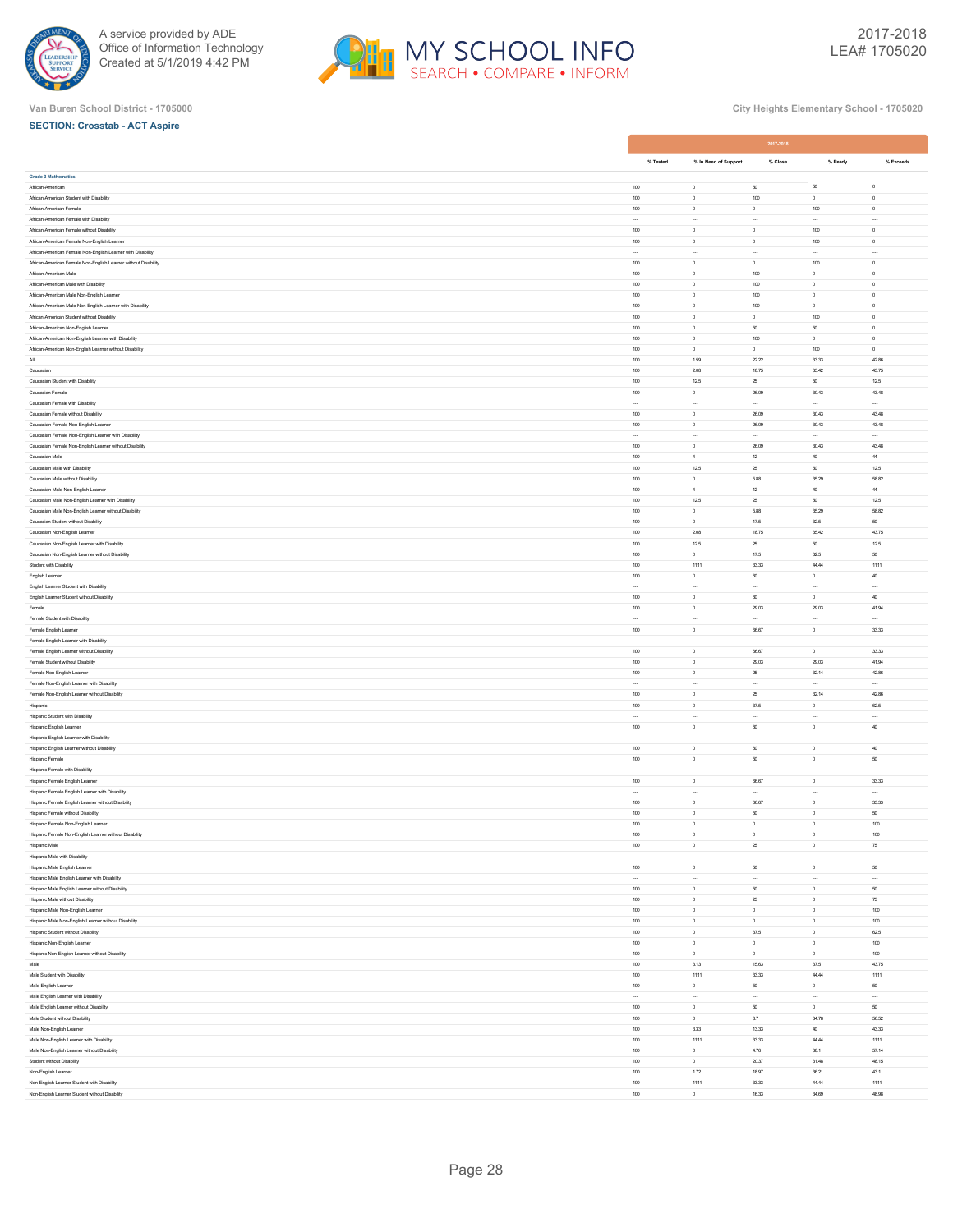



|                                                                                                             | 2017-2018            |                                     |                                  |                         |                          |
|-------------------------------------------------------------------------------------------------------------|----------------------|-------------------------------------|----------------------------------|-------------------------|--------------------------|
|                                                                                                             | % Tested             | % In Need of Support                | % Close                          | % Ready                 | % Exceeds                |
| <b>Grade 4 Mathematics</b>                                                                                  |                      |                                     |                                  |                         |                          |
| African-American                                                                                            | $\ldots$             | $\cdots$                            | $\cdots$                         | $\cdots$                |                          |
| African-American Student with Disability                                                                    | $\cdots$             | $\overline{\phantom{a}}$            | $\ddotsc$                        | $\ddotsc$               | $\ddotsc$                |
| African-American Female                                                                                     | $\cdots$             | $\cdots$                            | $\cdots$                         | $\cdots$                | $\cdots$                 |
| African-American Female with Disability<br>African-American Female without Disability                       | $\cdots$<br>$\sim$   | $\cdots$<br>ä,                      | $\ldots$<br>$\ddot{\phantom{a}}$ | $\cdots$<br>            | $\cdots$<br>             |
| African-American Female Non-English Learner                                                                 | $\cdots$             | $\sim$                              | $\cdots$                         | $\cdots$                | $\cdots$                 |
| African-American Female Non-English Learner with Disability                                                 | $\cdots$             | $\sim$                              | $\ddotsc$                        | $\cdots$                | $\cdots$                 |
| African-American Female Non-English Learner without Disability                                              | $\ddotsc$            | $\sim$                              | $\ddot{\phantom{a}}$             | $\ddotsc$               | $\overline{\phantom{a}}$ |
| African-American Male                                                                                       | $\cdots$             | $\cdots$                            | $\cdots$                         | $\cdots$                | $\cdots$                 |
| African-American Male with Disability<br>African-American Male Non-English Learner                          | $\cdots$<br>$\cdots$ | $\cdots$<br>$\cdots$                | $\cdots$<br>$\sim$               | $\cdots$<br>$\cdots$    | $\cdots$<br>$\cdots$     |
| African-American Male Non-English Learner with Disability                                                   | $\cdots$             | $\cdots$                            | $\cdots$                         | $\cdots$                | $\cdots$                 |
| African-American Student without Disability                                                                 | $\cdots$             | $\cdots$                            | $\cdots$                         | $\cdots$                | $\cdots$                 |
| African-American Non-English Learner                                                                        | $\cdots$             | $\sim$                              | $\cdots$                         | $\cdots$                | $\cdots$                 |
| African-American Non-English Learner with Disability                                                        | $\sim$               | $\cdots$                            | $\cdots$                         | $\cdots$                | $\cdots$                 |
| African-American Non-English Learner without Disability<br>$AII$                                            | $\cdots$<br>100      | $\cdots$<br>2.13                    | $\ddot{\phantom{0}}$<br>4.26     | <br>59.57               | $\cdots$<br>34.04        |
| Caucasian                                                                                                   | 100                  | 263                                 | 263                              | 60.53                   | 34.21                    |
| Caucasian Student with Disability                                                                           | 100                  | $20\,$                              | $\rm{20}$                        | $_{60}$                 | $\circ$                  |
| Caucasian Female                                                                                            | 100                  | 5.56                                | $\,$ 0 $\,$                      | 77.78                   | 16.67                    |
| Caucasian Female with Disability                                                                            | 100                  | 33.33                               | $\,$ 0 $\,$                      | 66.67                   | $\,$ 0 $\,$              |
| Caucasian Female without Disability                                                                         | 100                  | $\circ$                             | $\circ$                          | 80                      | 20                       |
| Caucasian Female Non-English Learner<br>Caucasian Female Non-English Learner with Disability                | 100<br>100           | $5.56\,$<br>33.33                   | $\,$ 0 $\,$<br>$\,$ 0 $\,$       | 77.78<br>66.67          | 16.67<br>$\mathbb O$     |
| Caucasian Female Non-English Learner without Disability                                                     | 100                  | $\,$ 0 $\,$                         | $\,$ 0 $\,$                      | 80                      | $\mathbf{20}$            |
| Caucasian Male                                                                                              | 100                  | $\,$ 0                              | $\mathsf{s}$                     | $45\,$                  | $_{\rm 50}$              |
| Caucasian Male with Disability                                                                              | 100                  | $\circ$                             | $_{50}$                          | 50                      | $^{\circ}$               |
| Caucasian Male without Disability                                                                           | 100                  | $\circ$                             | $\circ$                          | 44.44                   | 55.56                    |
| Caucasian Male Non-English Learner                                                                          | 100<br>100           | $\circ$<br>$\circ$                  | $\sqrt{5}$<br>$_{50}$            | $45\,$<br>50            | $_{50}$<br>$\circ$       |
| Caucasian Male Non-English Learner with Disability<br>Caucasian Male Non-English Learner without Disability | 100                  | $\,$ 0 $\,$                         | $\,$ 0                           | 44.44                   | 55.56                    |
| Caucasian Student without Disability                                                                        | 100                  | $\,$ 0                              | $\,$ 0 $\,$                      | 60.61                   | 39.39                    |
| Caucasian Non-English Learner                                                                               | 100                  | 2.63                                | 263                              | 60.53                   | 34.21                    |
| Caucasian Non-English Learner with Disability                                                               | 100                  | $\rm{20}$                           | $\rm{20}$                        | $_{60}$                 | $\,$ 0 $\,$              |
| Caucasian Non-English Learner without Disability                                                            | 100                  | $\circ$                             | $\circ$                          | 60.61                   | 39.39                    |
| Student with Disability                                                                                     | 100                  | 16.67                               | 33.33                            | $_{50}$                 | $\mathbb O$              |
| English Learner<br>English Learner Student with Disability                                                  | 100<br>$\cdots$      | $\,$ 0<br>$\cdots$                  | $\,$ 0 $\,$<br>$\cdots$          | $_{50}$<br>$\cdots$     | $_{50}$<br>$\cdots$      |
| English Learner Student without Disability                                                                  | 100                  | $\,$ 0                              | $\,$ 0 $\,$                      | $_{\rm 50}$             | $_{\rm 50}$              |
| Female                                                                                                      | 100                  | 4.17                                | 4.17                             | 66.67                   | $\rm 25$                 |
| Female Student with Disability                                                                              | 100                  | $\rm{25}$                           | $\rm zs$                         | $_{50}$                 | $\,$ 0 $\,$              |
| Female English Learner                                                                                      | 100                  | $\,$ 0                              | $\,$ 0 $\,$                      | $\mathbb O$             | $100\,$                  |
| Female English Learner with Disability<br>Female English Learner without Disability                         | $\cdots$<br>100      | $\cdots$<br>$\circ$                 | $\sim$<br>$\circ$                | $\cdots$<br>$\circ$     | $\cdots$<br>100          |
| Female Student without Disability                                                                           | 100                  | $\,$ 0                              | $\,$ 0 $\,$                      | $70\,$                  | $30\,$                   |
| Female Non-English Learner                                                                                  | 100                  | 4.55                                | 4.55                             | 72.73                   | 18.18                    |
| Female Non-English Learner with Disability                                                                  | 100                  | $\rm{25}$                           | $\rm{2S}$                        | $_{\rm 50}$             | $\mathbb O$              |
| Female Non-English Learner without Disability                                                               | 100                  | $\,$ 0                              | $\,$ 0 $\,$                      | 77.78                   | 22.22                    |
| Hispanic                                                                                                    | 100                  | $\,$ 0 $\,$                         | $\,$ 0 $\,$                      | $_{50}$                 | $_{50}$                  |
| Hispanic Student with Disability<br>Hispanic English Learner                                                | 100                  | $\ddot{\phantom{a}}$<br>$\,$ 0 $\,$ | $\sim$<br>$\,$ 0 $\,$            | $_{50}$                 | $_{50}$                  |
| Hispanic English Learner with Disability                                                                    | $\cdots$             | $\cdots$                            | $\cdots$                         | $\cdots$                | $\cdots$                 |
| Hispanic English Learner without Disability                                                                 | 100                  | $\circ$                             | $\,$ 0 $\,$                      | $_{50}$                 | $_{50}$                  |
| Hispanic Female                                                                                             | 100                  | $\circ$                             | $\circ$                          | $\circ$                 | 100                      |
| Hispanic Female with Disability                                                                             | $\ddotsc$            | $\overline{\phantom{a}}$            | $\ddot{\phantom{0}}$             | $\ddotsc$               | $\cdots$                 |
| Hispanic Female English Learner<br>Hispanic Female English Learner with Disability                          | 100<br>$\cdots$      | $\circ$<br>$\cdots$                 | $\,$ 0 $\,$<br>$\ddotsc$         | $\mathbb O$<br>$\cdots$ | 100<br>$\cdots$          |
| Hispanic Female English Learner without Disability                                                          | 100                  | $\,$ 0                              | $\,$ 0 $\,$                      | $\mathbb O$             | $100\,$                  |
| Hispanic Female without Disability                                                                          | 100                  | $\circ$                             | $\circ$                          | $^{\circ}$              | 100                      |
| Hispanic Female Non-English Learner                                                                         | $\cdots$             | $\cdots$                            | $\cdots$                         | $\cdots$                | $\cdots$                 |
| Hispanic Female Non-English Learner without Disability                                                      |                      |                                     |                                  |                         |                          |
| Hispanic Male<br>Hispanic Male with Disability                                                              | 100<br>              | $\circ$<br>$\overline{\phantom{a}}$ | $\circ$<br>$\ddot{\phantom{0}}$  | 100<br>$\ddotsc$        | $^{\circ}$<br>$\ddotsc$  |
| Hispanic Male English Learner                                                                               | 100                  | $\circ$                             | $\,$ 0 $\,$                      | 100                     | $\mathbb O$              |
| Hispanic Male English Learner with Disability                                                               | $\ldots$             | $\cdots$                            | $\cdots$                         | $\cdots$                | $\cdots$                 |
| Hispanic Male English Learner without Disability                                                            | 100                  | $\circ$                             | $\,$ 0 $\,$                      | $100\,$                 | $\,$ 0 $\,$              |
| Hispanic Male without Disability                                                                            | 100                  | $\circ$                             | $\,$ 0 $\,$                      | 100                     | $\circ$                  |
| Hispanic Male Non-English Learner                                                                           | $\ldots$             | $\ldots$                            | $\ldots$                         | $\cdots$                | $\ldots$                 |
| Hispanic Male Non-English Learner without Disability<br>Hispanic Student without Disability                 | $\ddotsc$<br>100     | $\sim$<br>$\circ$                   | $\ddotsc$<br>$\circ$             | $\ddotsc$<br>50         | $\ddotsc$<br>50          |
| Hispanic Non-English Learner                                                                                | $\ldots$             | $\ldots$                            | $\cdots$                         | $\cdots$                | $\cdots$                 |
| Hispanic Non-English Learner without Disability                                                             | $\ddotsc$            | $\sim$                              | $\ddotsc$                        | $\ddotsc$               | $\cdots$                 |
| Male                                                                                                        | 100                  | $\circ$                             | 4.35                             | 52.17                   | 43.48                    |
| Male Student with Disability                                                                                | 100                  | $\,$ 0 $\,$                         | $_{50}$                          | $_{\rm 50}$             | $\,$ 0 $\,$              |
| Male English Learner                                                                                        | 100                  | $\circ$                             | $\circ$                          | 100                     | $\circ$                  |
| Male English Learner with Disability<br>Male English Learner without Disability                             | $\cdots$<br>100      | $\cdots$<br>$\,$ 0                  | $\cdots$<br>$\,$ 0 $\,$          | $\cdots$<br>100         | $\cdots$<br>$\mathbb O$  |
| Male Student without Disability                                                                             | 100                  | $\circ$                             | $\circ$                          | 52.38                   | 47.62                    |
| Male Non-English Learner                                                                                    | 100                  | $\,$ 0 $\,$                         | 4.76                             | 47.62                   | 47.62                    |
| Male Non-English Learner with Disability                                                                    | 100                  | $\circ$                             | 50                               | 50                      | $\mathbb O$              |
| Male Non-English Learner without Disability                                                                 | 100                  | $\,$ 0 $\,$                         | $\,$ 0 $\,$                      | 47.37                   | 52.63                    |
| Student without Disability<br>Non-English Learner                                                           | 100<br>100           | $\,$ 0 $\,$<br>2.33                 | $\,$ 0 $\,$<br>4.65              | 60.98<br>60.47          | 39.02<br>32.56           |
| Non-English Learner Student with Disability                                                                 | 100                  | 16.67                               | 33.33                            | $_{50}$                 | $\mathbb O$              |
| Non-English Learner Student without Disability                                                              | 100                  | $\circ$                             | $\,$ 0 $\,$                      | 62.16                   | 37.84                    |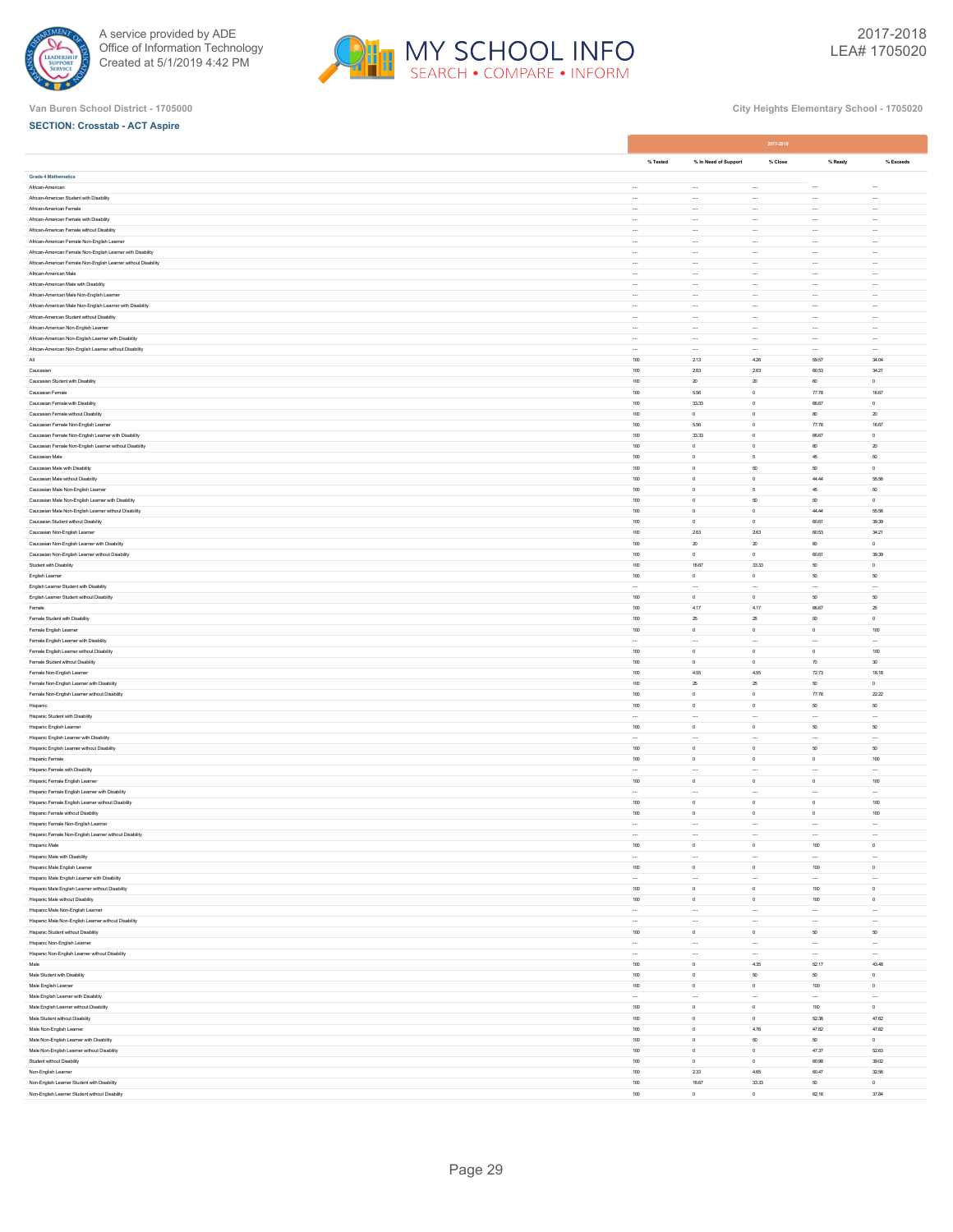



|                                                                                           |                      | 2017-2018                  |                                 |                                |                                                                                                                             |
|-------------------------------------------------------------------------------------------|----------------------|----------------------------|---------------------------------|--------------------------------|-----------------------------------------------------------------------------------------------------------------------------|
|                                                                                           | $\%$ Tested          | % In Need of Support       | $\%$ Close                      | % Ready                        | % Exceeds                                                                                                                   |
| <b>Grade 5 Mathematics</b>                                                                |                      |                            |                                 |                                |                                                                                                                             |
| African-American                                                                          | 100                  | $\,$ 0 $\,$                | 100                             | $\,$ 0 $\,$                    | $\mathbb O$                                                                                                                 |
| African-American Student with Disability                                                  | 100                  | $^{\circ}$                 | 100                             | $\mathbf{0}$                   | $^{\circ}$                                                                                                                  |
| African-American Female                                                                   | $100\,$              | $\,0\,$                    | $100\,$                         | $\,$ 0                         | $\,$ 0                                                                                                                      |
| African-American Female with Disability                                                   | 100                  | $\,$ 0 $\,$                | 100                             | $\,$ 0 $\,$                    | $\,$ 0 $\,$                                                                                                                 |
| African-American Female without Disability<br>African-American Female Non-English Learner | $\cdots$<br>$100\,$  | $\cdots$<br>$\,$ 0 $\,$    | $\ddot{\phantom{0}}$<br>$100\,$ | $\ddot{\phantom{0}}$<br>$\,$ 0 | $\cdots$<br>$\,$ 0 $\,$                                                                                                     |
| African-American Female Non-English Learner with Disability                               | 100                  | $\circ$                    | 100                             | $\mathbb O$                    | $\circ$                                                                                                                     |
| African-American Female Non-English Learner without Disability                            | $\ldots$             | $\cdots$                   | $\ldots$                        | $\cdots$                       | $\cdots$                                                                                                                    |
| African-American Male                                                                     | $\ddot{\phantom{a}}$ | $\sim$                     | $\ddotsc$                       | $\ddotsc$                      | $\cdots$                                                                                                                    |
| African-American Male with Disability                                                     | $\cdots$             | $\cdots$                   | $\cdots$                        | $\cdots$                       | $\cdots$                                                                                                                    |
| African-American Male Non-English Learner                                                 | $\ddotsc$            | $\sim$                     | $\ddot{\phantom{0}}$            | $\ddotsc$                      | $\cdots$                                                                                                                    |
| African-American Male Non-English Learner with Disability                                 | $\sim$               | $\sim$                     | $\sim$                          | $\ddotsc$                      | $\cdots$                                                                                                                    |
| African-American Student without Disability<br>African-American Non-English Learner       | $\cdots$<br>$100\,$  | $\cdots$<br>$\,$ 0 $\,$    | $\cdots$<br>100                 | $\cdots$<br>$\,$ 0 $\,$        | $\cdots$<br>$\,$ 0 $\,$                                                                                                     |
| African-American Non-English Learner with Disability                                      | 100                  | $^{\circ}$                 | 100                             | $^{\circ}$                     | $^{\circ}$                                                                                                                  |
| African-American Non-English Learner without Disability                                   | $\cdots$             | $\cdots$                   | $\cdots$                        | $\cdots$                       | $\cdots$                                                                                                                    |
| All                                                                                       | 100                  | $\,$ 0 $\,$                | $_{32}$                         | $46\,$                         | $\rm{z}$                                                                                                                    |
| Caucasian                                                                                 | 100                  | $^{\circ}$                 | 27.59                           | 41.38                          | 31.03                                                                                                                       |
| Caucasian Student with Disability                                                         | $100\,$              | $\,$ 0 $\,$                | $\rm 75$                        | $\rm 25$                       | $\,$ 0                                                                                                                      |
| Caucasian Female<br>Caucasian Female with Disability                                      | 100<br>100           | $\,$ 0 $\,$<br>$\,$ 0 $\,$ | 27.27<br>$\,$ 0 $\,$            | 54.55<br>100                   | 18.18<br>$\,$ 0 $\,$                                                                                                        |
| Caucasian Female without Disability                                                       | $100\,$              | $\,0\,$                    | $_{30}$                         | $_{\rm 50}$                    | $\rm{20}$                                                                                                                   |
| Caucasian Female Non-English Learner                                                      | 100                  | $\circ$                    | 27.27                           | 54.55                          | 18.18                                                                                                                       |
| Caucasian Female Non-English Learner with Disability                                      | 100                  | $\,$ 0 $\,$                | $\,$ 0 $\,$                     | 100                            | $\,$ 0 $\,$                                                                                                                 |
| Caucasian Female Non-English Learner without Disability                                   | 100                  | $\,0\,$                    | $30\,$                          | $_{\rm 50}$                    | $\rm{20}$                                                                                                                   |
| Caucasian Male                                                                            | 100                  | $\circ$                    | 27.78                           | 33.33                          | 38.89                                                                                                                       |
| Caucasian Male with Disability                                                            | $100\,$              | $\,$ 0 $\,$                | $100\,$                         | $\mathbb O$                    | $\mathbf 0$                                                                                                                 |
| Caucasian Male without Disability                                                         | 100                  | $\,0\,$                    | 13.33                           | $40\,$                         | 46.67                                                                                                                       |
| Caucasian Male Non-English Learner<br>Caucasian Male Non-English Learner with Disability  | 100<br>$100\,$       | $\circ$<br>$\,$ 0 $\,$     | 27.78<br>100                    | 33.33<br>$\mathbb O$           | 38.89<br>$\mathbb O$                                                                                                        |
| Caucasian Male Non-English Learner without Disability                                     | 100                  | $^{\circ}$                 | 13.33                           | 40                             | 46.67                                                                                                                       |
| Caucasian Student without Disability                                                      | 100                  | $\,$ 0 $\,$                | $\rm{20}$                       | $\bf{44}$                      | $36\,$                                                                                                                      |
| Caucasian Non-English Learner                                                             | 100                  | $\,$ 0 $\,$                | 27.59                           | 41.38                          | 31.03                                                                                                                       |
| Caucasian Non-English Learner with Disability                                             | 100                  | $^{\circ}$                 | $75\,$                          | $\rm 25$                       | $\circ$                                                                                                                     |
| Caucasian Non-English Learner without Disability                                          | $100\,$              | $\,0\,$                    | $\rm{20}$                       | $\bf{44}$                      | $36\,$                                                                                                                      |
| Student with Disability                                                                   | 100                  | $\,$ 0 $\,$                | 75                              | $\rm 25$                       | $\,$ 0 $\,$                                                                                                                 |
| English Learner<br>English Learner Student with Disability                                | 100                  | $\,0\,$                    | $_{50}$                         | 37.5                           | 12.5                                                                                                                        |
| English Learner Student without Disability                                                | $100\,$<br>100       | $\,$ 0 $\,$<br>$\circ$     | 66.67<br>$40\,$                 | 33.33<br>$40\,$                | $\,$ 0<br>$\rm{20}$                                                                                                         |
| Female                                                                                    | 100                  | $\,$ 0 $\,$                | $40\,$                          | $_{50}$                        | $10\,$                                                                                                                      |
| Female Student with Disability                                                            | 100                  | $\,0\,$                    | $_{50}$                         | $_{50}$                        | $\mathbb O$                                                                                                                 |
| Female English Learner                                                                    | 100                  | $\circ$                    | 66.67                           | 33.33                          | $\circ$                                                                                                                     |
| Female English Learner with Disability                                                    | $100\,$              | $\,$ 0 $\,$                | $_{\rm S0}$                     | $_{\rm 50}$                    | $\mathbb O$                                                                                                                 |
| Female English Learner without Disability                                                 | 100                  | $\,0\,$                    | 100                             | $\mathbb O$                    | $\mathbb O$                                                                                                                 |
| Female Student without Disability                                                         | 100                  | $\,$ 0 $\,$                | 37.5                            | $_{50}$                        | 12.5                                                                                                                        |
| Female Non-English Learner<br>Female Non-English Learner with Disability                  | $100\,$<br>100       | $\,$ 0 $\,$<br>$^{\circ}$  | 35.29<br>$_{50}$                | 52.94<br>$_{50}$               | 11.76<br>$\circ$                                                                                                            |
| Female Non-English Learner without Disability                                             | 100                  | $\circ$                    | 33.33                           | 53.33                          | 13.33                                                                                                                       |
| Hispanic                                                                                  | 100                  | $\,$ 0 $\,$                | 42.86                           | 42.86                          | 14.29                                                                                                                       |
| Hispanic Student with Disability                                                          | 100                  | $^{\circ}$                 | 66.67                           | 33.33                          | $^{\circ}$                                                                                                                  |
| Hispanic English Learner                                                                  | $100\,$              | $\,$ 0 $\,$                | $_{\rm S0}$                     | 37.5                           | 12.5                                                                                                                        |
| Hispanic English Learner with Disability                                                  | 100                  | $\,$ 0 $\,$                | 66.67                           | 33.33                          | $\,$ 0 $\,$                                                                                                                 |
| Hispanic English Learner without Disability                                               | 100                  | $\,$ 0 $\,$                | $40\,$                          | $40\,$                         | $\rm{20}$                                                                                                                   |
| Hispanic Female<br>Hispanic Female with Disability                                        | $100\,$<br>100       | $\,$ 0 $\,$<br>$\circ$     | $_{80}$<br>50                   | $\rm{20}$<br>50                | $\,$ 0<br>$\circ$                                                                                                           |
| Hispanic Female English Learner                                                           | 100                  | $\circ$                    | 66.67                           | 33.33                          | $\,$ 0 $\,$                                                                                                                 |
| Hispanic Female English Learner with Disability                                           | 100                  | $\,0\,$                    | $_{50}$                         | $_{50}$                        | $\,$ 0 $\,$                                                                                                                 |
| Hispanic Female English Learner without Disability                                        | 100                  | $\circ$                    | 100                             | $\mathbb O$                    | $\mathbb O$                                                                                                                 |
| Hispanic Female without Disability                                                        | $100\,$              | $\,$ 0 $\,$                | 100                             | $\,$ 0                         | $\,$ 0                                                                                                                      |
| Hispanic Female Non-English Learner                                                       | 100                  | $\,0\,$                    | 100                             | $\mathbb O$                    | $\mathbb O$                                                                                                                 |
| Hispanic Female Non-English Learner without Disability                                    | 100                  | $\,0\,$                    | 100                             | $\circ$                        | $\circ$                                                                                                                     |
| Hispanic Male<br>Hispanic Male with Disability                                            | $100\,$<br>100       | $\,$ 0 $\,$<br>$^{\circ}$  | $\mathbf{222}$<br>100           | 55.56<br>$^{\circ}$            | 22.22<br>$^{\circ}$                                                                                                         |
| Hispanic Male English Learner                                                             | 100                  | $\circ$                    | 40                              | $40\,$                         | $\rm{20}$                                                                                                                   |
| Hispanic Male English Learner with Disability                                             | 100                  | $\,$ 0 $\,$                | 100                             | $\mathbb O$                    | $\mathsf{O}$                                                                                                                |
| Hispanic Male English Learner without Disability                                          | 100                  | $\circ$                    | $_{\rm 2S}$                     | 60                             | $\rm{25}$                                                                                                                   |
| Hispanic Male without Disability                                                          | $100\,$              | $\,$ 0 $\,$                | $12.5\,$                        | 62.5                           | $\rm{25}$                                                                                                                   |
| Hispanic Male Non-English Learner                                                         | 100                  | $\,$ 0 $\,$                | $\,$ 0 $\,$                     | 75                             | $\rm 25$                                                                                                                    |
| Hispanic Male Non-English Learner without Disability                                      | 100                  | $\,$ 0 $\,$                | $\,$ 0 $\,$                     | $75\,$                         | $\rm{25}$                                                                                                                   |
| Hispanic Student without Disability                                                       | $100\,$<br>100       | $\,0\,$<br>$\circ$         | 36.36<br>33.33                  | 45.45<br>$_{50}$               | 18.18<br>16.67                                                                                                              |
| Hispanic Non-English Learner<br>Hispanic Non-English Learner without Disability           | 100                  | $\,$ 0 $\,$                | 33.33                           | $_{50}$                        | 16.67                                                                                                                       |
| Male                                                                                      | 100                  | $\circ$                    | 26.67                           | 43.33                          | $30\,$                                                                                                                      |
| Male Student with Disability                                                              | 100                  | $^{\circ}$                 | 100                             | $^{\circ}$                     | $^{\circ}$                                                                                                                  |
| Male English Learner                                                                      | $100\,$              | $\,$ 0 $\,$                | $40\,$                          | $40\,$                         | $\rm{20}$                                                                                                                   |
| Male English Learner with Disability                                                      | 100                  | $\,$ 0 $\,$                | 100                             | $\,$ 0 $\,$                    | $\,$ 0 $\,$                                                                                                                 |
| Male English Learner without Disability                                                   | 100                  | $\circ$                    | $\rm{2S}$                       | $_{50}$                        | $\rm{25}$                                                                                                                   |
| Male Student without Disability                                                           | $100\,$<br>100       | $\,$ 0 $\,$<br>$^{\circ}$  | 15.38<br>24                     | $_{\rm 50}$<br>44              | 34.62<br>$\mathfrak{D}% _{T}=\mathfrak{D}_{T}\!\left( a,b\right) ,\ \mathfrak{D}_{T}=\mathfrak{D}_{T}\!\left( a,b\right) ,$ |
| Male Non-English Learner<br>Male Non-English Learner with Disability                      | 100                  | $\circ$                    | 100                             | $\,$ 0 $\,$                    | $\,$ 0 $\,$                                                                                                                 |
| Male Non-English Learner without Disability                                               | 100                  | $\circ$                    | 13.64                           | 50                             | 36.36                                                                                                                       |
| Student without Disability                                                                | 100                  | $^{\circ}$                 | 23.81                           | $_{50}$                        | 26.19                                                                                                                       |
| Non-English Learner                                                                       | $100\,$              | $\,$ 0 $\,$                | 28.57                           | 47.62                          | 23.81                                                                                                                       |
| Non-English Learner Student with Disability                                               | 100                  | $\,$ 0 $\,$                | 80                              | $\rm{20}$                      | $\mathsf{O}$                                                                                                                |
| Non-English Learner Student without Disability                                            | 100                  | $\,$ 0 $\,$                | 21.62                           | 51.35                          | 27.03                                                                                                                       |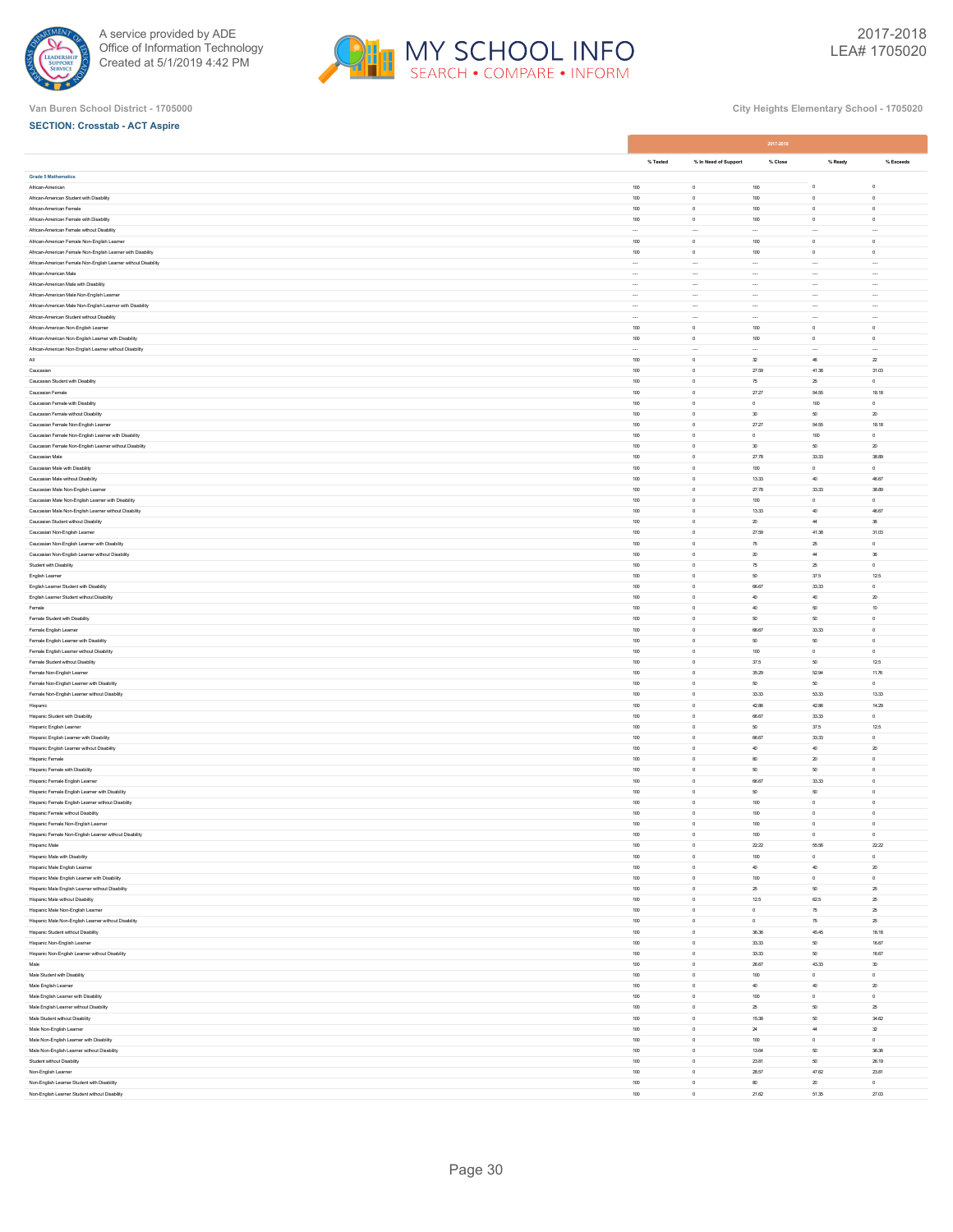



|                                                                                           |                | 2017-2018              |                            |                            |                            |
|-------------------------------------------------------------------------------------------|----------------|------------------------|----------------------------|----------------------------|----------------------------|
|                                                                                           | $%$ Tested     | % In Need of Support   | $\%$ Close                 | % Ready                    | % Exceeds                  |
| All Grades Mathematics                                                                    |                |                        |                            |                            |                            |
| African-American                                                                          | 100            | $\,$ 0 $\,$            | 66.67                      | 33.33                      | $\mathbb O$                |
| African-American Student with Disability                                                  | 100            | $^{\circ}$             | 100                        | $^{\circ}$                 | $^{\circ}$                 |
| African-American Female                                                                   | $100\,$        | $\circ$                | $_{\rm S0}$                | $_{\rm 50}$                | $\,$ 0                     |
| African-American Female with Disability                                                   | 100            | $\circ$                | 100                        | $\,$ 0 $\,$                | $\,$ 0 $\,$                |
| African-American Female without Disability                                                | 100            | $\,$ 0 $\,$            | $\,$ 0 $\,$                | 100                        | $\,$ 0 $\,$                |
| African-American Female Non-English Learner                                               | $100\,$        | $\,0\,$                | $_{\rm S0}$                | $_{\rm 50}$                | $\mathbb O$                |
| African-American Female Non-English Learner with Disability                               | 100            | $\circ$                | 100                        | $\mathbb O$                | $\mathbb O$                |
| African-American Female Non-English Learner without Disability<br>African-American Male   | 100<br>100     | $\,$ 0 $\,$<br>$\circ$ | $\,$ 0 $\,$<br>100         | 100<br>$\mathbb O$         | $\,$ 0 $\,$<br>$\,$ 0 $\,$ |
| African-American Male with Disability                                                     | 100            | $^{\circ}$             | 100                        | $\mathbb O$                | $\mathbb O$                |
| African-American Male Non-English Learner                                                 | $100\,$        | $\,$ 0 $\,$            | 100                        | $\mathbb O$                | $\mathbb O$                |
| African-American Male Non-English Learner with Disability                                 | 100            | $\,$ 0                 | 100                        | $\,$ 0 $\,$                | $\,$ 0 $\,$                |
| African-American Student without Disability                                               | 100            | $\circ$                | $\mathbf 0$                | 100                        | $\,$ 0 $\,$                |
| African-American Non-English Learner                                                      | $100\,$        | $\,$ 0 $\,$            | 66.67                      | 33.33                      | $\mathbb O$                |
| African-American Non-English Learner with Disability                                      | 100            | $^{\circ}$             | 100                        | $^{\circ}$                 | $^{\circ}$                 |
| African-American Non-English Learner without Disability<br>All                            | 100<br>100     | $\circ$                | $\mathbf 0$                | 100                        | $\,$ 0 $\,$                |
| Caucasian                                                                                 | 100            | 1.25<br>1.74           | $\rm{20}$<br>15.65         | $45\,$<br>45.22            | 33.75<br>37.39             |
| Caucasian Student with Disability                                                         | $100\,$        | 11.76                  | 35.29                      | 47.06                      | 5.88                       |
| Caucasian Female                                                                          | 100            | 1.92                   | 17.31                      | 51.92                      | 28.85                      |
| Caucasian Female with Disability                                                          | 100            | $\rm{z}$               | $\,$ 0 $\,$                | $75\,$                     | $\,$ 0 $\,$                |
| Caucasian Female without Disability                                                       | $100\,$        | $\circ$                | 18.75                      | $_{\rm 50}$                | 31.25                      |
| Caucasian Female Non-English Learner                                                      | 100            | 1.92                   | 17.31                      | 51.92                      | 28.85                      |
| Caucasian Female Non-English Learner with Disability                                      | 100            | $\rm{z}$               | $\,$ 0 $\,$                | $75\,$                     | $\,$ 0 $\,$                |
| Caucasian Female Non-English Learner without Disability                                   | 100            | $\circ$                | 18.75                      | $_{50}$                    | 31.25                      |
| Caucasian Male                                                                            | 100            | 1.59                   | 14.29                      | 39.68                      | 44.44                      |
| Caucasian Male with Disability                                                            | $100\,$        | 7.69                   | 46.15                      | 38.46                      | 7.69                       |
| Caucasian Male without Disability<br>Caucasian Male Non-English Learner                   | 100<br>100     | $^{\circ}$<br>1.59     | 6<br>14.29                 | $40\,$<br>39.68            | 54<br>44.44                |
| Caucasian Male Non-English Learner with Disability                                        | $100\,$        | 7.69                   | 46.15                      | 38.46                      | 7.69                       |
| Caucasian Male Non-English Learner without Disability                                     | 100            | $^{\circ}$             | 6                          | 40                         | 54                         |
| Caucasian Student without Disability                                                      | 100            | $\circ$                | 12.24                      | 44.9                       | 42.86                      |
| Caucasian Non-English Learner                                                             | 100            | 1.74                   | 15.65                      | 45.22                      | 37.39                      |
| Caucasian Non-English Learner with Disability                                             | 100            | 11.76                  | 35.29                      | 47.06                      | 5.88                       |
| Caucasian Non-English Learner without Disability                                          | $100\,$        | $\circ$                | 12.24                      | 44.9                       | 42.86                      |
| Student with Disability                                                                   | 100            | 8.7                    | 47.83                      | 39.13                      | 4.35                       |
| English Learner                                                                           | 100            | $\,$ 0 $\,$            | 41.18                      | 29.41                      | 29.41                      |
| English Learner Student with Disability                                                   | $100\,$<br>100 | $\,$ 0                 | 66.67<br>35.71             | 33.33<br>28.57             | $\,$ 0<br>35.71            |
| English Learner Student without Disability<br>Female                                      | 100            | $\circ$<br>1.33        | $24\,$                     | 46.67                      | $\rm 28$                   |
| Female Student with Disability                                                            | 100            | 12.5                   | 37.5                       | $_{50}$                    | $^{\circ}$                 |
| Female English Learner                                                                    | 100            | $\circ$                | $_{50}$                    | 12.5                       | 37.5                       |
| Female English Learner with Disability                                                    | $100\,$        | $\,$ 0 $\,$            | $_{\rm S0}$                | $_{\rm 50}$                | $\mathbb O$                |
| Female English Learner without Disability                                                 | 100            | $\circ$                | $_{50}$                    | $\mathbb O$                | $_{\rm 50}$                |
| Female Student without Disability                                                         | 100            | $\circ$                | 22.39                      | 46.27                      | 31.34                      |
| Female Non-English Learner                                                                | $100\,$        | 1.49                   | $20.9\,$                   | 50.75                      | 26.87                      |
| Female Non-English Learner with Disability                                                | 100            | 16.67                  | 33.33                      | $_{50}$                    | $\mathbf{0}$               |
| Female Non-English Learner without Disability                                             | 100            | $\circ$<br>$\circ$     | 19.67                      | 50.82                      | 29.51                      |
| Hispanic<br>Hispanic Student with Disability                                              | 100<br>100     | $^{\circ}$             | 34.62<br>66.67             | 30.77<br>33.33             | 34.62<br>$^{\circ}$        |
| Hispanic English Learner                                                                  | $100\,$        | $\,$ 0                 | 41.18                      | 29.41                      | 29.41                      |
| Hispanic English Learner with Disability                                                  | 100            | $\,$ 0 $\,$            | 66.67                      | 33.33                      | $\mathsf{O}$               |
| Hispanic English Learner without Disability                                               | 100            | $\,$ 0 $\,$            | 35.71                      | 28.57                      | 35.71                      |
| Hispanic Female                                                                           | $100\,$        | $\circ$                | 54.55                      | 9.09                       | 36.36                      |
| Hispanic Female with Disability                                                           | 100            | $\circ$                | 50                         | 50                         | $^{\circ}$                 |
| Hispanic Female English Learner                                                           | 100            | $\circ$                | $_{50}$                    | 12.5                       | 37.5                       |
| Hispanic Female English Learner with Disability                                           | 100            | $\,$ 0                 | $_{50}$                    | $_{50}$                    | $\mathbb O$                |
| Hispanic Female English Learner without Disability<br>Hispanic Female without Disability  | 100<br>$100\,$ | $\circ$<br>$\,$ 0 $\,$ | $_{50}$<br>55.56           | $\mathbb O$<br>$\mathbb O$ | $_{\rm 50}$<br>44.44       |
| Hispanic Female Non-English Learner                                                       | 100            | $^{\circ}$             | 66.67                      | $\mathbb O$                | 33.33                      |
| Hispanic Female Non-English Learner without Disability                                    | 100            | $\,0\,$                | 66.67                      | $\mathbb O$                | 33.33                      |
| Hispanic Male                                                                             | 100            | $\,$ 0                 | $\rm{20}$                  | 46.67                      | 33.33                      |
| Hispanic Male with Disability                                                             | 100            | $\circ$                | 100                        | $^{\circ}$                 | $^{\circ}$                 |
| Hispanic Male English Learner                                                             | 100            | $\circ$                | 33.33                      | 44.44                      | 22.22                      |
| Hispanic Male English Learner with Disability                                             | 100            | $\circ$                | 100                        | $\mathbb O$                | $\mathsf{O}$               |
| Hispanic Male English Learner without Disability                                          | 100            | $\circ$                | $_{25}$                    | 50                         | 25                         |
| Hispanic Male without Disability                                                          | $100\,$<br>100 | $\,$ 0 $\,$<br>$\circ$ | 14.29                      | $_{\rm 50}$                | 35.71                      |
| Hispanic Male Non-English Learner<br>Hispanic Male Non-English Learner without Disability | 100            | $\circ$                | $\,$ 0 $\,$<br>$\,$ 0 $\,$ | $_{50}$<br>$_{50}$         | $_{\rm 50}$<br>$_{\rm 50}$ |
| Hispanic Student without Disability                                                       | $100\,$        | $\circ$                | 30.43                      | 30.43                      | 39.13                      |
| Hispanic Non-English Learner                                                              | 100            | $^{\circ}$             | 22.22                      | 33.33                      | 44.44                      |
| Hispanic Non-English Learner without Disability                                           | 100            | $\,$ 0 $\,$            | 22.22                      | 33.33                      | 44.44                      |
| Male                                                                                      | 100            | 1.18                   | 16.47                      | 43.53                      | 38.82                      |
| Male Student with Disability                                                              | 100            | 6.67                   | 53.33                      | 33.33                      | 6.67                       |
| Male English Learner                                                                      | 100            | $\,$ 0 $\,$            | 33.33                      | 44.44                      | 22.22                      |
| Male English Learner with Disability                                                      | 100            | $\circ$                | 100                        | $\mathbb O$                | $\mathbb O$                |
| Male English Learner without Disability                                                   | 100            | $\,$ 0 $\,$            | $\rm{z}\rm{s}$             | $_{50}$                    | $\rm{25}$                  |
| Male Student without Disability<br>Male Non-English Learner                               | 100<br>100     | $\,$ 0 $\,$<br>1.32    | 8.57                       | 45.71                      | 45.71                      |
|                                                                                           | 100            | 7.14                   | 14.47<br>50                | 43.42<br>35.71             | 40.79<br>7.14              |
| Male Non-English Learner with Disability<br>Male Non-English Learner without Disability   | 100            | $\,$ 0 $\,$            | 6.45                       | 45.16                      | 48.39                      |
| Student without Disability                                                                | 100            | $^{\circ}$             | 15.33                      | 45.99                      | 38.69                      |
| Non-English Learner                                                                       | $100\,$        | $1.4\,$                | 17.48                      | 46.85                      | 34.27                      |
| Non-English Learner Student with Disability                                               | 100            | $10\,$                 | $45\,$                     | $40\,$                     | $\,$ 5 $\,$                |
| Non-English Learner Student without Disability                                            | 100            | $\,$ 0 $\,$            | 13.01                      | 47.97                      | 39.02                      |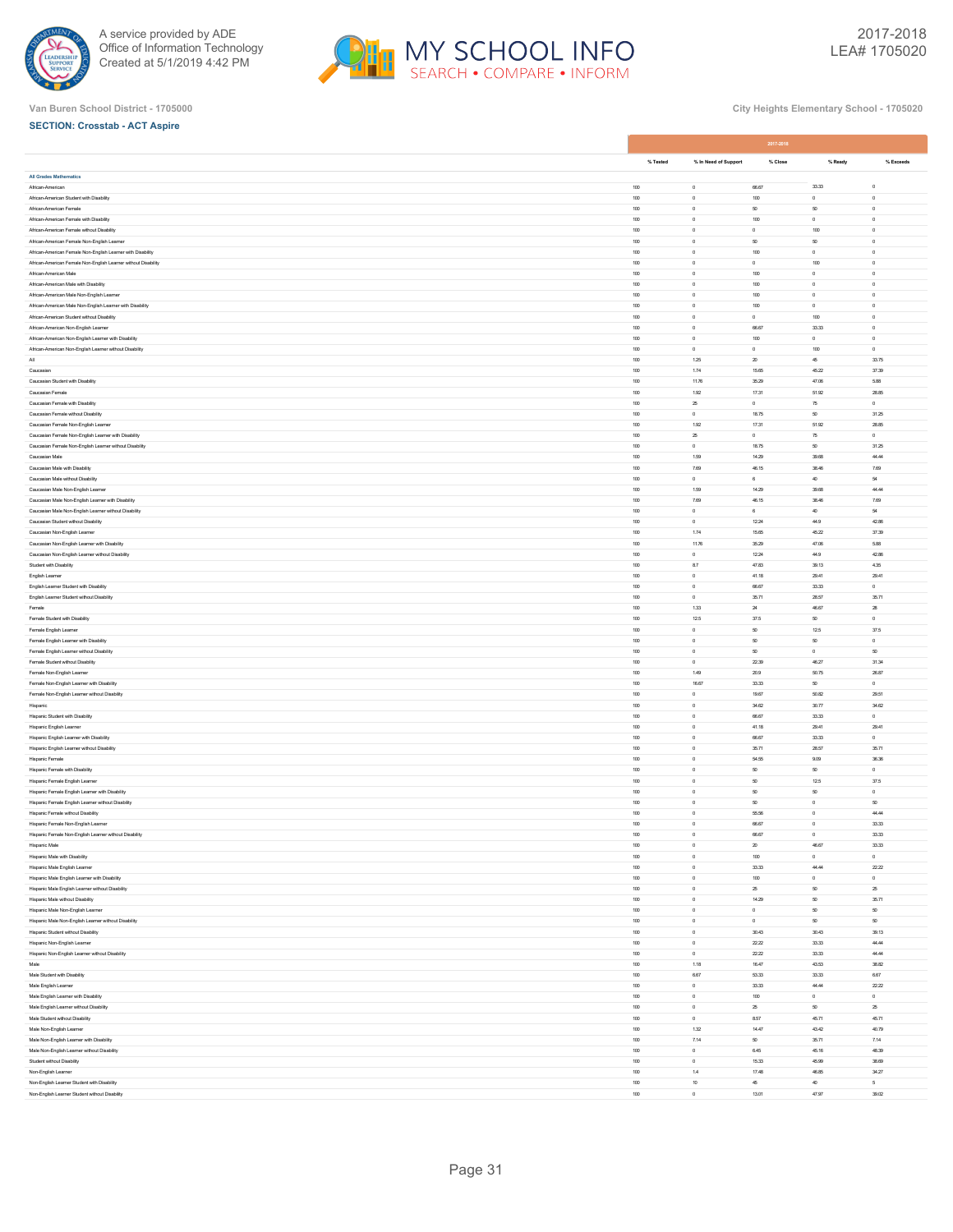



|                                                                                               |                      | 2017-2018                     |                                   |                             |                                             |
|-----------------------------------------------------------------------------------------------|----------------------|-------------------------------|-----------------------------------|-----------------------------|---------------------------------------------|
|                                                                                               | % Tested             | % In Need of Support          | % Close                           | % Ready                     | % Exceeds                                   |
| Grade 3 Literacy                                                                              |                      |                               |                                   |                             |                                             |
| African-American                                                                              | 100                  | $\circ$                       | 100                               | $\,$ 0 $\,$                 | $\,$ 0 $\,$                                 |
| African-American Student with Disability                                                      | 100                  | $\,$ 0 $\,$                   | 100                               | $\,$ 0 $\,$                 | $\,$ 0 $\,$                                 |
| African-American Female                                                                       | 100                  | $\,0\,$                       | 100                               | $\,$ 0 $\,$                 | $\,$ 0 $\,$                                 |
| African-American Female with Disability                                                       | $\ddotsc$            | $\cdots$                      | $\ddotsc$                         | $\cdots$                    | $\cdots$                                    |
| African-American Female without Disability<br>African-American Female Non-English Learner     | $100\,$<br>100       | $\,$ 0 $\,$<br>$\,$ 0 $\,$    | 100<br>100                        | $\,$ 0 $\,$<br>$\,$ 0 $\,$  | $\,$ 0 $\,$<br>$\,$ 0 $\,$                  |
| African-American Female Non-English Learner with Disability                                   | $\cdots$             | $\cdots$                      | $\cdots$                          | $\cdots$                    | $\cdots$                                    |
| African-American Female Non-English Learner without Disability                                | $100\,$              | $\,$ 0 $\,$                   | 100                               | $\,$ 0 $\,$                 | $\,$ 0 $\,$                                 |
| African-American Male                                                                         | 100                  | $^{\circ}$                    | 100                               | $^{\circ}$                  | $\ddot{\phantom{0}}$                        |
| African-American Male with Disability                                                         | 100                  | $\circ$                       | 100                               | $\mathbb O$                 | $\mathbb O$                                 |
| African-American Male Non-English Learner                                                     | 100                  | $\,$ 0 $\,$                   | 100                               | $\,$ 0 $\,$                 | $\,$ 0 $\,$                                 |
| African-American Male Non-English Learner with Disability                                     | 100                  | $^{\circ}$                    | 100                               | $\ddot{\phantom{0}}$        | $\ddot{\phantom{0}}$                        |
| African-American Student without Disability<br>African-American Non-English Learner           | $100\,$<br>100       | $\,$ 0 $\,$<br>$\,$ 0 $\,$    | $100\,$<br>100                    | $\,$ 0<br>$\,$ 0 $\,$       | $\,$ 0 $\,$<br>$\,$ 0 $\,$                  |
| African-American Non-English Learner with Disability                                          | 100                  | $\,$ 0 $\,$                   | 100                               | $\,$ 0 $\,$                 | $\circ$                                     |
| African-American Non-English Learner without Disability                                       | $100\,$              | $\,0\,$                       | $100\,$                           | $\,$ 0                      | $\,$ 0                                      |
| All                                                                                           | 100                  | 20.31                         | 21.88                             | 17.19                       | 40.63                                       |
| Caucasian                                                                                     | 100                  | 18.37                         | 18.37                             | 20.41                       | 42.86                                       |
| Caucasian Student with Disability                                                             | 100                  | 62.5                          | 12.5                              | 12.5                        | 12.5                                        |
| Caucasian Female                                                                              | 100<br>$\ddotsc$     | 8.33<br>$\cdots$              | 8.33<br>$\cdots$                  | 29.17<br>$\cdots$           | 54.17<br>$\ldots$                           |
| Caucasian Female with Disability<br>Caucasian Female without Disability                       | 100                  | 8.33                          | 8.33                              | 29.17                       | 54.17                                       |
| Caucasian Female Non-English Learner                                                          | 100                  | 8.33                          | 8.33                              | 29.17                       | 54.17                                       |
| Caucasian Female Non-English Learner with Disability                                          |                      | $\ddot{\phantom{0}}$          | $\ddot{\phantom{0}}$              | $\ddotsc$                   | $\cdots$                                    |
| Caucasian Female Non-English Learner without Disability                                       | 100                  | 8.33                          | 8.33                              | 29.17                       | 54.17                                       |
| Caucasian Male                                                                                | 100                  | $\rm 28$                      | $\rm 28$                          | $^{\rm 12}$                 | $\mathfrak V$                               |
| Caucasian Male with Disability                                                                | 100                  | 62.5                          | 12.5                              | 12.5                        | 12.5                                        |
| Caucasian Male without Disability<br>Caucasian Male Non-English Learner                       | 100<br>$100\,$       | 11.76<br>$\rm 28$             | 35.29<br>$_{\rm 28}$              | 11.76<br>$^{\rm 12}$        | 41.18<br>$\mathbf{\underline{\mathcal{Q}}}$ |
| Caucasian Male Non-English Learner with Disability                                            | 100                  | 62.5                          | 12.5                              | 12.5                        | 12.5                                        |
| Caucasian Male Non-English Learner without Disability                                         | 100                  | 11.76                         | 35.29                             | 11.76                       | 41.18                                       |
| Caucasian Student without Disability                                                          | $100\,$              | 9.76                          | 19.51                             | 21.96                       | 48.78                                       |
| Caucasian Non-English Learner                                                                 | 100                  | 18.37                         | 18.37                             | 20.41                       | 42.86                                       |
| Caucasian Non-English Learner with Disability                                                 | 100                  | 62.5                          | 12.5                              | 12.5                        | 12.5                                        |
| Caucasian Non-English Learner without Disability                                              | 100                  | 9.76                          | 19.51                             | 21.95                       | 48.78                                       |
| Student with Disability<br>English Learner                                                    | 100                  | 55.56                         | 22.22                             | 11.11                       | 11.11                                       |
| English Learner Student with Disability                                                       | $100\,$<br>$\ddotsc$ | $40$<br>$\sim$                | $\rm{20}$<br>$\ddot{\phantom{a}}$ | $\,$ 0 $\,$<br>$\ddotsc$    | $40\,$<br>$\ddotsc$                         |
| English Learner Student without Disability                                                    | 100                  | $40$                          | $\rm{20}$                         | $\,$ 0 $\,$                 | $40\,$                                      |
| Female                                                                                        | $100\,$              | 18.75                         | 12.5                              | 21.88                       | 46.88                                       |
| Female Student with Disability                                                                | $\ddotsc$            | $\cdots$                      | $\ddotsc$                         | $\cdots$                    | $\cdots$                                    |
| Female English Learner                                                                        | 100                  | 66.67                         | $\circ$                           | $\circ$                     | 33.33                                       |
| Female English Learner with Disability                                                        | $\ddotsc$            | $\sim$                        | $\ddotsc$                         | $\cdots$                    | $\overline{\phantom{a}}$                    |
| Female English Learner without Disability                                                     | 100                  | 66.67                         | $\circ$                           | $\circ$                     | 33.33                                       |
| Female Student without Disability                                                             | $100\,$<br>100       | 18.75                         | 12.5                              | 21.88                       | 46.88<br>48.28                              |
| Female Non-English Learner<br>Female Non-English Learner with Disability                      | $\cdots$             | 13.79<br>$\ddot{\phantom{a}}$ | 13.79<br>$\cdots$                 | 24.14<br>$\cdots$           | $\cdots$                                    |
| Female Non-English Learner without Disability                                                 | $100\,$              | 13.79                         | 13.79                             | 24.14                       | 48.28                                       |
| Hispanic                                                                                      | 100                  | 25                            | 12.5                              | $\circ$                     | 62.5                                        |
| Hispanic Student with Disability                                                              | $\cdots$             | $\ddot{\phantom{0}}$          | $\ddot{\phantom{0}}$              | $\cdots$                    | $\cdots$                                    |
| Hispanic English Learner                                                                      | 100                  | 40                            | $\rm{20}$                         | $\,$ 0 $\,$                 | $40\,$                                      |
| Hispanic English Learner with Disability                                                      | $\ddotsc$            | $\cdots$                      | $\ddotsc$                         | $\cdots$                    | $\cdots$                                    |
| Hispanic English Learner without Disability<br>Hispanic Female                                | $100\,$<br>100       | $40$<br>60                    | $\rm{20}$<br>$\,$ 0 $\,$          | $\,$ 0 $\,$<br>$\mathbb O$  | $40\,$<br>$_{\rm 50}$                       |
| Hispanic Female with Disability                                                               | $\cdots$             | $\cdots$                      | $\cdots$                          | $\cdots$                    | $\cdots$                                    |
| Hispanic Female English Learner                                                               | $100\,$              | 66.67                         | $\,$ 0 $\,$                       | $\,$ 0 $\,$                 | 33.33                                       |
| Hispanic Female English Learner with Disability                                               | $\cdots$             | $\sim$                        | $\ddotsc$                         | $\cdots$                    | $\ddotsc$                                   |
| Hispanic Female English Learner without Disability                                            | 100                  | 66.67                         | $\mathbf 0$                       | $\mathbb O$                 | 33.33                                       |
| Hispanic Female without Disability                                                            | 100<br>100           | 60                            | $\,$ 0 $\,$<br>$\circ$            | $\,$ 0 $\,$<br>$\mathbf{0}$ | $_{\rm 50}$<br>100                          |
| Hispanic Female Non-English Learner<br>Hispanic Female Non-English Learner without Disability | 100                  | $^{\circ}$<br>$\circ$         | $\,$ 0 $\,$                       | $\circ$                     | 100                                         |
| Hispanic Male                                                                                 | 100                  | $\,$ 0 $\,$                   | $\rm{2S}$                         | $\,$ 0 $\,$                 | $75\,$                                      |
| Hispanic Male with Disability                                                                 | $\cdots$             | $\ddotsc$                     | $\cdots$                          |                             | $\cdots$                                    |
| Hispanic Male English Learner                                                                 | $100\,$              | $\,$ 0 $\,$                   | $_{\rm 50}$                       | $\,$ 0 $\,$                 | $_{\rm 50}$                                 |
| Hispanic Male English Learner with Disability                                                 | $\cdots$             | $\cdots$                      | $\cdots$                          | $\cdots$                    | $\cdots$                                    |
| Hispanic Male English Learner without Disability                                              | 100                  | $\,$ 0 $\,$                   | $_{50}$                           | $\mathbb O$                 | $_{\rm 50}$                                 |
| Hispanic Male without Disability                                                              | 100<br>100           | $\circ$<br>$^{\circ}$         | $\rm{2S}$<br>$\circ$              | $\mathbb O$<br>$^{\circ}$   | $75\,$<br>100                               |
| Hispanic Male Non-English Learner<br>Hispanic Male Non-English Learner without Disability     | 100                  | $\,$ 0 $\,$                   | $\,$ 0 $\,$                       | $\,$ 0 $\,$                 | $100\,$                                     |
| Hispanic Student without Disability                                                           | 100                  | $\rm{25}$                     | 12.5                              | $\,$ 0 $\,$                 | 62.5                                        |
| Hispanic Non-English Learner                                                                  | 100                  | $\circ$                       | $\,$ 0 $\,$                       | $\,$ 0 $\,$                 | 100                                         |
| Hispanic Non-English Learner without Disability                                               | $100\,$              | $\,$ 0 $\,$                   | $\,$ 0 $\,$                       | $\,$ 0 $\,$                 | $100\,$                                     |
| Male                                                                                          | 100                  | 21.88                         | 31.25                             | 12.5                        | 34.38                                       |
| Male Student with Disability                                                                  | 100                  | 55.56                         | 22.22                             | 11.11                       | 11.11                                       |
| Male English Learner                                                                          | 100                  | $\circ$                       | $_{50}$<br>$\sim$                 | $\mathbb O$                 | $_{\rm 50}$                                 |
| Male English Learner with Disability<br>Male English Learner without Disability               | $\cdots$<br>$100\,$  | $\cdots$<br>$\,0\,$           | $_{\rm S0}$                       | $\cdots$<br>$\,$ 0          | $\cdots$<br>$_{\rm 50}$                     |
| Male Student without Disability                                                               | 100                  | 8.7                           | 34.78                             | 13.04                       | 43.48                                       |
| Male Non-English Learner                                                                      | 100                  | 23.33                         | 30                                | 13.33                       | 33.33                                       |
| Male Non-English Learner with Disability                                                      | $100\,$              | 55.56                         | $\mathbf{222}$                    | 11.11                       | 11.11                                       |
| Male Non-English Learner without Disability                                                   | 100                  | 9.52                          | 33.33                             | 14.29                       | 42.86                                       |
| Student without Disability                                                                    | 100                  | 14.55                         | 21.82                             | 18.18                       | 45.45                                       |
| Non-English Learner                                                                           | 100                  | 18.64                         | 22.03                             | 18.64                       | 40.68                                       |
| Non-English Learner Student with Disability<br>Non-English Learner Student without Disability | 100<br>$100\,$       | 55.56<br>$12\,$               | 22.22<br>$\mathbf{z}$             | 11.11<br>$\rm{20}$          | 11.11<br>$46\,$                             |
|                                                                                               |                      |                               |                                   |                             |                                             |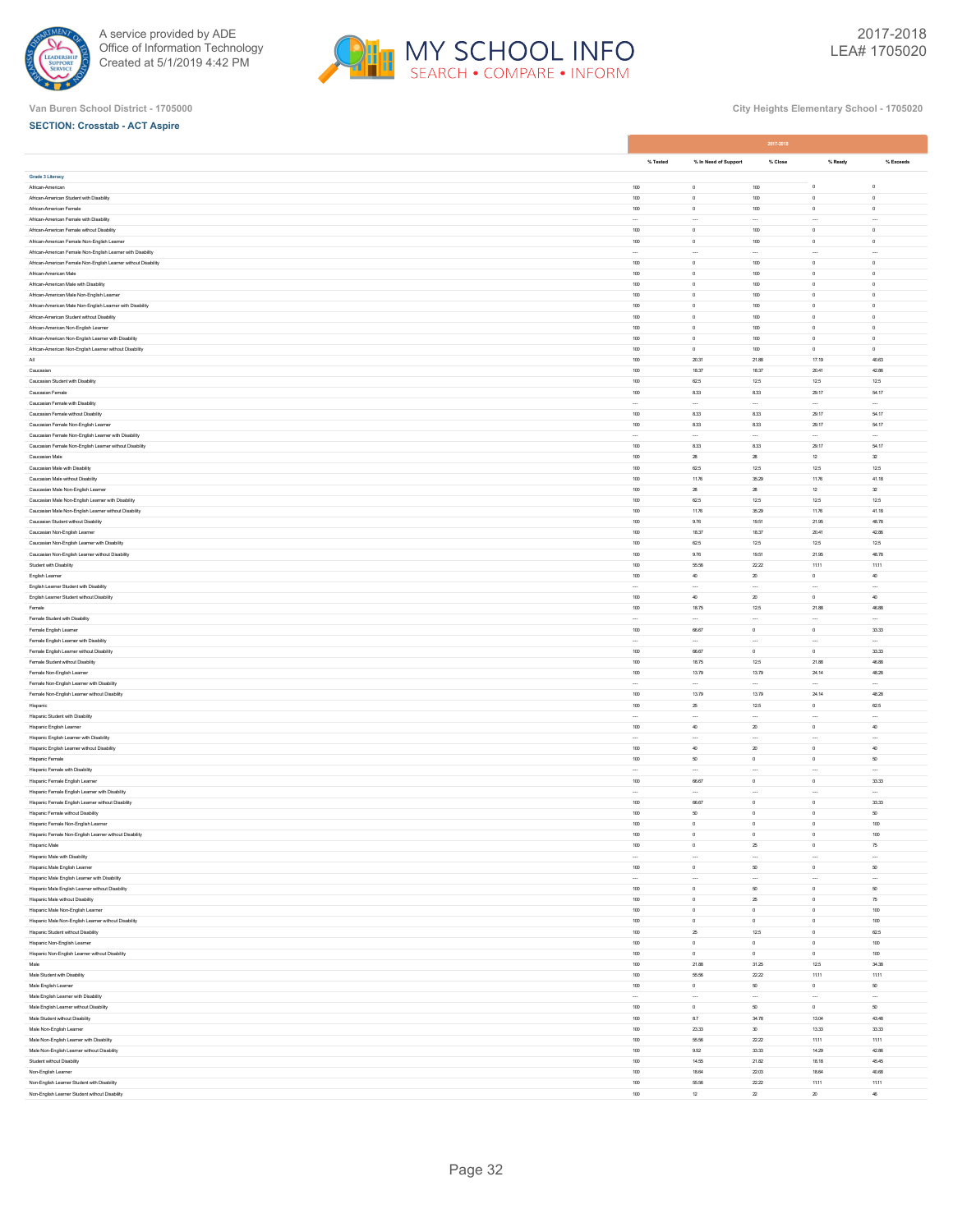



|                                                                                               | 2017-2018             |                                      |                                              |                         |                         |  |  |  |
|-----------------------------------------------------------------------------------------------|-----------------------|--------------------------------------|----------------------------------------------|-------------------------|-------------------------|--|--|--|
|                                                                                               | % Tested              | % In Need of Support                 | % Close                                      | % Ready                 | % Exceeds               |  |  |  |
| <b>Grade 4 Literacy</b>                                                                       |                       |                                      |                                              |                         |                         |  |  |  |
| African-American                                                                              | $\cdots$              | $\cdots$                             | $\cdots$                                     | $\cdots$                |                         |  |  |  |
| African-American Student with Disability                                                      | $\cdots$              | $\sim$                               | $\cdots$                                     | $\cdots$                | $\cdots$                |  |  |  |
| African-American Female<br>African-American Female with Disability                            | $\cdots$<br>$\cdots$  | $\cdots$<br>$\overline{\phantom{a}}$ | $\cdots$<br>$\cdots$                         | <br>                    | $\cdots$<br>$\cdots$    |  |  |  |
| African-American Female without Disability                                                    | $\cdots$              | $\sim$                               | $\cdots$                                     | $\cdots$                | $\cdots$                |  |  |  |
| African-American Female Non-English Learner                                                   | $\cdots$              | $\cdots$                             | $\cdots$                                     | $\cdots$                | $\cdots$                |  |  |  |
| African-American Female Non-English Learner with Disability                                   |                       | $\sim$                               | $\ddot{\phantom{a}}$                         | $\ddotsc$               | $\cdots$                |  |  |  |
| African-American Female Non-English Learner without Disability                                | $\cdots$              | $\sim$                               | $\cdots$                                     | $\cdots$                | $\cdots$                |  |  |  |
| African-American Male<br>African-American Male with Disability                                | $\ddotsc$<br>$\cdots$ | $\overline{\phantom{a}}$<br>$\sim$   | $\ddot{\phantom{0}}$<br>$\ddot{\phantom{a}}$ | $\ddotsc$<br>$\ddotsc$  | <br>$\cdots$            |  |  |  |
| African-American Male Non-English Learner                                                     | $\cdots$              | $\cdots$                             | $\cdots$                                     | $\cdots$                | $\cdots$                |  |  |  |
| African-American Male Non-English Learner with Disability                                     | $\cdots$              | $\cdots$                             | $\cdots$                                     | $\cdots$                | $\cdots$                |  |  |  |
| African-American Student without Disability                                                   | $\cdots$              | $\sim$                               | $\sim$                                       | $\cdots$                | $\cdots$                |  |  |  |
| African-American Non-English Learner<br>African-American Non-English Learner with Disability  | $\cdots$<br>$\cdots$  | $\cdots$<br>$\cdots$                 | $\cdots$<br>$\cdots$                         | $\cdots$<br>$\cdots$    | $\cdots$<br>$\cdots$    |  |  |  |
| African-American Non-English Learner without Disability                                       | $\cdots$              | $\sim$                               | $\cdots$                                     | $\cdots$                | $\cdots$                |  |  |  |
| $\mathsf{All}$                                                                                | 100                   | 17.02                                | 25.53                                        | 21.28                   | 36.17                   |  |  |  |
| Caucasian                                                                                     | 100                   | 13.16                                | 28.95                                        | 18.42                   | 39.47                   |  |  |  |
| Caucasian Student with Disability                                                             | 100                   | 40                                   | $40\,$                                       | $\mathbb O$             | $\mathbf{20}$           |  |  |  |
| Caucasian Female<br>Caucasian Female with Disability                                          | 100<br>100            | 22.22<br>66.67                       | 33.33<br>33.33                               | 11.11<br>$\circ$        | 33.33<br>$^{\circ}$     |  |  |  |
| Caucasian Female without Disability                                                           | 100                   | 13.33                                | 33.33                                        | 13.33                   | $40\,$                  |  |  |  |
| Caucasian Female Non-English Learner                                                          | 100                   | 22.22                                | 33.33                                        | 11.11                   | 33.33                   |  |  |  |
| Caucasian Female Non-English Learner with Disability                                          | 100                   | 66.67                                | 33.33                                        | $\circ$                 | $\circ$                 |  |  |  |
| Caucasian Female Non-English Learner without Disability                                       | 100                   | 13.33                                | 33.33                                        | 13.33                   | $40\,$                  |  |  |  |
| Caucasian Male<br>Caucasian Male with Disability                                              | 100<br>100            | 5<br>$\circ$                         | $\rm{2S}$<br>$_{50}$                         | $\rm 25$<br>$\,$ 0 $\,$ | $45\,$<br>$_{50}$       |  |  |  |
| Caucasian Male without Disability                                                             | 100                   | 5.56                                 | 22.22                                        | 27.78                   | 44.44                   |  |  |  |
| Caucasian Male Non-English Learner                                                            | 100                   | 5                                    | $\rm{2S}$                                    | 25                      | $45\,$                  |  |  |  |
| Caucasian Male Non-English Learner with Disability                                            | 100                   | $\,$ 0 $\,$                          | $_{\rm 50}$                                  | $\,$ 0 $\,$             | $_{50}$                 |  |  |  |
| Caucasian Male Non-English Learner without Disability                                         | 100                   | 5.56                                 | 22.22                                        | 27.78                   | 44.44                   |  |  |  |
| Caucasian Student without Disability                                                          | 100                   | 9.09                                 | 27.27                                        | 21.21                   | 42.42                   |  |  |  |
| Caucasian Non-English Learner<br>Caucasian Non-English Learner with Disability                | 100<br>100            | 13.16<br>40                          | 28.95<br>40                                  | 18.42<br>$\mathbb O$    | 39.47<br>$\rm{20}$      |  |  |  |
| Caucasian Non-English Learner without Disability                                              | 100                   | 9.09                                 | 27.27                                        | 21.21                   | 42.42                   |  |  |  |
| Student with Disability                                                                       | 100                   | $_{\rm S0}$                          | 33.33                                        | $\,$ 0 $\,$             | 16.67                   |  |  |  |
| English Learner                                                                               | 100                   | $_{50}$                              | $\,$ 0 $\,$                                  | $\rm{25}$               | $\rm 25$                |  |  |  |
| English Learner Student with Disability                                                       | $\cdots$              | $\cdots$                             | $\cdots$<br>$\circ$                          | $\cdots$                | $\cdots$                |  |  |  |
| English Learner Student without Disability<br>Female                                          | 100<br>100            | 60<br>20.83                          | 25                                           | $\rm 25$<br>20.83       | $\rm 25$<br>33.33       |  |  |  |
| Female Student with Disability                                                                | 100                   | $7\!$                                | $\rm{2S}$                                    | $\,$ 0 $\,$             | $\,$ 0 $\,$             |  |  |  |
| Female English Learner                                                                        | 100                   | $\circ$                              | $\,$ 0 $\,$                                  | $_{50}$                 | $_{\rm 50}$             |  |  |  |
| Female English Learner with Disability                                                        | $\cdots$              | $\cdots$                             | $\cdots$                                     | $\cdots$                | $\cdots$                |  |  |  |
| Female English Learner without Disability<br>Female Student without Disability                | 100<br>100            | $\,$ 0<br>10                         | $\,$ 0 $\,$<br>25                            | $_{\rm 50}$<br>25       | $_{\rm 50}$<br>$40\,$   |  |  |  |
| Female Non-English Learner                                                                    | 100                   | 22.73                                | 27.27                                        | 18.18                   | 31.82                   |  |  |  |
| Female Non-English Learner with Disability                                                    | 100                   | 75                                   | $\rm{2S}$                                    | $\mathbb O$             | $\mathbb O$             |  |  |  |
| Female Non-English Learner without Disability                                                 | 100                   | 11.11                                | 27.78                                        | 22.22                   | 38.89                   |  |  |  |
| Hispanic                                                                                      | 100                   | $_{\rm 50}$                          | $\,$ 0 $\,$                                  | $\rm 25$                | $\rm 25$                |  |  |  |
| Hispanic Student with Disability<br>Hispanic English Learner                                  | $\ddotsc$<br>100      | $\sim$<br>60                         | $\ddot{\phantom{0}}$<br>$\,$ 0 $\,$          | $\cdots$<br>$\rm 25$    | $\cdots$<br>$\rm 25$    |  |  |  |
| Hispanic English Learner with Disability                                                      | $\cdots$              | $\ddot{\phantom{a}}$                 | $\ddot{\phantom{a}}$                         |                         |                         |  |  |  |
| Hispanic English Learner without Disability                                                   | 100                   | 50                                   | $\circ$                                      | 25                      | 25                      |  |  |  |
| Hispanic Female                                                                               | 100                   | $\,$ 0 $\,$                          | $\,$ 0 $\,$                                  | $_{50}$                 | $_{50}$                 |  |  |  |
| Hispanic Female with Disability                                                               |                       | $\sim$                               | $\ddotsc$                                    |                         | $\sim$                  |  |  |  |
| Hispanic Female English Learner<br>Hispanic Female English Learner with Disability            | 100<br>$\ddotsc$      | $\circ$<br>$\overline{\phantom{a}}$  | $\circ$<br>$\ddot{\phantom{0}}$              | 50<br>$\ddotsc$         | 50<br>$\cdots$          |  |  |  |
| Hispanic Female English Learner without Disability                                            | 100                   | $\circ$                              | $\circ$                                      | $_{50}$                 | $_{50}$                 |  |  |  |
| Hispanic Female without Disability                                                            | 100                   | $\,$ 0 $\,$                          | $\,$ 0 $\,$                                  | $_{50}$                 | $_{50}$                 |  |  |  |
| Hispanic Female Non-English Learner                                                           | $\cdots$              | $\cdots$                             | $\cdots$                                     |                         | $\cdots$                |  |  |  |
| Hispanic Female Non-English Learne<br>hout Disability<br>Hispanic Male                        | 100                   | 100                                  | $\,$ 0 $\,$                                  | $\mathbb O$             | $\mathbb O$             |  |  |  |
| Hispanic Male with Disability                                                                 | $\ldots$              | $\cdots$                             | $\cdots$                                     | $\cdots$                | $\cdots$                |  |  |  |
| Hispanic Male English Learner                                                                 | 100                   | 100                                  | $\circ$                                      | $\circ$                 | $\circ$                 |  |  |  |
| Hispanic Male English Learner with Disability                                                 | $\ddotsc$             | $\sim$                               | $\ddot{\phantom{a}}$                         |                         | $\cdots$                |  |  |  |
| Hispanic Male English Learner without Disability                                              | 100                   | 100                                  | $\,$ 0 $\,$                                  | $\mathbb O$             | $\mathbb O$             |  |  |  |
| Hispanic Male without Disability<br>Hispanic Male Non-English Learner                         | 100<br>$\cdots$       | 100<br>$\cdots$                      | $\,$ 0 $\,$<br>$\cdots$                      | $\mathbb O$<br>$\cdots$ | $\mathbb O$<br>$\cdots$ |  |  |  |
| Hispanic Male Non-English Learner without Disability                                          | $\cdots$              | $\sim$                               | $\cdots$                                     | $\cdots$                | $\cdots$                |  |  |  |
| Hispanic Student without Disability                                                           | 100                   | 60                                   | $\,$ 0 $\,$                                  | $\rm{25}$               | $\rm 25$                |  |  |  |
| Hispanic Non-English Learner                                                                  |                       | $\sim$                               | $\sim$                                       | $\ddotsc$               | $\cdots$                |  |  |  |
| Hispanic Non-English Learner without Disability                                               | $\cdots$              | $\sim$                               | $\cdots$                                     | $\cdots$                | $\cdots$                |  |  |  |
| Male<br>Male Student with Disability                                                          | 100<br>100            | 13.04<br>$\circ$                     | 26.09<br>50                                  | 21.74<br>$\mathbb O$    | 39.13<br>$_{50}$        |  |  |  |
| Male English Learner                                                                          | 100                   | 100                                  | $\,$ 0 $\,$                                  | $\mathbb O$             | $\mathbb O$             |  |  |  |
| Male English Learner with Disability                                                          | $\cdots$              | $\cdots$                             | $\cdots$                                     |                         | $\cdots$                |  |  |  |
| Male English Learner without Disability                                                       | 100                   | 100                                  | $\circ$                                      | $\circ$                 | $\circ$                 |  |  |  |
| Male Student without Disability                                                               | 100                   | 14.29                                | 23.81                                        | 23.81                   | 38.1                    |  |  |  |
| Male Non-English Learner<br>Male Non-English Learner with Disability                          | 100<br>100            | 4.76<br>$\circ$                      | 28.57<br>60                                  | 23.81<br>$\circ$        | 42.86<br>$_{50}$        |  |  |  |
| Male Non-English Learner without Disability                                                   | 100                   | $_{\rm 526}$                         | 26.32                                        | 26.32                   | 42.11                   |  |  |  |
| Student without Disability                                                                    | 100                   | 122                                  | 24.39                                        | 24.39                   | 39.02                   |  |  |  |
| Non-English Learner                                                                           | 100                   | 13.95                                | 27.91                                        | 20.93                   | 37.21                   |  |  |  |
| Non-English Learner Student with Disability<br>Non-English Learner Student without Disability | 100<br>100            | $_{\rm 50}$<br>8.11                  | 33.33<br>27.03                               | $\,$ 0 $\,$<br>24.32    | 16.67<br>40.54          |  |  |  |
|                                                                                               |                       |                                      |                                              |                         |                         |  |  |  |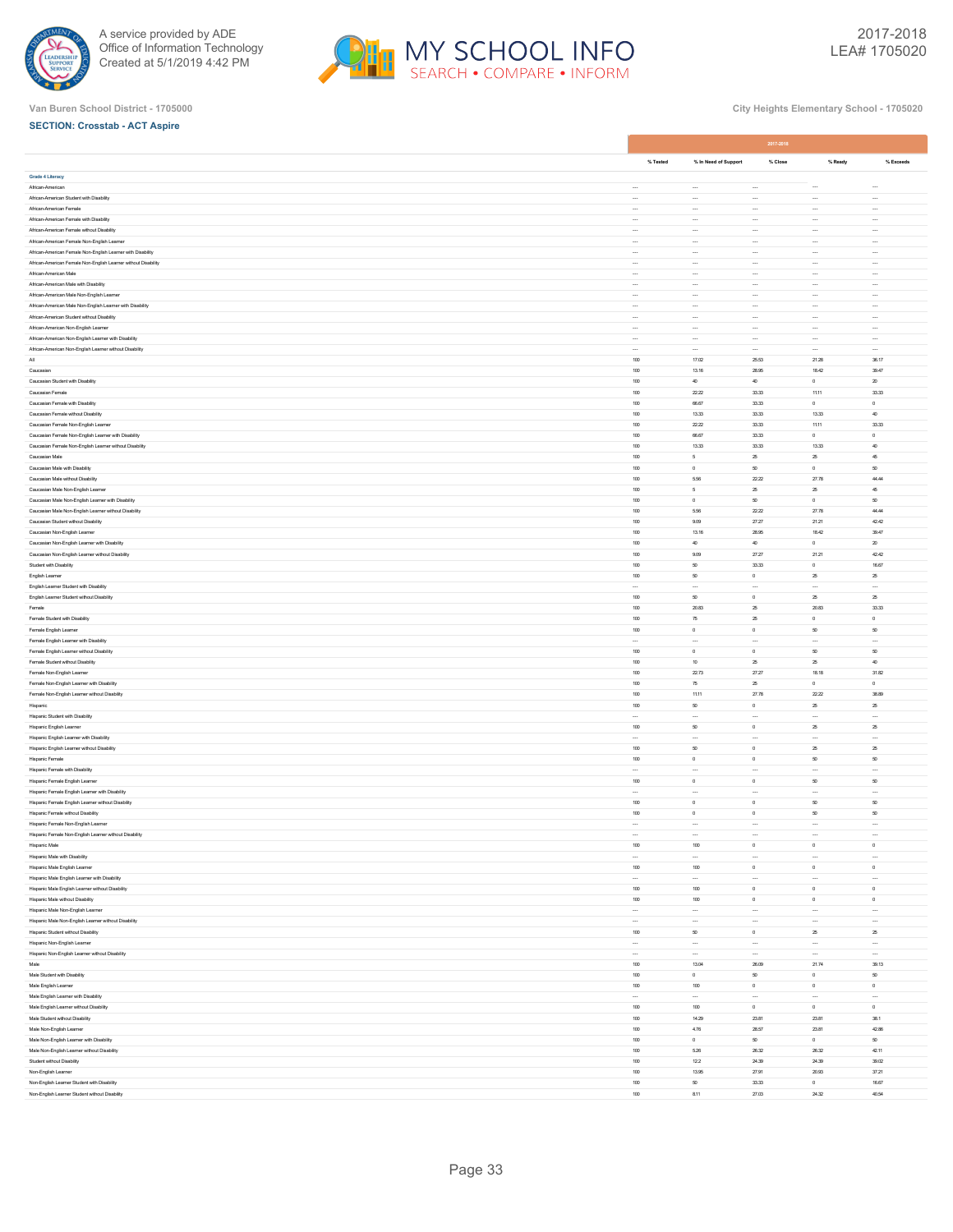



|                                                                                                          |                       | 2017-2018               |                          |                         |                                                                                                                    |
|----------------------------------------------------------------------------------------------------------|-----------------------|-------------------------|--------------------------|-------------------------|--------------------------------------------------------------------------------------------------------------------|
|                                                                                                          | $%$ Tested            | % In Need of Support    | $\%$ Close               | % Ready                 | % Exceeds                                                                                                          |
| <b>Grade 5 Literacy</b>                                                                                  |                       |                         |                          |                         |                                                                                                                    |
| African-American                                                                                         | 100                   | $\,$ 0 $\,$             | 100                      | $\mathbb O$             | $\mathbb O$                                                                                                        |
| African-American Student with Disability                                                                 | 100                   | $^{\circ}$              | 100                      | $\mathbf{0}$            | $^{\circ}$                                                                                                         |
| African-American Female                                                                                  | $100\,$               | $\circ$                 | $100\,$                  | $\mathbb O$             | $\,$ 0 $\,$                                                                                                        |
| African-American Female with Disability                                                                  | 100                   | $\circ$                 | 100                      | $\,$ 0 $\,$             | $\,$ 0 $\,$                                                                                                        |
| African-American Female without Disability<br>African-American Female Non-English Learner                | $\cdots$<br>$100\,$   | $\cdots$<br>$\,$ 0      | $\cdots$<br>$100\,$      | $\cdots$<br>$\mathbb O$ | $\cdots$<br>$\,$ 0 $\,$                                                                                            |
| African-American Female Non-English Learner with Disability                                              | 100                   | $\circ$                 | 100                      | $\mathbb O$             | $\circ$                                                                                                            |
| African-American Female Non-English Learner without Disability                                           | $\cdots$              | $\cdots$                | $\ddot{\phantom{0}}$     | $\cdots$                | $\cdots$                                                                                                           |
| African-American Male                                                                                    | à.                    | $\sim$                  | $\ddot{\phantom{a}}$     | $\ddotsc$               |                                                                                                                    |
| African-American Male with Disability                                                                    | $\cdots$              | $\sim$                  | $\cdots$                 | $\cdots$                | $\cdots$                                                                                                           |
| African-American Male Non-English Learner                                                                | $\cdots$              | $\ddotsc$               | $\ddot{\phantom{0}}$     | $\ddotsc$               |                                                                                                                    |
| African-American Male Non-English Learner with Disability<br>African-American Student without Disability | $\ddotsc$<br>$\cdots$ | $\sim$<br>$\cdots$      | $\sim$<br>$\cdots$       | $\ddotsc$<br>$\cdots$   | $\overline{\phantom{a}}$<br>$\cdots$                                                                               |
| African-American Non-English Learner                                                                     | $100\,$               | $\,$ 0 $\,$             | $100\,$                  | $\,$ 0 $\,$             | $\,$ 0 $\,$                                                                                                        |
| African-American Non-English Learner with Disability                                                     | 100                   | $^{\circ}$              | 100                      | $^{\circ}$              | $^{\circ}$                                                                                                         |
| African-American Non-English Learner without Disability                                                  | $\cdots$              | $\cdots$                | $\cdots$                 | $\cdots$                | $\cdots$                                                                                                           |
| All                                                                                                      | 100                   | $\rm{20}$               | $\rm 26$                 | $\mathbf{\mathcal{Q}}$  | $\mathbf{z}$                                                                                                       |
| Caucasian                                                                                                | 100                   | 20.69                   | 17.24                    | 34.48                   | 27.59                                                                                                              |
| Caucasian Student with Disability                                                                        | $100\,$               | $_{50}$<br>9.09         | $\rm{2S}$                | $\rm 25$                | $\,$ 0                                                                                                             |
| Caucasian Female<br>Caucasian Female with Disability                                                     | 100<br>100            | $\,$ 0 $\,$             | 18.18<br>$\,$ 0 $\,$     | 54.55<br>100            | 18.18<br>$\,$ 0 $\,$                                                                                               |
| Caucasian Female without Disability                                                                      | $100\,$               | 10                      | $\rm{20}$                | $_{\rm 50}$             | $\rm{20}$                                                                                                          |
| Caucasian Female Non-English Learner                                                                     | 100                   | 9.09                    | 18.18                    | 54.55                   | 18.18                                                                                                              |
| Caucasian Female Non-English Learner with Disability                                                     | 100                   | $\,$ 0 $\,$             | $\,$ 0 $\,$              | 100                     | $\,$ 0 $\,$                                                                                                        |
| Caucasian Female Non-English Learner without Disability                                                  | 100                   | $10\,$                  | $\rm{20}$                | $_{50}$                 | $\rm{20}$                                                                                                          |
| Caucasian Male                                                                                           | 100                   | 27.78                   | 16.67                    | 22.22                   | 33.33                                                                                                              |
| Caucasian Male with Disability<br>Caucasian Male without Disability                                      | $100\,$<br>100        | 66.67<br>$\mathbf{20}$  | 33.33<br>13.33           | $\mathbb O$<br>26.67    | $\,$ 0 $\,$<br>$40\,$                                                                                              |
| Caucasian Male Non-English Learner                                                                       | 100                   | 27.78                   | 16.67                    | 22.22                   | 33.33                                                                                                              |
| Caucasian Male Non-English Learner with Disability                                                       | $100\,$               | 66.67                   | 33.33                    | $\,$ 0 $\,$             | $\,$ 0 $\,$                                                                                                        |
| Caucasian Male Non-English Learner without Disability                                                    | 100                   | $\rm{20}$               | 13.33                    | 26.67                   | $40\,$                                                                                                             |
| Caucasian Student without Disability                                                                     | 100                   | 16                      | $16\,$                   | $36\,$                  | $\mathfrak V$                                                                                                      |
| Caucasian Non-English Learner                                                                            | 100                   | 20.69                   | 17.24                    | 34.48                   | 27.59                                                                                                              |
| Caucasian Non-English Learner with Disability<br>Caucasian Non-English Learner without Disability        | 100<br>$100\,$        | $_{50}$<br>16           | $\rm{z}\rm{s}$<br>$16\,$ | $\rm 25$<br>$36\,$      | $\ddot{\phantom{0}}$<br>$\mathbf{\underline{\mathcal{Q}}}$                                                         |
| Student with Disability                                                                                  | 100                   | 37.5                    | $\rm{2S}$                | 37.5                    | $\,$ 0 $\,$                                                                                                        |
| English Learner                                                                                          | 100                   | 12.5                    | $_{50}$                  | 37.5                    | $\,$ 0 $\,$                                                                                                        |
| English Learner Student with Disability                                                                  | $100\,$               | 33.33                   | $\,$ 0 $\,$              | 66.67                   | $\,$ 0 $\,$                                                                                                        |
| English Learner Student without Disability                                                               | 100                   | $\circ$                 | 80                       | $\rm{20}$               | $\mathbb O$                                                                                                        |
| Female                                                                                                   | 100                   | $15\,$                  | $\rm{2S}$                | $45\,$                  | $15\,$                                                                                                             |
| Female Student with Disability                                                                           | 100<br>100            | 25<br>33.33             | $\rm{2S}$<br>33.33       | 50<br>33.33             | $\mathbb O$<br>$\mathbb O$                                                                                         |
| Female English Learner<br>Female English Learner with Disability                                         | $100\,$               | $_{50}$                 | $\,$ 0 $\,$              | $_{\rm 50}$             | $\mathbb O$                                                                                                        |
| Female English Learner without Disability                                                                | 100                   | $\circ$                 | 100                      | $\mathbb O$             | $\,$ 0 $\,$                                                                                                        |
| Female Student without Disability                                                                        | 100                   | 12.5                    | $\rm{2S}$                | 43.75                   | 18.75                                                                                                              |
| Female Non-English Learner                                                                               | $100\,$               | 11.76                   | 23.53                    | 47.06                   | 17.65                                                                                                              |
| Female Non-English Learner with Disability                                                               | 100                   | $^{\circ}$              | $_{50}$                  | 50                      | $\ddot{\phantom{0}}$                                                                                               |
| Female Non-English Learner without Disability<br>Hispanic                                                | 100<br>100            | 13.33<br>14.29          | $\rm{20}$<br>42.86       | 46.67<br>35.71          | $\rm{20}$<br>7.14                                                                                                  |
| Hispanic Student with Disability                                                                         | 100                   | 33.33                   | $\circ$                  | 66.67                   | $^{\circ}$                                                                                                         |
| Hispanic English Learner                                                                                 | $100\,$               | $12.5\,$                | $_{\rm S0}$              | $37.5\,$                | $\mathbb O$                                                                                                        |
| Hispanic English Learner with Disability                                                                 | 100                   | 33.33                   | $\,$ 0 $\,$              | 66.67                   | $\,$ 0 $\,$                                                                                                        |
| Hispanic English Learner without Disability                                                              | 100                   | $\,$ 0 $\,$             | 80                       | $\rm{20}$               | $\,$ 0 $\,$                                                                                                        |
| Hispanic Female                                                                                          | $100\,$               | $\rm{20}$               | $40\,$                   | $40\,$                  | $\,$ 0                                                                                                             |
| Hispanic Female with Disability<br>Hispanic Female English Learner                                       | 100<br>100            | 50<br>33.33             | $\circ$<br>33.33         | $_{50}$<br>33.33        | $\mathbb O$<br>$\,$ 0 $\,$                                                                                         |
| Hispanic Female English Learner with Disability                                                          | 100                   | 60                      | $\,$ 0 $\,$              | $_{50}$                 | $\,$ 0 $\,$                                                                                                        |
| Hispanic Female English Learner without Disability                                                       | 100                   | $\circ$                 | 100                      | $\mathbb O$             | $\mathbb O$                                                                                                        |
| Hispanic Female without Disability                                                                       | $100\,$               | $\,$ 0 $\,$             | 66.67                    | 33.33                   | $\mathbb O$                                                                                                        |
| Hispanic Female Non-English Learner                                                                      | 100                   | $^{\circ}$              | $_{\rm S0}$              | $_{50}$                 | $\,$ 0 $\,$                                                                                                        |
| Hispanic Female Non-English Learner without Disability                                                   | 100                   | $\,0\,$                 | $_{50}$                  | $_{50}$                 | $\circ$                                                                                                            |
| Hispanic Male<br>Hispanic Male with Disability                                                           | 100<br>100            | $11.11\,$<br>$^{\circ}$ | 44.44<br>$\circ$         | 33.33<br>100            | $11.11\,$<br>$^{\circ}$                                                                                            |
| Hispanic Male English Learner                                                                            | 100                   | $\,$ 0 $\,$             | $_{60}$                  | $40\,$                  | $\,$ 0 $\,$                                                                                                        |
| Hispanic Male English Learner with Disability                                                            | 100                   | $\circ$                 | $\,$ 0 $\,$              | 100                     | $\mathsf{O}$                                                                                                       |
| Hispanic Male English Learner without Disability                                                         | 100                   | $\circ$                 | 75                       | $\rm{2S}$               | $\circ$                                                                                                            |
| Hispanic Male without Disability                                                                         | $100\,$               | 12.5                    | $_{\rm S0}$              | $\rm 25$                | 12.5                                                                                                               |
| Hispanic Male Non-English Learner                                                                        | 100                   | $\rm{25}$               | $\rm{2S}$                | $\rm 25$                | $\rm 25$                                                                                                           |
| Hispanic Male Non-English Learner without Disability<br>Hispanic Student without Disability              | 100<br>$100\,$        | $\rm{25}$<br>9.09       | $\rm{z}\rm{s}$<br>54.55  | $\rm 25$<br>27.27       | $\rm{25}$<br>9.09                                                                                                  |
| Hispanic Non-English Learner                                                                             | 100                   | 16.67                   | 33.33                    | 33.33                   | 16.67                                                                                                              |
| Hispanic Non-English Learner without Disability                                                          | 100                   | 16.67                   | 33.33                    | 33.33                   | 16.67                                                                                                              |
| Male                                                                                                     | 100                   | 23.33                   | 26.67                    | 23.33                   | 26.67                                                                                                              |
| Male Student with Disability                                                                             | 100                   | 50                      | 25                       | 25                      | $\circ$                                                                                                            |
| Male English Learner                                                                                     | 100                   | $\,$ 0 $\,$             | $_{60}$                  | $40\,$                  | $\mathbb O$                                                                                                        |
| Male English Learner with Disability<br>Male English Learner without Disability                          | 100<br>100            | $\circ$<br>$\circ$      | $\,$ 0 $\,$<br>$75\,$    | 100<br>$\rm{25}$        | $\,$ 0 $\,$<br>$\,$ 0 $\,$                                                                                         |
| Male Student without Disability                                                                          | 100                   | 19.23                   | 26.92                    | 23.08                   | 30.77                                                                                                              |
| Male Non-English Learner                                                                                 | 100                   | 28                      | 20                       | 20                      | $\mathfrak{D}% _{T}=\mathfrak{D}_{T}\!\left( a,b\right) ,\ \mathfrak{D}_{T}=\mathfrak{D}_{T}\!\left( a,b\right) ,$ |
| Male Non-English Learner with Disability                                                                 | 100                   | 66.67                   | 33.33                    | $\mathbb O$             | $\mathbb O$                                                                                                        |
| Male Non-English Learner without Disability                                                              | 100                   | 22.73                   | 18.18                    | 22.73                   | 36.36                                                                                                              |
| Student without Disability                                                                               | 100                   | 16.67                   | 26.19                    | 30.95                   | 26.19                                                                                                              |
| Non-English Learner                                                                                      | $100\,$<br>100        | 21.43<br>40             | 21.43                    | 30.96                   | 26.19                                                                                                              |
| Non-English Learner Student with Disability<br>Non-English Learner Student without Disability            | 100                   | 18.92                   | 40<br>18.92              | $\rm{20}$<br>32.43      | $\mathsf{O}$<br>29.73                                                                                              |
|                                                                                                          |                       |                         |                          |                         |                                                                                                                    |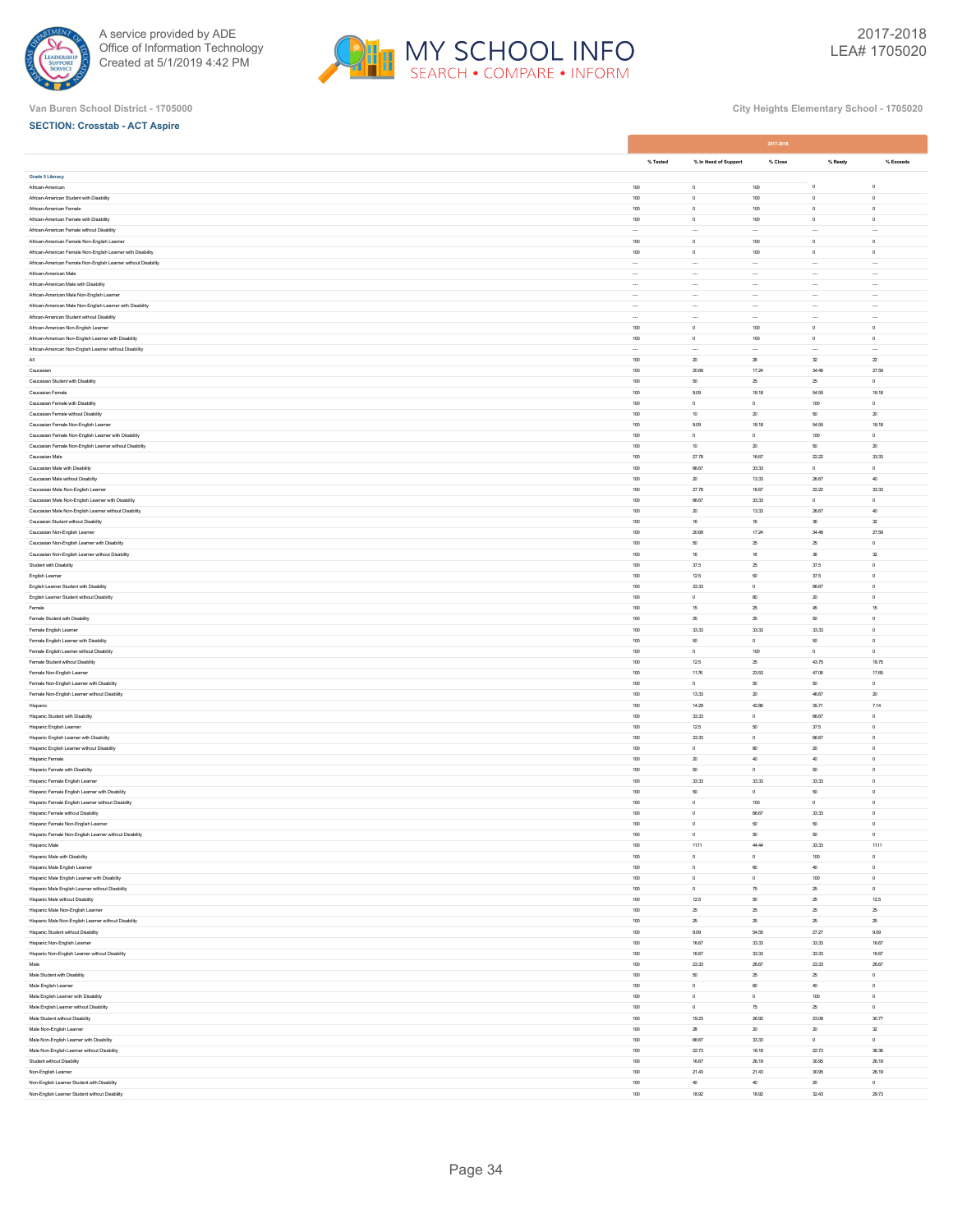



|                                                                                               |                | 2017-2018              |                         |                            |                            |
|-----------------------------------------------------------------------------------------------|----------------|------------------------|-------------------------|----------------------------|----------------------------|
|                                                                                               | $%$ Tested     | % In Need of Support   | $\%$ Close              | % Ready                    | % Exceeds                  |
| <b>All Grades Literacy</b>                                                                    |                |                        |                         |                            |                            |
| African-American                                                                              | 100            | $\,$ 0 $\,$            | 100                     | $\mathbb O$                | $\mathbb O$                |
| African-American Student with Disability                                                      | 100            | $^{\circ}$             | 100                     | $\ddot{\phantom{0}}$       | $^{\circ}$                 |
| African-American Female                                                                       | $100\,$        | $\circ$                | $100\,$                 | $\mathbb O$                | $\,$ 0                     |
| African-American Female with Disability                                                       | 100            | $\circ$                | 100                     | $\,$ 0 $\,$                | $\,$ 0 $\,$                |
| African-American Female without Disability<br>African-American Female Non-English Learner     | 100<br>$100\,$ | $\,$ 0 $\,$<br>$\circ$ | 100<br>$100\,$          | $\,$ 0 $\,$<br>$\mathbb O$ | $\,$ 0 $\,$<br>$\,$ 0 $\,$ |
| African-American Female Non-English Learner with Disability                                   | 100            | $\circ$                | 100                     | $\mathbb O$                | $\mathbb O$                |
| African-American Female Non-English Learner without Disability                                | 100            | $\,$ 0 $\,$            | 100                     | $\,$ 0 $\,$                | $\,$ 0 $\,$                |
| African-American Male                                                                         | 100            | $\circ$                | 100                     | $\,$ 0 $\,$                | $\,$ 0 $\,$                |
| African-American Male with Disability                                                         | 100            | $^{\circ}$             | 100                     | $\mathbb O$                | $\mathbb O$                |
| African-American Male Non-English Learner                                                     | $100\,$        | $\,$ 0 $\,$            | 100                     | $\,$ 0 $\,$                | $\,$ 0 $\,$                |
| African-American Male Non-English Learner with Disability                                     | 100            | $\,$ 0                 | 100                     | $\,$ 0 $\,$                | $\,$ 0 $\,$                |
| African-American Student without Disability<br>African-American Non-English Learner           | 100<br>$100\,$ | $\circ$<br>$\,$ 0 $\,$ | 100<br>100              | $\,$ 0 $\,$<br>$\,$ 0 $\,$ | $\,$ 0 $\,$<br>$\,$ 0 $\,$ |
| African-American Non-English Learner with Disability                                          | 100            | $^{\circ}$             | 100                     | $^{\circ}$                 | $\ddot{\phantom{0}}$       |
| African-American Non-English Learner without Disability                                       | 100            | $\circ$                | 100                     | $\,$ 0 $\,$                | $\,$ 0 $\,$                |
| All                                                                                           | 100            | 19.25                  | 24.22                   | 22.98                      | 33.54                      |
| Caucasian                                                                                     | 100            | 17.24                  | 21.55                   | 23.28                      | 37.93                      |
| Caucasian Student with Disability                                                             | $100\,$        | 52.94                  | 23.53                   | 11.76                      | 11.76                      |
| Caucasian Female<br>Caucasian Female with Disability                                          | 100<br>100     | 13.21<br>$_{50}$       | 18.87<br>$\rm{z}\rm{s}$ | 28.3<br>$\rm 25$           | 39.62<br>$\mathsf{O}$      |
| Caucasian Female without Disability                                                           | $100\,$        | $10.2\,$               | 18.37                   | 28.57                      | 42.86                      |
| Caucasian Female Non-English Learner                                                          | 100            | 13.21                  | 18.87                   | 28.3                       | 39.62                      |
| Caucasian Female Non-English Learner with Disability                                          | 100            | $_{50}$                | $\rm{z}\rm{s}$          | $\rm 25$                   | $\,$ 0 $\,$                |
| Caucasian Female Non-English Learner without Disability                                       | 100            | 10.2                   | 18.37                   | 28.57                      | 42.86                      |
| Caucasian Male                                                                                | 100            | 20.63                  | 23.81                   | 19.05                      | 36.51                      |
| Caucasian Male with Disability                                                                | $100\,$        | 53.85                  | 23.08                   | 7.69                       | 15.38                      |
| Caucasian Male without Disability                                                             | 100            | 12                     | 24                      | $\mathbf{z}$               | 42                         |
| Caucasian Male Non-English Learner<br>Caucasian Male Non-English Learner with Disability      | 100<br>$100\,$ | 20.63<br>53.85         | 23.81<br>23.08          | 19.05<br>7.69              | 36.51<br>15.38             |
| Caucasian Male Non-English Learner without Disability                                         | 100            | 12                     | 24                      | $\rm{z}$                   | 42                         |
| Caucasian Student without Disability                                                          | 100            | 11.11                  | 21.21                   | 25.25                      | 42.42                      |
| Caucasian Non-English Learner                                                                 | 100            | 17.24                  | 21.55                   | 23.28                      | 37.93                      |
| Caucasian Non-English Learner with Disability                                                 | 100            | 52.94                  | 23.53                   | 11.76                      | 11.76                      |
| Caucasian Non-English Learner without Disability                                              | $100\,$        | $11.11\,$              | 21.21                   | 25.25                      | 42.42                      |
| Student with Disability                                                                       | 100            | 47.83                  | 26.09                   | 17.39                      | 8.7                        |
| English Learner<br>English Learner Student with Disability                                    | 100<br>$100\,$ | 29.41<br>33.33         | 29.41<br>$\,$ 0 $\,$    | 23.53<br>66.67             | 17.65<br>$\,$ 0            |
| English Learner Student without Disability                                                    | 100            | 28.57                  | 35.71                   | 14.29                      | 21.43                      |
| Female                                                                                        | 100            | 18.42                  | 19.74                   | 27.63                      | 34.21                      |
| Female Student with Disability                                                                | 100            | 60                     | $\rm{2S}$               | $\rm 25$                   | $\mathbb O$                |
| Female English Learner                                                                        | 100            | 37.5                   | 12.5                    | 25                         | 25                         |
| Female English Learner with Disability                                                        | $100\,$        | $_{50}$                | $\,$ 0 $\,$             | $_{\rm 50}$                | $\mathbb O$                |
| Female English Learner without Disability                                                     | 100            | 33.33                  | 16.67                   | 16.67                      | 33.33                      |
| Female Student without Disability<br>Female Non-English Learner                               | 100<br>$100\,$ | 14.71<br>16.18         | 19.12<br>20.59          | 27.94<br>27.94             | 38.24<br>35.29             |
| Female Non-English Learner with Disability                                                    | 100            | 60                     | 33.33                   | 16.67                      | $\ddot{\phantom{0}}$       |
| Female Non-English Learner without Disability                                                 | 100            | 12.9                   | 19.35                   | 29.03                      | 38.71                      |
| Hispanic                                                                                      | 100            | 23.08                  | 26.92                   | 23.08                      | 26.92                      |
| Hispanic Student with Disability                                                              | 100            | 33.33                  | $\circ$                 | 66.67                      | $^{\circ}$                 |
| Hispanic English Learner                                                                      | $100\,$        | 29.41                  | 29.41                   | 23.53                      | 17.65                      |
| Hispanic English Learner with Disability<br>Hispanic English Learner without Disability       | 100<br>100     | 33.33<br>28.57         | $\,$ 0 $\,$<br>35.71    | 66.67<br>14.29             | $\mathsf{O}$<br>21.43      |
| Hispanic Female                                                                               | $100\,$        | 27.27                  | 18.18                   | 27.27                      | 27.27                      |
| Hispanic Female with Disability                                                               | 100            | 50                     | $\circ$                 | 50                         | $\circ$                    |
| Hispanic Female English Learner                                                               | 100            | 37.5                   | 12.5                    | $\rm 25$                   | $\rm{25}$                  |
| Hispanic Female English Learner with Disability                                               | 100            | $_{50}$                | $\,0\,$                 | $_{50}$                    | $\circ$                    |
| Hispanic Female English Learner without Disability                                            | 100            | 33.33                  | 16.67                   | 16.67                      | 33.33                      |
| Hispanic Female without Disability                                                            | 100            | 22.22<br>$^{\circ}$    | $22.22\,$               | 22.22                      | 33.33                      |
| Hispanic Female Non-English Learner<br>Hispanic Female Non-English Learner without Disability | 100<br>100     | $\,0\,$                | 33.33<br>33.33          | 33.33<br>33.33             | 33.33<br>33.33             |
| Hispanic Male                                                                                 | 100            | $\rm{20}$              | 33.33                   | $\rm{20}$                  | 26.67                      |
| Hispanic Male with Disability                                                                 | 100            | $\circ$                | $\circ$                 | 100                        | $^{\circ}$                 |
| Hispanic Male English Learner                                                                 | 100            | 22.22                  | 44.44                   | 22.22                      | 11.11                      |
| Hispanic Male English Learner with Disability                                                 | 100            | $\circ$                | $\,$ 0 $\,$             | 100                        | $\mathsf{O}$               |
| Hispanic Male English Learner without Disability                                              | 100            | $\mathbf{z}$           | 50                      | 12.5                       | 12.5                       |
| Hispanic Male without Disability                                                              | $100\,$<br>100 | 21.43<br>16.67         | 35.71<br>16.67          | 14.29<br>16.67             | 28.57                      |
| Hispanic Male Non-English Learner<br>Hispanic Male Non-English Learner without Disability     | 100            | 16.67                  | 16.67                   | 16.67                      | $_{\rm 50}$<br>$_{\rm 50}$ |
| Hispanic Student without Disability                                                           | $100\,$        | 21.74                  | 30.43                   | 17.39                      | 30.43                      |
| Hispanic Non-English Learner                                                                  | 100            | 11.11                  | 22.22                   | 22.22                      | 44.44                      |
| Hispanic Non-English Learner without Disability                                               | 100            | 11.11                  | 22.22                   | 22.22                      | 44.44                      |
| Male                                                                                          | 100            | 20                     | 28.24                   | 18.82                      | 32.94                      |
| Male Student with Disability<br>Male English Learner                                          | 100<br>100     | 46.67                  | 26.67                   | 13.33                      | 13.33                      |
| Male English Learner with Disability                                                          | 100            | 22.22<br>$\circ$       | 44.44<br>$\,0\,$        | $22.22\,$<br>100           | 11.11<br>$\mathbb O$       |
| Male English Learner without Disability                                                       | 100            | $\rm{z}$               | $_{50}$                 | 12.5                       | 12.5                       |
| Male Student without Disability                                                               | 100            | 14.29                  | 28.57                   | $\rm{20}$                  | 37.14                      |
| Male Non-English Learner                                                                      | 100            | 19.74                  | 26.32                   | 18.42                      | 35.53                      |
| Male Non-English Learner with Disability                                                      | 100            | 50                     | 28.57                   | 7.14                       | 14.29                      |
| Male Non-English Learner without Disability                                                   | 100            | 12.9                   | 25.81                   | 20.97                      | 40.32                      |
| Student without Disability                                                                    | 100            | 14.49                  | 23.91                   | 23.91                      | 37.68                      |
| Non-English Learner                                                                           | $100\,$<br>100 | 18.06<br>50            | 23.61<br>30             | 22.92                      | 35.42                      |
| Non-English Learner Student with Disability<br>Non-English Learner Student without Disability | 100            | 12.9                   | 22.58                   | $10\,$<br>$\rm 25$         | $10\,$<br>39.52            |
|                                                                                               |                |                        |                         |                            |                            |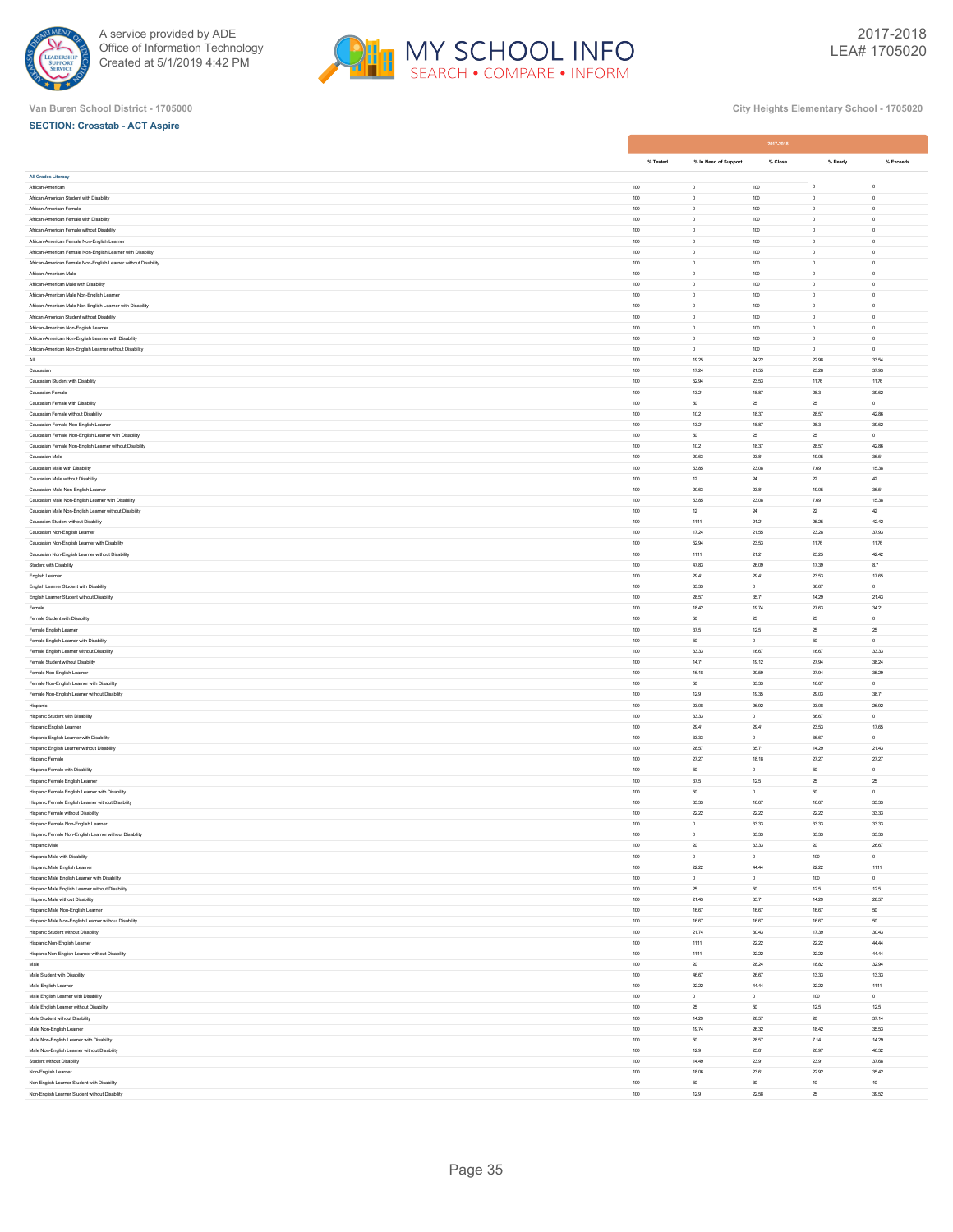



|                                                                                               |                     |                        | 2017-2018                     |                            |                                    |  |
|-----------------------------------------------------------------------------------------------|---------------------|------------------------|-------------------------------|----------------------------|------------------------------------|--|
|                                                                                               | $%$ Tested          | % In Need of Support   | $\%$ Close                    | % Ready                    | % Exceeds                          |  |
| Grade 3 Science                                                                               |                     |                        |                               |                            |                                    |  |
| African-American                                                                              | 100                 | 100                    | $\circ$                       | $\,$ 0 $\,$                | $\,$ 0 $\,$                        |  |
| African-American Student with Disability                                                      | 100                 | 100                    | $\circ$                       | $\mathbb O$                | $\mathbb O$                        |  |
| African-American Female                                                                       | 100                 | 100                    | $\,$ 0 $\,$                   | $\,$ 0 $\,$                | $\,$ 0 $\,$                        |  |
| African-American Female with Disability<br>African-American Female without Disability         | $\cdots$<br>$100\,$ | $\sim$<br>100          | $\ddotsc$<br>$\,$ 0           | $\cdots$<br>$\mathbb O$    | $\cdots$<br>$\mathbb O$            |  |
| African-American Female Non-English Learner                                                   | 100                 | 100                    | $\,$ 0 $\,$                   | $\mathbb O$                | $\mathbb O$                        |  |
| African-American Female Non-English Learner with Disability                                   | $\cdots$            | $\cdots$               | $\ddot{\phantom{0}}$          | $\cdots$                   | $\cdots$                           |  |
| African-American Female Non-English Learner without Disability                                | $100\,$             | 100                    | $\,$ 0                        | $\mathbb O$                | $\,$ 0 $\,$                        |  |
| African-American Male<br>African-American Male with Disability                                | 100<br>100          | 100<br>100             | $\circ$<br>$\,$ 0 $\,$        | $\circ$<br>$\,$ 0 $\,$     | $\circ$<br>$\,$ 0 $\,$             |  |
| African-American Male Non-English Learner                                                     | 100                 | 100                    | $\,$ 0                        | $\,$ 0 $\,$                | $\,$ 0 $\,$                        |  |
| African-American Male Non-English Learner with Disability                                     | 100                 | 100                    | $\circ$                       | $\mathbb O$                | $\,$ 0 $\,$                        |  |
| African-American Student without Disability                                                   | $100\,$             | 100                    | $\,$ 0 $\,$                   | $\,$ 0 $\,$                | $\,$ 0 $\,$                        |  |
| African-American Non-English Learner<br>African-American Non-English Learner with Disability  | 100<br>100          | 100<br>100             | $\,$ 0 $\,$<br>$\circ$        | $\mathbb O$<br>$\mathbb O$ | $\,$ 0 $\,$<br>$\mathbb O$         |  |
| African-American Non-English Learner without Disability                                       | $100\,$             | 100                    | $\,$ 0 $\,$                   | $\,$ 0 $\,$                | $\,$ 0 $\,$                        |  |
| All                                                                                           | 100                 | 25                     | 14.06                         | 23.44                      | 37.5                               |  |
| Caucasian                                                                                     | 100                 | 22.45                  | 14.29                         | 24.49                      | 38.78                              |  |
| Caucasian Student with Disability                                                             | 100                 | 62.5                   | 12.5                          | $\rm 25$                   | $\mathbb O$                        |  |
| Caucasian Female<br>Caucasian Female with Disability                                          | 100<br>$\ddotsc$    | 16.67<br>$\sim$        | 16.67<br>$\ddot{\phantom{a}}$ | 20.83<br>$\ddotsc$         | 45.83                              |  |
| Caucasian Female without Disability                                                           | 100                 | 16.67                  | 16.67                         | 20.83                      | 45.83                              |  |
| Caucasian Female Non-English Learner                                                          | 100                 | 16.67                  | 16.67                         | 20.83                      | 45.83                              |  |
| Caucasian Female Non-English Learner with Disability                                          |                     |                        |                               |                            |                                    |  |
| Caucasian Female Non-English Learner without Disability<br>Caucasian Male                     | 100<br>100          | 16.67<br>28            | 16.67<br>12                   | 20.83<br>$\rm 28$          | 45.83<br>$\mathfrak V$             |  |
| Caucasian Male with Disability                                                                | 100                 | 62.5                   | 12.5                          | $\rm 25$                   | $\mathbb O$                        |  |
| Caucasian Male without Disability                                                             | 100                 | 11.76                  | 11.76                         | 29.41                      | 47.06                              |  |
| Caucasian Male Non-English Learner                                                            | $100\,$             | $\rm 28$               | $12\,$                        | $\rm 28$                   | $\mathbf{\underline{\mathcal{Q}}}$ |  |
| Caucasian Male Non-English Learner with Disability                                            | 100                 | 62.5                   | 12.5                          | $\rm 25$                   | $^{\circ}$                         |  |
| Caucasian Male Non-English Learner without Disability<br>Caucasian Student without Disability | 100<br>$100\,$      | 11.76<br>14.63         | 11.76<br>14.63                | 29.41<br>24.39             | 47.06<br>46.34                     |  |
| Caucasian Non-English Learner                                                                 | 100                 | 22.45                  | 14.29                         | 24.49                      | 38.78                              |  |
| Caucasian Non-English Learner with Disability                                                 | 100                 | 62.5                   | 12.5                          | 25                         | $\circ$                            |  |
| Caucasian Non-English Learner without Disability                                              | 100                 | 14.63                  | 14.63                         | 24.39                      | 46.34                              |  |
| Student with Disability                                                                       | 100<br>$100\,$      | 66.67<br>$\rm{20}$     | 11.11<br>$\rm{20}$            | 22.22<br>$40\,$            | $^{\circ}$<br>$\rm{20}$            |  |
| English Learner<br>English Learner Student with Disability                                    | $\cdots$            | $\sim$                 | $\cdots$                      | $\cdots$                   | $\cdots$                           |  |
| English Learner Student without Disability                                                    | 100                 | $\rm{20}$              | $\rm{20}$                     | $40\,$                     | $\rm{20}$                          |  |
| Female                                                                                        | $100\,$             | $\rm{25}$              | 15.63                         | 18.75                      | 40.63                              |  |
| Female Student with Disability                                                                | $\cdots$            | $\sim$                 | $\overline{\phantom{a}}$      | $\cdots$                   | $\cdots$                           |  |
| Female English Learner<br>Female English Learner with Disability                              | 100<br>             | 33.33                  | 33.33                         | 33.33                      | $\,$ 0 $\,$<br>$\ddotsc$           |  |
| Female English Learner without Disability                                                     | 100                 | 33.33                  | 33.33                         | 33.33                      | $\circ$                            |  |
| Female Student without Disability                                                             | $100\,$             | $\rm{z}\rm{s}$         | 15.63                         | 18.75                      | 40.63                              |  |
| Female Non-English Learner                                                                    | 100                 | 24.14                  | 13.79                         | 17.24                      | 44.83                              |  |
| Female Non-English Learner with Disability                                                    | $\cdots$            | $\cdots$               | $\cdots$                      | $\cdots$                   | $\cdots$                           |  |
| Female Non-English Learner without Disability<br>Hispanic                                     | $100\,$<br>100      | 24.14<br>12.5          | 13.79<br>12.5                 | 17.24<br>$\rm 25$          | 44.83<br>$_{50}$                   |  |
| Hispanic Student with Disability                                                              | $\cdots$            | $\cdots$               | $\cdots$                      | $\cdots$                   | $\cdots$                           |  |
| Hispanic English Learner                                                                      | 100                 | $\rm{20}$              | $20\,$                        | $40\,$                     | $\rm{20}$                          |  |
| Hispanic English Learner with Disability                                                      | $\cdots$            | $\sim$                 | $\overline{\phantom{a}}$      | $\cdots$                   | $\cdots$                           |  |
| Hispanic English Learner without Disability<br>Hispanic Female                                | $100\,$<br>100      | $\rm{20}$<br>$\rm{25}$ | $\rm{20}$<br>$\rm{2S}$        | $40\,$<br>$\rm 25$         | $\rm{20}$<br>$\rm 25$              |  |
| Hispanic Female with Disability                                                               | $\cdots$            | $\sim$                 | $\sim$                        | $\ddotsc$                  |                                    |  |
| Hispanic Female English Learner                                                               | $100\,$             | 33.33                  | 33.33                         | 33.33                      | $\,$ 0 $\,$                        |  |
| Hispanic Female English Learner with Disability                                               | $\cdots$            | $\sim$                 | $\overline{\phantom{a}}$      | $\cdots$                   | $\cdots$                           |  |
| Hispanic Female English Learner without Disability<br>Hispanic Female without Disability      | 100<br>100          | 33.33<br>$\rm{2S}$     | 33.33<br>$\rm{2S}$            | 33.33<br>$\rm 25$          | $\,$ 0 $\,$<br>$\rm 25$            |  |
| Hispanic Female Non-English Learner                                                           | 100                 | $\circ$                | $\circ$                       | $^{\circ}$                 | 100                                |  |
| Hispanic Female Non-English Learner without Disability                                        | 100                 | $\,$ 0                 | $\mathbb O$                   | $\circ$                    | 100                                |  |
| Hispanic Male                                                                                 | 100                 | $\circ$                | $\,$ 0 $\,$                   | $\rm 25$                   | 75                                 |  |
| Hispanic Male with Disability                                                                 | $\cdots$            | $\cdots$               | $\cdots$                      | $\cdots$                   | $\cdots$                           |  |
| Hispanic Male English Learner<br>Hispanic Male English Learner with Disability                | $100\,$<br>$\cdots$ | $\,$ 0 $\,$<br>$\sim$  | $\,$ 0 $\,$<br>$\cdots$       | $_{\rm 50}$<br>$\cdots$    | $_{\rm 50}$<br>$\cdots$            |  |
| Hispanic Male English Learner without Disability                                              | 100                 | $\circ$                | $\circ$                       | $_{50}$                    | $_{50}$                            |  |
| Hispanic Male without Disability                                                              | 100                 | $\circ$                | $\,$ 0 $\,$                   | $\rm 25$                   | 75                                 |  |
| Hispanic Male Non-English Learner                                                             | 100                 | $\circ$                | $\circ$                       | $\circ$                    | 100                                |  |
| Hispanic Male Non-English Learner without Disability<br>Hispanic Student without Disability   | $100\,$<br>100      | $\,$ 0 $\,$<br>12.5    | $\,$ 0 $\,$<br>12.5           | $\mathbb O$<br>$\rm 25$    | $100\,$<br>$_{50}$                 |  |
| Hispanic Non-English Learner                                                                  | 100                 | $\,$ 0 $\,$            | $\,$ 0 $\,$                   | $\mathbb O$                | 100                                |  |
| Hispanic Non-English Learner without Disability                                               | $100\,$             | $\,$ 0                 | $\,$ 0                        | $\mathbb O$                | $100\,$                            |  |
| Male                                                                                          | 100                 | 25                     | 12.5                          | 28.13                      | 34.38                              |  |
| Male Student with Disability                                                                  | 100                 | 66.67                  | 11.11                         | 22.22                      | $\mathbb O$                        |  |
| Male English Learner<br>Male English Learner with Disability                                  | 100<br>$\cdots$     | $\circ$<br>$\sim$      | $\circ$<br>$\cdots$           | $_{50}$<br>$\cdots$        | $_{50}$<br>$\cdots$                |  |
| Male English Learner without Disability                                                       | $100\,$             | $\,$ 0 $\,$            | $\,$ 0 $\,$                   | $_{\rm 50}$                | $_{\rm 50}$                        |  |
| Male Student without Disability                                                               | 100                 | 8.7                    | 13.04                         | 30.43                      | 47.83                              |  |
| Male Non-English Learner                                                                      | 100                 | 26.67                  | 13.33                         | 26.67                      | 33.33                              |  |
| Male Non-English Learner with Disability<br>Male Non-English Learner without Disability       | 100<br>100          | 66.67<br>9.52          | 11.11<br>14.29                | $22.22\,$<br>28.57         | $\mathbb O$<br>47.62               |  |
| Student without Disability                                                                    | 100                 | 18.18                  | 14.55                         | 23.64                      | 43.64                              |  |
| Non-English Learner                                                                           | 100                 | 25.42                  | 13.56                         | 22.03                      | 38.98                              |  |
| Non-English Learner Student with Disability                                                   | 100                 | 66.67                  | 11.11                         | 22.22                      | $\circ$                            |  |
| Non-English Learner Student without Disability                                                | $100\,$             | 18                     | $^{\rm 14}$                   | $\mathbf{z}$               | $46\,$                             |  |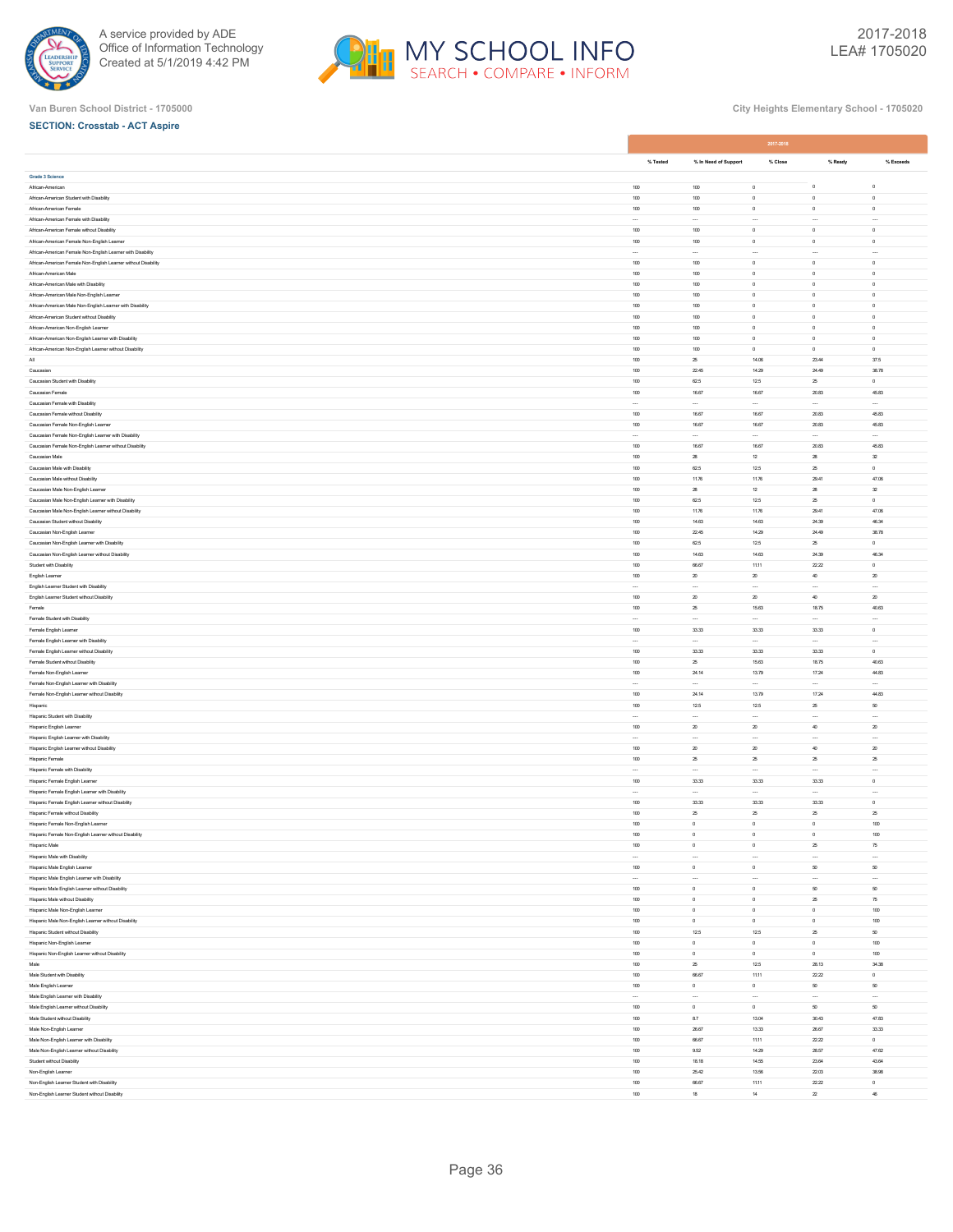



|                                                                                                                 | 2017-2018            |                                     |                                  |                                 |                      |
|-----------------------------------------------------------------------------------------------------------------|----------------------|-------------------------------------|----------------------------------|---------------------------------|----------------------|
|                                                                                                                 | % Tested             | % In Need of Support                | % Close                          | % Ready                         | % Exceeds            |
| Grade 4 Science                                                                                                 |                      |                                     |                                  |                                 |                      |
| African-American                                                                                                | $\cdots$             | $\cdots$                            | $\cdots$                         | $\ddotsc$                       | $\ddotsc$            |
| African-American Student with Disability                                                                        | $\cdots$             | $\overline{\phantom{a}}$            | $\ddot{\phantom{0}}$             | $\sim$                          |                      |
| African-American Female<br>African-American Female with Disability                                              | $\cdots$             | $\cdots$                            | $\cdots$                         | $\cdots$                        | $\cdots$             |
| African-American Female without Disability                                                                      | $\cdots$<br>         | $\cdots$<br>ä,                      | $\cdots$<br>$\ddot{\phantom{a}}$ | $\cdots$<br>$\sim$              | $\cdots$<br>$\sim$   |
| African-American Female Non-English Learner                                                                     | $\cdots$             | $\cdots$                            | $\cdots$                         | $\cdots$                        | $\cdots$             |
| African-American Female Non-English Learner with Disability                                                     |                      | $\ddotsc$                           | $\ddotsc$                        | $\ddotsc$                       | $\ddotsc$            |
| African-American Female Non-English Learner without Disability                                                  | $\ddot{\phantom{a}}$ | $\sim$                              | $\ddotsc$                        | $\ddotsc$                       | $\sim$               |
| African-American Male<br>African-American Male with Disability                                                  | $\cdots$             | $\cdots$                            | $\cdots$                         | $\cdots$                        | $\cdots$             |
| African-American Male Non-English Learner                                                                       | $\cdots$<br>$\cdots$ | $\cdots$<br>$\cdots$                | $\cdots$<br>$\cdots$             | $\cdots$<br>$\ddotsc$           | $\cdots$<br>$\cdots$ |
| African-American Male Non-English Learner with Disability                                                       | $\cdots$             | $\cdots$                            | $\cdots$                         | $\cdots$                        | $\cdots$             |
| African-American Student without Disability                                                                     | $\cdots$             | $\cdots$                            | $\cdots$                         | $\cdots$                        | $\cdots$             |
| African-American Non-English Learner                                                                            | $\cdots$             | $\cdots$                            | $\cdots$                         | $\cdots$                        | $\cdots$             |
| African-American Non-English Learner with Disability<br>African-American Non-English Learner without Disability | <br>$\cdots$         | $\sim$<br>$\cdots$                  | $\ddotsc$<br>$\cdots$            | $\ddotsc$<br>$\cdots$           | <br>$\cdots$         |
| $\mathsf{All}$                                                                                                  | 100                  | 12.77                               | 27.66                            | 40.43                           | 19.15                |
| Caucasian                                                                                                       | $100\,$              | 10.53                               | 28.95                            | 36.84                           | 23.68                |
| Caucasian Student with Disability                                                                               | 100                  | 40                                  | $20\,$                           | 40                              | $\circ$              |
| Caucasian Female                                                                                                | 100                  | 22.22<br>66.67                      | 27.78<br>$\circ$                 | 33.33                           | 16.67<br>$\circ$     |
| Caucasian Female with Disability<br>Caucasian Female without Disability                                         | 100<br>100           | 13.33                               | 33.33                            | 33.33<br>33.33                  | 20                   |
| Caucasian Female Non-English Learner                                                                            | $100\,$              | 22.22                               | 27.78                            | 33.33                           | 16.67                |
| Caucasian Female Non-English Learner with Disability                                                            | 100                  | 66.67                               | $\circ$                          | 33.33                           | $\circ$              |
| Caucasian Female Non-English Learner without Disability                                                         | 100                  | 13.33                               | 33.33                            | 33.33                           | $\rm{20}$            |
| Caucasian Male<br>Caucasian Male with Disability                                                                | $100\,$<br>100       | $\,$ 0 $\,$<br>$\circ$              | $30\,$<br>60                     | $40\,$<br>60                    | $30\,$<br>$\circ$    |
| Caucasian Male without Disability                                                                               | 100                  | $\circ$                             | 27.78                            | 38.89                           | 33.33                |
| Caucasian Male Non-English Learner                                                                              | 100                  | $\,0\,$                             | 30                               | $40\,$                          | $30\,$               |
| Caucasian Male Non-English Learner with Disability                                                              | 100                  | $\circ$                             | 60                               | 50                              | $\circ$              |
| Caucasian Male Non-English Learner without Disability                                                           | $100\,$              | $\,$ 0 $\,$                         | 27.78                            | 38.89                           | 33.33                |
| Caucasian Student without Disability                                                                            | 100                  | 6.06                                | 30.3                             | 36.36                           | 27.27                |
| Caucasian Non-English Learner<br>Caucasian Non-English Learner with Disability                                  | 100<br>$100\,$       | 10.53<br>$40\,$                     | 28.95<br>$\rm{20}$               | 36.84<br>$40\,$                 | 23.68<br>$\,0\,$     |
| Caucasian Non-English Learner without Disability                                                                | 100                  | 6.06                                | 30.3                             | 36.36                           | 27.27                |
| Student with Disability                                                                                         | 100                  | 60                                  | 16.67                            | 33.33                           | $\circ$              |
| English Learner                                                                                                 | 100                  | $\mathbf{25}$                       | 50                               | $2\!$                           | $\,$ 0 $\,$          |
| English Learner Student with Disability                                                                         | $\cdots$             | $\cdots$                            | $\cdots$                         | $\ddotsc$                       | $\cdots$             |
| English Learner Student without Disability<br>Female                                                            | $100\,$<br>100       | $\rm zs$<br>20.83                   | $_{50}$<br>$_{\rm 25}$           | 25<br>41.67                     | $\,$ 0 $\,$<br>12.5  |
| Female Student with Disability                                                                                  | 100                  | 75                                  | $\,$ 0 $\,$                      | $\rm{25}$                       | $\circ$              |
| Female English Learner                                                                                          | $100\,$              | $\,$ 0 $\,$                         | $_{\rm S0}$                      | $_{50}$                         | $\,$ 0 $\,$          |
| Female English Learner with Disability                                                                          | $\cdots$             | $\cdots$                            | $\cdots$                         | $\ddotsc$                       | $\cdots$             |
| Female English Learner without Disability<br>Female Student without Disability                                  | 100<br>100           | $\,$ 0 $\,$<br>10                   | $_{50}$<br>30                    | 60<br>45                        | $\circ$<br>$15\,$    |
| Female Non-English Learner                                                                                      | 100                  | 22.73                               | 22.73                            | 40.91                           | 13.64                |
| Female Non-English Learner with Disability                                                                      | $100\,$              | $75\,$                              | $\,$ 0 $\,$                      | 25                              | $\,$ 0               |
| Female Non-English Learner without Disability                                                                   | 100                  | 11.11                               | 27.78                            | 44.44                           | 16.67                |
| Hispanic                                                                                                        | 100                  | $\rm{2S}$                           | 60                               | 25                              | $\,$ 0 $\,$          |
| Hispanic Student with Disability<br>Hispanic English Learner                                                    | 100                  | $\mathbf{25}$                       | 60                               | $\rm{25}$                       | $\circ$              |
| Hispanic English Learner with Disability                                                                        | $\cdots$             | $\cdots$                            | $\ldots$                         | $\ddotsc$                       | $\ldots$             |
| Hispanic English Learner without Disability                                                                     | 100                  | $\rm{25}$                           | 50                               | 25                              | $\circ$              |
| Hispanic Female                                                                                                 | 100                  | $\circ$                             | 50                               | $_{50}$                         | $\circ$              |
| Hispanic Female with Disability                                                                                 |                      | $\overline{\phantom{a}}$<br>$\circ$ | $\ddot{\phantom{0}}$             | $\ddot{\phantom{0}}$<br>$_{50}$ | $\ddotsc$<br>$\circ$ |
| Hispanic Female English Learner<br>Hispanic Female English Learner with Disability                              | 100<br>$\cdots$      | $\cdots$                            | 50<br>$\cdots$                   | $\cdots$                        | $\cdots$             |
| Hispanic Female English Learner without Disability                                                              | $100\,$              | $\,$ 0                              | $_{50}$                          | $_{50}$                         | $\,$ 0 $\,$          |
| Hispanic Female without Disability                                                                              | 100                  | $\circ$                             | 50                               | 50                              | $\circ$              |
| Hispanic Female Non-English Learner                                                                             | $\cdots$             | $\cdots$                            | $\cdots$                         | $\cdots$                        | $\cdots$             |
| Hispanic Female Non-English Learner without Disability<br>Hispanic Male                                         | 100                  | 60                                  | 50                               | $\circ$                         | $\circ$              |
| Hispanic Male with Disability                                                                                   |                      | $\overline{\phantom{a}}$            |                                  | $\ddotsc$                       | $\ddot{\phantom{0}}$ |
| Hispanic Male English Learner                                                                                   | 100                  | 60                                  | 50                               | $\,0\,$                         | $\,$ 0 $\,$          |
| Hispanic Male English Learner with Disability                                                                   | $\ldots$             | $\cdots$                            | $\cdots$                         | $\ldots$                        | $\ldots$             |
| Hispanic Male English Learner without Disability                                                                | $100\,$              | $_{\rm 50}$                         | $_{\rm 50}$                      | $\,0\,$                         | $\,0\,$              |
| Hispanic Male without Disability<br>Hispanic Male Non-English Learner                                           | 100<br>$\cdots$      | 60<br>$\ldots$                      | 50<br>$\cdots$                   | $\circ$<br>$\ldots$             | $\circ$<br>$\ldots$  |
| Hispanic Male Non-English Learner without Disability                                                            | $\ddot{\phantom{a}}$ | $\sim$                              | $\ddotsc$                        | $\ddotsc$                       | $\ddotsc$            |
| Hispanic Student without Disability                                                                             | 100                  | $\mathbf{25}$                       | 50                               | $\rm 25$                        | $\circ$              |
| Hispanic Non-English Learner                                                                                    | $\cdots$             | $\cdots$                            | $\ldots$                         | $\cdots$                        | $\ldots$             |
| Hispanic Non-English Learner without Disability                                                                 | $\cdots$             | $\sim$                              | $\sim$                           | $\ddotsc$                       | $\ddotsc$            |
| Male<br>Male Student with Disability                                                                            | 100<br>$100\,$       | 4.35<br>$\,$ 0 $\,$                 | 30.43<br>$_{\rm 50}$             | 39.13<br>$_{50}$                | 26.09<br>$\,$ 0 $\,$ |
| Male English Learner                                                                                            | 100                  | 60                                  | 60                               | $\circ$                         | $\circ$              |
| Male English Learner with Disability                                                                            | $\cdots$             | $\cdots$                            | $\cdots$                         | $\cdots$                        | $\cdots$             |
| Male English Learner without Disability                                                                         | 100                  | 60                                  | 50                               | $\,0\,$                         | $\,$ 0 $\,$          |
| Male Student without Disability                                                                                 | 100                  | 4.76                                | 28.57                            | 38.1                            | 28.57                |
| Male Non-English Learner<br>Male Non-English Learner with Disability                                            | $100\,$<br>100       | $\,0\,$<br>$\circ$                  | 28.57<br>50                      | 42.86<br>50                     | 28.57<br>$\,$ 0 $\,$ |
| Male Non-English Learner without Disability                                                                     | 100                  | $\,$ 0 $\,$                         | 26.32                            | 42.11                           | 31.58                |
| Student without Disability                                                                                      | $100\,$              | $7.32\,$                            | 29.27                            | 41.46                           | 21.95                |
| Non-English Learner                                                                                             | 100                  | 11.63                               | 25.58                            | 41.86                           | 20.93                |
| Non-English Learner Student with Disability                                                                     | 100                  | 60                                  | 16.67                            | 33.33                           | $\,$ 0 $\,$          |
| Non-English Learner Student without Disability                                                                  | 100                  | 5.41                                | 27.03                            | 43.24                           | 24.32                |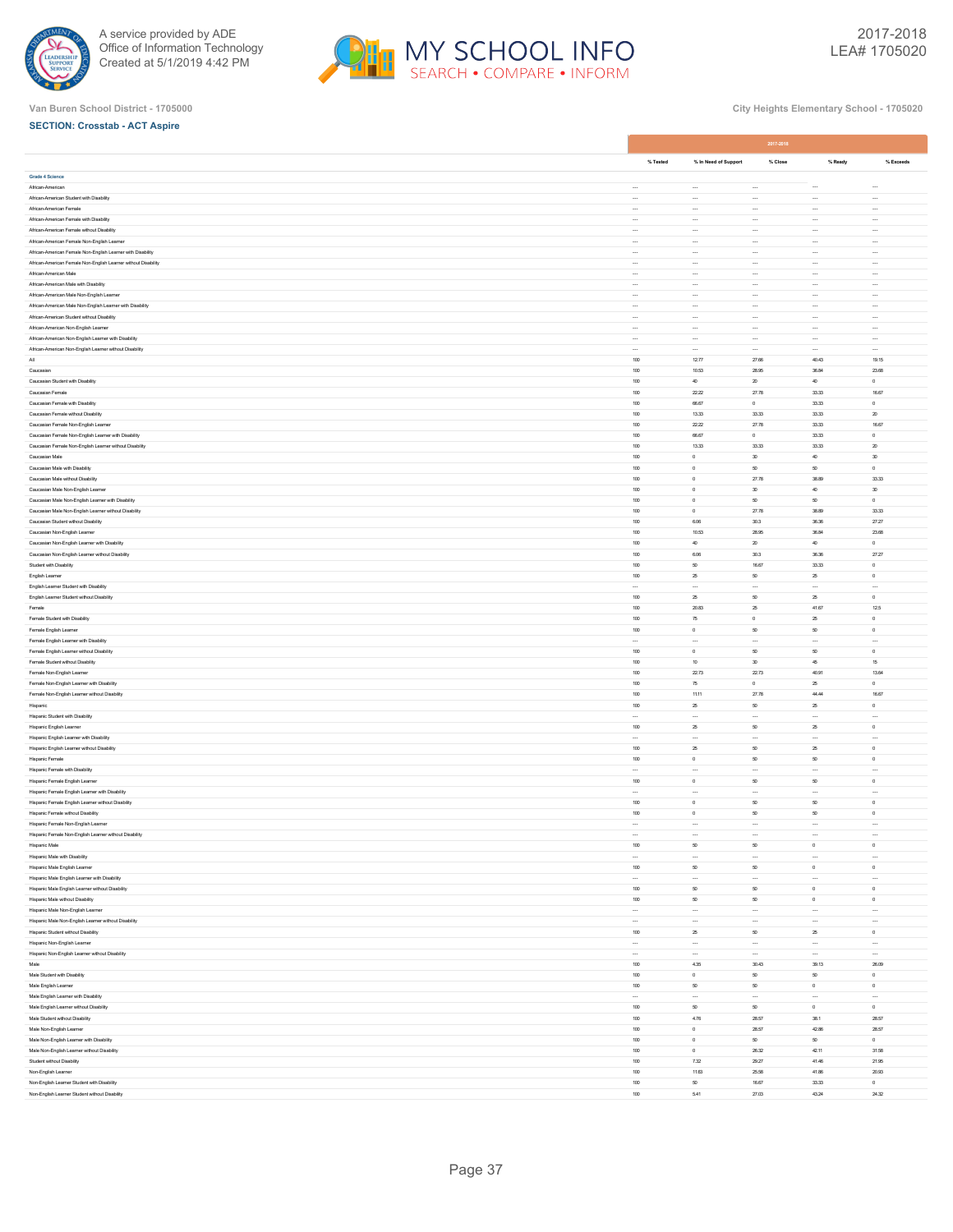



|                                                                                               | 2017-2018        |                      |                             |                       |                        |  |  |
|-----------------------------------------------------------------------------------------------|------------------|----------------------|-----------------------------|-----------------------|------------------------|--|--|
|                                                                                               | $%$ Tested       | % In Need of Support | % Close                     | % Ready               | % Exceeds              |  |  |
| <b>Grade 5 Science</b>                                                                        |                  |                      |                             |                       |                        |  |  |
| African-American                                                                              | 100              | 100                  | $\,$ 0 $\,$                 | $\,$ 0 $\,$           | $\,$ 0 $\,$            |  |  |
| African-American Student with Disability                                                      | 100              | 100                  | $\,$ 0 $\,$                 | $\,$ 0 $\,$           | $\,$ 0 $\,$            |  |  |
| African-American Female                                                                       | 100              | 100                  | $\,$ 0 $\,$                 | $^{\circ}$            | $\circ$                |  |  |
| African-American Female with Disability                                                       | 100              | 100                  | $\circ$                     | $^{\circ}$            | $\circ$                |  |  |
| African-American Female without Disability<br>African-American Female Non-English Learner     | $\ddotsc$<br>100 | $\ddotsc$<br>100     | $\ddotsc$<br>$\,$ 0         | $\ddotsc$<br>$\circ$  | $\cdots$<br>$\,0\,$    |  |  |
| African-American Female Non-English Learner with Disability                                   | 100              | 100                  | $\,$ 0 $\,$                 | $\,$ 0 $\,$           | $\,$ 0 $\,$            |  |  |
| African-American Female Non-English Learner without Disability                                | $\cdots$         | $\cdots$             | $\cdots$                    | $\cdots$              | $\cdots$               |  |  |
| African-American Male                                                                         | $\cdots$         | $\cdots$             | $\ddotsc$                   | $\ddotsc$             | $\cdots$               |  |  |
| African-American Male with Disability                                                         | $\cdots$         | $\cdots$             | $\cdots$                    | $\cdots$              | $\cdots$               |  |  |
| African-American Male Non-English Learner                                                     | $\cdots$         | $\sim$               | $\ddotsc$                   | $\sim$                | $\cdots$               |  |  |
| African-American Male Non-English Learner with Disability                                     | $\cdots$         | $\sim$               | $\cdots$                    | $\cdots$              | $\cdots$               |  |  |
| African-American Student without Disability<br>African-American Non-English Learner           | $\cdots$<br>100  | $\sim$<br>100        | $\cdots$<br>$\,$ 0          | $\cdots$<br>$\,0\,$   | $\cdots$<br>$\,0\,$    |  |  |
| African-American Non-English Learner with Disability                                          | 100              | 100                  | $\,$ 0 $\,$                 | $\,$ 0 $\,$           | $\,$ 0 $\,$            |  |  |
| African-American Non-English Learner without Disability                                       |                  | $\sim$               | $\cdots$                    | $\ddotsc$             | $\cdots$               |  |  |
| All                                                                                           | 100              | 14                   | $24\,$                      | 40                    | $\mathbf{22}$          |  |  |
| Caucasian                                                                                     | 100              | 6.9                  | 20.69                       | 37.93                 | 34.48                  |  |  |
| Caucasian Student with Disability                                                             | 100              | $\rm{25}$            | $_{\rm 2S}$                 | 50                    | $\circ$                |  |  |
| Caucasian Female<br>Caucasian Female with Disability                                          | 100<br>100       | 9.09<br>$\,$ 0       | 18.18<br>$\,$ 0             | 45.45<br>100          | 27.27<br>$\,$ 0        |  |  |
| Caucasian Female without Disability                                                           | 100              | 10 <sub>10</sub>     | $20\,$                      | 40                    | 30                     |  |  |
| Caucasian Female Non-English Learner                                                          | 100              | 9.09                 | 18.18                       | 45.45                 | 27.27                  |  |  |
| Caucasian Female Non-English Learner with Disability                                          | 100              | $\,$ 0 $\,$          | $\,$ 0                      | $100\,$               | $\,$ 0 $\,$            |  |  |
| Caucasian Female Non-English Learner without Disability                                       | 100              | 10 <sub>10</sub>     | $20\,$                      | 40                    | 30                     |  |  |
| Caucasian Male                                                                                | 100              | 5.56                 | 22.22                       | 33.33                 | 38.89                  |  |  |
| Caucasian Male with Disability                                                                | 100              | 33.33                | 33.33                       | 33.33                 | $\,0\,$                |  |  |
| Caucasian Male without Disability                                                             | 100              | $\circ$              | $20\,$                      | 33.33                 | 46.67                  |  |  |
| Caucasian Male Non-English Learner<br>Caucasian Male Non-English Learner with Disability      | 100<br>100       | 5.56<br>33.33        | 22.22<br>33.33              | 33.33<br>33.33        | 38.89<br>$\,0\,$       |  |  |
| Caucasian Male Non-English Learner without Disability                                         | 100              | $\,$ 0 $\,$          | $20\,$                      | 33.33                 | 46.67                  |  |  |
| Caucasian Student without Disability                                                          | 100              | $\,$ 4 $\,$          | $\rm{20}$                   | $36\,$                | $40\,$                 |  |  |
| Caucasian Non-English Learner                                                                 | 100              | 6.9                  | 20.69                       | 37.93                 | 34.48                  |  |  |
| Caucasian Non-English Learner with Disability                                                 | 100              | $\rm{25}$            | $\rm{2S}$                   | 50                    | $\,$ 0 $\,$            |  |  |
| Caucasian Non-English Learner without Disability                                              | 100              | $\overline{4}$       | 20                          | 36                    | 40                     |  |  |
| Student with Disability<br>English Learner                                                    | 100              | $\rm{25}$            | 37.5                        | 37.5                  | $\circ$<br>$\,$ 0 $\,$ |  |  |
| English Learner Student with Disability                                                       | 100<br>100       | 12.5<br>$\circ$      | 37.5<br>66.67               | 60<br>33.33           | $\circ$                |  |  |
| English Learner Student without Disability                                                    | 100              | $20\,$               | $20\,$                      | 60                    | $\,$ 0 $\,$            |  |  |
| Female                                                                                        | 100              | $_{30}$              | $\rm{20}$                   | 35                    | $15\,$                 |  |  |
| Female Student with Disability                                                                | 100              | $\rm{25}$            | 50                          | 25                    | $\circ$                |  |  |
| Female English Learner                                                                        | 100              | 33.33                | 66.67                       | $\circ$               | $\circ$                |  |  |
| Female English Learner with Disability                                                        | 100              | $\,$ 0               | 100                         | $\circ$               | $\,0\,$                |  |  |
| Female English Learner without Disability                                                     | 100              | 100                  | $\circ$                     | $\circ$               | $\circ$                |  |  |
| Female Student without Disability<br>Female Non-English Learner                               | 100<br>100       | 31.25<br>29.41       | $12.5\,$<br>11.76           | $37.5\,$<br>41.18     | 18.75<br>17.65         |  |  |
| Female Non-English Learner with Disability                                                    | 100              | 60                   | $\,$ 0 $\,$                 | 50                    | $\,$ 0 $\,$            |  |  |
| Female Non-English Learner without Disability                                                 | 100              | 26.67                | 13.33                       | $40\,$                | $\rm{20}$              |  |  |
| Hispanic                                                                                      | 100              | 21.43                | 28.57                       | 42.86                 | 7.14                   |  |  |
| Hispanic Student with Disability                                                              | 100              | $\,$ 0 $\,$          | 66.67                       | 33.33                 | $\,$ 0 $\,$            |  |  |
| Hispanic English Learner                                                                      | 100              | 12.5                 | 37.5                        | 50                    | $\circ$                |  |  |
| Hispanic English Learner with Disability<br>Hispanic English Learner without Disability       | 100<br>100       | $\circ$<br>$\rm{20}$ | 66.67<br>$20\,$             | 33.33<br>$_{60}$      | $\,$ 0 $\,$<br>$\,$ 0  |  |  |
| Hispanic Female                                                                               | 100              | 60                   | 40                          | $^{\circ}$            | $\circ$                |  |  |
| Hispanic Female with Disability                                                               | 100              | $\,$ 0 $\,$          | 100                         | $\circ$               | $\circ$                |  |  |
| Hispanic Female English Learner                                                               | 100              | 33.33                | 66.67                       | $\circ$               | $\,$ 0                 |  |  |
| Hispanic Female English Learner with Disability                                               | 100              | $\circ$              | 100                         | $^{\circ}$            | $\circ$                |  |  |
| Hispanic Female English Learner without Disability                                            | 100              | 100                  | $\,$ 0 $\,$                 | $\circ$               | $\circ$                |  |  |
| Hispanic Female without Disability<br>Hispanic Female Non-English Learner                     | 100<br>100       | 100<br>100           | $\,$ 0 $\,$<br>$\circ$      | $\circ$<br>$^{\circ}$ | $\circ$<br>$\circ$     |  |  |
| Hispanic Female Non-English Learner without Disability                                        | 100              | 100                  | $\,$ 0                      | $\circ$               | $\circ$                |  |  |
| Hispanic Male                                                                                 | 100              | $\circ$              | 22.22                       | 66.67                 | 11.11                  |  |  |
| Hispanic Male with Disability                                                                 | 100              | $\,$ 0 $\,$          | $\,$ 0 $\,$                 | 100                   | $\,$ 0 $\,$            |  |  |
| Hispanic Male English Learner                                                                 | 100              | $\,$ 0 $\,$          | $20\,$                      | $_{\rm 80}$           | $\,$ 0 $\,$            |  |  |
| Hispanic Male English Learner with Disability                                                 | 100              | $\circ$              | $\,$ 0 $\,$                 | 100                   | $\circ$                |  |  |
| Hispanic Male English Learner without Disability                                              | 100              | $\,$ 0 $\,$          | $\rm{2S}$                   | 75                    | $\,$ 0 $\,$            |  |  |
| Hispanic Male without Disability<br>Hispanic Male Non-English Learner                         | 100<br>100       | $\circ$<br>$\circ$   | $_{\rm 25}$<br>$\mathbf{z}$ | 62.5<br>50            | 12.5<br>25             |  |  |
| Hispanic Male Non-English Learner without Disability                                          | 100              | $\,$ 0 $\,$          | $\rm{2S}$                   | $_{50}$               | $\rm 25$               |  |  |
| Hispanic Student without Disability                                                           | 100              | 27.27                | 18.18                       | 45.45                 | 9.09                   |  |  |
| Hispanic Non-English Learner                                                                  | 100              | 33.33                | 16.67                       | 33.33                 | 16.67                  |  |  |
| Hispanic Non-English Learner without Disability                                               | 100              | 33.33                | 16.67                       | 33.33                 | 16.67                  |  |  |
| Male                                                                                          | 100              | 3.33                 | 26.67                       | 43.33                 | 26.67                  |  |  |
| Male Student with Disability                                                                  | 100              | $\rm{2S}$            | 25                          | 60                    | $\circ$                |  |  |
| Male English Learner                                                                          | 100<br>100       | $\circ$<br>$\circ$   | $20\,$<br>$\circ$           | $80\,$<br>100         | $\,0\,$<br>$\circ$     |  |  |
| Male English Learner with Disability<br>Male English Learner without Disability               | 100              | $\,$ 0 $\,$          | $\rm{2S}$                   | $\bf 75$              | $\,$ 0 $\,$            |  |  |
| Male Student without Disability                                                               | 100              | $\circ$              | 26.92                       | 42.31                 | 30.77                  |  |  |
| Male Non-English Learner                                                                      | 100              | $\,$ 4 $\,$          | $\rm 28$                    | 36                    | $_{32}$                |  |  |
| Male Non-English Learner with Disability                                                      | 100              | 33.33                | 33.33                       | 33.33                 | $\circ$                |  |  |
| Male Non-English Learner without Disability                                                   | 100              | $\circ$              | 27.27                       | 36.36                 | 36.36                  |  |  |
| Student without Disability                                                                    | 100              | 11.9                 | 21.43                       | 40.48                 | 26.19                  |  |  |
| Non-English Learner                                                                           | 100              | 14.29                | 21.43                       | 38.1                  | 26.19                  |  |  |
| Non-English Learner Student with Disability<br>Non-English Learner Student without Disability | 100<br>100       | 40<br>10.81          | 20<br>21.62                 | 40<br>37.84           | $\circ$<br>29.73       |  |  |
|                                                                                               |                  |                      |                             |                       |                        |  |  |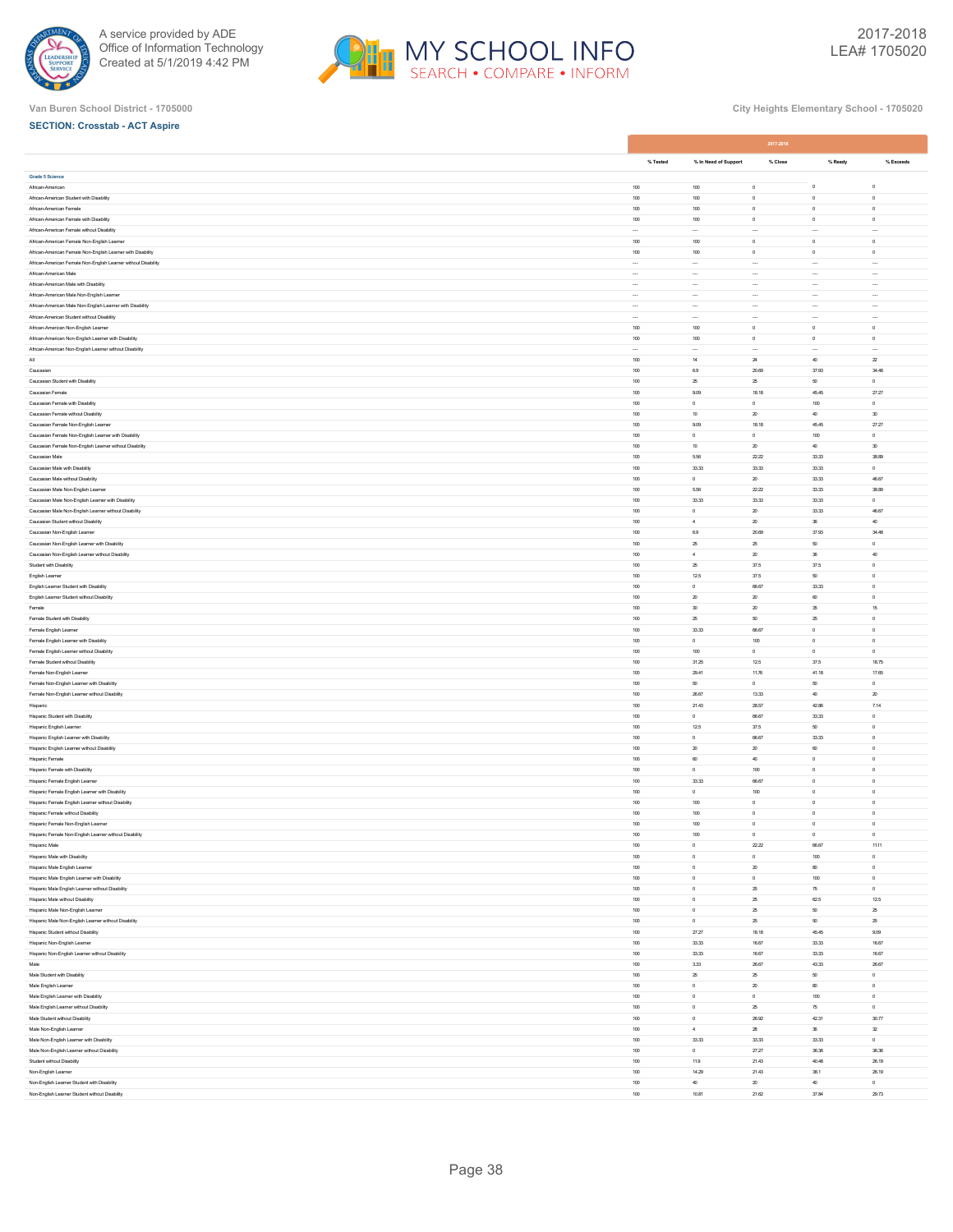



|                                                                                           | 2017-2018  |                      |                        |                      |                       |  |
|-------------------------------------------------------------------------------------------|------------|----------------------|------------------------|----------------------|-----------------------|--|
|                                                                                           | % Tested   | % In Need of Support | % Close                | % Ready              | % Exceeds             |  |
| All Grades Science                                                                        |            |                      |                        |                      |                       |  |
| African-American                                                                          | 100        | 100                  | $\,$ 0                 | $\,0\,$              | $\,$ 0 $\,$           |  |
| African-American Student with Disability                                                  | 100        | 100                  | $\,$ 0 $\,$            | $\circ$              | $\circ$               |  |
| African-American Female                                                                   | 100        | 100                  | $\,$ 0 $\,$            | $\,$ 0               | $\circ$               |  |
| African-American Female with Disability                                                   | 100        | 100                  | $\,$ 0 $\,$            | $\,$ 0               | $\,$ 0                |  |
| African-American Female without Disability<br>African-American Female Non-English Learner | 100<br>100 | 100<br>100           | $\circ$<br>$\,$ 0 $\,$ | $\circ$<br>$\circ$   | $\circ$<br>$\circ$    |  |
| African-American Female Non-English Learner with Disability                               | 100        | 100                  | $\,$ 0                 | $\,0\,$              | $\,$ 0 $\,$           |  |
| African-American Female Non-English Learner without Disability                            | 100        | 100                  | $\circ$                | $\circ$              | $\circ$               |  |
| African-American Male                                                                     | 100        | 100                  | $\,$ 0                 | $\,$ 0               | $\,$ 0                |  |
| African-American Male with Disability                                                     | 100        | 100                  | $\,$ 0 $\,$            | $\circ$              | $\,$ 0 $\,$           |  |
| African-American Male Non-English Learner                                                 | 100        | 100                  | $\,$ 0 $\,$            | $\,$ 0 $\,$          | $\,$ 0 $\,$           |  |
| African-American Male Non-English Learner with Disability                                 | 100<br>100 | 100<br>100           | $\circ$<br>$\,$ 0 $\,$ | $\,$ 0<br>$\circ$    | $\,$ 0<br>$\circ$     |  |
| African-American Student without Disability<br>African-American Non-English Learner       | 100        | 100                  | $\,$ 0 $\,$            | $\,$ 0 $\,$          | $\,$ 0 $\,$           |  |
| African-American Non-English Learner with Disability                                      | 100        | 100                  | $\,$ 0 $\,$            | $\,$ 0               | $\,$ 0                |  |
| African-American Non-English Learner without Disability                                   | 100        | 100                  | $\circ$                | $^{\circ}$           | $\circ$               |  |
| $\mathsf{All}$                                                                            | 100        | 18.01                | 21.12                  | 33.54                | 27.33                 |  |
| Caucasian                                                                                 | 100        | 14.66                | 20.69                  | 31.9                 | 32.76                 |  |
| Caucasian Student with Disability                                                         | 100        | 47.06                | 17.65                  | 35.29                | $\circ$               |  |
| Caucasian Female<br>Caucasian Female with Disability                                      | 100<br>100 | 16.98<br>50          | 20.75<br>$\circ$       | 30.19<br>50          | 32.08<br>$\circ$      |  |
| Caucasian Female without Disability                                                       | 100        | 14.29                | 22.45                  | 28.57                | 34.69                 |  |
| Caucasian Female Non-English Learner                                                      | 100        | 16.98                | 20.75                  | 30.19                | 32.08                 |  |
| Caucasian Female Non-English Learner with Disability                                      | 100        | 60                   | $\circ$                | 50                   | $\circ$               |  |
| Caucasian Female Non-English Learner without Disability                                   | 100        | 14.29                | 22.45                  | 28.57                | 34.69                 |  |
| Caucasian Male                                                                            | 100        | 12.7                 | 20.63                  | 33.33                | 33.33                 |  |
| Caucasian Male with Disability                                                            | 100        | 46.15                | 23.08                  | 30.77                | $\,$ 0 $\,$           |  |
| Caucasian Male without Disability<br>Caucasian Male Non-English Learner                   | 100<br>100 | $\sqrt{4}$<br>12.7   | $\rm{20}$<br>20.63     | $34$<br>33.33        | $42\,$<br>33.33       |  |
| Caucasian Male Non-English Learner with Disability                                        | 100        | 46.15                | 23.08                  | 30.77                | $\,$ 0 $\,$           |  |
| Caucasian Male Non-English Learner without Disability                                     | 100        | $\Delta$             | 20                     | 34                   | 42                    |  |
| Caucasian Student without Disability                                                      | 100        | 9.09                 | 21.21                  | 31.31                | 38.38                 |  |
| Caucasian Non-English Learner                                                             | 100        | 14.66                | 20.69                  | 31.9                 | 32.76                 |  |
| Caucasian Non-English Learner with Disability                                             | 100        | 47.06                | 17.65                  | 35.29                | $\circ$               |  |
| Caucasian Non-English Learner without Disability                                          | 100        | 9.09                 | 21.21                  | 31.31                | 38.38                 |  |
| Student with Disability<br>English Learner                                                | 100<br>100 | 47.83<br>17.65       | 21.74<br>35.29         | 30.43<br>41.18       | $\,$ 0 $\,$<br>5.88   |  |
| English Learner Student with Disability                                                   | 100        | $\circ$              | 66.67                  | 33.33                | $\circ$               |  |
| English Learner Student without Disability                                                | 100        | 21.43                | 28.57                  | 42.86                | 7.14                  |  |
| Female                                                                                    | 100        | $\rm{2S}$            | 19.74                  | 30.26                | $\rm 25$              |  |
| Female Student with Disability                                                            | 100        | $_{50}$              | $\rm{2S}$              | 25                   | $\,0\,$               |  |
| Female English Learner                                                                    | 100        | $\rm{25}$            | $_{50}$                | 25                   | $\,$ 0 $\,$           |  |
| Female English Learner with Disability                                                    | 100<br>100 | $\,$ 0 $\,$<br>33.33 | 100<br>33.33           | $\,$ 0 $\,$<br>33.33 | $\,$ 0 $\,$<br>$\,$ 0 |  |
| Female English Learner without Disability<br>Female Student without Disability            | 100        | 22.06                | 19.12                  | 30.88                | 27.94                 |  |
| Female Non-English Learner                                                                | 100        | $\rm{2S}$            | 16.18                  | 30.88                | 27.94                 |  |
| Female Non-English Learner with Disability                                                | 100        | 66.67                | $\,$ 0 $\,$            | 33.33                | $\,$ 0                |  |
| Female Non-English Learner without Disability                                             | 100        | 20.97                | 17.74                  | 30.65                | 30.65                 |  |
| Hispanic                                                                                  | 100        | 19.23                | 26.92                  | 34.62                | 19.23                 |  |
| Hispanic Student with Disability                                                          | 100<br>100 | $\circ$<br>17.65     | 66.67                  | 33.33                | $\circ$<br>5.88       |  |
| Hispanic English Learner<br>Hispanic English Learner with Disability                      | 100        | $\,$ 0               | 35.29<br>66.67         | 41.18<br>33.33       | $\,$ 0 $\,$           |  |
| Hispanic English Learner without Disability                                               | 100        | 21.43                | 28.57                  | 42.86                | 7.14                  |  |
| Hispanic Female                                                                           | 100        | 36.36                | 36.36                  | 18.18                | 9.09                  |  |
| Hispanic Female with Disability                                                           | 100        | $\,$ 0               | 100                    | $\,0\,$              | $\,$ 0 $\,$           |  |
| Hispanic Female English Learner                                                           | 100        | $\rm{2S}$            | 60                     | 25                   | $\circ$               |  |
| Hispanic Female English Learner with Disability                                           | 100        | $\,$ 0               | 100                    | $\circ$              | $\,$ 0                |  |
| Hispanic Female English Learner without Disability<br>Hispanic Female without Disability  | 100<br>100 | 33.33<br>44.44       | 33.33<br>22.22         | 33.33<br>22.22       | $\,$ 0 $\,$<br>11.11  |  |
| Hispanic Female Non-English Learner                                                       | 100        | 66.67                | $\,$ 0                 | $\circ$              | 33.33                 |  |
| Hispanic Female Non-English Learner without Disability                                    | 100        | 66.67                | $\circ$                | $\circ$              | 33.33                 |  |
| Hispanic Male                                                                             | 100        | 6.67                 | $\rm{20}$              | 46.67                | 26.67                 |  |
| Hispanic Male with Disability                                                             | 100        | $\,0\,$              | $\circ$                | 100                  | $\circ$               |  |
| Hispanic Male English Learner<br>Hispanic Male English Learner with Disability            | 100        | 11.11                | 22.22                  | 55.56                | 11.11                 |  |
| Hispanic Male English Learner without Disability                                          | 100<br>100 | $\,$ 0 $\,$<br>12.5  | $\,$ 0 $\,$<br>25      | 100<br>50            | $\,$ 0 $\,$<br>12.5   |  |
| Hispanic Male without Disability                                                          | 100        | 7.14                 | 21.43                  | 42.86                | 28.57                 |  |
| Hispanic Male Non-English Learner                                                         | 100        | $\,$ 0 $\,$          | 16.67                  | 33.33                | $_{\rm 50}$           |  |
| Hispanic Male Non-English Learner without Disability                                      | 100        | $\circ$              | 16.67                  | 33.33                | 50                    |  |
| Hispanic Student without Disability                                                       | 100        | 21.74                | 21.74                  | 34.78                | 21.74                 |  |
| Hispanic Non-English Learner                                                              | 100        | 22.22                | 11.11                  | 22.22                | 44.44                 |  |
| Hispanic Non-English Learner without Disability                                           | 100        | 22.22                | 11.11                  | 22.22                | 44.44                 |  |
| Male<br>Male Student with Disability                                                      | 100<br>100 | 11.76<br>46.67       | 22.35<br>$20\,$        | 36.47<br>33.33       | 29.41<br>$\,$ 0 $\,$  |  |
| Male English Learner                                                                      | 100        | 11.11                | 22.22                  | 55.56                | 11.11                 |  |
| Male English Learner with Disability                                                      | 100        | $\,0\,$              | $\,$ 0 $\,$            | $100\,$              | $\,$ 0                |  |
| Male English Learner without Disability                                                   | 100        | 12.5                 | $\rm{2S}$              | 50                   | 12.5                  |  |
| Male Student without Disability                                                           | 100        | 429                  | 22.86                  | 37.14                | 35.71                 |  |
| Male Non-English Learner                                                                  | 100        | 11.84                | 22.37                  | 34.21                | 31.58                 |  |
| Male Non-English Learner with Disability                                                  | 100        | 60                   | 21.43                  | 28.57                | $^{\circ}$            |  |
| Male Non-English Learner without Disability<br>Student without Disability                 | 100<br>100 | $3\,23$<br>13.04     | 22.58<br>21.01         | 35.48<br>34.06       | 38.71<br>31.88        |  |
| Non-English Learner                                                                       | 100        | 18.06                | 19.44                  | 32.64                | 29.86                 |  |
| Non-English Learner Student with Disability                                               | 100        | $_{55}$              | $15\,$                 | $_{\rm 30}$          | $\,$ 0 $\,$           |  |
| Non-English Learner Student without Disability                                            | 100        | 12.1                 | 20.16                  | 33.06                | 34.68                 |  |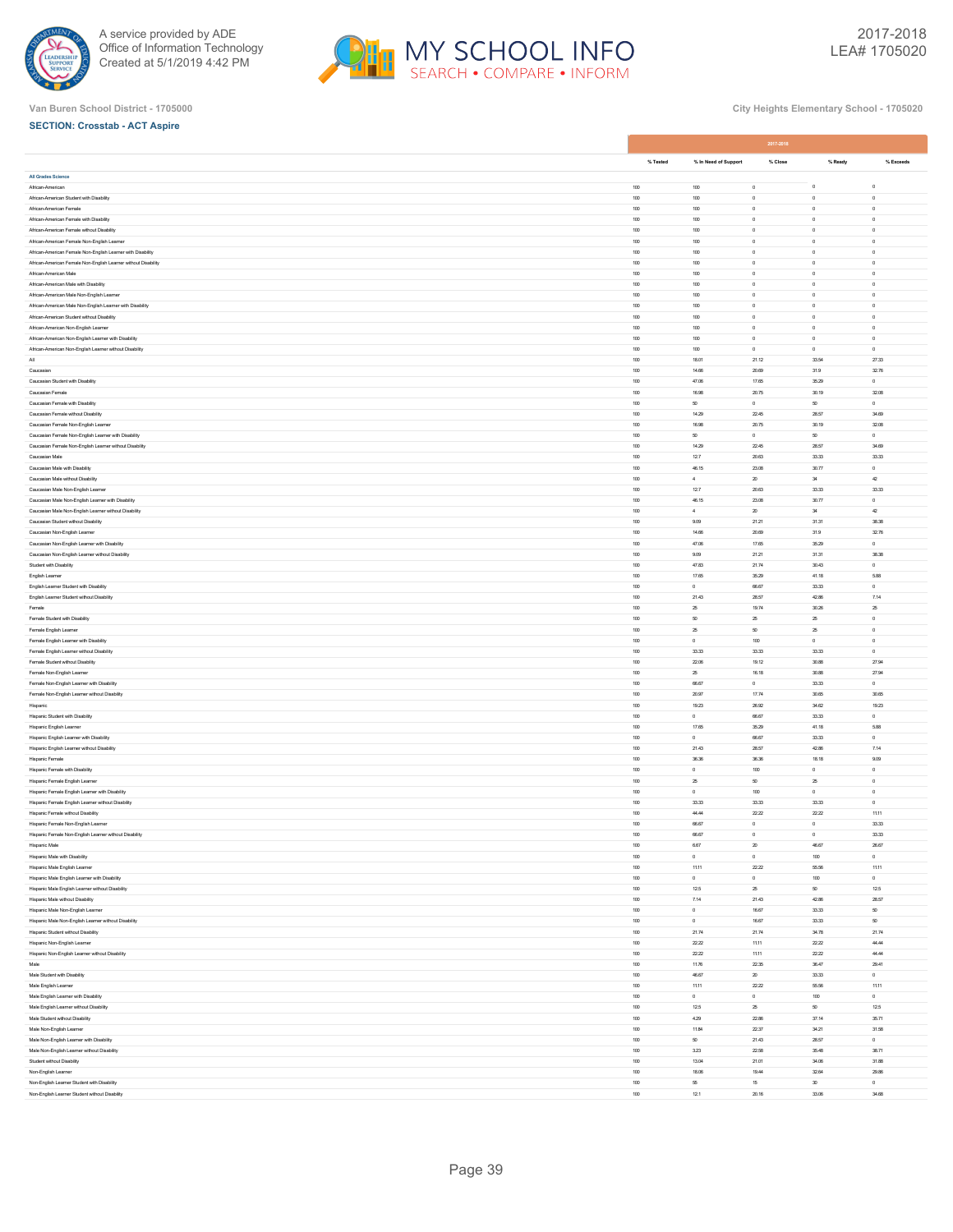

A service provided by ADE Office of Information Technology Created at 5/1/2019 4:42 PM

**SECTION: Crosstab - Graduation Rates**



**Van Buren School District - 1705000 City Heights Elementary School - 1705020**



Four Year Graduation Rates are not available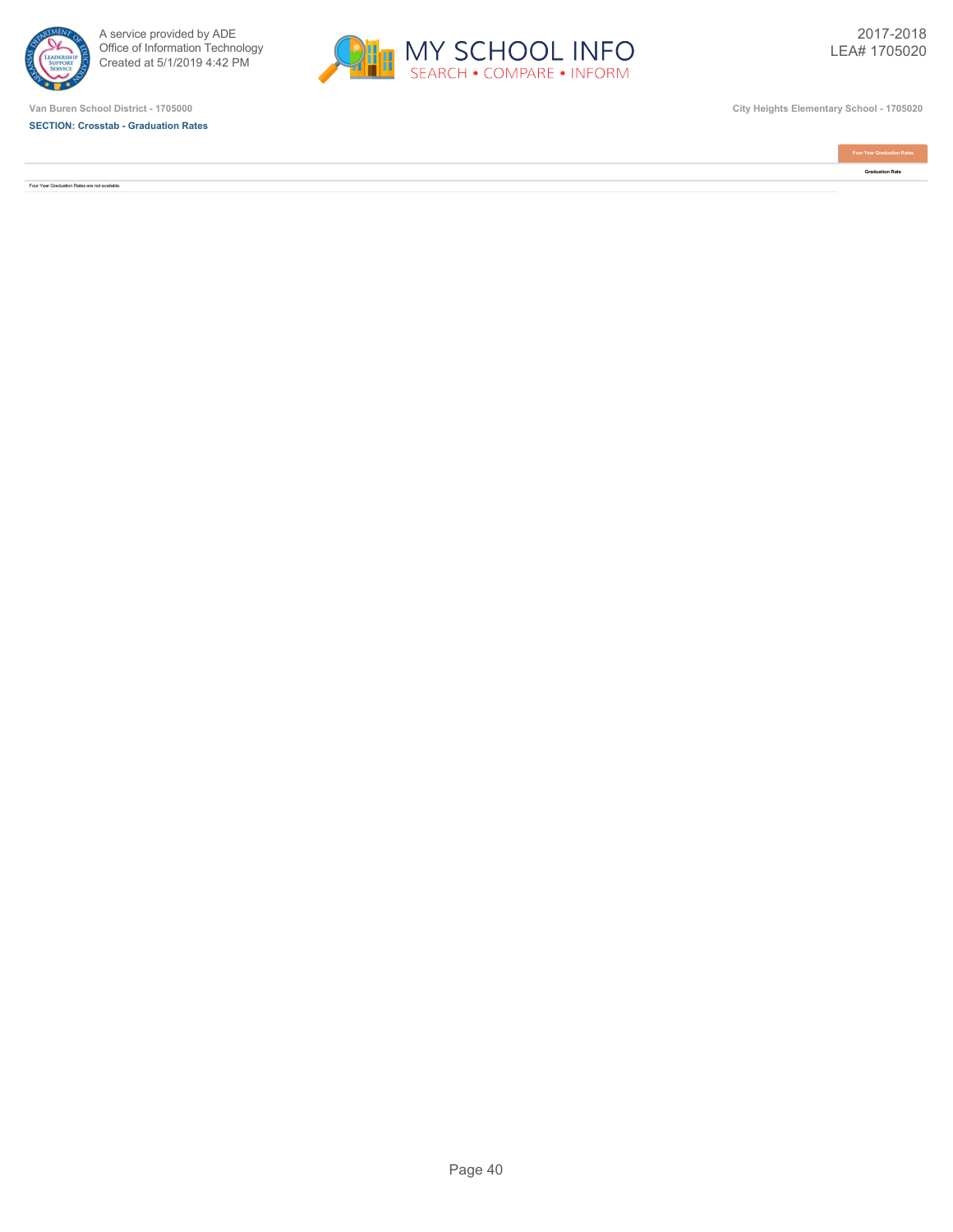

A service provided by ADE Office of Information Technology Created at 5/1/2019 4:42 PM

**SECTION: Crosstab - Graduation Rates**